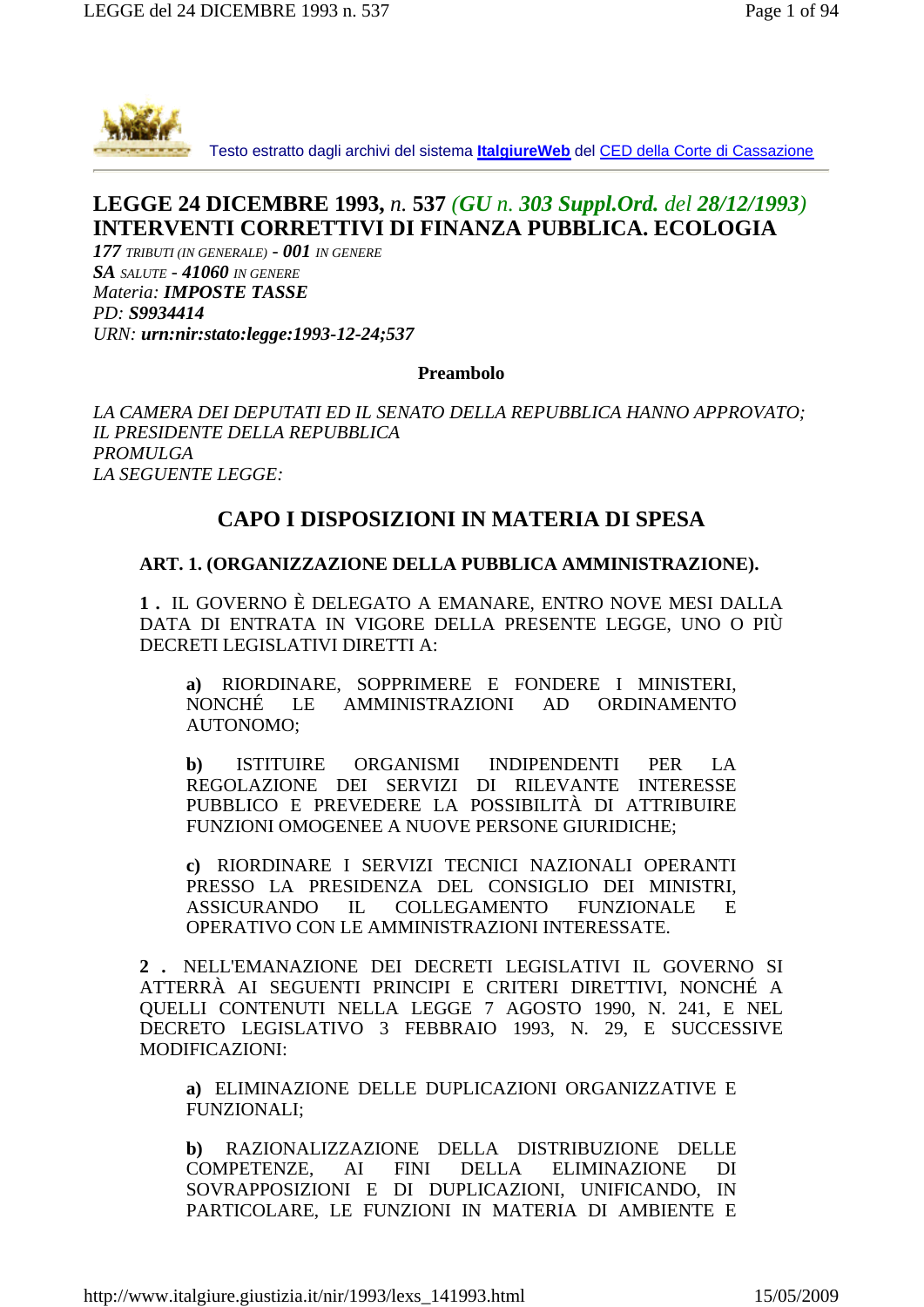TERRITORIO, QUELLE IN MATERIA DI ECONOMIA, QUELLE IN MATERIA DI INFORMAZIONE, CULTURA E SPETTACOLO E QUELLE IN MATERIA DI GOVERNO DELLA SPESA;

**c)** RIORDINAMENTO, ELIMINANDO LE DUPLICAZIONI ORGANIZZATIVE E FUNZIONALI, DI TUTTI I CENTRI ESISTENTI E LE ATTIVITÀ ISTITUZIONALI SVOLTE FUORI DAL TERRITORIO NAZIONALE RACCORDANDOLI CON LE SEDI DIPLOMATICHE ITALIANE ALLO SCOPO DI PROGRAMMARE LE INIZIATIVE PER L'INTERNAZIONALIZZAZIONE DELL'ECONOMIA ITALIANA, RIORGANIZZARE E PROGRAMMARE IN MANIERA COORDINATA LE ATTIVITÀ ECONOMICHE PROVINCIALI, REGIONALI E NAZIONALI;

**d)** POSSIBILITÀ DI ISTITUZIONE DEL SEGRETARIO GENERALE;

**e)** DIVERSIFICAZIONE DELLE FUNZIONI DI STAFF E DI LINE;

**f)** ISTITUZIONE DI STRUTTURE DI PRIMO LIVELLO SULLA BASE DI CRITERI DI OMOGENEITÀ, DI COMPLEMENTARIETÀ E DI ORGANICITÀ, ANCHE MEDIANTE L'ACCORPAMENTO DI UFFICI ESISTENTI;

**g)** DIMINUZIONE DEI COSTI AMMINISTRATIVI E SPEDITEZZA DELLE PROCEDURE, ATTRAVERSO LA RIDUZIONE DEI TEMPI DELL'AZIONE AMMINISTRATIVA;

**h)** ISTITUZIONE DI SERVIZI CENTRALI PER LA CURA DELL'AMMINISTRAZIONE DI SUPPORTO E DI CONTROLLO INTERNO, SULLA BASE DEL CRITERIO DELLA UNIFORMITÀ DELLE SOLUZIONI ORGANIZZATIVE;

**i)** INTRODUZIONE DEL PRINCIPIO DELLA SPECIALIZZAZIONE PER LE FUNZIONI DI SUPPORTO E DI CONTROLLO INTERNO, CON ISTITUZIONE DI RUOLI UNICI INTERMINISTERIALI;

**l)** ATTRIBUZIONE AL GOVERNO E AI MINISTRI, AI SENSI DELL'ARTICOLO 17 DELLA LEGGE 23 AGOSTO 1988, N. 400, E DELL'ARTICOLO 6 DEL DECRETO LEGISLATIVO 3 FEBBRAIO 1993, N. 29, DI POTESTÀ REGOLAMENTARE NELLE SEGUENTI MATERIE E SECONDO I SEGUENTI PRINCIPI:

**1)** SEPARAZIONE TRA POLITICA E AMMINISTRAZIONE E CREAZIONE DI UFFICI ALLE DIRETTE DIPENDENZE DEL MINISTRO, IN FUNZIONE DI SUPPORTO E DI RACCORDO TRA ORGANO DI GOVERNO E AMMINISTRAZIONE;

**2)** ORGANIZZAZIONE DELLE STRUTTURE PER FUNZIONI OMOGENEE E SECONDO CRITERI DI FLESSIBILITÀ, PER CORRISPONDERE AL MUTAMENTO DELLE ESIGENZE E PER ADATTARSI ALLO SVOLGIMENTO DI COMPITI ANCHE NON PERMANENTI E AL RAGGIUNGIMENTO DI SPECIFICI OBIETTIVI;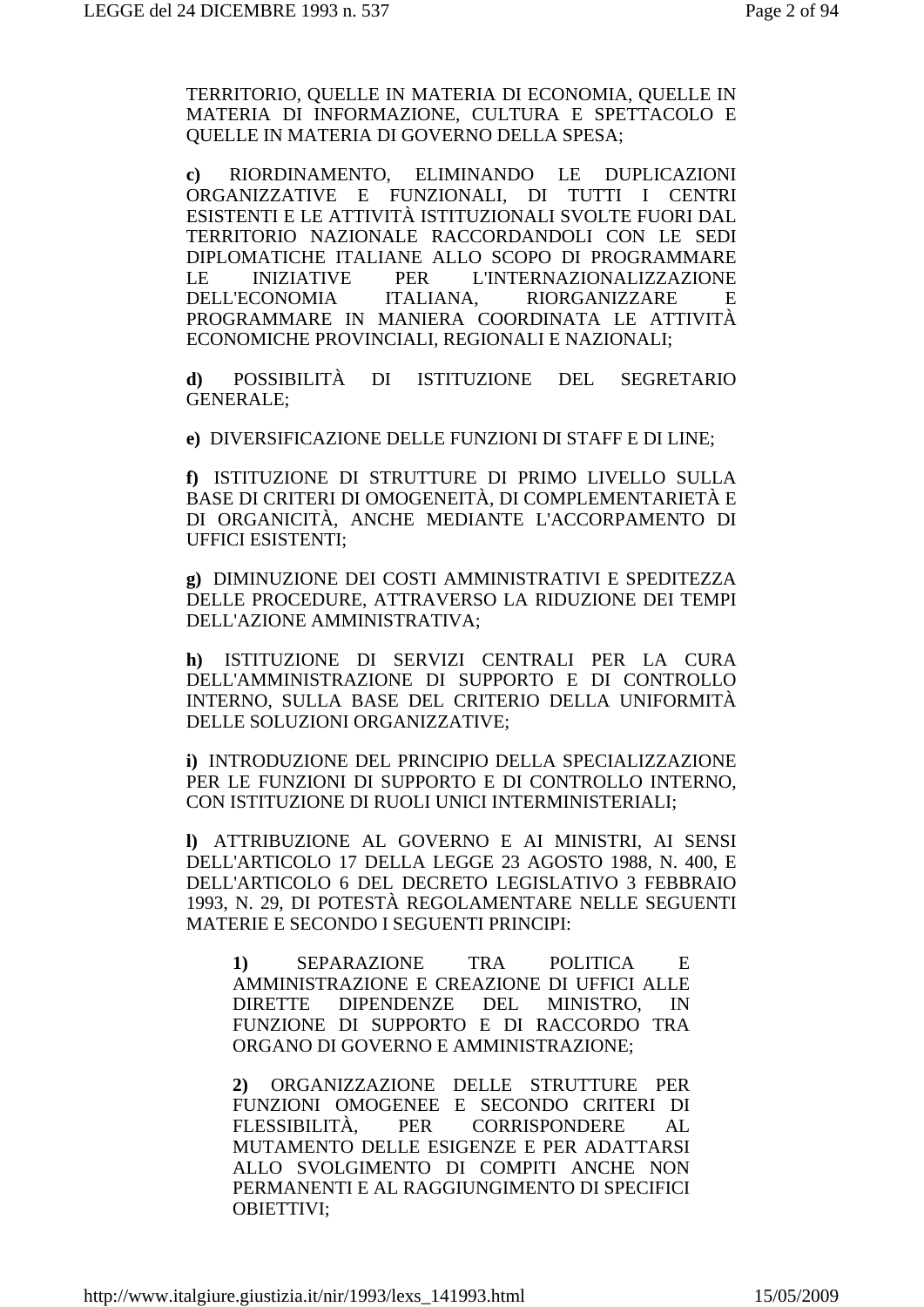**3)** ELIMINAZIONE DI CONCERTI ED INTESE, MEDIANTE IL RICORSO ALLA CONFERENZA DI SERVIZI PREVISTA DALL'ARTICOLO 14 DELLA LEGGE 7 AGOSTO 1990, N. 241;

**4)** PREVISIONE DI CONTROLLI INTERNI E VERIFICHE DEI RISULTATI NONCHÉ DI STRUMENTI DI VERIFICA PERIODICA DELL'ORGANIZZAZIONE;

**5)** RIDEFINIZIONE DEGLI ORGANICI E RIDUZIONE DELLA SPESA PUBBLICA AL FINE DI MIGLIORARE L'EFFICIENZA E L'EFFICACIA DELLA PUBBLICA AMMINISTRAZIONE;

**m)** ATTRIBUZIONE AGLI ORGANISMI INDIPENDENTI DI FUNZIONI DI REGOLAZIONE DEI SERVIZI DI RILEVANTE INTERESSE PUBBLICO, ANCHE MEDIANTE IL TRASFERIMENTO AGLI STESSI DI FUNZIONI ATTUALMENTE ESERCITATE DA MINISTERI O ALTRI ENTI, NONCHÉ DI RISOLUZIONE DEI CONFLITTI TRA SOGGETTO EROGATORE DEL SERVIZIO E UTENTE, FATTO SALVO IL RICORSO ALL'AUTORITÀ GIUDIZIARIA;

**n)** DECENTRAMENTO DELLE FUNZIONI E DEI SERVIZI, ANCHE MEDIANTE L'ATTRIBUZIONE O IL TRASFERIMENTO ALLE REGIONI DEI RESIDUI COMPITI AFFERENTI ALLA SFERA DI COMPETENZA REGIONALE E L'ATTRIBUZIONE AGLI UFFICI PERIFERICI DELLO STATO DEI COMPITI RELATIVI AD AMBITI TERRITORIALI CIRCOSCRITTI;

**o)** ATTRIBUZIONE ALLE AMMINISTRAZIONI CENTRALI DI PREVALENTI COMPITI DI INDIRIZZO, PROGRAMMAZIONE, SVILUPPO, COORDINAMENTO E VALUTAZIONE; E ALLE AMMINISTRAZIONI PERIFERICHE, A LIVELLO REGIONALE E SUBREGIONALE, DI COMPITI DI UTILIZZAZIONE E COORDINAMENTO DI MEZZI E STRUTTURE, NONCHÉ DI GESTIONE;

**p)** AGEVOLAZIONE DELL'ACCESSO DEI CITTADINI ALLA PUBBLICA AMMINISTRAZIONE, ANCHE MEDIANTE LA CONCENTRAZIONE DEGLI UFFICI PERIFERICI E L'ORGANIZZAZIONE DI SERVIZI POLIFUNZIONALI.

**3 .** ENTRO DUECENTODIECI GIORNI DALLA DATA DI ENTRATA IN VIGORE DELLA PRESENTE LEGGE, IL GOVERNO TRASMETTE ALLA CAMERA DEI DEPUTATI E AL SENATO DELLA REPUBBLICA GLI SCHEMI DEI DECRETI LEGISLATIVI E DEI REGOLAMENTI DI CUI AI COMMI 1 E 2 AL FINE DELL'ESPRESSIONE DEL PARERE DA PARTE DELLE COMMISSIONI PERMANENTI COMPETENTI PER LA MATERIA DI CUI AI COMMI DA 1 A 7. LE COMMISSIONI SI ESPRIMONO ENTRO TRENTA GIORNI DALLA DATA DI TRASMISSIONE.

**4 .** DISPOSIZIONI CORRETTIVE, NELL'AMBITO DEI DECRETI LEGISLATIVI DI CUI AL COMMA 1, NEL RISPETTO DEI PRINCIPI E CRITERI DIRETTIVI DETERMINATI DAL COMMA 2 E PREVIO PARERE DELLE COMMISSIONI DI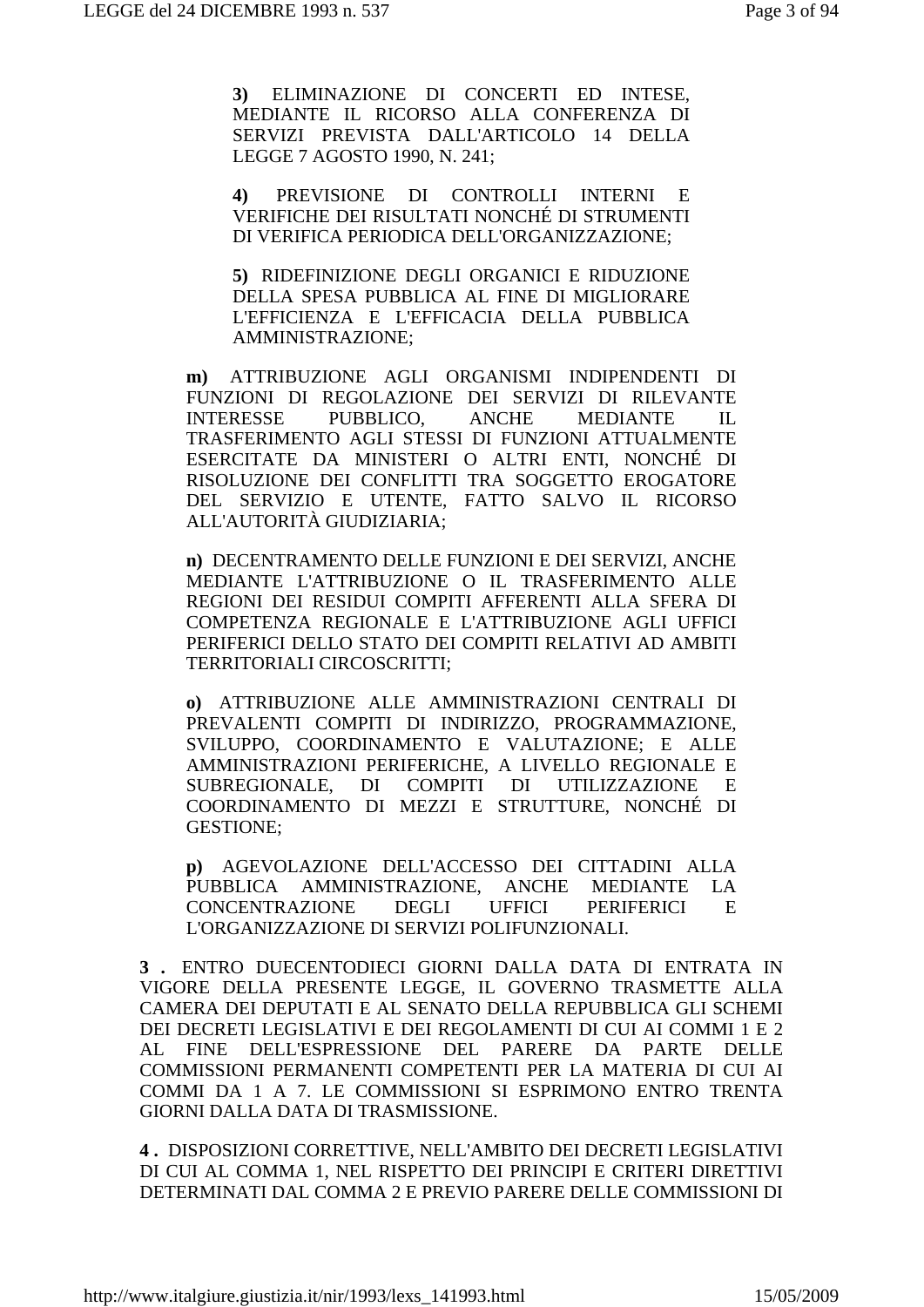CUI AL COMMA 3, POTRANNO ESSERE EMANATE, CON UNO O PIÙ DECRETI LEGISLATIVI. FINO AL 31 DICEMBRE 1994.

5. IN OGNI REGIONE E PROVINCIA È ISTITUITO UN UFFICIO PERIFERICO UNIFICATO DEL MINISTERO DEL LAVORO E DELLA PREVIDENZA SOCIALE.

6. ENTRO SESSANTA GIORNI DALLA DATA DI ENTRATA IN VIGORE DELLA PRESENTE LEGGE, CON DECRETO DEL MINISTRO DEL LAVORO E DELLA PREVIDENZA SOCIALE, SI PROVVEDE ALL'ORDINAMENTO DEGLI UFFICI DI CUI AL COMMA 5, ALLA INDIVIDUAZIONE DEI RISPETTIVI UFFICI DIRIGENZIALI E ALLA DETERMINAZIONE DELLE PIANTE ORGANICHE, SECONDO I CRITERI DI CUI ALL'ARTICOLO 31, COMMI 1 E 2, DEL DECRETO LEGISLATIVO 3 FEBBRAIO 1993, N. 29, E SUCCESSIVE MODIFICAZIONI, NONCHÉ AL CONFERIMENTO DELLE COMPETENZE GIÀ ATTRIBUITE AGLI ISPETTORATI REGIONALI E PROVINCIALI DEL LAVORO. **FERMA** RESTANDO L'AUTONOMIA FUNZIONALE DELL'ATTIVITÀ DI VIGILANZA.

7. SONO FATTE SALVE LE COMPETENZE DELLA REGIONE SICILIANA, DELLE PROVINCE AUTONOME DI TRENTO E DI BOLZANO E DELLA REGIONE VALLE D'AOSTA.

8. SONO SOPPRESSI IL MINISTERO DEI TRASPORTI E IL MINISTERO DELLA MARINA MERCANTILE.

9. È ISTITUITO IL MINISTERO DEI TRASPORTI E DELLA NAVIGAZIONE. AL QUALE SONO TRASFERITI FUNZIONI, UFFICI, PERSONALE E RISORSE FINANZIARIE DEI SOPPRESSI MINISTERI, FATTO SALVO QUANTO DISPOSTO DAL COMMA 10.

10. SONO TRASFERITE AL MINISTERO DELL'AMBIENTE LE FUNZIONI DEL MINISTERO DELLA MARINA MERCANTILE IN MATERIA DI TUTELA E DI DIFESA DELL'AMBIENTE MARINO. IL MINISTERO DELL'AMBIENTE SI AVVALE DELL'ISTITUTO CENTRALE PER LA RICERCA SCIENTIFICA E TECNOLOGICA APPLICATA AL MARE (ICRAM).

11 . CON DECRETI DEL MINISTRO DEI TRASPORTI E DELLA NAVIGAZIONE E DEL MINISTRO DELL'AMBIENTE, DI CONCERTO CON I MINISTRI DEL TESORO E PER LA FUNZIONE PUBBLICA. DA EMANARSI ENTRO SESSANTA GIORNI DALLA DATA DI ENTRATA IN VIGORE DELLA PRESENTE LEGGE, SI PROVVEDE ALLA INDIVIDUAZIONE ED AL TRASFERIMENTO DI MEZZI FINANZIARI, PERSONALE ED UFFICI DEL **MINISTERO DELLA MARINA** MERCANTILE. **IVI COMPRESO** L'ISPETTORATO CENTRALE PER LA DIFESA DEL MARE, AL MINISTERO DELL'AMBIENTE. CON GLI STESSI DECRETI SI PROVVEDE, INOLTRE, A FISSARE I CRITERI PER LA PARZIALE RIASSEGNAZIONE DEGLI STANZIAMENTI ISCRITTI NELLO STATO DI PREVISIONE DEL MINISTERO DELLA MARINA MERCANTILE PER L'ANNO 1993.

12. L'ORGANIZZAZIONE DEL MINISTERO DEI TRASPORTI E DELLA NAVIGAZIONE È ARTICOLATA IN:

a) DIPARTIMENTI, PER L'ASSOLVIMENTO DEI COMPITI FINALI IN RELAZIONE ALLE FUNZIONI IN MATERIA DI TRASPORTI TERRESTRI, NAVIGAZIONE MARITTIMA E INTERNA, AD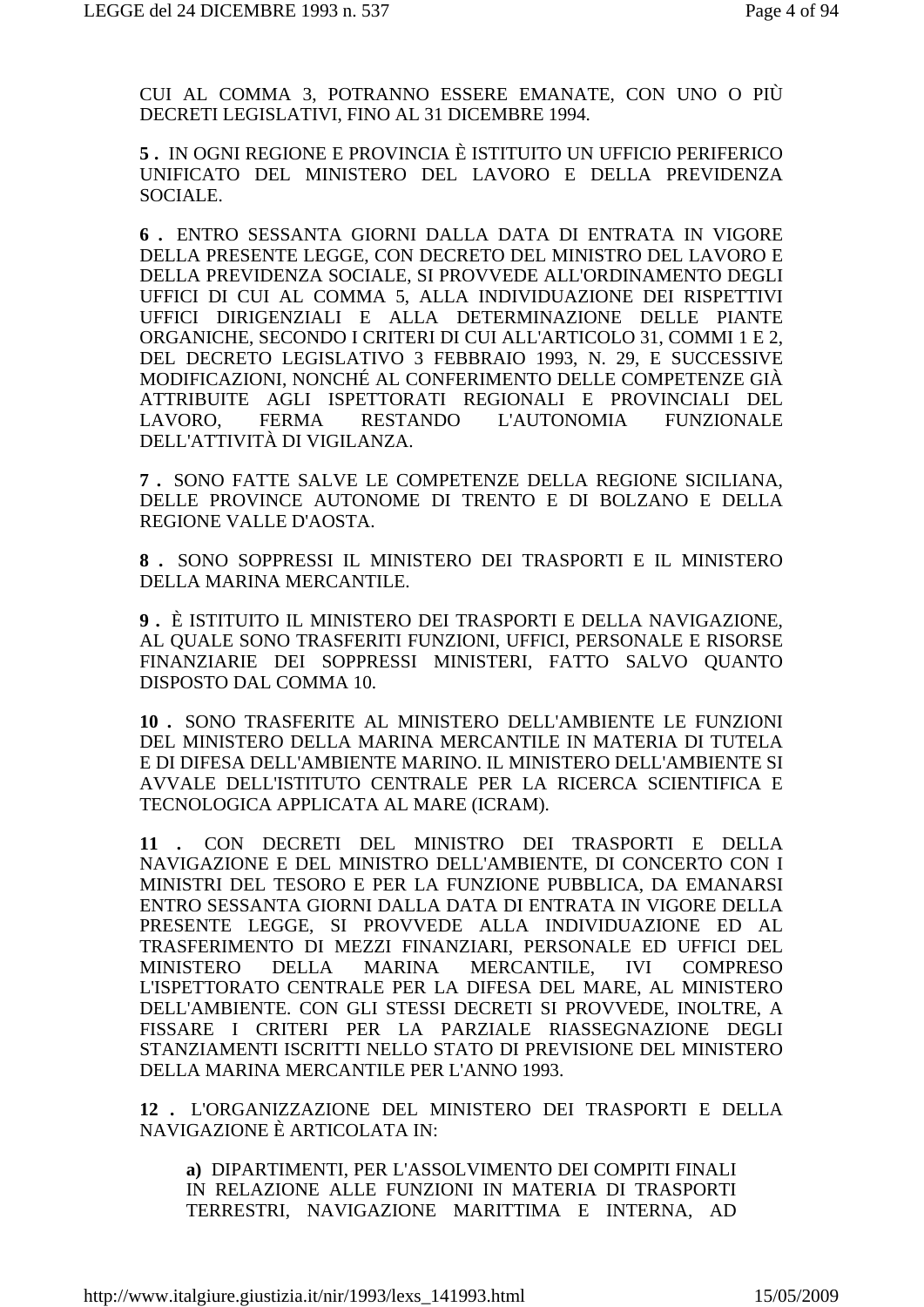ECCEZIONE DI QUELLA LACUALE, E NAVIGAZIONE AEREA, IN NUMERO NON SUPERIORE A TRE, NONCHÉ PER L'ASSOLVIMENTO DI COMPITI DI INDIRIZZO E DI COORDINAMENTO DELLE RIPARTIZIONI INTERNE IN ORDINE ALL'OBIETTIVO DI PROMUOVERE L'INTERMODALITÀ;

**b)** SERVIZI, PER L'ASSOLVIMENTO DI COMPITI STRUMENTALI.

**13 .** LA COSTITUZIONE DEI DIPARTIMENTI E DEI SERVIZI, L'INDIVIDUAZIONE DEGLI UFFICI DI LIVELLO DIRIGENZIALE E DELLE RELATIVE FUNZIONI, LA DISTRIBUZIONE DEI POSTI DI FUNZIONE DIRIGENZIALE SONO DISPOSTE CON UNO O PIÙ REGOLAMENTI DA EMANARE, ENTRO TRE MESI DALLA DATA DI ENTRATA IN VIGORE DELLA PRESENTE LEGGE, AI SENSI DELL'ARTICOLO 17 DELLA LEGGE 23 AGOSTO 1988, N. 400, SULLA BASE DEI SEGUENTI CRITERI:

**a)** LA DETERMINAZIONE DEI COMPITI DEI DIPARTIMENTI E DEI SERVIZI È RETTA DA CRITERI DI OMOGENEITÀ, COMPLEMENTARIETÀ E ORGANICITÀ, MEDIANTE L'ACCORPAMENTO DI UFFICI ESISTENTI E LA RIDUZIONE DEGLI UFFICI DIRIGENZIALI;

**b)** L'ORGANIZZAZIONE DEI DIPARTIMENTI E DEI SERVIZI SI CONFORMA AL CRITERIO DI FLESSIBILITÀ, PER CORRISPONDERE AL MUTAMENTO DELLE ESIGENZE, PER SVOLGERE COMPITI ANCHE NON PERMANENTI E PER RAGGIUNGERE SPECIFICI OBIETTIVI;

**c)** GLI UFFICI COSTITUISCONO LE UNITÀ OPERATIVE DELLE RIPARTIZIONI DIRIGENZIALI GENERALI E DEI SERVIZI E SONO ISTITUITI ESCLUSIVAMENTE NEL LORO AMBITO, SALVO QUANTO DISPOSTO DAL COMMA 2, LETTERA L), N. 1);

**d)** L'ORDINAMENTO COMPLESSIVO DIMINUISCE I COSTI AMMINISTRATIVI E RENDE PIÙ SPEDITE LE PROCEDURE, RIDUCENDONE I TEMPI;

**e)** LE FUNZIONI DI VIGILANZA SULLA SOCIETÀ FERROVIE DELLO STATO SPA SONO ESERCITATE DA UN'APPOSITA UNITÀ DI CONTROLLO.

**14 .** LA DOTAZIONE ORGANICA DEL MINISTERO DEI TRASPORTI E DELLA NAVIGAZIONE È RIDETERMINATA, PER LE MATERIE NON TRASFERITE, AI SENSI DELL'ARTICOLO 3, COMMI DA 5 A 35, IN MODO DA ELIMINARE LE DUPLICAZIONI DI STRUTTURA, SEMPLIFICARE I PROCEDIMENTI AMMINISTRATIVI, CONTENERE LA SPESA PUBBLICA, RAZIONALIZZARE L'ORGANIZZAZIONE ANCHE AL FINE DI ASSICURARE LA CORRETTA GESTIONE DELLE RISORSE PUBBLICHE, L'IMPARZIALITÀ E IL BUON ANDAMENTO DELL'AZIONE AMMINISTRATIVA, E IN MISURA COMUNQUE NON SUPERIORE AI POSTI COPERTI NEI DUE MINISTERI SOPPRESSI O PER I QUALI, AL 31 AGOSTO 1993, RISULTI IN CORSO DI ESPLETAMENTO UN CONCORSO O PUBBLICATO UN BANDO DI CONCORSO.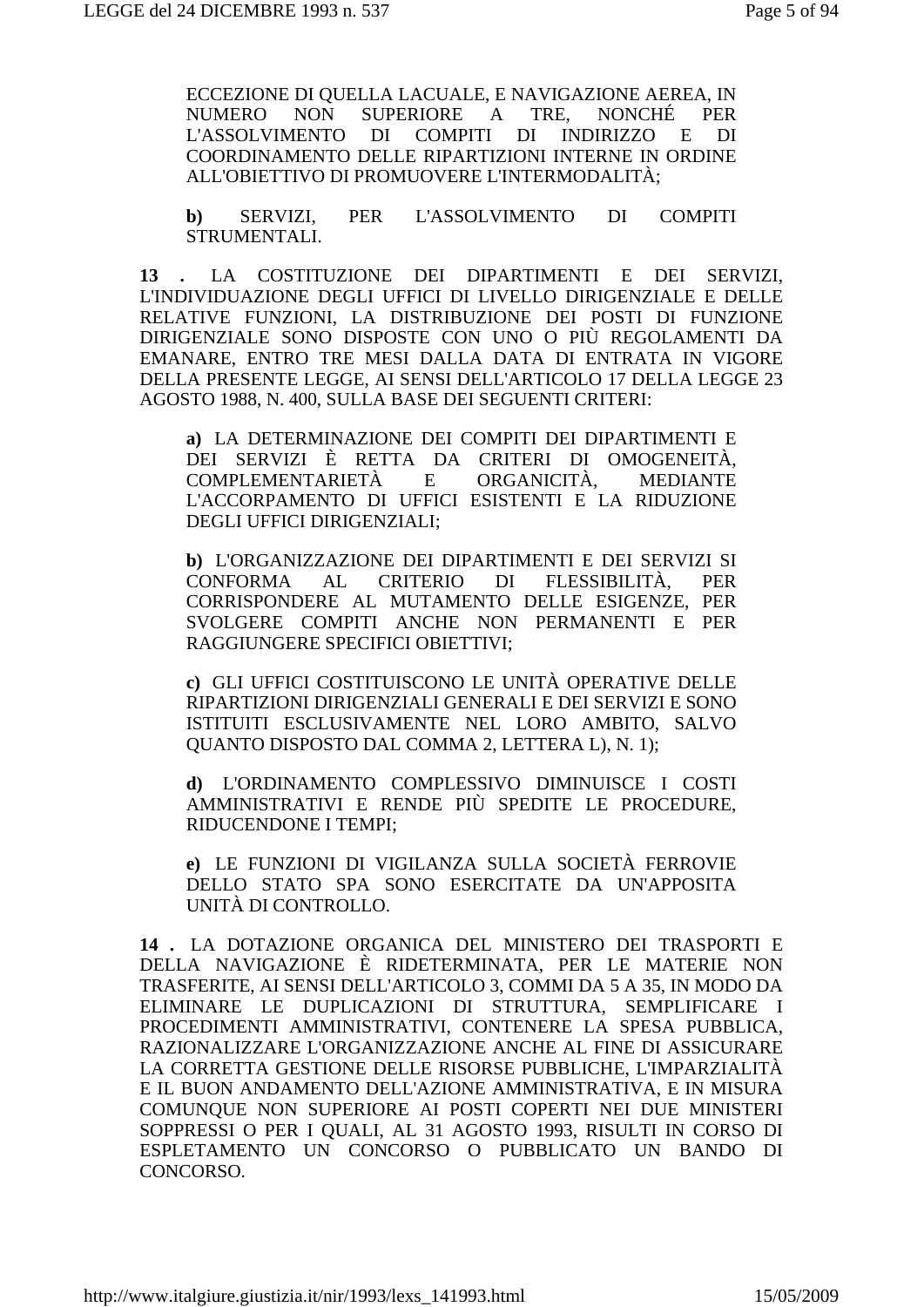**15 .** OGNI TRE ANNI, L'ORGANIZZAZIONE DEL MINISTERO DEI TRASPORTI E DELLA NAVIGAZIONE È SOTTOPOSTA A VERIFICA, AL FINE DI ACCERTARNE FUNZIONALITÀ ED EFFICIENZA. DELL'ESITO DELLA VERIFICA IL MINISTRO RIFERISCE ALLE COMPETENTI COMMISSIONI DELLA CAMERA DEI DEPUTATI E DEL SENATO DELLA REPUBBLICA.

**16 .** IL REGOLAMENTO DI CUI AL COMMA 13 RACCOGLIE TUTTE LE DISPOSIZIONI NORMATIVE RELATIVE AL MINISTERO DEI TRASPORTI E DELLA NAVIGAZIONE. LE RESTANTI NORME VIGENTI SONO ABROGATE CON EFFETTO DALLA DATA DI ENTRATA IN VIGORE DEL REGOLAMENTO MEDESIMO. FINO A TALE DATA NULLA È INNOVATO IN ORDINE AI COMPITI, ALLA ORGANIZZAZIONE CENTRALE E PERIFERICA E AGLI ORGANI CONSULTIVI ESISTENTI PRESSO IL MINISTERO DEI TRASPORTI E IL MINISTERO DELLA MARINA MERCANTILE.

**17 .** PRESSO IL MINISTERO DEI TRASPORTI E DELLA NAVIGAZIONE È ISTITUITA UNA RAGIONERIA CENTRALE DIPENDENTE DAL MINISTERO DEL TESORO DEFINITA DI MAGGIORE IMPORTANZA CUI È PREPOSTO UN DIRIGENTE GENERALE DI LIVELLO C DEL RUOLO DEI SERVIZI CENTRALI DELLA RAGIONERIA GENERALE DELLO STATO. L'ORGANIZZAZIONE E LE RELATIVE DOTAZIONI ORGANICHE SONO DETERMINATE CON REGOLAMENTO DA EMANARSI AI SENSI DELL'ARTICOLO 17 DELLA LEGGE 23 AGOSTO 1988, N. 400, ENTRO UN MESE DALLA DATA DI ENTRATA IN VIGORE DELLA PRESENTE LEGGE, ESCLUDENDO IN OGNI CASO NUOVE O MAGGIORI SPESE A CARICO DEL BILANCIO DELLO STATO.

**18 .** SONO SOPPRESSI I CONTRIBUTI DELLO STATO IN FAVORE DELL'ENTE NAZIONALE GENTE DELL'ARIA.

**19 .** CON SUCCESSIVO REGOLAMENTO, DA EMANARE AI SENSI DELL'ARTICOLO 17 DELLA LEGGE 23 AGOSTO 1988, N. 400, È RIORDINATO IL MINISTERO DELL'AMBIENTE. RESTANO SALVE LE COMPETENZE DELLA REGIONE VALLE D'AOSTA E DELLE PROVINCE AUTONOME DI TRENTO E DI BOLZANO, CHE PROVVEDONO ALLE FINALITÀ DELLA PRESENTE LEGGE SECONDO LE DISPOSIZIONI DEGLI STATUTI DI AUTONOMIA E RELATIVE NORME DI ATTUAZIONE.

**20 .** SONO FATTE SALVE LE COMPETENZE DEL MINISTERO DELLE FINANZE IN MATERIA DI DEMANIO MARITTIMO.

**21 .** SONO SOPPRESSI IL COMITATO INTERMINISTERIALE PER IL COORDINAMENTO DELLA POLITICA INDUSTRIALE (CIPI), IL COMITATO INTERMINISTERIALE PER LA POLITICA ECONOMICA ESTERA (CIPES), IL COMITATO INTERMINISTERIALE PER LA CINEMATOGRAFIA, IL COMITATO INTERMINISTERIALE PER LA PROTEZIONE CIVILE, IL COMITATO INTERMINISTERIALE PER L'EMIGRAZIONE (CIEM), IL COMITATO INTERMINISTERIALE PER LA TUTELA DELLE ACQUE DALL'INQUINAMENTO, IL COMITATO INTERMINISTERIALE PREZZI (CIP), IL COMITATO INTERMINISTERIALE PER LA PROGRAMMAZIONE ECONOMICA NEL TRASPORTO (CIPET), IL COMITATO INTERMINISTERIALE PER LA LOTTA ALL'AIDS, IL COMITATO INTERMINISTERIALE PER GLI SCAMBI DI MATERIALI DI ARMAMENTO PER LA DIFESA (CISD), IL COMITATO INTERMINISTERIALE GESTIONE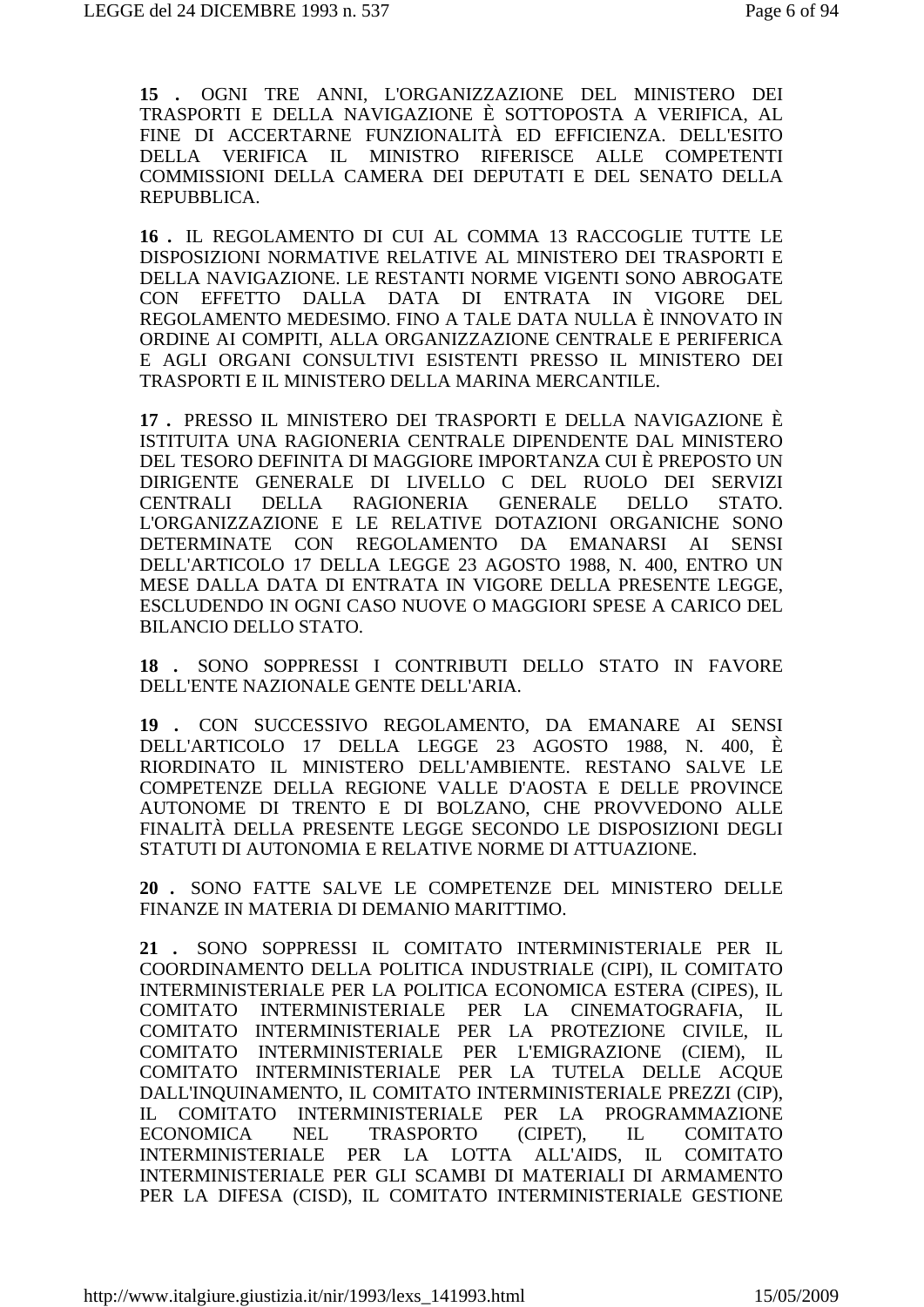FONDO INTERVENTI EDUCAZIONE E INFORMAZIONE SANITARIA. SONO ALTRESÌ SOPPRESSI, FATTA ECCEZIONE PER IL COMITATO INTERMINISTERIALE PER IL CREDITO E IL RISPARMIO (CICR), PER IL COMITATO INTERMINISTERIALE PER L'INDIRIZZO, IL COORDINAMENTO E IL CONTROLLO DEGLI INTERVENTI PER LA SALVAGUARDIA DI VENEZIA E PER I COMITATI DI CUI AL COMMA 25, GLI ALTRI COMITATI INTERMINISTERIALI, CHE PREVEDANO PER LEGGE LA PARTECIPAZIONE DI PIÙ MINISTRI O DI LORO DELEGATI.

**22 .** L'AUTORIZZAZIONE DI SPESA DI CUI ALLA LEGGE 9 MAGGIO 1975, N. 153, E SUCCESSIVE MODIFICAZIONI, È RIDOTTA DI LIRE 500 MILIONI ANNUE. LE SPESE DI FUNZIONAMENTO DEL COMITATO INTERMINISTERIALE PER L'INDIRIZZO, IL COORDINAMENTO E IL CONTROLLO DEGLI INTERVENTI PER LA SALVAGUARDIA DI VENEZIA, DI CUI ALL'ARTICOLO 4 DELLA LEGGE 29 NOVEMBRE 1984, N. 798, SONO POSTE A CARICO DELLE AUTORIZZAZIONI DI SPESA PER L'ATTIVAZIONE DEGLI INTERVENTI DI CUI ALLA PREDETTA LEGGE N. 798 DEL 1984.

**23 .** È SOPPRESSA LA COMMISSIONE DI VIGILANZA SUL DEBITO PUBBLICO, DI CUI ALL'ARTICOLO 90 DEL TESTO UNICO APPROVATO CON DECRETO DEL PRESIDENTE DELLA REPUBBLICA 14 FEBBRAIO 1963, N. 1343.

**24 .** CON UNO O PIÙ REGOLAMENTI DA EMANARSI, AI SENSI DELL'ARTICOLO 17, COMMA 2, DELLA LEGGE 23 AGOSTO 1988, N. 400, ENTRO NOVANTA GIORNI DALLA DATA DI ENTRATA IN VIGORE DELLA PRESENTE LEGGE, SI PROCEDERÀ A DEFINIRE LE FUNZIONI DEI SOPPRESSI COMITATI E A RIORDINARE ORGANICAMENTE LA DISCIPLINA DELLA NORMATIVA NELLE RELATIVE MATERIE, ANCHE ATTRAVERSO LE MODIFICHE, LE INTEGRAZIONI E LE ABROGAZIONI NORMATIVE NECESSARIE, CONFORMEMENTE AI SEGUENTI CRITERI E PRINCIPI:

**a)** ATTRIBUZIONE AL COMITATO INTERMINISTERIALE PER LA PROGRAMMAZIONE ECONOMICA (CIPE) DELLE FUNZIONI IN MATERIA DI PROGRAMMAZIONE E DI POLITICA ECONOMICA NAZIONALE, NONCHÉ DI COORDINAMENTO DELLA POLITICA ECONOMICA NAZIONALE CON LE POLITICHE ECONOMICHE COMUNITARIE;

**b)** UTILIZZAZIONE DELLA CONFERENZA PERMANENTE PER I RAPPORTI TRA LO STATO, LE REGIONI E LE PROVINCE AUTONOME DI TRENTO E DI BOLZANO A FINI DI COORDINAMENTO DELLE ATTIVITÀ REGIONALI;

**c)** ATTRIBUZIONE ALLA RESPONSABILITÀ INDIVIDUALE DEI MINISTRI CON COMPETENZA PREVALENTE DELLE FUNZIONI E DEI COMPITI SETTORIALI;

**d)** ATTRIBUZIONE ALLE REGIONI DELLA POTESTÀ LEGISLATIVA O REGOLAMENTARE NELLE MATERIE ESERCITATE DAI SOPPRESSI COMITATI, CHE RIENTRINO NELLA SFERA DI COMPETENZA DELLE REGIONI STESSE;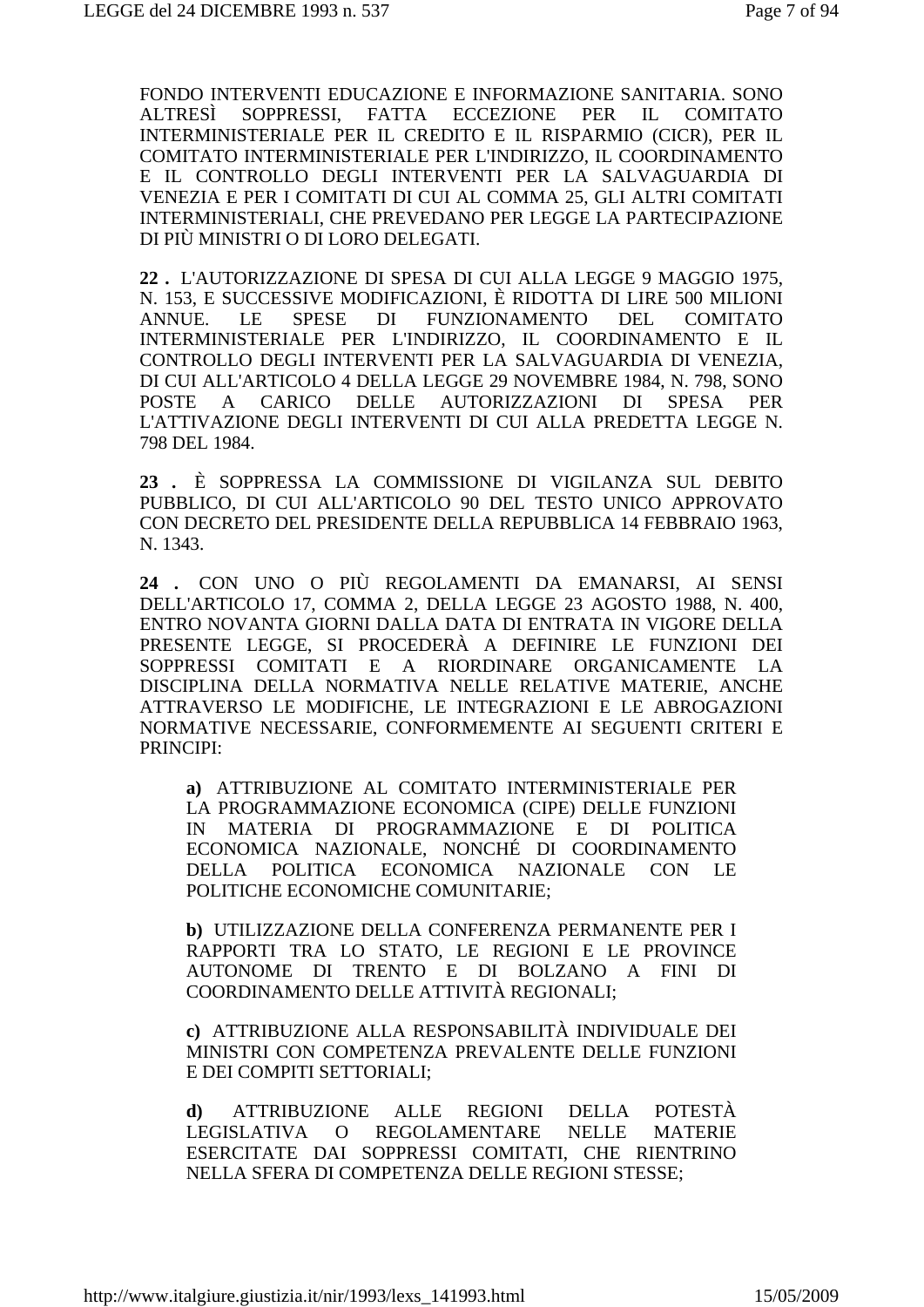**e)** SEMPLIFICAZIONE E SNELLIMENTO DELLE PROCEDURE, ANCHE IN FUNZIONE DELLA PREVALENTE NATURA DELLE ATTIVITÀ E DEI PROVVEDIMENTI, RAZIONALIZZANDO LE COMPETENZE ED I CONTROLLI, ELIMINANDO I CONCERTI E LE INTESE NON INDISPENSABILI, ED ATTRIBUENDO COMPETENZA ESCLUSIVA AI SINGOLI MINISTRI PER L'EMANAZIONE E LA MODIFICA DI DISPOSIZIONI TECNICO-ESECUTIVE, AL FINE DI RENDERE L'AZIONE AMMINISTRATIVA SOLLECITA, EFFICACE ED ADERENTE ALLE RELAZIONI ECONOMICHE INTERNAZIONALI NEI RELATIVI SETTORI.

**25 .** CON REGOLAMENTO DA EMANARSI, AI SENSI DELL'ARTICOLO 17, COMMA 2, DELLA LEGGE 23 AGOSTO 1988, N. 400, ENTRO CENTOTTANTA GIORNI DALLA DATA DI ENTRATA IN VIGORE DELLA PRESENTE LEGGE, SONO DEFINITE L'ORGANIZZAZIONE E LE FUNZIONI DEL CIPE, DEL COMITATO INTERMINISTERIALE PER LE INFORMAZIONI E LA SICUREZZA E DEL COMITATO DEI MINISTRI PER I SERVIZI TECNICI NAZIONALI E GLI INTERVENTI NEL SETTORE DELLA DIFESA DEL SUOLO.

**26 .** GLI SCHEMI DEI REGOLAMENTI DI CUI AI COMMI 24 E 25 SONO TRASMESSI ALLA CAMERA DEI DEPUTATI E AL SENATO DELLA REPUBBLICA PER L'ACQUISIZIONE DEL PARERE DELLE COMPETENTI COMMISSIONI.

**27 .** GLI ORGANI DIRIGENTI E GLI UFFICI DEI MINISTERI INTERESSATI SONO ADEGUATI ALLE FUNZIONI MEDIANTE LA PROCEDURA DI CUI ALL'ARTICOLO 6 DEL DECRETO LEGISLATIVO 3 FEBBRAIO 1993, N. 29.

**28 .** SONO SOPPRESSI GLI ORGANI COLLEGIALI DI CUI ALL'ALLEGATO ELENCO N. 1. CON REGOLAMENTO DA EMANARSI, AI SENSI DELL'ARTICOLO 17, COMMA 2, DELLA LEGGE 23 AGOSTO 1988, N. 400, ENTRO NOVANTA GIORNI DALLA DATA DI ENTRATA IN VIGORE DELLA PRESENTE LEGGE, SI PROVVEDE AL RIORDINO DI ORGANI COLLEGIALI DELLO STATO, NONCHÉ DI ORGANISMI CON FUNZIONI PUBBLICHE O DI COLLABORAZIONE AD UFFICI PUBBLICI, CONFORMEMENTE AI SEGUENTI CRITERI E PRINCIPI:

**a)** ACCORPARE LE FUNZIONI PER SETTORI OMOGENEI E SOPPRIMERE GLI ORGANI CHE RISULTINO SUPERFLUI IN SEGUITO ALL'ACCORPAMENTO;

**b)** SOSTITUIRE GLI ORGANI COLLEGIALI CON LE CONFERENZE DI SERVIZI PREVISTE DALL'ARTICOLO 14 DELLA LEGGE 7 AGOSTO 1990, N. 241;

**c)** RIDURRE IL NUMERO DEI COMPONENTI;

**d)** TRASFERIRE AD ORGANI MONOCRATICI O AI DIRIGENTI AMMINISTRATIVI, AI SENSI DEL DECRETO LEGISLATIVO 3 FEBBRAIO 1993, N. 29, E SUCCESSIVE MODIFICAZIONI, LE FUNZIONI DELIBERATIVE CHE NON RICHIEDANO, IN RAGIONE DEL LORO PECULIARE RILIEVO, L'ESERCIZIO IN FORMA COLLEGIALE;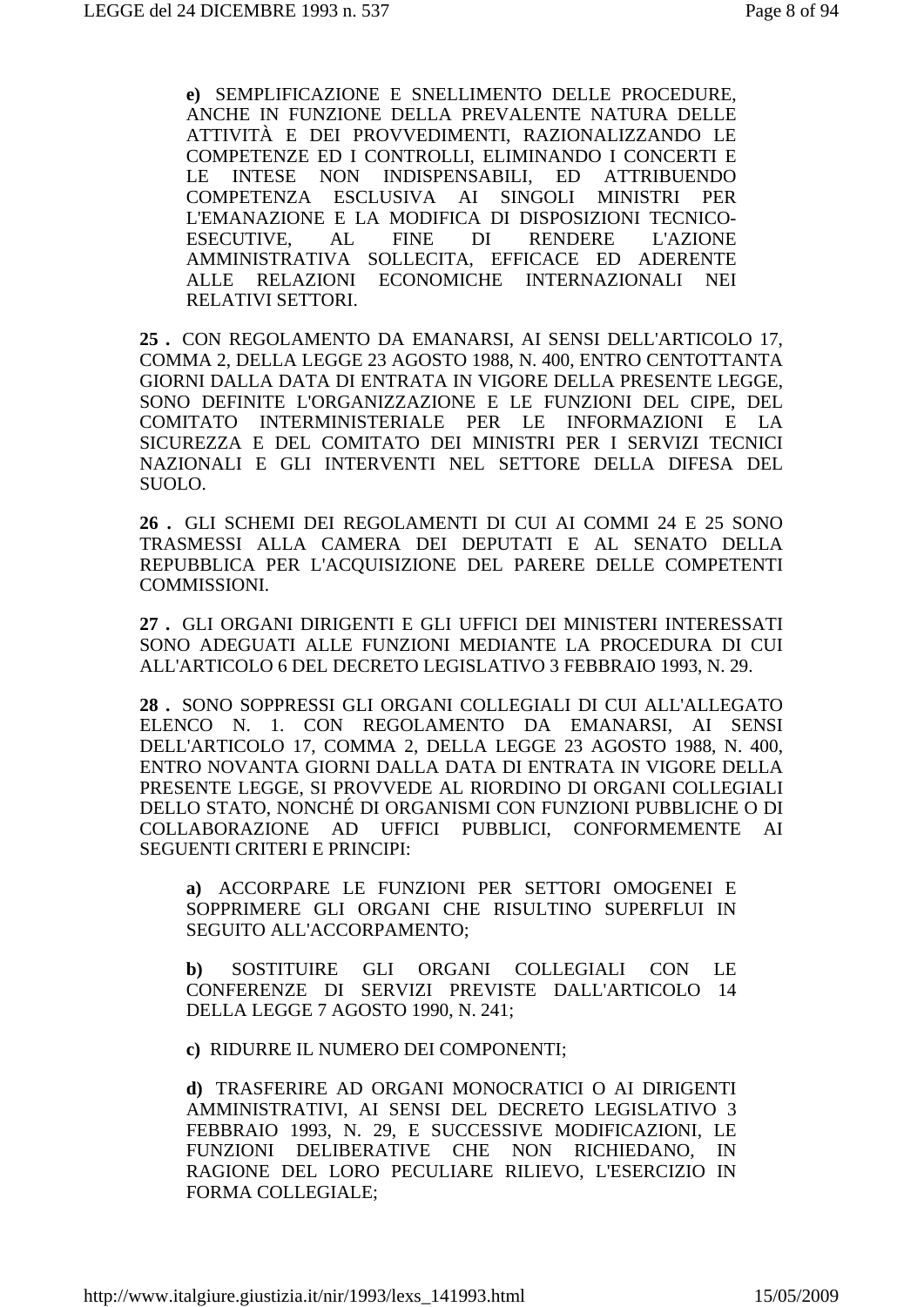**e)** ESCLUDERE LA PRESENZA DI RAPPRESENTANTI SINDACALI O DI CATEGORIE SOCIALI O ECONOMICHE DAGLI ORGANI COLLEGIALI DELIBERANTI IN MATERIA DI RICORSI, O GIUDICANTI IN PROCEDURE DI CONCORSO.

**29 .** IL CONSIGLIO SUPERIORE DELLA PUBBLICA AMMINISTRAZIONE È SOPPRESSO. LE FUNZIONI SONO DEVOLUTE AL DIPARTIMENTO DELLA FUNZIONE PUBBLICA. IL PERSONALE E LA BIBLIOTECA SONO TRASFERITI AL DIPARTIMENTO DELLA FUNZIONE PUBBLICA.

**30 .** L'AUTORITÀ PER L'ADRIATICO È SOPPRESSA E LE RELATIVE FUNZIONI SONO TRASFERITE ALLE AMMINISTRAZIONI STATALI COMPETENTI PER MATERIA, CHE LE ESERCITANO RICORRENDO, OVE NECESSARIO, ALLA CONFERENZA DI SERVIZI DI CUI ALL'ARTICOLO 14 DELLA LEGGE 7 AGOSTO 1990, N. 241. LA LEGGE 19 MARZO 1990, N. 57, E LE SUCCESSIVE DISPOSIZIONI MODIFICATIVE ED INTEGRATIVE SONO ABROGATE.

**31 .** PER EFFETTO DELLE DISPOSIZIONI DEI COMMI DA 21 A 30, I CAPITOLI DI SPESA DEGLI STATI DI PREVISIONE DEI MINISTERI INDICATI NEGLI ALLEGATI ELENCHI N. 2 E N. 3, SONO RIDOTTI, PER IL 1994, NELLA MISURA RISULTANTE DAGLI ELENCHI STESSI. LA STESSA RIDUZIONE SI APPLICA PER GLI ANNI 1995 E 1996.

**32 .** IL GOVERNO È DELEGATO AD EMANARE, ENTRO SEI MESI DALLA DATA DI ENTRATA IN VIGORE DELLA PRESENTE LEGGE, UNO O PIÙ DECRETI LEGISLATIVI DIRETTI A RIORDINARE O SOPPRIMERE ENTI PUBBLICI DI PREVIDENZA E ASSISTENZA.

**33 .** NELL'EMANAZIONE DEI DECRETI LEGISLATIVI DI CUI AL COMMA 32 IL GOVERNO SI ATTERRÀ AI SEGUENTI PRINCIPI E CRITERI DIRETTIVI, NONCHÉ A QUELLI CONTENUTI NELLA LEGGE 7 AGOSTO 1990, N. 241, E NEL DECRETO LEGISLATIVO 3 FEBBRAIO 1993, N. 29, E SUCCESSIVE MODIFICAZIONI:

**a)** ELIMINAZIONE DELLE DUPLICAZIONI ORGANIZZATIVE E FUNZIONALI PRODOTTE DALLA COMPLESSIVA RIDUZIONE DEGLI ENTI, ANCHE MEDIANTE:

**1)** LA FUSIONE DI ENTI CHE ESERCITANO FUNZIONI PREVIDENZIALI O IN MATERIA INFORTUNISTICA, RELATIVAMENTE A CATEGORIE DI PERSONALE COINCIDENTI OVVERO OMOGENEE, CON PARTICOLARE RIFERIMENTO ALLE CASSE MARITTIME;

**2)** L'INCORPORAZIONE DELLE FUNZIONI IN MATERIA DI PREVIDENZA E ASSISTENZA, SECONDO LE RISPETTIVE COMPETENZE, IN ENTI SIMILARI GIÀ ESISTENTI;

**3)** L'INCORPORAZIONE DELLE FUNZIONI IN MATERIA DI INFORTUNISTICA NELL'ISTITUTO NAZIONALE PER L'ASSICURAZIONE CONTRO GLI INFORTUNI SUL LAVORO (INAIL);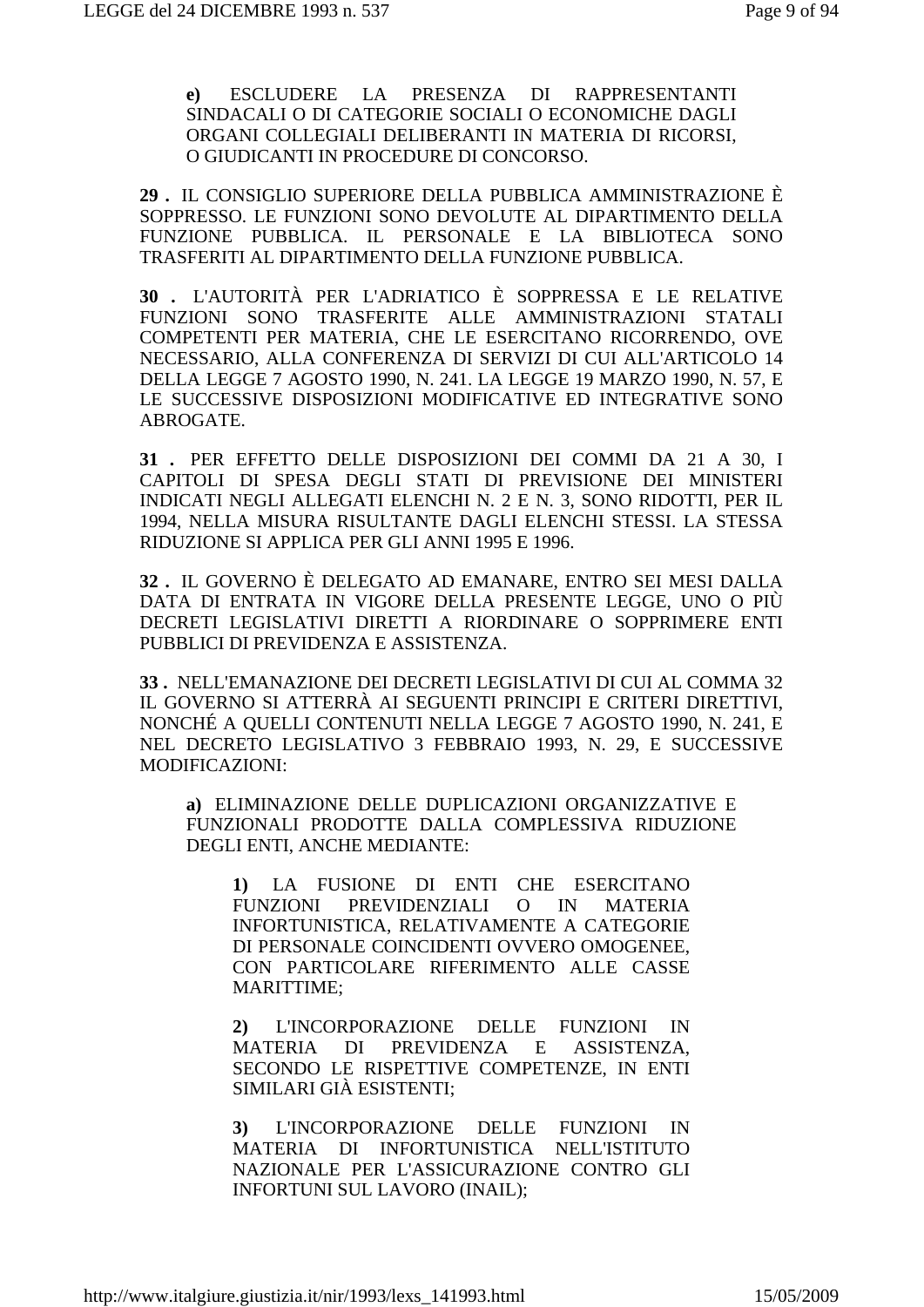**4)** L'ESCLUSIONE DALLE OPERAZIONI DI FUSIONE E DI INCORPORAZIONE DEGLI ENTI PUBBLICI DI PREVIDENZA E ASSISTENZA CHE NON USUFRUISCONO DI FINANZIAMENTI PUBBLICI O ALTRI AUSILI PUBBLICI DI CARATTERE FINANZIARIO E LA PRIVATIZZAZIONE DEGLI ENTI STESSI, NELLE FORME DELL'ASSOCIAZIONE O DELLA FONDAZIONE, CON GARANZIE DI AUTONOMIA GESTIONALE, ORGANIZZATIVA, AMMINISTRATIVA E CONTABILE, FERME RESTANDONE LE FINALITÀ ISTITUTIVE E L'OBBLIGATORIA ISCRIZIONE E CONTRIBUZIONE AGLI STESSI DEGLI APPARTENENTI ALLE CATEGORIE DI PERSONALE A FAVORE DEI QUALI ESSI RISULTANO ISTITUITI;

**5)** IL RISANAMENTO DEGLI ENTI CHE PRESENTANO DISAVANZO FINANZIARIO, ATTRAVERSO:

**5.1)** L'ALIENAZIONE DEL PATRIMONIO IMMOBILIARE DI CIASCUN ENTE;

**5.2)** PROVVEDIMENTI CORRETTIVI DELLE CONTRIBUZIONI;

**5.3)** MISURE DIRETTE A REALIZZARE ECONOMIE DI GESTIONE E UN RAPPORTO EQUILIBRATO TRA CONTRIBUTI E PRESTAZIONI PREVIDENZIALI;

**b)** DISTINZIONE FRA ORGANI DI INDIRIZZO GENERALE E ORGANI DI GESTIONE;

**c)** ELIMINAZIONE DELLE DUPLICAZIONI DEI TRATTAMENTI PENSIONISTICI, CON ESCLUSIONE DELLE PENSIONI DI REVERSIBILITÀ, FATTI COMUNQUE SALVI I DIRITTI ACQUISITI;

**d)** LIMITAZIONE DEI BENEFICI A COLORO CHE EFFETTIVAMENTE ESERCITANO LE PROFESSIONI CONSIDERATE;

**e)** ELIMINAZIONE A PARITÀ DI SPESA DELLE SPEREQUAZIONI FRA LE CATEGORIE NEL TRATTAMENTO PREVIDENZIALE;

**f)** SOPPRESSIONE DEGLI ENTI.

**34 .** IL GOVERNO È DELEGATO AD EMANARE, ENTRO SEI MESI DALLA DATA DI ENTRATA IN VIGORE DELLA PRESENTE LEGGE, UN DECRETO LEGISLATIVO DIRETTO A PROMUOVERE L'ISTITUZIONE DI ORGANIZZAZIONI DI PREVIDENZA PER LE CATEGORIE PROFESSIONALI CHE NE SONO PRIVE OVVERO A RIORDINARE LE FUNZIONI IN MATERIA DI PREVIDENZA PER DETTE CATEGORIE IN ENTI GIÀ ESISTENTI OPERANTI A FAVORE DI ALTRE CATEGORIE PROFESSIONALI, IN ARMONIA CON I PRINCIPI DI CUI AL COMMA 33.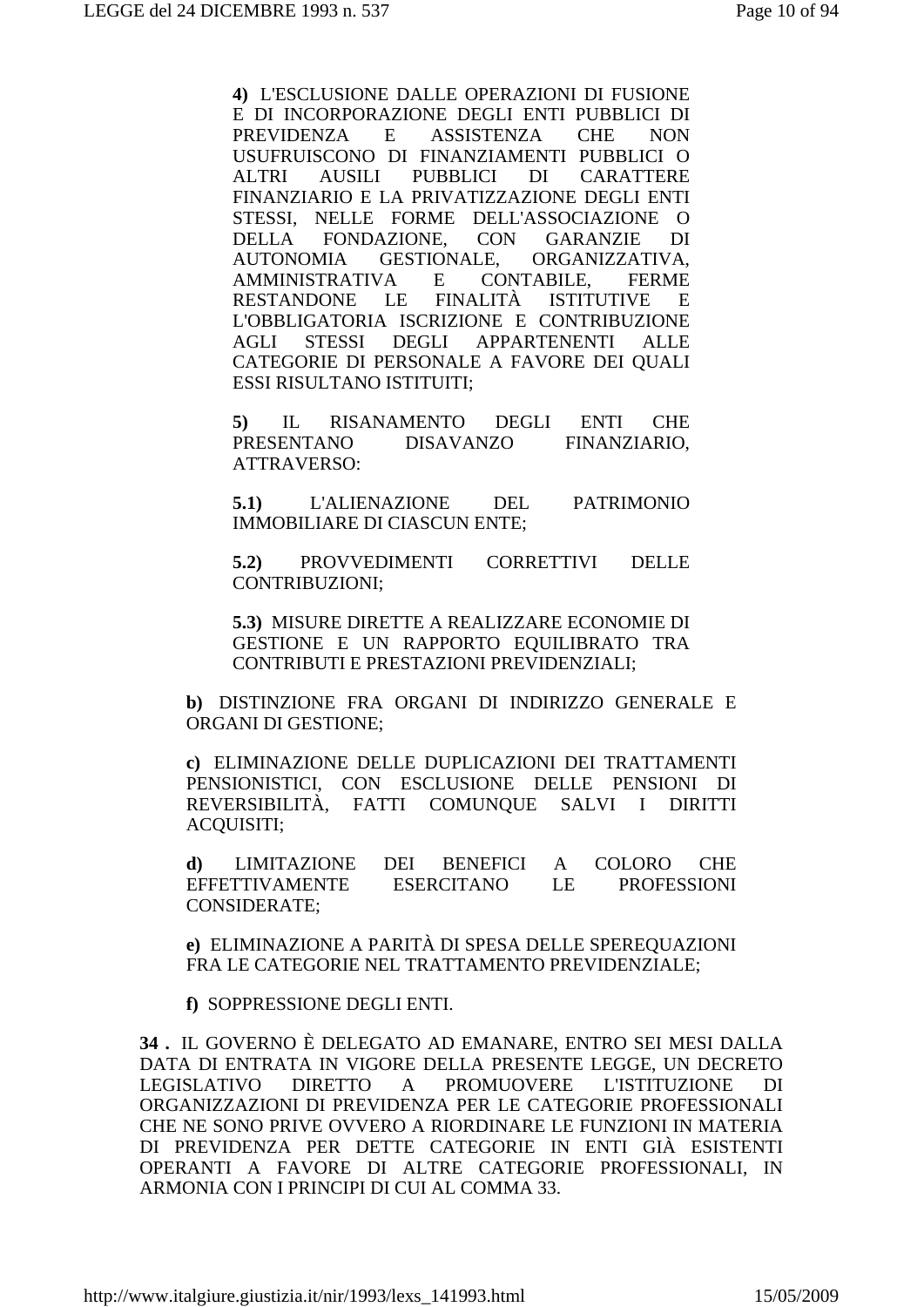**35 .** IL GOVERNO È DELEGATO AD EMANARE, ENTRO SEI MESI DALLA DATA DI ENTRATA IN VIGORE DELLA PRESENTE LEGGE, UNO O PIÙ DECRETI LEGISLATIVI DIRETTI A RIORDINARE GLI ALTRI ENTI PUBBLICI NON ECONOMICI CON FUNZIONI ANALOGHE O COLLEGATE.

**36 .** NELL'EMANAZIONE DEI DECRETI LEGISLATIVI DI CUI AL COMMA 35 IL GOVERNO SI ATTERRÀ AI SEGUENTI PRINCIPI E CRITERI DIRETTIVI, NONCHÉ A QUELLI CONTENUTI NELLA LEGGE 7 AGOSTO 1990, N. 241, E NEL DECRETO LEGISLATIVO 3 FEBBRAIO 1993, N. 29, E SUCCESSIVE MODIFICAZIONI:

**a)** FUSIONE DEGLI ENTI CON FINALITÀ OMOLOGHE O COMPLEMENTARI;

**b)** CONTENIMENTO DELLA SPESA COMPLESSIVA PER SEDI, INDENNITÀ AI COMPONENTI DI ORGANI DI AMMINISTRAZIONE E REVISIONE, ONERI DI PERSONALE E FUNZIONAMENTO E CONSEGUENTE RIDUZIONE DEL CONTRIBUTO STATALE DI FUNZIONAMENTO, CON PARTICOLARE RIFERIMENTO AGLI ENTI CHE POSSONO UTILIZZARE SEDI COMUNI DI SERVIZIO, ANCHE ALL'ESTERO;

**c)** RIDUZIONE DEL NUMERO DI COMPONENTI DEGLI ORGANI DI AMMINISTRAZIONE E DI REVISIONE;

**d)** TRASFORMAZIONE IN ASSOCIAZIONI O PERSONE GIURIDICHE DI DIRITTO PRIVATO DEGLI ENTI A STRUTTURA ASSOCIATIVA O CHE NON SVOLGANO FUNZIONI O SERVIZI DI RILEVANTE INTERESSE PUBBLICO.

**37 .** NEI CASI DI FUSIONE O INCORPORAZIONE DI CUI AI NUMERI 1) E 2) DELLA LETTERA A) DEL COMMA 33 E ALLA LETTERA A) DEL COMMA 36, I DECRETI LEGISLATIVI POTRANNO STABILIRE CHE IL CONTROLLO DELLA CORTE DEI CONTI SI ESERCITI, SULL'ENTE INCORPORANTE O RISULTANTE DALLA FUSIONE, IN BASE ALLA LEGGE 21 MARZO 1958, N. 259.

**38 .** GLI SCHEMI DEI DECRETI LEGISLATIVI DI CUI AI COMMI DA 32 A 36 SONO TRASMESSI ALLA CAMERA DEI DEPUTATI E AL SENATO DELLA REPUBBLICA AL FINE DI ACQUISIRE IL PARERE DELLE COMPETENTI COMMISSIONI.

**39 .** SONO ABROGATE LE DISPOSIZIONI LEGISLATIVE CHE PRESCRIVONO IL FINANZIAMENTO, DIRETTO O INDIRETTO, A CARICO DEL BILANCIO DELLO STATO O DI ALTRE AMMINISTRAZIONI PUBBLICHE, DEGLI ENTI PUBBLICI SOPPRESSI IN LIQUIDAZIONE. AL PERSONALE DIPENDENTE DAGLI ENTI SOPPRESSI IN LIQUIDAZIONE NON SI APPLICANO, FINO AL SUO DEFINITIVO TRASFERIMENTO AD ALTRE AMMINISTRAZIONI O ENTI, GLI INCREMENTI RETRIBUTIVI ED OGNI ALTRO COMPENSO, INTEGRATIVO DEL TRATTAMENTO ECONOMICO FONDAMENTALE, STABILITI DA NORME DI LEGGE E DI CONTRATTO COLLETTIVO. SI APPLICANO LE DISPOSIZIONI DELL'ARTICOLO 3, COMMI DA 47 A 52.

**40 .** LE GESTIONI LIQUIDATORIE DEGLI ENTI PUBBLICI SOPPRESSI, AFFIDATE A COMMISSARI LIQUIDATORI, TERMINERANNO ALLA DATA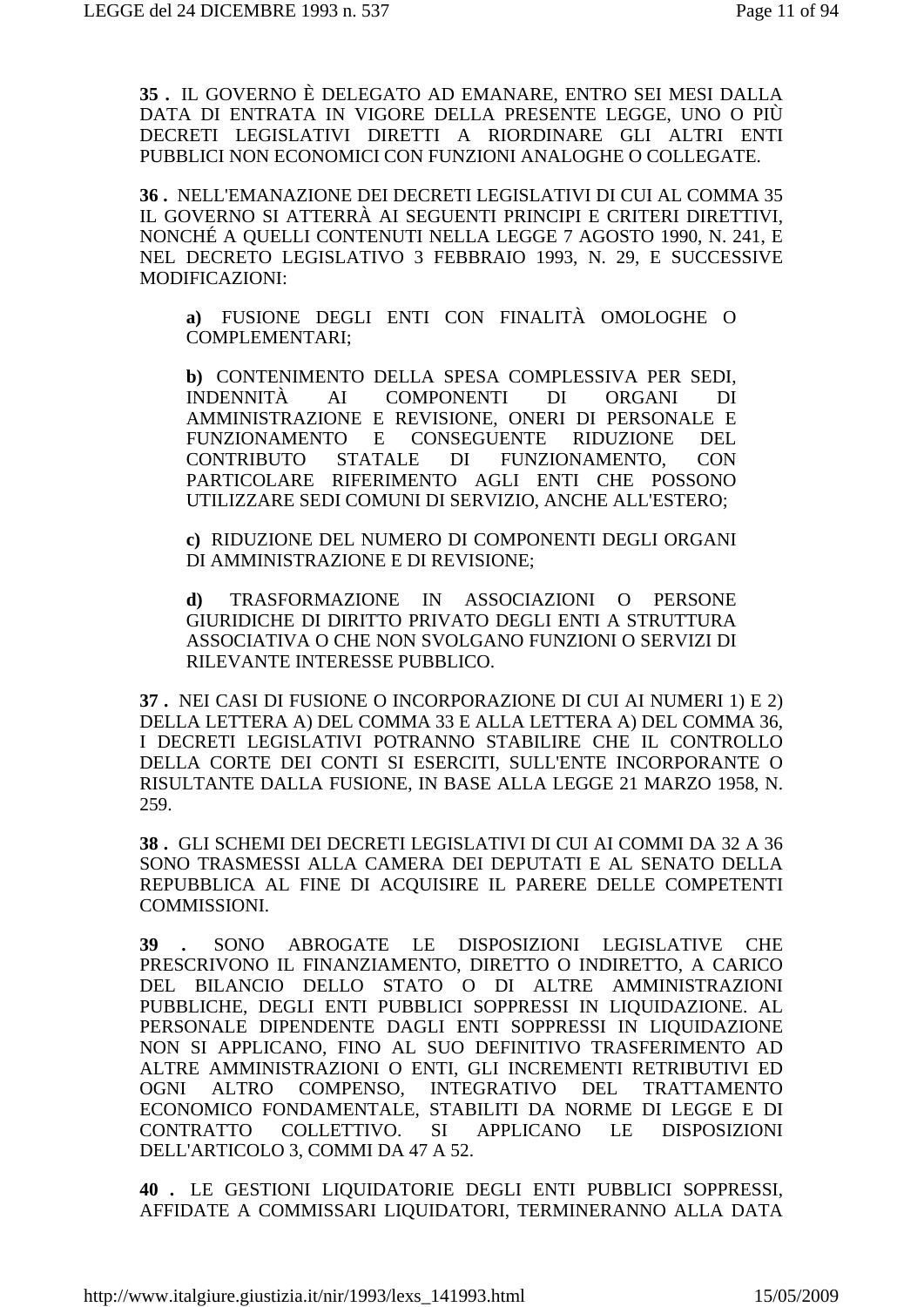DI ENTRATA IN VIGORE DEI DECRETI LEGISLATIVI DI CUI AI COMMI DA 32 A 36 AD ESSI RELATIVI. DOPO TALE DATA, IL TITOLARE DELLA GESTIONE È TENUTO A CONSEGNARE LE ATTIVITÀ ESISTENTI, I LIBRI CONTABILI, GLI INVENTARI ED IL RENDICONTO CON GLI ALLEGATI ANALITICI RELATIVI ALL'INTERA GESTIONE AL MINISTERO DEL TESORO-ISPETTORATO GENERALE PER GLI AFFARI E PER LA GESTIONE PATRIMONIO DEGLI ENTI DISCIOLTI, **CHE** ADOTTA I DEL. PROVVEDIMENTI E LE MISURE AI FINI DELLA LIOUIDAZIONE ENTRO SEI MESI DALLA CONSEGNA. AI FINI DELLA ACCELERAZIONE DELLE OPERAZIONI LIQUIDATORIE DEGLI ENTI SOPPRESSI AFFIDATI AL PREDETTO ISPETTORATO GENERALE DEL MINISTERO DEL TESORO, LA DETTA AMMINISTRAZIONE PUÒ COMPIERE OUALSIASI ATTO DI GESTIONE, FARE TRANSAZIONI E RINUNCE AI CREDITI DI ONEROSA ESAZIONE E DETERMINARE IL PREZZO E LA PROCEDURA DI ALIENAZIONE DEI BENI PATRIMONIALI DEGLI ENTI, ANCHE IN DEROGA ALLE NORME SULL'AMMINISTRAZIONE DEL PATRIMONIO E LA CONTABILITÀ GENERALE DELLO STATO E SULLA ALIENAZIONE DEI BENI DELLO STATO. PER LA RISCOSSIONE DEI CREDITI PUÒ FARE RICORSO ALLA PROCEDURA PREVISTA DAL TESTO UNICO DELLE DISPOSIZIONI DI LEGGE RELATIVE ALLA RISCOSSIONE DELLE ENTRATE PATRIMONIALI DELLO STATO, APPROVATO CON REGIO DECRETO 14 APRILE 1910, N. 639.

41. LE DISPOSIZIONI DEI COMMI DA 32 A 40 NON SI APPLICANO ALLA LIQUIDAZIONE DELL'ENTE PARTECIPAZIONI E FINANZIAMENTO INDUSTRIA MANIFATTURIERA (EFIM) E DELL'AGENZIA PER LA PROMOZIONE DELLO SVILUPPO DEL MEZZOGIORNO (AGENSUD).

42. PER EFFETTO DELLE DISPOSIZIONI DEI COMMI DA 32 A 41 I RELATIVI CAPITOLI DEGLI STATI DI PREVISIONE DELLA SPESA DEI MINISTERI INTERESSATI SONO RIDOTTI DELLA SOMMA COMPLESSIVA. PER IL 1994 DI LIRE 40 MILIARDI, PER IL 1995 DI LIRE 100 MILIARDI E PER IL 1996 DI LIRE 100 MILIARDI. IL MINISTRO DEL TESORO È AUTORIZZATO AD APPORTARE, CON PROPRI DECRETI, LE OCCORRENTI **VARIAZIONI DI BILANCIO.** 

43. L'OPERA DI PREVIDENZA E ASSISTENZA PER I FERROVIERI DELLO STATO (OPAFS) DI CUI ALLA LEGGE 14 DICEMBRE 1973, N. 829, E SUCCESSIVE MODIFICAZIONI, È SOPPRESSA A DECORRERE DAL 1 GIUGNO 1994, ALLA SUA LIQUIDAZIONE PROVVEDE IL COMMISSARIO NOMINATO PER LA GESTIONE DELL'OPERA STESSA, CHE CURA IL TRASFERIMENTO ALLA SOCIETÀ FERROVIE DELLO STATO SPA DEL PERSONALE E DEL PATRIMONIO DELL'OPAFS, NONCHÉ DEI RAPPORTI ATTIVI E PASSIVI FACENTI CAPO ALL'ENTE STESSO. IL PERSONALE PUÒ ESSERE TRASFERITO, A DOMANDA, PRESSO ALTRE AMMINISTRAZIONI PUBBLICHE SECONDO LE NORME CHE DISCIPLINANO LA MOBILITÀ. LE **EROGATE PRESTAZIONI** DALL'OPAFS SONO FUNZIONALMENTE SOCIETÀ **ATTRIBUITE** ALLA **FERROVIE** DELLO **STATO SPA** COMPATIBILMENTE CON LA SUA NATURA SOCIETARIA E CON IL RAPPORTO DI LAVORO DEI SUOI DIPENDENTI SECONDO LA DISCIPLINA CIVILISTICA DEI CORRISPONDENTI ISTITUTI.

#### ART. 2. (SEMPLIFICAZIONE E ACCELERAZIONE DEI PROCEDIMENTI **AMMINISTRATIVI).**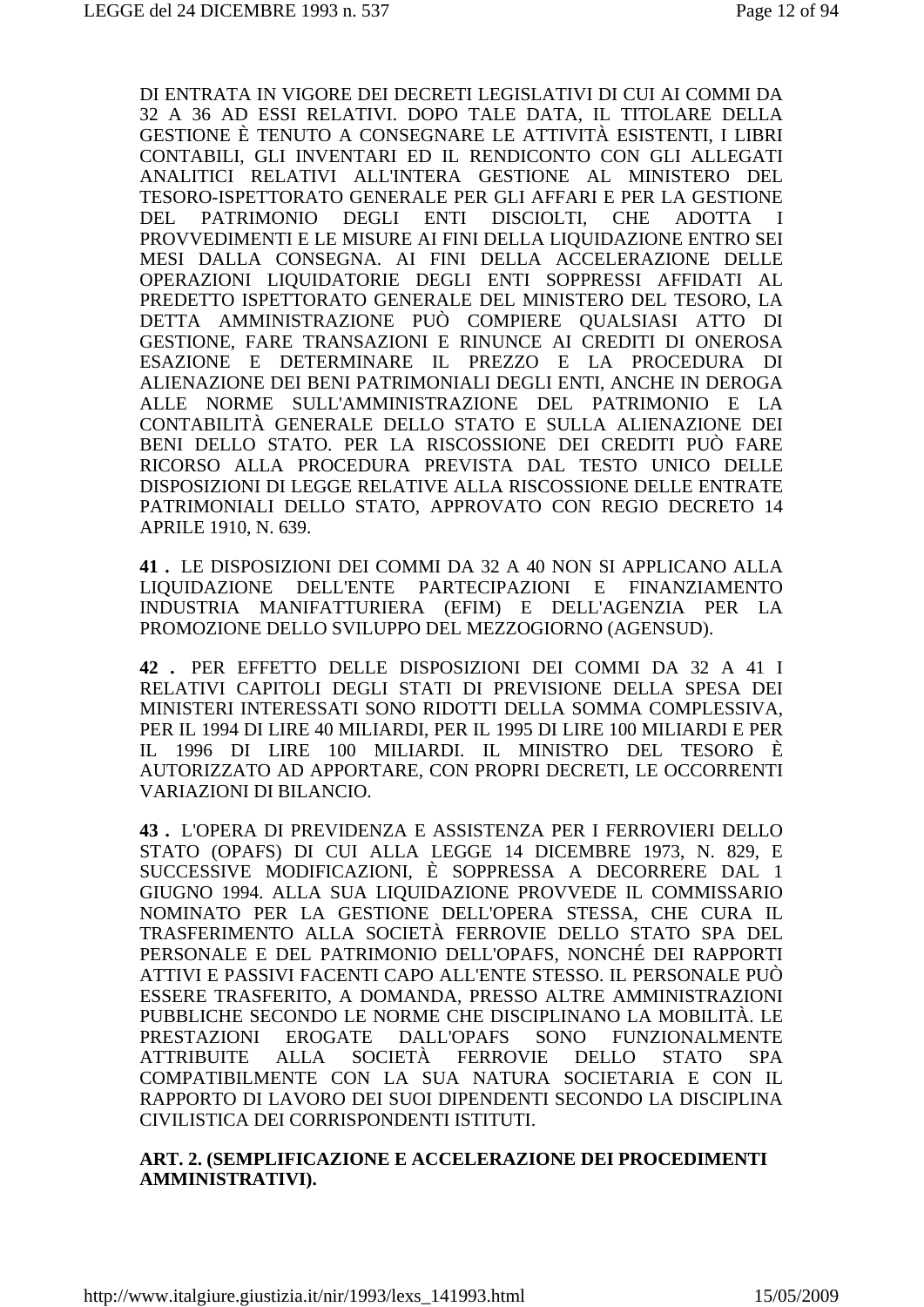**1 .** CON REGOLAMENTO DA EMANARE ENTRO SESSANTA GIORNI DALLA DATA DI ENTRATA IN VIGORE DELLA PRESENTE LEGGE, AI SENSI DELL'ARTICOLO 17 DELLA LEGGE 23 AGOSTO 1988, N. 400, È DISCIPLINATA LA MATERIA DEI PROGETTI FINALIZZATI ALL'AMPLIAMENTO ED AL MIGLIORAMENTO DEI SERVIZI, DEI PROGETTI SPERIMENTALI DI TIPO STRUMENTALE E PER OBIETTIVO, E DEI PROGETTI-PILOTA FINALIZZATI AL RECUPERO DELLA PRODUTTIVITÀ, PREVISTI RISPETTIVAMENTE DAGLI ARTICOLI 3, 12 E 13 DEL DECRETO DEL PRESIDENTE DELLA REPUBBLICA 1 FEBBRAIO 1986, N. 13, AL CUI FINANZIAMENTO SI PROVVEDE MEDIANTE L'APPOSITO FONDO NELLO STATO DI PREVISIONE DEL MINISTERO DEL TESORO, ISTITUITO DALL'ARTICOLO 26 DELLA LEGGE 11 MARZO 1988, N. 67, E SUCCESSIVAMENTE INTEGRATO.

**2 .** IL REGOLAMENTO DI CUI AL COMMA 1 DISCIPLINA LE MODALITÀ DI SELEZIONE DEI PROGETTI FINALIZZATI E DEI PROGETTI-PILOTA, INDICA GLI ELEMENTI ESSENZIALI DEI MEDESIMI, NE DETERMINA LE PROCEDURE DI ESAME E DI APPROVAZIONE, E STABILISCE LE MODALITÀ DI DETERMINAZIONE DEI COMPENSI DEI COMPONENTI DEGLI ORGANI DI VALUTAZIONE.

**3 .** IL DIPARTIMENTO DELLA FUNZIONE PUBBLICA PROMUOVE, SELEZIONA E COORDINA I PROGETTI, NE CONTROLLA L'ATTUAZIONE E VERIFICA I RISULTATICONSEGUITI. A TALI FINI SI AVVALE DI UN APPOSITO COMITATO TECNICO SCIENTIFICO NOMINATO CON DECRETO DEL MINISTRO PER LA FUNZIONE PUBBLICA. LA COMPOSIZIONE DEL COMITATO È DI CINQUE MEMBRI, IL COMPENSO DEI COMPONENTI È STABILITO NEL DECRETO E LA RELATIVA SPESA FA CARICO AGLI STANZIAMENTI DI CUI ALL'ARTICOLO 26 DELLA LEGGE 11 MARZO 1988, N. 67, E SUCCESSIVE MODIFICAZIONI.

**4 .** PER L'ESERCIZIO FINANZIARIO 1994 LO STANZIAMENTO DI CUI AL CAPITOLO 6872 DELLO STATO DI PREVISIONE DELLA SPESA DEL MINISTERO DEL TESORO È RIDOTTO DI LIRE 14 MILIARDI.

**5 .** A DECORRERE DALLA DATA DI ENTRATA IN VIGORE DEL REGOLAMENTO DI CUI AL COMMA 1 DEL PRESENTE ARTICOLO, SONO ABROGATI I COMMI 2, 3, 4, 5,6, 7 E 8 DELL'ARTICOLO 26 DELLA LEGGE 11 MARZO 1988, N. 67, E SUCCESSIVE MODIFICAZIONI.

**6 .** IL COMMA 3 DELL'ARTICOLO 10 DELLA LEGGE 29 DICEMBRE 1988, N. 554, SI INTERPRETA NEL SENSO CHE I PROGETTI POSSONO COMPORTARE O CONSISTERE NELL'APPLICAZIONE SPERIMENTALE E TEMPORANEA DI REGOLE O PROCEDIMENTI DEROGATORI DELLA VIGENTE NORMATIVA, ANCHE IN MATERIA DI CONTABILITÀ GENERALE DELLO STATO. L'INDIVIDUAZIONE DI TALI PROGETTI È EFFETTUATA CON IL DECRETO DI APPROVAZIONE DEL PRESIDENTE DEL CONSIGLIO DEI MINISTRI. SUGLI ATTI E SUI PROVVEDIMENTI ATTUATIVI DELL'ARTICOLO 26 DELLA LEGGE 11 MARZO 1988, N. 67, E SUCCESSIVE MODIFICAZIONI, IL CONTROLLO DI LEGITTIMITÀ DELLA CORTE DEI CONTI È ESERCITATO IN VIA CONSUNTIVA.

**7 .** ENTRO CENTOVENTI GIORNI DALLA DATA DI ENTRATA IN VIGORE DELLA PRESENTE LEGGE, CON REGOLAMENTI GOVERNATIVI, EMANATI AI SENSI DELL'ARTICOLO 17, COMMA 2, DELLA LEGGE 23 AGOSTO 1988,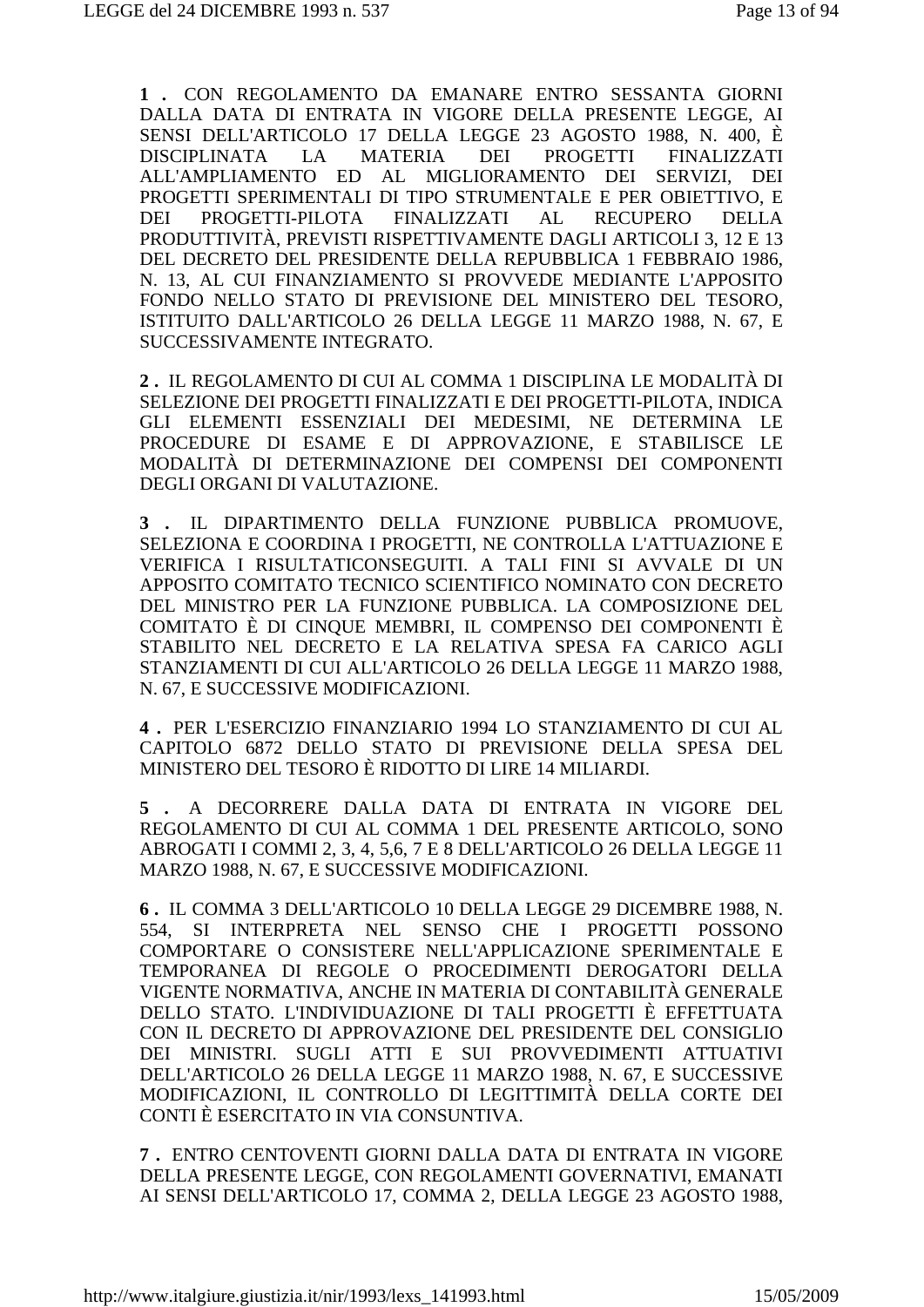N. 400, SONO DETTATE NORME DI REGOLAMENTAZIONE DEI PROCEDIMENTI AMMINISTRATIVI PREVISTI DALLE DISPOSIZIONI O LEGGI DI CUI ALL'ALLEGATO ELENCO N. 4 E DEI PROCEDIMENTI AD ESSI CONNESSI. LA CONNESSIONE SI HA QUANDO DIVERSI PROCEDIMENTI SIANO TRA LORO CONDIZIONATI O SIANO TUTTI NECESSARI PER L'ESERCIZIO DI UN'ATTIVITÀ PRIVATA O PUBBLICA. GLI SCHEMI DI REGOLAMENTO SONO TRASMESSI ALLA CAMERA DEI DEPUTATI ED AL SENATO DELLA REPUBBLICA PERCHÉ SU DI ESSI SIA ESPRESSO, ENTRO TRENTA GIORNI DALLA DATA DI TRASMISSIONE, IL PARERE DELLE COMMISSIONI PERMANENTI COMPETENTI PER MATERIA. DECORSO TALE TERMINE I DECRETI SONO EMANATI ANCHE IN MANCANZA DI DETTO PARERE ED ENTRANO IN VIGORE CENTOTTANTA GIORNI DOPO LA LORO PUBBLICAZIONE NELLA GAZZETTA UFFICIALE.

**8 .** LE NORME, ANCHE DI LEGGE, REGOLATRICI DEI PROCEDIMENTI INDICATI AL COMMA 7 SONO ABROGATE CON EFFETTO DALLA DATA DI ENTRATA IN VIGORE DEI REGOLAMENTI DI CUI AL MEDESIMO COMMA 7.

**9 .** I REGOLAMENTI DI CUI AL COMMA 7 SI CONFORMANO AI SEGUENTI CRITERI E PRINCIPI:

**a)** SEMPLIFICAZIONE DEI PROCEDIMENTI AMMINISTRATIVI, IN MODO DA RIDURRE IL NUMERO DELLE FASI PROCEDIMENTALI, IL NUMERO DELLE AMMINISTRAZIONI INTERVENIENTI, LA PREVISIONE DI ATTI DI CONCERTO E DI INTESA;

**b)** RIDUZIONE DEI TERMINI ATTUALMENTE PRESCRITTI PER LA CONCLUSIONE DEL PROCEDIMENTO;

**c)** REGOLAZIONE UNIFORME DEI PROCEDIMENTI DELLO STESSO TIPO, CHE SI SVOLGONO PRESSO DIVERSE AMMINISTRAZIONI, OVVERO PRESSO DIVERSI UFFICI DELLA MEDESIMA AMMINISTRAZIONE, E UNIFORMAZIONE DEI RELATIVI TEMPI DI CONCLUSIONE;

**d)** RIDUZIONE DEL NUMERO DEI PROCEDIMENTI AMMINISTRATIVI E ACCORPAMENTO DEI PROCEDIMENTI CHE SI RIFERISCONO ALLA MEDESIMA ATTIVITÀ;

**e)** SEMPLIFICAZIONE E ACCELERAZIONE DELLE PROCEDURE DI SPESA E CONTABILI, ANCHE MEDIANTE ADOZIONE, ED ESTENSIONE ALLE FASI PROCEDIMENTALI DI INTEGRAZIONE DELL'EFFICACIA DEGLI ATTI, DI DISPOSIZIONI ANALOGHE A QUELLE DI CUI ALL'ARTICOLO 51, COMMA 2, DEL DECRETO LEGISLATIVO 3 FEBBRAIO 1993, N. 29, E SUCCESSIVE MODIFICAZIONI;

**f)** UNIFICAZIONE A LIVELLO REGIONALE, OPPURE PROVINCIALE SU ESPRESSA DELEGA, DEI PROCEDIMENTI AMMINISTRATIVI PER IL RILASCIO DELLE AUTORIZZAZIONI PREVISTE DALLA LEGISLAZIONE VIGENTE NELLE MATERIE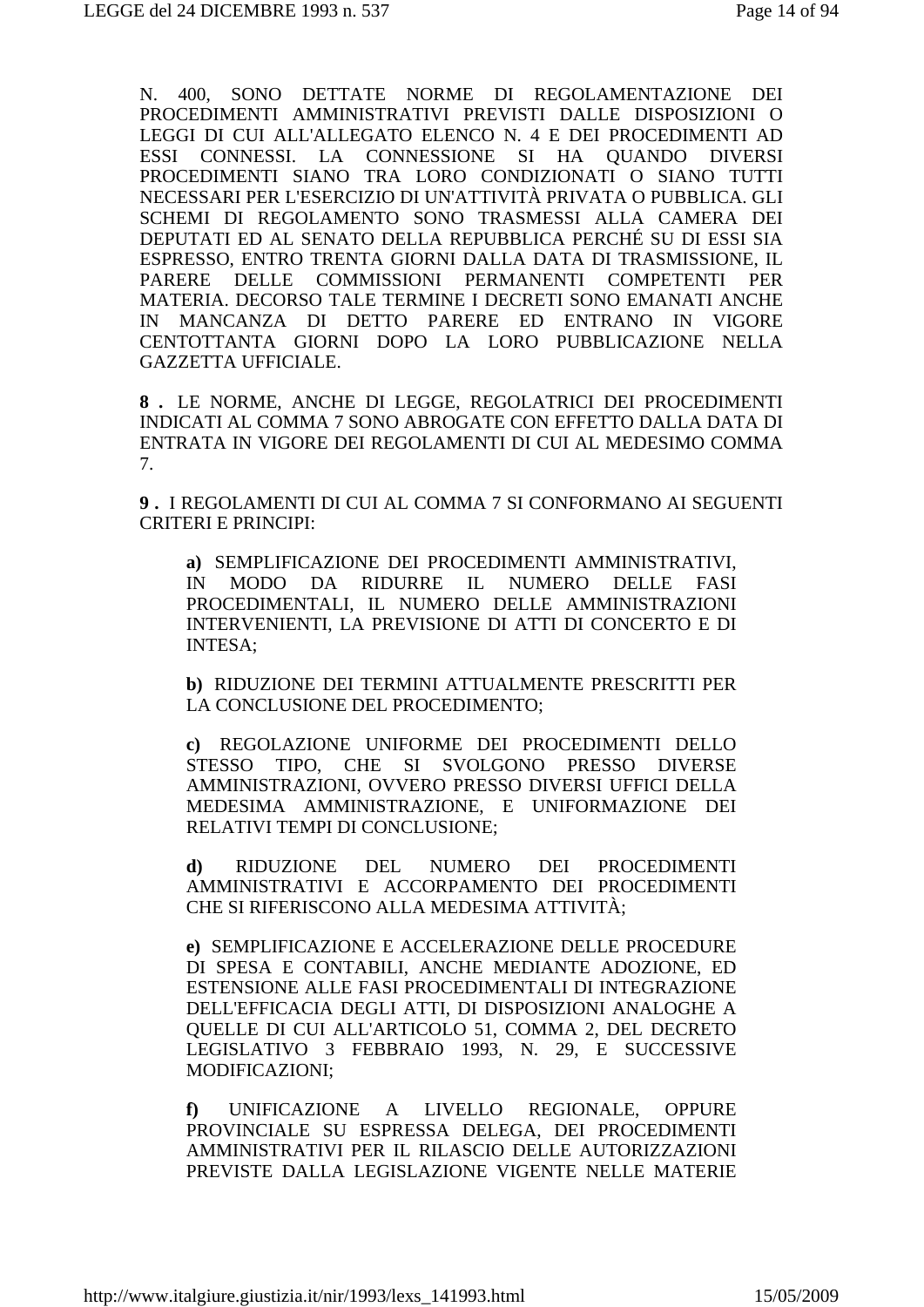DELL'INOUINAMENTO ACUSTICO, DELL'ACOUA, DELL'ARIA E DELLO SMALTIMENTO DEI RIFIUTI;

g) SNELLIMENTO PER LE PICCOLE IMPRESE OPERANTI NEI DIVERSI COMPARTI PRODUTTIVI DEGLI ADEMPIMENTI AMMINISTRATIVI PREVISTI DALLA VIGENTE LEGISLAZIONE PER LA TUTELA AMBIENTALE:

INDIVIDUAZIONE DELLE RESPONSABILITÀ E DELLE  $h$ ) PROCEDURE DI VERIFICA E CONTROLLO.

10. L'ARTICOLO 19 DELLA LEGGE 7 AGOSTO 1990, N. 241, È SOSTITUITO DAL SEGUENTE:

"ART. 19. - 1. IN TUTTI I CASI IN CUI L'ESERCIZIO DI UN'ATTIVITÀ PRIVATA SIA SUBORDINATO AD AUTORIZZAZIONE, LICENZA, ABILITAZIONE, NULLA-OSTA, PERMESSO O ALTRO ATTO DI CONSENSO COMUNQUE DENOMINATO, AD ESCLUSIONE DELLE CONCESSIONI EDILIZIE E DELLE AUTORIZZAZIONI RILASCIATE AI SENSI DELLE LEGGI 1 GIUGNO 1939, N. 1089, 29 GIUGNO 1939, N. 1497, E DEL DECRETO-LEGGE 27 GIUGNO 1985, N. 312, CONVERTITO, CON MODIFICAZIONI, DALLA LEGGE 8 AGOSTO 1985, N. 431, IL CUI RILASCIO DIPENDA ESCLUSIVAMENTE DALL'ACCERTAMENTO DEI PRESUPPOSTI E DEI REOUISITI DI LEGGE, SENZA L'ESPERIMENTO DI PROVE A CIÒ DESTINATE CHE COMPORTINO VALUTAZIONI TECNICHE DISCREZIONALI, E NON SIA PREVISTO ALCUN LIMITE O CONTINGENTE COMPLESSIVO PER IL RILASCIO DEGLI ATTI STESSI. L'ATTO DI CONSENSO SI INTENDE SOSTITUITO DA UNA DENUNCIA DI INIZIO DI ATTIVITÀ DA DELL'INTERESSATO ALLA PUBBLICA **AMMINISTRAZIONE PARTE** COMPETENTE, ATTESTANTE L'ESISTENZA DEI PRESUPPOSTI E DEI  $DI$ **ACCOMPAGNATA** *LEGGE,* EVENTUALMENTE **REOUISITI** DALL'AUTOCERTIFICAZIONE DELL'ESPERIMENTO DI PROVE A CIÒ DESTINATE, OVE PREVISTE. IN TALI CASI, SPETTA ALL'AMMINISTRAZIONE COMPETENTE. ENTRO E NON OLTRE SESSANTA GIORNI DALLA DENUNCIA. VERIFICARE D'UFFICIO LA SUSSISTENZA DEI PRESUPPOSTI E DEI REQUISITI DI LEGGE RICHIESTI E DISPORRE, SE DEL CASO, CON PROVVEDIMENTO MOTIVATO DA NOTIFICARE ALL'INTERESSATO ENTRO IL MEDESIMO TERMINE, IL DIVIETO DI PROSECUZIONE DELL'ATTIVITÀ E LA RIMOZIONE DEI SUOI EFFETTI, SALVO CHE, OVE CIÒ SIA POSSIBILE, L'INTERESSATO PROVVEDA A CONFORMARE ALLA NORMATIVA VIGENTE DETTA ATTIVITÀ ED I SUOI EFFETTI ENTRO IL TERMINE PREFISSATOGLI DALL'AMMINISTRAZIONE STESSA."

11 . CON REGOLAMENTO GOVERNATIVO, DA EMANARE AI SENSI DELL'ARTICOLO 17, COMMA 2, DELLA LEGGE 23 AGOSTO 1988, N. 400, ENTRO NOVANTA GIORNI DALLA DATA DI ENTRATA IN VIGORE DELLA PRESENTE LEGGE E PREVIO PARERE DELLE COMPETENTI COMMISSIONI PARLAMENTARI. SONO DETERMINATI I CASI IN CUI LA DISPOSIZIONE DEL COMMA 10 NON SI APPLICA, IN QUANTO IL RILASCIO LICENZA. ABILITAZIONE, NULLA-OSTA. DELL'AUTORIZZAZIONE. PERMESSO O ALTRO ATTO DI CONSENSO COMUNQUE DENOMINATO, **DALL'ESPERIMENTO**  $DI$ PROVE CHE COMPORTINO **DIPENDA** VALUTAZIONI TECNICHE DISCREZIONALI.

12. IL COMMA 2 DELL'ARTICOLO 14 DELLA LEGGE 7 AGOSTO 1990. N. 241, È SOSTITUITO DAL SEGUENTE: "2. LA CONFERENZA STESSA PUÒ ESSERE INDETTA ANCHE QUANDO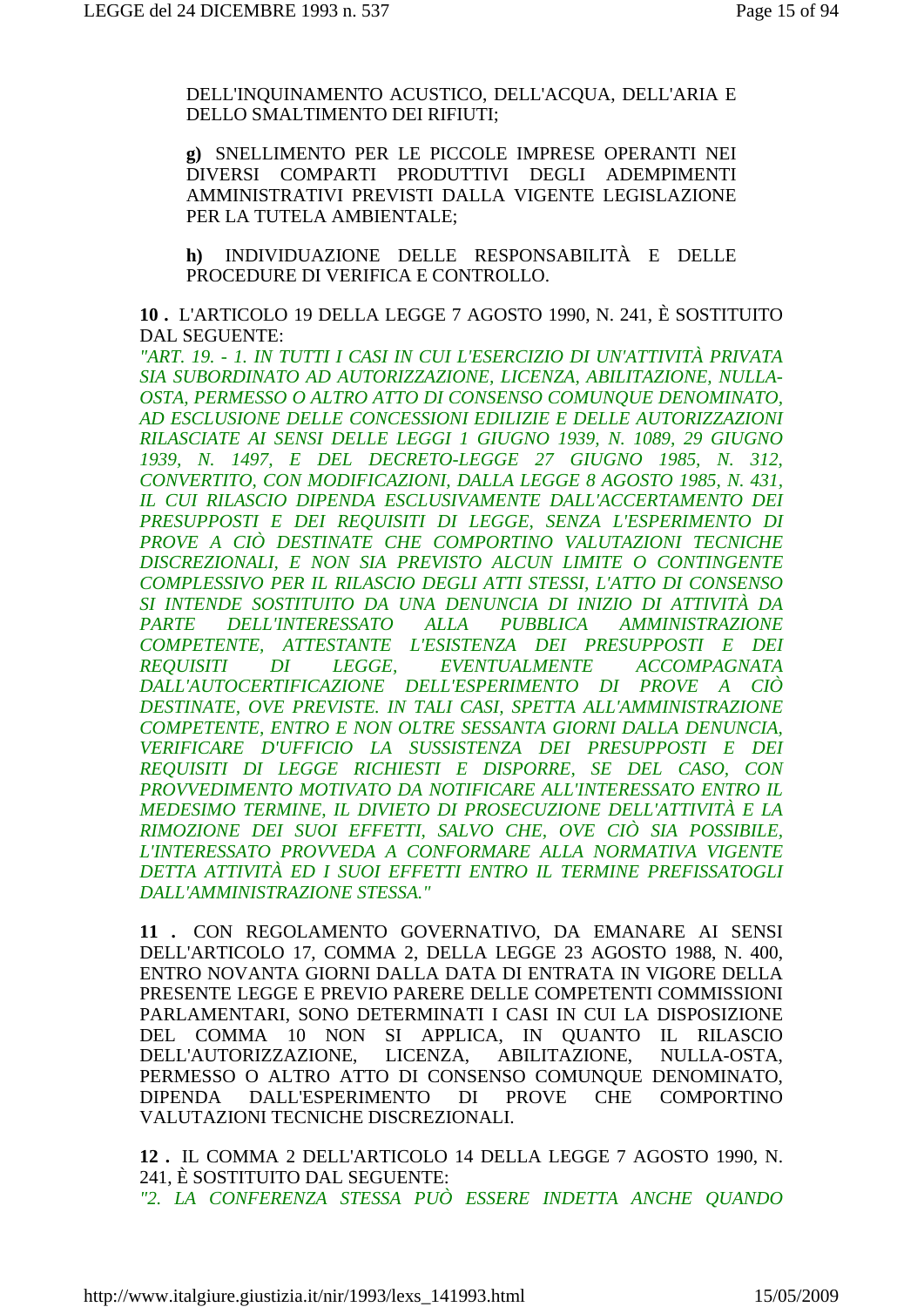L'AMMINISTRAZIONE PROCEDENTE DEBBA ACOUISIRE INTESE, CONCERTI, **NULLAOSTA**  $\overline{O}$ **ASSENSI** COMUNOUE DENOMINATI DI **ALTRE** AMMINISTRAZIONI PUBBLICHE. IN TAL CASO, LE DETERMINAZIONI CONCORDATE NELLA CONFERENZA SOSTITUISCONO A TUTTI GLI EFFETTI I CONCERTI, LE INTESE, I NULLAOSTA E GLI ASSENSI RICHIESTI."

#### 13. DOPO IL COMMA 2 DELL'ARTICOLO 14 DELLA LEGGE 7 AGOSTO 1990, N. 241, È INSERITO IL SEGUENTE:

"2-BIS. OUALORA NELLA CONFERENZA SIA PREVISTA L'UNANIMITÀ PER LA DECISIONE E OUESTA NON VENGA RAGGIUNTA, LE RELATIVE DETERMINAZIONI POSSONO ESSERE ASSUNTE DAL PRESIDENTE DEL CONSIGLIO DEI MINISTRI. PREVIA DELIBERAZIONE DEL CONSIGLIO DEI MINISTRI. TALI DETERMINAZIONI HANNO IL MEDESIMO EFFETTO **GIURIDICO** DELL'APPROVAZIONE ALL'UNANIMITÀ IN SEDE DI **CONFERENZA DI SERVIZI."** 

14. IN CASO DI OPERE E LAVORI PUBBLICI DI INTERESSE NAZIONALE. DA ESEGUIRSI A CURA DI CONCESSIONARI DI LAVORI E SERVIZI PUBBLICI NONCHÉ DI AMMINISTRAZIONI STATALI, RICOMPRESI NELLA PROGRAMMAZIONE DI SETTORE E PER  $\mathbf{I}$ **OUALI SIANO** IMMEDIATAMENTE UTILIZZABILI I RELATIVI FINANZIAMENTI, L'INTESA DI CUI ALL'ARTICOLO 81, SECONDO COMMA, DEL DECRETO DEL PRESIDENTE DELLA REPUBBLICA 24 LUGLIO 1977, N. 616, OUALORA NON SIA STATA PERFEZIONATA ENTRO SESSANTA GIORNI DALLA RICHIESTA DA PARTE DELL'AMMINISTRAZIONE STATALE COMPETENTE, PUÒ ESSERE ACQUISITA NELL'AMBITO DI UN'APPOSITA CONFERENZA DI SERVIZI CONVOCATA, AI SENSI DELLA LEGGE 7 AGOSTO 1990, N. 241, E **SUCCESSIVE** MODIFICAZIONI. **SIA DALLA MEDESIMA** AMMINISTRAZIONE SIA DALLA REGIONE.

15. GLI OBBLIGHI DI CONSERVAZIONE E DI ESIBIZIONE DI DOCUMENTI. PER FINALITÀ AMMINISTRATIVE E PROBATORIE, PREVISTI DALLA LEGISLAZIONE VIGENTE, SI INTENDONO SODDISFATTI ANCHE SE REALIZZATI MEDIANTE SUPPORTO OTTICO PURCHÈ LE PROCEDURE UTILIZZATE SIANO CONFORMI A REGOLE TECNICHE DETTATE, ENTRO NOVANTA GIORNI DALLA DATA DI ENTRATA IN VIGORE DELLA PRESENTE LEGGE, DALL'AUTORITÀ PER L'INFORMATICA NELLA PUBBLICA AMMINISTRAZIONE DI CUI AL DECRETO LEGISLATIVO 12 FEBBRAIO 1993, N. 39. RESTANO IN OGNI CASO IN VIGORE LE NORME DI CUI AL DECRETO DEL PRESIDENTE DELLA REPUBBLICA 30 SETTEMBRE 1963, N. 1409, RELATIVE ALL'ORDINAMENTO E AL PERSONALE DEGLI ARCHIVI DI STATO, NONCHÉ LE NORME CHE REGOLANO LA CONSERVAZIONE DEI DOCUMENTI ORIGINALI DI INTERESSE STORICO, ARTISTICO E CULTURALE.

#### ART. 3. (PUBBLICO IMPIEGO).

1. FERMO RESTANDO OUANTO PREVISTO DALL'ARTICOLO 1. COMMA 1. DELLA LEGGE 9 AGOSTO 1993, N. 295, NEL CORSO DEL 1994 NON POSSONO ESSERE ASSUNTI PIÙ DI 320 MAGISTRATI CON DECORRENZA NON ANTERIORE AL 1 GIUGNO 1994. NEL CORSO DEL 1995 NON PIÙ DI 310 MAGISTRATI CON DECORRENZA NON ANTERIORE AL 1 FEBBRAIO 1995 E NON PIÙ DI ALTRI 310 CON DECORRENZA NON ANTERIORE AL 1 DICEMBRE DELLO STESSO ANNO.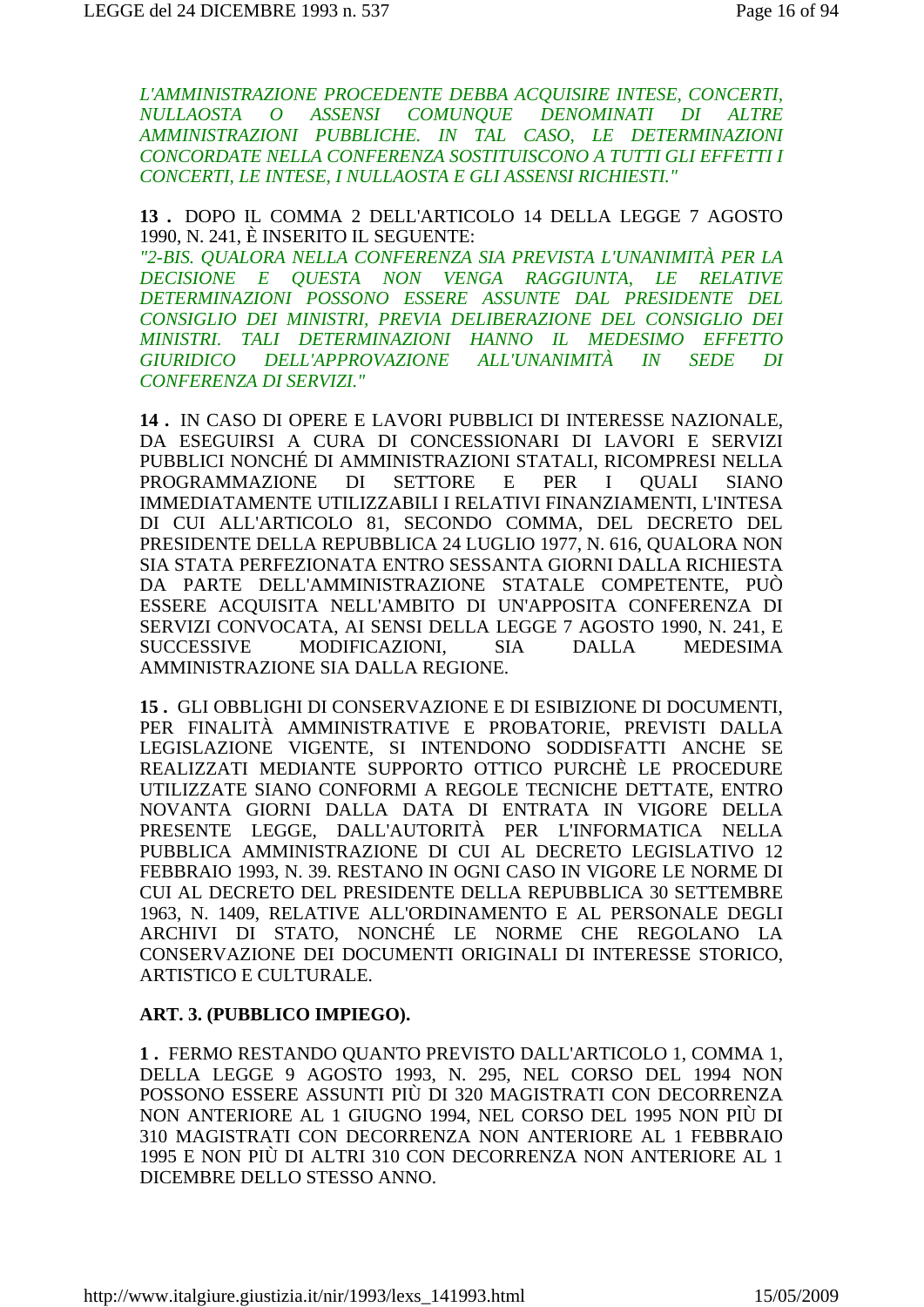**2 .** SALVE LE DISPOSIZIONI DEL DECRETO-LEGGE 28 MAGGIO 1993, N. 163, CONVERTITO, CON MODIFICAZIONI, DALLA LEGGE 26 LUGLIO 1993, N. 254, CONCERNENTE L'AUMENTO DELL'ORGANICO DEL CORPO DI POLIZIA PENITENZIARIA, LE ASSUNZIONI DEI VINCITORI DEI CONCORSI RELATIVI A POSTI DEL PERSONALE AMMINISTRATIVO NON ANCORA BANDITI ALLA DATA DEL 31 AGOSTO 1993 NON POSSONO SUPERARE LE 1.000 UNITÀ NELL'ANNO 1994. PER LE RESTANTI UNITÀ LE ASSUNZIONI NON POSSONO SUPERARE LA QUOTA DEL 40 PER CENTO DEI POSTI VACANTI NELL'ANNO 1995 E LA QUOTA DEL 60 PER CENTO DEGLI STESSI NELL'ANNO 1996.

**3 .** LE ASSUNZIONI RELATIVE ALL'ANNO 1994 DI CUI AL COMMA 2, NONCHÉ QUELLE RELATIVE AI CONCORSI GIÀ BANDITI ALLA DATA DEL 31 AGOSTO 1993, SONO EFFETTUATE FINO AL 50 PER CENTO CON DECORRENZA NON ANTERIORE AL 1 MARZO 1994, E PER LA RESTANTE QUOTA CON DECORRENZA NON ANTERIORE AL 1 SETTEMBRE 1994.

**4 .** PER EFFETTO DELLE DISPOSIZIONI DI CUI AL COMMA 3 I CAPITOLI 1497, 1995 E 1998 DELLO STATO DI PREVISIONE DELLA SPESA DEL MINISTERO DI GRAZIA E GIUSTIZIA SONO RIDOTTI COMPLESSIVAMENTE DI LIRE 48 MILIARDI NEL 1994.

**5 .** LE PUBBLICHE AMMINISTRAZIONI DI CUI ALL'ARTICOLO 1, COMMA 2, DEL DECRETO LEGISLATIVO 3 FEBBRAIO 1993, N. 29, PROVVEDONO ENTRO IL 31 DICEMBRE 1994 E, SUCCESSIVAMENTE, CON CADENZA BIENNALE, ALLA VERIFICA DEI CARICHI DI LAVORO, CHE DEVE ESSERE EFFETTUATA CON SPECIFICO RIFERIMENTO ALLA QUANTITÀ TOTALE DI ATTI O DI OPERAZIONI, PRODOTTI NELLA MEDIA DEGLI ULTIMI TRE ANNI, AI TEMPI STANDARD DI ESECUZIONE DELLE ATTIVITÀ E, OVE RILEVI, AL GRADO DI COPERTURA DEL SERVIZIO RESO IN RAPPORTO ALLA DOMANDA ESPRESSA O POTENZIALE. IL DIPARTIMENTO DELLA FUNZIONE PUBBLICA, ENTRO TRENTA GIORNI DALL'INVIO DELLA DOCUMENTAZIONE RICHIESTA, VERIFICA LA CONGRUITÀ DELLE METODOLOGIE UTILIZZATE PER DETERMINARE I CARICHI DI LAVORO.

**6 .** LE DOTAZIONI ORGANICHE DELLE AMMINISTRAZIONI PUBBLICHE DI CUI AL COMMA 5 SONO PROVVISORIAMENTE RIDETERMINATE IN MISURA PARI AI POSTI COPERTI AL 31 AGOSTO 1993, NONCHÉ AI POSTI PER I QUALI, ALLA STESSA DATA, RISULTI IN CORSO DI ESPLETAMENTO UN CONCORSO O PUBBLICATO O AUTORIZZATO UN BANDO DI CONCORSO, NEGLI INQUADRAMENTI GIURIDICI ED ECONOMICI IN ATTO, OPPURE SIANO AVVIATE LE PROCEDURE DI SELEZIONE TRAMITE LE LISTE DI COLLOCAMENTO AI SENSI DELL'ARTICOLO 16 DELLA LEGGE 28 FEBBRAIO 1987, N. 56, E SUCCESSIVE MODIFICAZIONI, E DEI COMMI 4-TER E 4-SEXIES DELL'ARTICOLO 4 DEL DECRETO-LEGGE 21 MARZO 1988, N. 86, CONVERTITO, CON MODIFICAZIONI, DALLA LEGGE 20 MAGGIO 1988, N. 160.

**7 .** RESTANO COMUNQUE SALVE, NELL'AMBITO DEL LIMITE COMPLESSIVO DEL 10 PER CENTO PREVISTO DAL COMMA 8, LE PIANTE ORGANICHE PREVISTE DALLA LEGGE 3 GENNAIO 1991, N. 3, E DALLA LEGGE 15 OTTOBRE 1986, N. 664, CONCERNENTI L'AVVOCATURA DELLO STATO, NONCHÉ DALLA LEGGE 9 MAGGIO 1989, N. 168, E SUCCESSIVE MODIFICAZIONI, ISTITUTIVA DEL MINISTERO DELL'UNIVERSITÀ E DELLA RICERCA SCIENTIFICA E TECNOLOGICA E DAL DECRETO DEL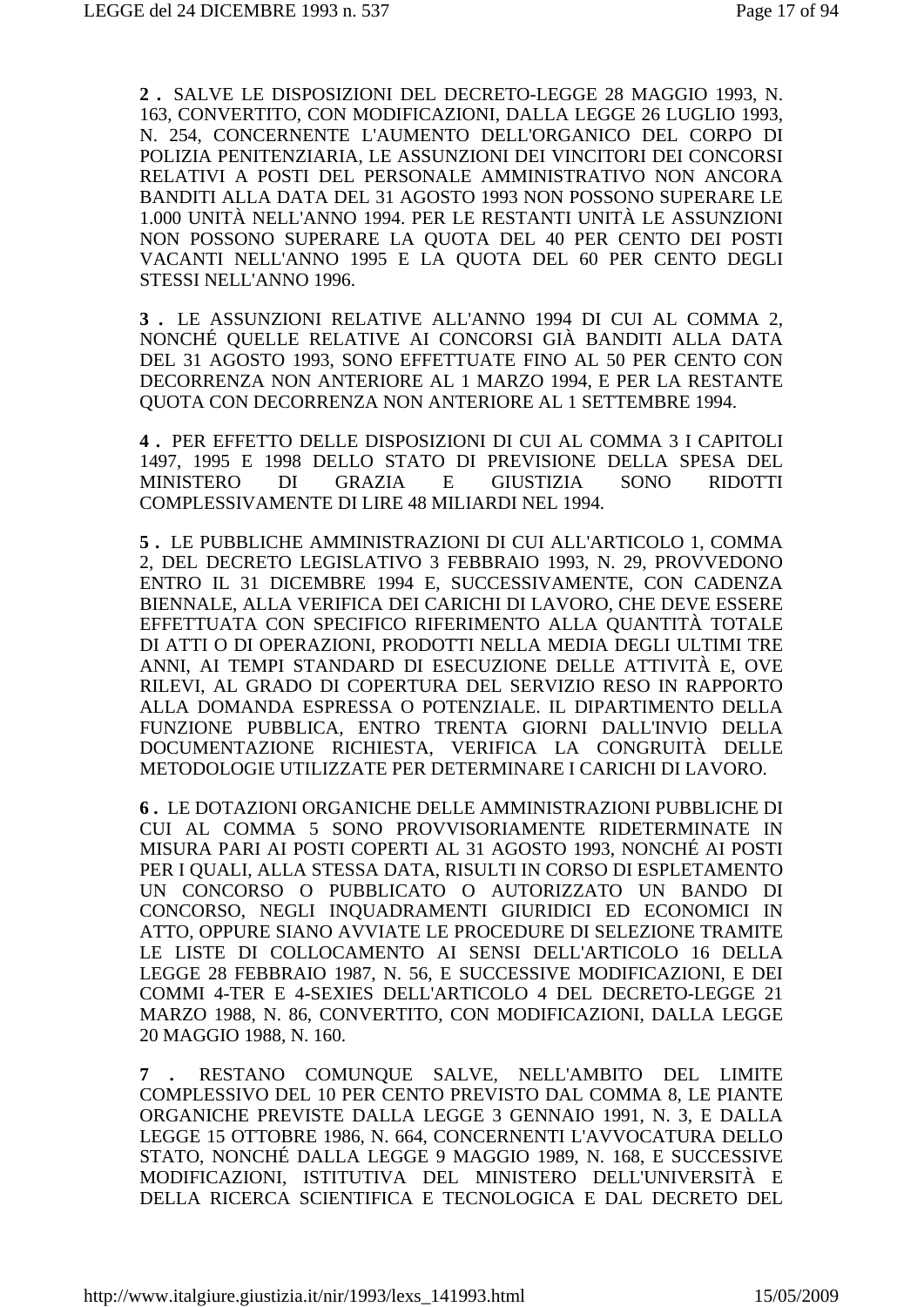PRESIDENTE DELLA REPUBBLICA 5 APRILE 1993, N. 106, ISTITUTIVO DEL DIPARTIMENTO PER I SERVIZI TECNICI NAZIONALI.

**8 .** FINO AL 31 DICEMBRE 1996 LE AMMINISTRAZIONI PUBBLICHE DI CUI AL COMMA 5 POSSONO PROVVEDERE, PREVIA VERIFICA DEI CARICHI DI LAVORO, ALLA COPERTURA DEI POSTI RESI DISPONIBILI PER CESSAZIONI, MEDIANTE RICORSO A PROCEDURE DI MOBILITÀ, NELLA MISURA DEL 5 PER CENTO DEGLI STESSI. POSSONO, ALTRESÌ, PROVVEDERE A NUOVE ASSUNZIONI ENTRO IL LIMITE DI UN ULTERIORE 10 PER CENTO DELLE CESSAZIONI, OVE SIA ACCERTATO IL RELATIVO FABBISOGNO. CONTINUANO AD APPLICARSI, PER IL TRIENNIO 1994-1996, LE DISPOSIZIONI DELL'ARTICOLO 9, COMMA 4, DELLA LEGGE 23 DICEMBRE 1992, N. 498.

**9 .** FERME RESTANDO LE DOTAZIONI ORGANICHE DELLE AMMINISTRAZIONI PER LE QUALI HA PROVVEDUTO IL DECRETO-LEGGE 18 GENNAIO 1992, N. 9, CONVERTITO, CON MODIFICAZIONI, DALLA LEGGE 28 FEBBRAIO 1992, N. 217, LE ASSUNZIONI DEI VINCITORI DEI CONCORSI NON ANCORA BANDITI ALLA DATA DEL 31 AGOSTO 1993 SONO EFFETTUATE NEI CONTINGENTI INDICATI NEL PREDETTO DECRETO-LEGGE, INTEGRATI, PER QUANTO RIGUARDA LA COPERTURA DEI POSTI DISPONIBILI NEI RUOLI DELLE STESSE AMMINISTRAZIONI NON SOGGETTI AI CONTINGENTAMENTI PREVISTI DAL MEDESIMO DECRETO-LEGGE, DA ALIQUOTE DETERMINATE ANNUALMENTE D'INTESA CON LA PRESIDENZA DEL CONSIGLIO DEI MINISTRI, TENUTO CONTO DELLE COMPLESSIVE ESIGENZE FUNZIONALI DELLE AMMINISTRAZIONI.

**10 .** PER I RUOLI OPERATIVI DEL CORPO NAZIONALE DEI VIGILI DEL FUOCO SONO FATTI SALVI I CONCORSI INTERNI AI SENSI DELL'ARTICOLO 14, ULTIMO COMMA, DELLA LEGGE 11 LUGLIO 1980, N. 312, PER LA COPERTURA DELLE VACANZE AL 31 DICEMBRE 1992. SONO ALTRESÌ PROROGATE SINO AL 31 AGOSTO 1994 LE GRADUATORIE DEGLI IDONEI IN VIGORE ALLA DATA DI ENTRATA IN VIGORE DELLA PRESENTE LEGGE.

**11 .** LE DISPOSIZIONI DEI COMMI 8, 23 E 27 DEL PRESENTE ARTICOLO NON SI APPLICANO AGLI ENTI LOCALI CHE NEGLI ULTIMI QUATTRO ANNI NON ABBIANO DICHIARATO IL DISSESTO AI SENSI DELL'ARTICOLO 25 DEL DECRETO-LEGGE 2 MARZO 1989, N. 66, CONVERTITO, CON MODIFICAZIONI, DALLA LEGGE 24 APRILE 1989, N. 144, E SUCCESSIVE MODIFICAZIONI, E CHE DAL CONTO CONSUNTIVO NON PRESENTINO CONDIZIONI DI SQUILIBRIO, EVIDENZIABILI CON PARAMETRI OBIETTIVI, DALLE QUALI SCATURISCANO INEQUIVOCABILMENTE I PRESUPPOSTI PER LO STATO DI DISSESTO E PER GLI INTERVENTI FINANZIARI A CARICO DELLO STATO, ED A CONDIZIONE CHE, NELL'ESERCIZIO DELLA PROPRIA AUTONOMIA, ENTRO CENTOTTANTA GIORNI DALLA DATA DI ENTRATA IN VIGORE DELLA PRESENTE LEGGE, PROVVEDANO ALLA RIDETERMINAZIONE DELLE DOTAZIONI ORGANICHE CON I CRITERI DI CUI AI COMMI 5 E 6 DEL PRESENTE ARTICOLO. LE DISPOSIZIONI DEI COMMI 8, 23 E 27 DEL PRESENTE ARTICOLO NON SI APPLICANO, ALTRESÌ, ALLE CAMERE DI COMMERCIO, INDUSTRIA, ARTIGIANATO E AGRICOLTURA CHE NON SI TROVINO IN CONDIZIONE DI SQUILIBRIO FINANZIARIO.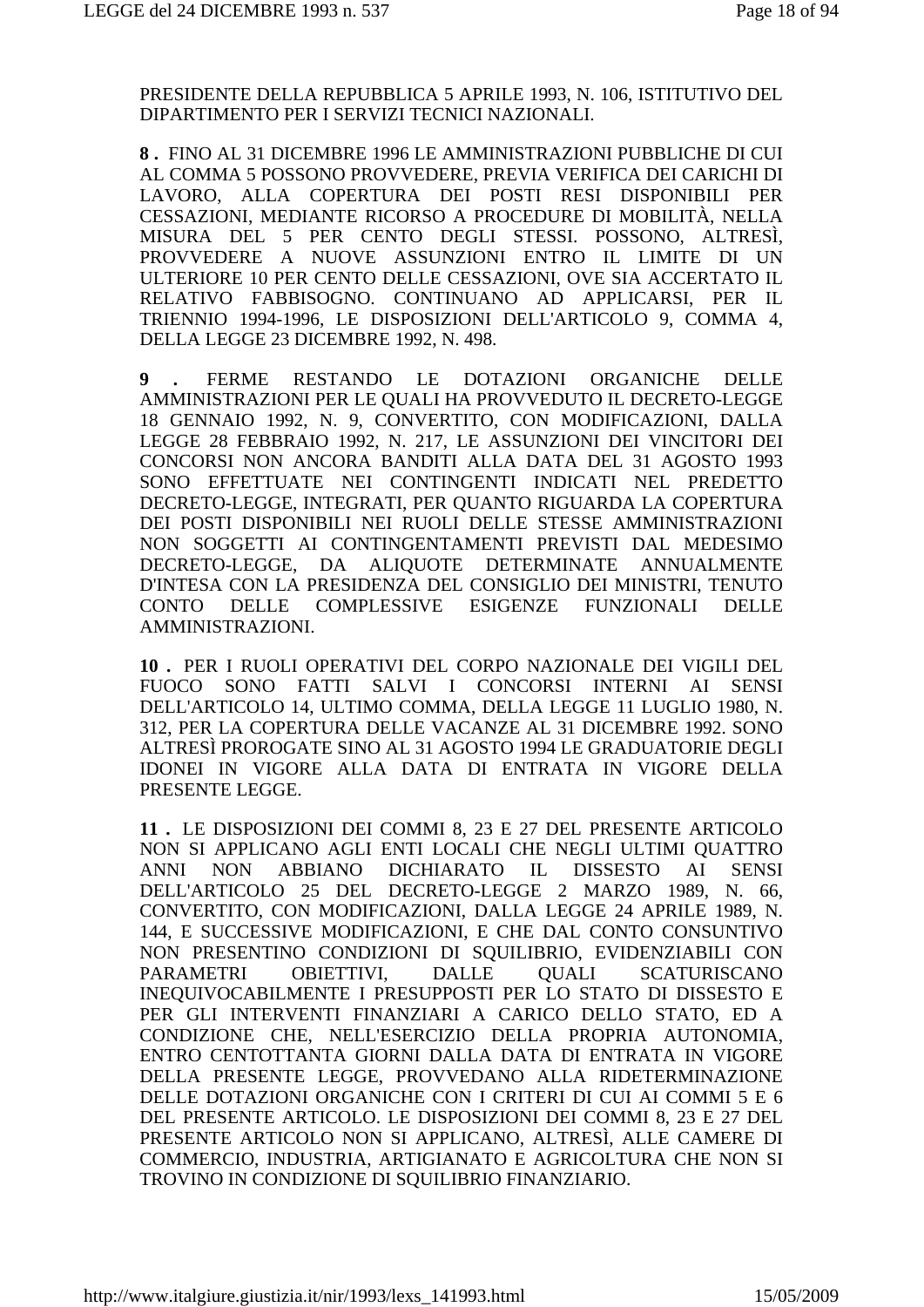12. LE DISPOSIZIONI DI CUI ALL'ARTICOLO 132 DEL TESTO UNICO DELLE DISPOSIZIONI CONCERNENTI LO STATUTO DEGLI IMPIEGATI CIVILI DELLO STATO, APPROVATO CON DECRETO DEL PRESIDENTE DELLA REPUBBLICA 10 GENNAIO 1957, N. 3, SI APPLICANO ANCHE AL PERSONALE DEGLI ENTI LOCALI DI CUI AL COMMA 11.

13. LE PROCEDURE INDICATE DALL'ARTICOLO 35 DEL DECRETO LEGISLATIVO 3 FEBBRAIO 1993, N. 29, E SUCCESSIVE MODIFICAZIONI, SI APPLICANO AL PERSONALE DI CUI ALL'ARTICOLO 12 DELLA LEGGE 28 OTTOBRE 1986, N. 730, E SUCCESSIVE MODIFICAZIONI, A RICHIESTA DELL'ENTE PRESSO CUI LO STESSO PRESTA SERVIZIO. A TAL FINE DETTO PERSONALE È EQUIPARATO A QUELLO DI CUI AL PREDETTO ARTICOLO 35, COMMA 2, LETTERA A).

14. GLI ENTI LOCALI CHE, NEL TRIENNIO SUCCESSIVO ALL'ESERCIZIO FINANZIARIO 1993, DOVESSERO TROVARSI NELLE CONDIZIONI DI CUI ALL'ARTICOLO 25 DEL PREDETTO DECRETO-LEGGE N. 66 DEL 1989, DICHIARERANNO ECCEDENTE IL PERSONALE CHE RISULTERÀ IN ESUBERO RISPETTO ALLA DOTAZIONE ORGANICA DETERMINATA AI SENSI DEL COMMA 6 DEL PRESENTE ARTICOLO. A DETTO PERSONALE SI APPLICANO LE DISPOSIZIONI DI CUI AI COMMI DA 47 A 52.

15. SONO ESCLUSE DALLE LIMITAZIONI DI CUI AL COMMA 14 LE ISTITUZIONI PUBBLICHE DI ASSISTENZA E BENEFICIENZA (IPAB) NON ANCORA PRIVATIZZATE CHE SVOLGANO ATTIVITÀ DI ASSISTENZA A FAVORE DI ANZIANI E DISABILI. TALE DEROGA, AI SENSI DELL'ARTICOLO 31, COMMA 6, DEL DECRETO LEGISLATIVO 3 FEBBRAIO 1993, N. 29, NON OPERA QUALORA TALI ENTI NON ABBIANO PROVVEDUTO AGLI ADEMPIMENTI DI CUI AL MEDESIMO ARTICOLO 31, COMMA 1.

16. IN DEROGA A QUANTO STABILITO DAI COMMI 6 E 8 DEL PRESENTE ARTICOLO, ALLA SCUOLA SI **APPLICA L'ARTICOLO** 4. ALL'AMMINISTRAZIONE DELLA GIUSTIZIA SI APPLICANO  $LE$ DISPOSIZIONI DEI COMMI DA 1 A 4 DEL PRESENTE ARTICOLO, ALL'UNIVERSITÀ E AGLI ENTI DI RICERCA SI APPLICA L'ARTICOLO 5. IN DEROGA A QUANTO STABILITO DAL COMMA 8 DEL PRESENTE ARTICOLO, ALLA SANITÀ SI APPLICA L'ARTICOLO 8, COMMI DA 1 A 8.

17. È FATTA SALVA L'APPLICAZIONE DELL'ARTICOLO 4-BIS DEL DECRETO LEGGE 20 MAGGIO 1993. N. 148. CONVERTITO. CON MODIFICAZIONI, DALLA LEGGE 19 LUGLIO 1993, N. 236, NONCHÉ **OUELLA DELL'ARTICOLO 24 DELLA LEGGE 28 FEBBRAIO 1987, N. 56.** 

 $18$ . TRASCORSI SESSANTA GIORNI DALL'ESPERIMENTO DELLE PROCEDURE DI MOBILITÀ, È CONSENTITA L'ASSUNZIONE  $DI$ PERSONALE PER LA COPERTURA DI POSTI RELATIVI A PROFILI PROFESSIONALI LA CUI DOTAZIONE NON SUPERI L'UNITÀ.

19. LE DISPOSIZIONI DI CUI AI COMMI DA 5 A 18 SI APPLICANO, FERMA RIMANENDO LA SPESA COMPLESSIVA, ALLA SOMMA DEGLI ORGANICI RUOLI DELL'INTERA AMMINISTRAZIONE O SERVIZIO  $E_{\rm}$ **DEI** CONSIDERATI, INDIPENDENTEMENTE DALLA QUALIFICA O DALLA FUNZIONE NELLA QUALE SI VERIFICA LA CESSAZIONE DAL SERVIZIO.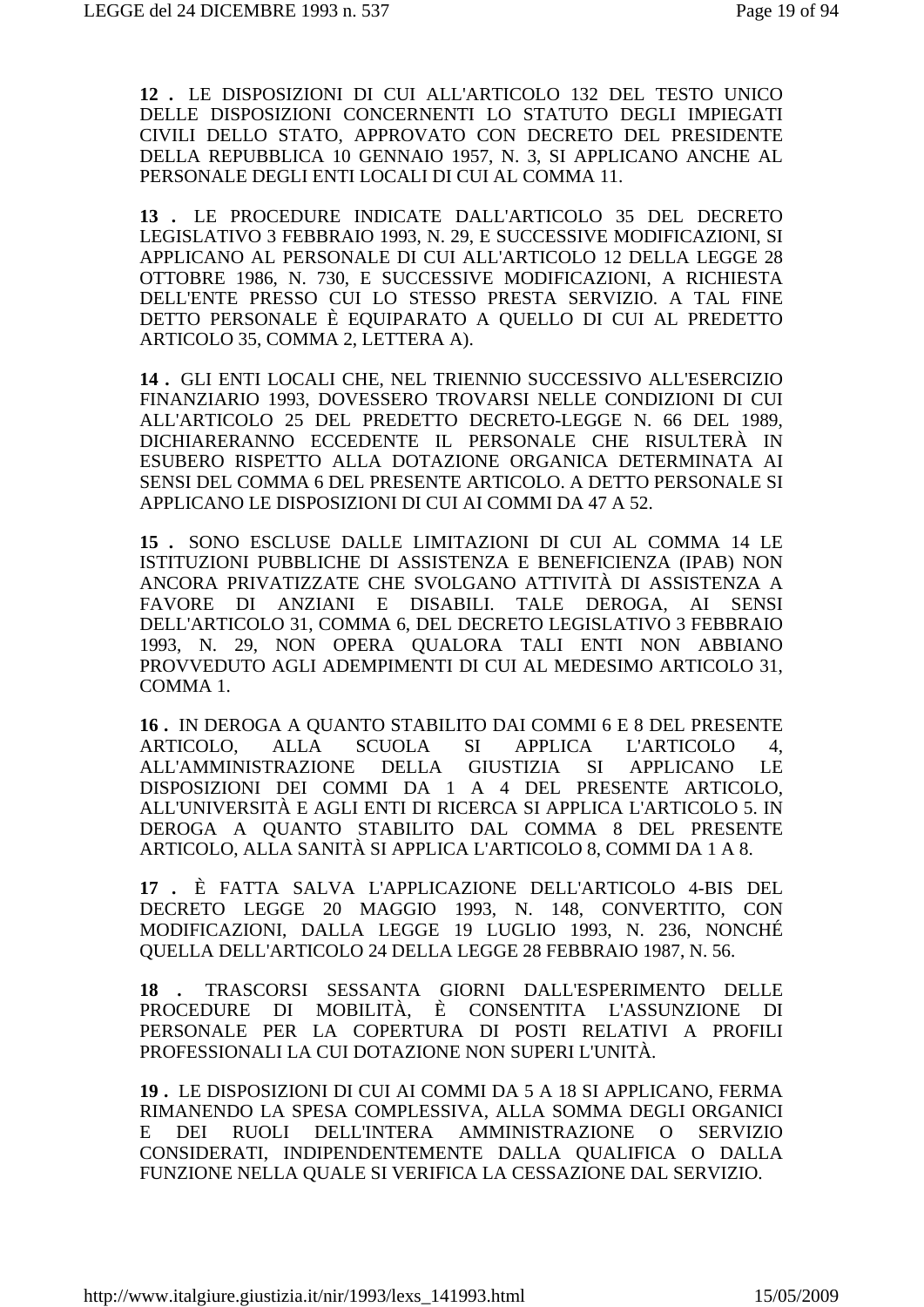20. LE AMMINISTRAZIONI PUBBLICHE DI CUI AL COMMA 5 DEL PRESENTE ARTICOLO ASSUMONO PERSONALE MEDIANTE CONCORSI PUBBLICI APERTI A TUTTI, FATTE SALVE LE IPOTESI DISCIPLINATE DALL'ARTICOLO 36, COMMA 1, LETTERE B) E C), E DALL'ARTICOLO 42 DEL DECRETO LEGISLATIVO 3 FEBBRAIO 1993, N. 29.

21. LE COMMISSIONI DI CONCORSO SONO COMPOSTE DA TECNICI ESPERTI NELLE MATERIE DI CONCORSO. NON POSSONO FARNE PARTE COMPONENTI DEGLI ORGANI DI GOVERNO ED ELETTIVI. DEGLI ORGANISMI SINDACALI E DI RAPPRESENTANZA DEI DIPENDENTI. LE PROVE DI ESAME DEVONO CONSENTIRE UNA ADEGUATA VERIFICA DELLE CAPACITÀ E DELLE ATTITUDINI.

GRADUATORIA CONCORSUALE **VIENE** 22 LA **APPROVATA** COMPETENTE. DALL'AUTORITÀ **TALE GRADUATORIA RIMANE** EFFICACE PER UN TERMINE DI DICIOTTO MESI DALLA DATA DELLA PUBBLICAZIONE PER EVENTUALI COPERTURE DI POSTI PER I OUALI IL CONCORSO È STATO BANDITO, E CHE SUCCESSIVAMENTE ED ENTRO TALE DATA DOVESSERO RENDERSI DISPONIBILI. NON SI DÀ LUOGO A DICHIARAZIONI DI IDONEITÀ AL CONCORSO CON ESCLUSIONE DELLE PROCEDURE DI CONCORSO RELATIVE AL PERSONALE DEL COMPARTO SCUOLA. LE GRADUATORIE DEI CONCORSI PER TITOLI ED ESAMI DEL PERSONALE DOCENTE. APPROVATE IN DATA SUCCESSIVA AL 31 AGOSTO 1992. CONSERVANO VALIDITÀ ANCHE PER GLI ANNI SCOLASTICI SUCCESSIVI AL 1994-1995 AI FINI DEL CONFERIMENTO DI NOMINE IN RUOLO IN UN NUMERO CORRISPONDENTE A OUELLO DELLE CATTEDRE E DEI POSTI CHE RISULTAVANO ACCANTONATI A TAL FINE AL 1 SETTEMBRE 1992 E CHE, PER EFFETTO DELLA RIDUZIONE DEGLI ORGANICI, NONCHÉ PER L'APPLICAZIONE DELL'ARTICOLO 4, COMMA 1, DELLA LEGGE 23 DICEMBRE 1992, N. 498, NON SONO STATI CONFERITI PER LE NOMINE NELL'ANNO SCOLASTICO 1993-1994 E NON POTRANNO ESSERE CONFERITI PER LE NOMINE NELL'ANNO SCOLASTICO 1994-1995.

23. È FATTO DIVIETO ALLE PUBBLICHE AMMINISTRAZIONI DI CUI AL COMMA 5 DI ASSUMERE PERSONALE A TEMPO DETERMINATO E DI STABILIRE RAPPORTI DI LAVORO AUTONOMO PER PRESTAZIONI **SUPERIORI A TRE MESI.** 

24. LA DISPOSIZIONE DI CUI AL COMMA 23 DEL PRESENTE ARTICOLO NON SI APPLICA AL PERSONALE DELLA SCUOLA E ALLE ISTITUZIONI UNIVERSITARIE. **PERSONALE MILITARE**  $AL$  $E$  $\mathbf{A}$ **OUELLO** DELL'AMMINISTRAZIONE GIUDIZIARIA, DELLE FORZE DI POLIZIA E DELLE AGENZIE PER L'IMPIEGO DI CUI ALL'ARTICOLO 24 DELLA LEGGE 28 FEBBRAIO 1987, N. 56; NON SI APPLICA INOLTRE AL PERSONALE CIVILE NECESSARIO PER LA FORMAZIONE DEL PERSONALE MILITARE, PER GLI ACCERTAMENTI SANITARI DELLA LEVA E PER LE STRUTTURE SANITARIE MILITARI ED AL PERSONALE A CONTRATTO ASSUNTO AI SENSI DELLA NORMATIVA VIGENTE PRESSO GLI UFFICI DIPLOMATICO-CONSOLARI E PRESSO LE ISTITUZIONI CULTURALI E SCOLASTICHE ALL'ESTERO.

25. PER EFFETTO DELLA DISPOSIZIONE DI CUI AL COMMA 24 LE AUTORIZZAZIONI DI SPESA DI CUI ALLA LEGGE 24 DICEMBRE 1976, N. 898, COSÌ COME MODIFICATA E INTEGRATA DALLA LEGGE 2 MAGGIO 1990, N. 104, SONO RIDOTTE PER L'ANNO 1994 DI LIRE 14.700 MILIONI.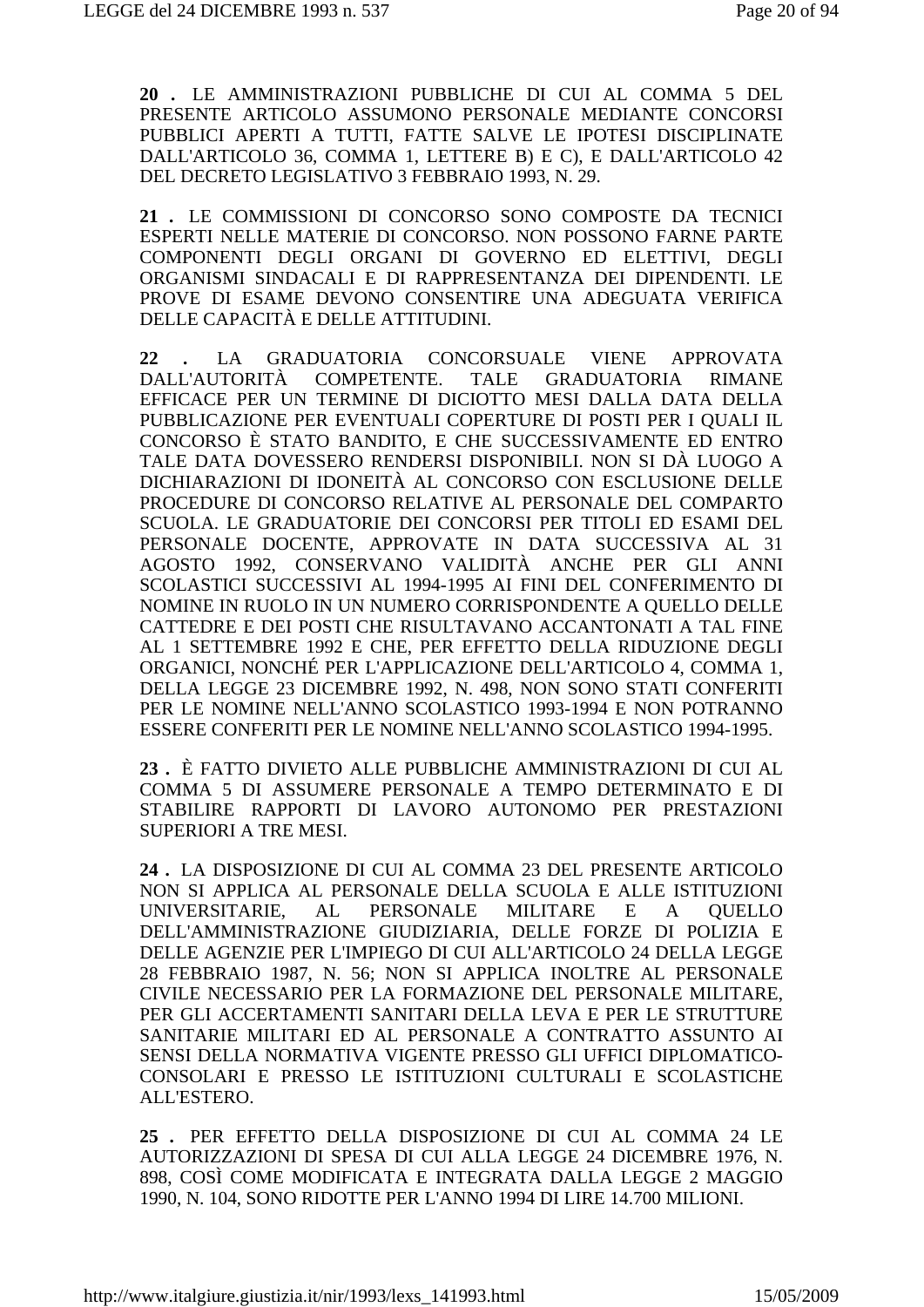**26 .** IN RELAZIONE ALLE PROPRIE ESIGENZE FUNZIONALI LE AMMINISTRAZIONI PUBBLICHE DI CUI AL COMMA 5 POSSONO RIDETERMINARE, CON PROVVEDIMENTO DA PUBBLICARE NELLA GAZZETTA UFFICIALE DELLA REPUBBLICA ITALIANA, LA RIPARTIZIONE TERRITORIALE DEI POSTI MESSI A CONCORSO, OVE NON RISULTI GIÀ INTERVENUTA L'ASSEGNAZIONE DI SEDE.

**27 .** NON POSSONO ESSERE STABILITI PIÙ DI DUE RAPPORTI DI LAVORO AUTONOMO PER PRESTAZIONI INFERIORI A TRE MESI CON LA MEDESIMA PERSONA, NELL'ARCO DI UN ANNO.

**28 .** LE ASSUNZIONI EFFETTUATE IN VIOLAZIONE DI QUANTO STABILITO NEI COMMI DA 5 A 27 DETERMINANO RESPONSABILITÀ PERSONALI, PATRIMONIALI E DISCIPLINARI A CARICO DI CHI LE HA DISPOSTE E SONO NULLE DI PIENO DIRITTO.

**29 .** LE AMMINISTRAZIONI PUBBLICHE DI CUI AL COMMA 5, ENTRO TRE MESI DALLA DATA DI ENTRATA IN VIGORE DELLA PRESENTE LEGGE, COMUNICANO AL DIPARTIMENTO DELLA FUNZIONE PUBBLICA E AL MINISTERO DEL TESORO L'ELENCO NOMINATIVO DEI PROPRI DIPENDENTI COLLOCATI FUORI RUOLO, COMANDATI O DISTACCATI, NONCHE DEI DIPENDENTI DI ALTRE AMMINISTRAZIONI UTILIZZATI IN POSIZIONE DI COMANDO O DISTACCO, INDICANDO LA DATA DEL RELATIVO PROVVEDIMENTO, LA SEDE E L'UFFICIO AL QUALE IL DIPENDENTE È ASSEGNATO, I MOTIVI DEL PROVVEDIMENTO, NONCHÉ LA PERMANENZA DI TALI MOTIVI.

**30 .** IL DIPARTIMENTO DELLA FUNZIONE PUBBLICA, DI INTESA CON IL MINISTERO DEL TESORO E CON I MINISTERI INTERESSATI, ESAMINA I MOTIVI DEI PROVVEDIMENTI CHE COMPORTANO LA SOSPENSIONE DELLE PRESTAZIONI PRESSO L'AMMINISTRAZIONE DI APPARTENENZA. SE SONO CESSATE LE RAGIONI DI INTERESSE PUBBLICO PER LE QUALI I PROVVEDIMENTI FURONO ADOTTATI, I PROVVEDIMENTI SONO REVOCATI DAL MINISTRO INTERESSATO, SU PROPOSTA DEL MINISTRO PER LA FUNZIONE PUBBLICA, DI CONCERTO CON IL MINISTRO DEL TESORO.

**31 .** LE ASPETTATIVE ED I PERMESSI SINDACALI RETRIBUITI PREVISTI DAGLI ACCORDI SINDACALI DI COMPARTO PER IL PUBBLICO IMPIEGO, IN ATTO ALLA DATA DI ENTRATA IN VIGORE DELLA PRESENTE LEGGE, STIPULATI AI SENSI DELLA LEGGE 29 MARZO 1983, N. 93, E SUCCESSIVE MODIFICAZIONI, SONO COMPLESSIVAMENTE RIDOTTI DEL 50 PER CENTO. È VIETATO IL CUMULO DI PERMESSI SINDACALI GIORNALIERI E/O ORARI.

**32 .** IN TUTTI I COMPARTI DEL PUBBLICO IMPIEGO SI APPLICA LA LEGGE 20 MAGGIO 1970, N. 300. DURANTE I PERIODI DI ASPETTATIVA SINDACALE I DIPENDENTI PUBBLICI ISCRITTI AI FONDI ESCLUSIVI DELL'ASSICURAZIONE GENERALE OBBLIGATORIA CONSERVANO IL DIRITTO ALLE PRESTAZIONI PREVIDENZIALI A CARICO DEI COMPETENTI ENTI PREPOSTI ALL'EROGAZIONE DELLE STESSE.

**33 .** L'EFFETTIVA UTILIZZAZIONE DEI PERMESSI SINDACALI DI CUI ALL'ARTICOLO 23 DELLA LEGGE 20 MAGGIO 1970, N. 300, DEVE ESSERE CERTIFICATA AL CAPO DEL PERSONALE DELL'AMMINISTRAZIONE DI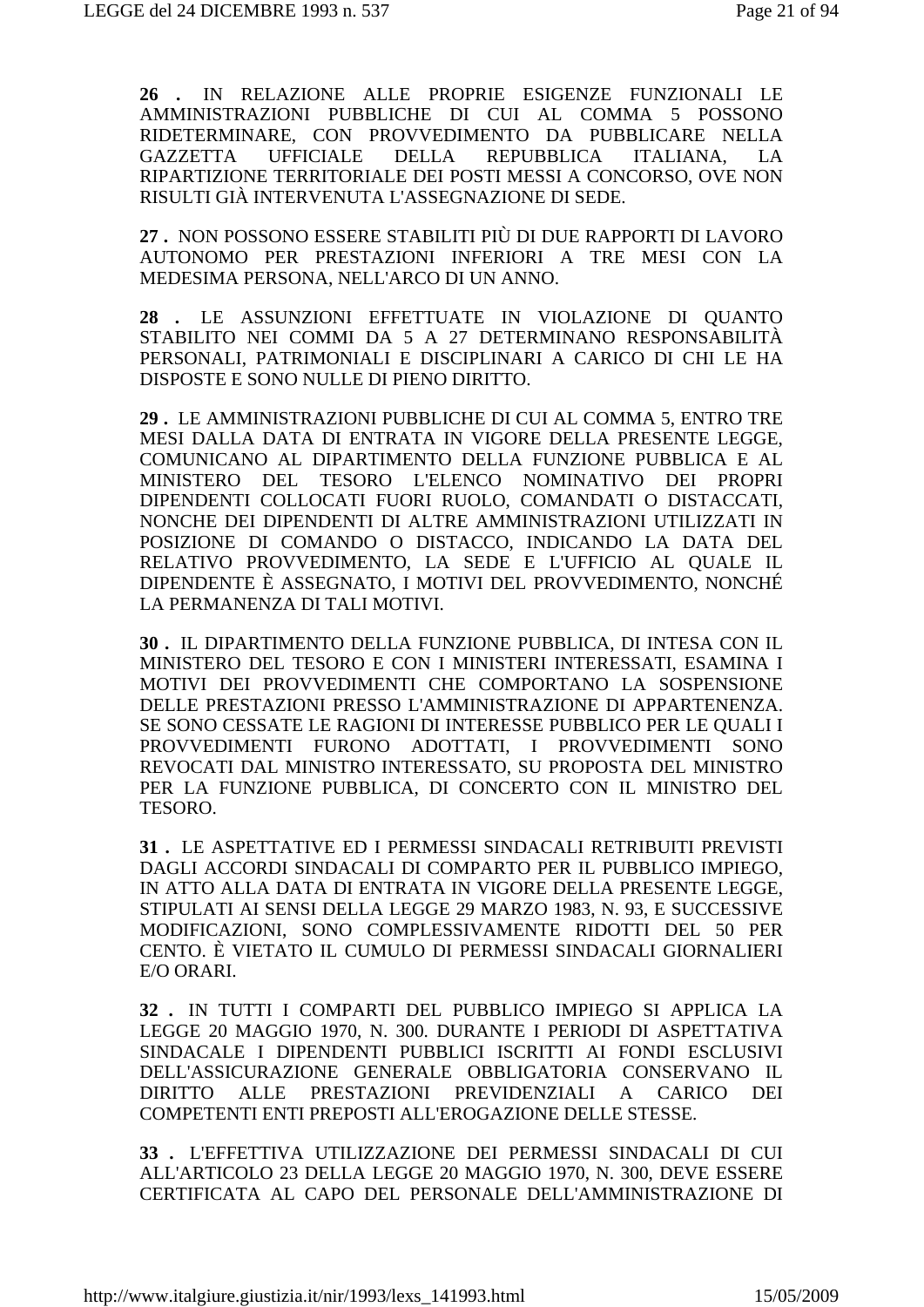APPARTENENZA DA PARTE DELLA STRUTTURA SINDACALE PRESSO LA **OUALE È STATO UTILIZZATO IL PERMESSO.** 

34 . IL PRESIDENTE DEL CONSIGLIO DEI MINISTRI, ENTRO CENTO GIORNI DALLA DATA DI ENTRATA IN VIGORE DELLA PRESENTE LEGGE, DÀ ATTUAZIONE A QUANTO PREVISTO DALL'ARTICOLO 54 DEL DECRETO LEGISLATIVO 3 FEBBRAIO 1993, N. 29, E SUCCESSIVE MODIFICAZIONI.

35. RESTANO SALVE LE COMPETENZE DELLE REGIONI A STATUTO SPECIALE IN MATERIA, CHE PROVVEDONO ALLE FINALITÀ DELLA PRESENTE LEGGE SECONDO LE DISPOSIZIONI DEI RISPETTIVI STATUTI E DELLE RELATIVE NORME DI ATTUAZIONE.

36 . CONTINUANO AD APPLICARSI, NEL TRIENNIO 1994-1996, LE DISPOSIZIONI DELL'ARTICOLO 7, COMMI 5 E 6, DEL DECRETO-LEGGE 19 SETTEMBRE 1992, N. 384, CONVERTITO, CON MODIFICAZIONI, DALLA LEGGE 14 NOVEMBRE 1992, N. 438.

37. IL TERZO COMMA DELL'ARTICOLO 37 DEL TESTO UNICO DELLE DISPOSIZIONI CONCERNENTI LO STATUTO DEGLI IMPIEGATI CIVILI DELLO STATO. APPROVATO CON DECRETO DEL PRESIDENTE DELLA REPUBBLICA 10 GENNAIO 1957, N. 3, È SOSTITUITO DAL SEGUENTE: "IN OGNI CASO IL CONGEDO STRAORDINARIO NON PUÒ SUPERARE COMPLESSIVAMENTE NEL CORSO DELL'ANNO LA DURATA DI QUARANTACINQUE GIORNI".

38 . I TRE GIORNI DI PERMESSO MENSILI DI CUI ALL'ARTICOLO 33, COMMA 3, DELLA LEGGE 5 FEBBRAIO 1992, N. 104, NON SONO COMPUTATI AL FINE DEL RAGGIUNGIMENTO DEL LIMITE FISSATO DAL TERZO COMMA DELL'ARTICOLO 37 DEL CITATO TESTO UNICO APPROVATO CON DECRETO DEL PRESIDENTE DELLA REPUBBLICA 10 GENNAIO 1957, N. 3, COME SOSTITUITO DAL COMMA 37 DEL PRESENTE ARTICOLO.

39. IL PRIMO COMMA DELL'ARTICOLO 40 DEL CITATO TESTO UNICO APPROVATO CON DECRETO DEL PRESIDENTE DELLA REPUBBLICA 10 GENNAIO 1957, N. 3, È SOSTITUITO DAL SEGUENTE:

"PER IL PRIMO GIORNO DI OGNI PERIODO ININTERROTTO DI CONGEDO STRAORDINARIO SPETTANO AL PUBBLICO DIPENDENTE TUTTI GLI ASSEGNI, RIDOTTI DI UN TERZO, ESCLUSE LE INDENNITÀ PER SERVIZI E FUNZIONI DI CARATTERE SPECIALE E PER PRESTAZIONI DI LAVORO STRAORDINARIO. DURANTE IL PERIODO DI CONGEDO ORDINARIO E STRAORDINARIO, ESCLUSI I GIORNI DI CUI AL PERIODO PRECEDENTE, SPETTANO AL PUBBLICO DIPENDENTE TUTTI GLI ASSEGNI ESCLUSE LE INDENNITÀ PER SERVIZI E FUNZIONI DI CARATTERE SPECIALE E PER PRESTAZIONI DI LAVORO STRAORDINARIO".

40. LE DISPOSIZIONI DI CUI AL COMMA 39 NON SI APPLICANO AI LAVORATORI PER I QUALI È PREVISTO IL DIRITTO ALL'ESENZIONE DALLA SPESA SANITARIA, APPARTENENTI AD UNA DELLE CATEGORIE ELENCATE ALL'ARTICOLO 6 DEL DECRETO DEL MINISTRO DELLA SANITÀ 1 FEBBRAIO 1991, PUBBLICATO NELLA GAZZETTA UFFICIALE N. 32 DEL 7 FEBBRAIO 1991, E SUCCESSIVE MODIFICAZIONI ED INTEGRAZIONI. O AFFETTI DA UNA DELLE FORME MORBOSE COMPRESE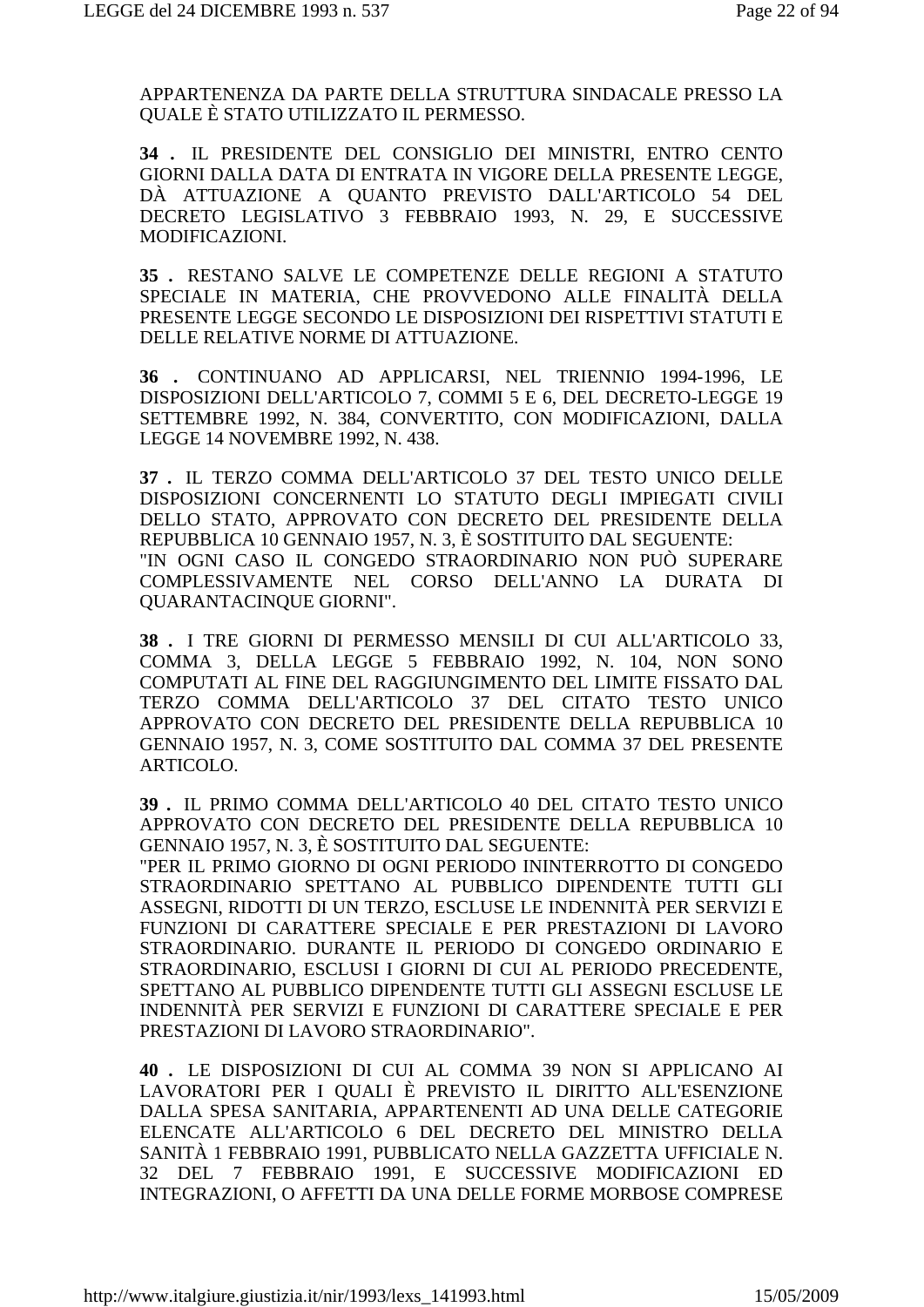NEGLI ARTICOLI 1, 2 E 3 DELLO STESSO DECRETO E INDIVIDUATE CON DECRETO DEL MINISTRO DELLA SANITÀ NEL CASO IN CUI TALI FORME MORBOSE RICHIEDANO CURE OSPEDALIERE O AMBULATORIALI RICORRENTI.

41. LE DISPOSIZIONI DI CUI AI COMMI 37, 38 E 39 SI APPLICANO A TUTTE  $LE$ **PUBBLICHE AMMINISTRAZIONI** ANCORCHÈ I **RISPETTIVI** ORDINAMENTI NON FACCIANO RINVIO AL CITATO TESTO UNICO APPROVATO CON DECRETO DEL PRESIDENTE DELLA REPUBBLICA 10 GENNAIO 1957, N. 3, E SUCCESSIVE MODIFICAZIONI.

42. SONO ABROGATE LE DISPOSIZIONI VIGENTI IN MATERIA DI CONGEDO STRAORDINARIO PER CURE TERMALI DEI DIPENDENTI DELLE PUBBLICHE AMMINISTRAZIONI DI CUI ALL'ARTICOLO 1 DEL DECRETO LEGISLATIVO 3 FEBBRAIO 1993, N. 29.

43. IL GOVERNO È DELEGATO AD EMANARE, ENTRO SEI MESI DALLA DATA DI ENTRATA IN VIGORE DELLA PRESENTE LEGGE, UNO O PIÙ DECRETI LEGISLATIVI DIRETTI A RIORDINARE LA DISCIPLINA DELLE INDENNITÀ DI SERVIZIO E DEGLI ASSEGNI DI SEDE, COMUNQUE DENOMINATI, SPETTANTI AI DIPENDENTI **DELLE PUBBLICHE** AMMINISTRAZIONI IN SERVIZIO ALL'ESTERO.

44. NELL'EMANAZIONE DEI DECRETI LEGISLATIVI DI CUI AL COMMA 43 IL GOVERNO SI ATTERRÀ AI SEGUENTI PRINCIPI E CRITERI DIRETTIVI PER QUANTO CONCERNE IL PERSONALE DIPENDENTE DAL MINISTERO **DEGLI AFFARI ESTERI:** 

a) CONTENIMENTO COMPLESSIVO DELLA SPESA;

b) ATTRIBUZIONE DELLE INDENNITÀ E DEGLI ASSEGNI. CHE MANTENGONO LA LORO NATURA NON RETRIBUTIVA, SULLA BASE DEGLI ONERI CONNESSI AL SERVIZIO ALL'ESTERO;

c) INDIVIDUAZIONE DEI CRITERI PER LA DETERMINAZIONE DEL TRATTAMENTO ECONOMICO COMPLESSIVO CHE, PER LE COMPONENTI DI CUI ALLA LETTERA B), DEVE ESSERE COMMISURATO ALLE NECESSITÀ DI RAPPRESENTANZA DERIVANTI DALLE FUNZIONI ESERCITATE, CON SPECIALE RIGUARDO ALLE ESIGENZE DELLE SINGOLE SEDI. AI CARICHI DI FAMIGLIA, AL COSTO DELLA VITA CON PARTICOLARE RIFERIMENTO A QUELLO DEGLI ALLOGGI E DEL PERSONALE DOMESTICO E DEI SERVIZI, AGLI ONERI DI VARIA NATURA DERIVANTI DA CONDIZIONI AMBIENTALI O DI DISAGIO. TENUTO CONTO ALTRESÌ DEI MECCANISMI E DEI LIVELLI CHE REGOLANO LA STESSA MATERIA NEI PAESI DELLA COMUNITÀ EUROPEA E NEGLI ALTRI PAESI MAGGIORMENTE INDUSTRIALIZZATI: PREVISIONE. PER IL TRATTAMENTO METROPOLITANO DEL PERSONALE ISTITUZIONALMENTE CHIAMATO A SVOLGERE PERIODICO SERVIZIO PRESSO GLI UFFICI ALL'ESTERO, DI SPECIFICHE INDENNITÀ COLLEGATE ALLE EFFETTIVE ESIGENZE DEL SERVIZIO: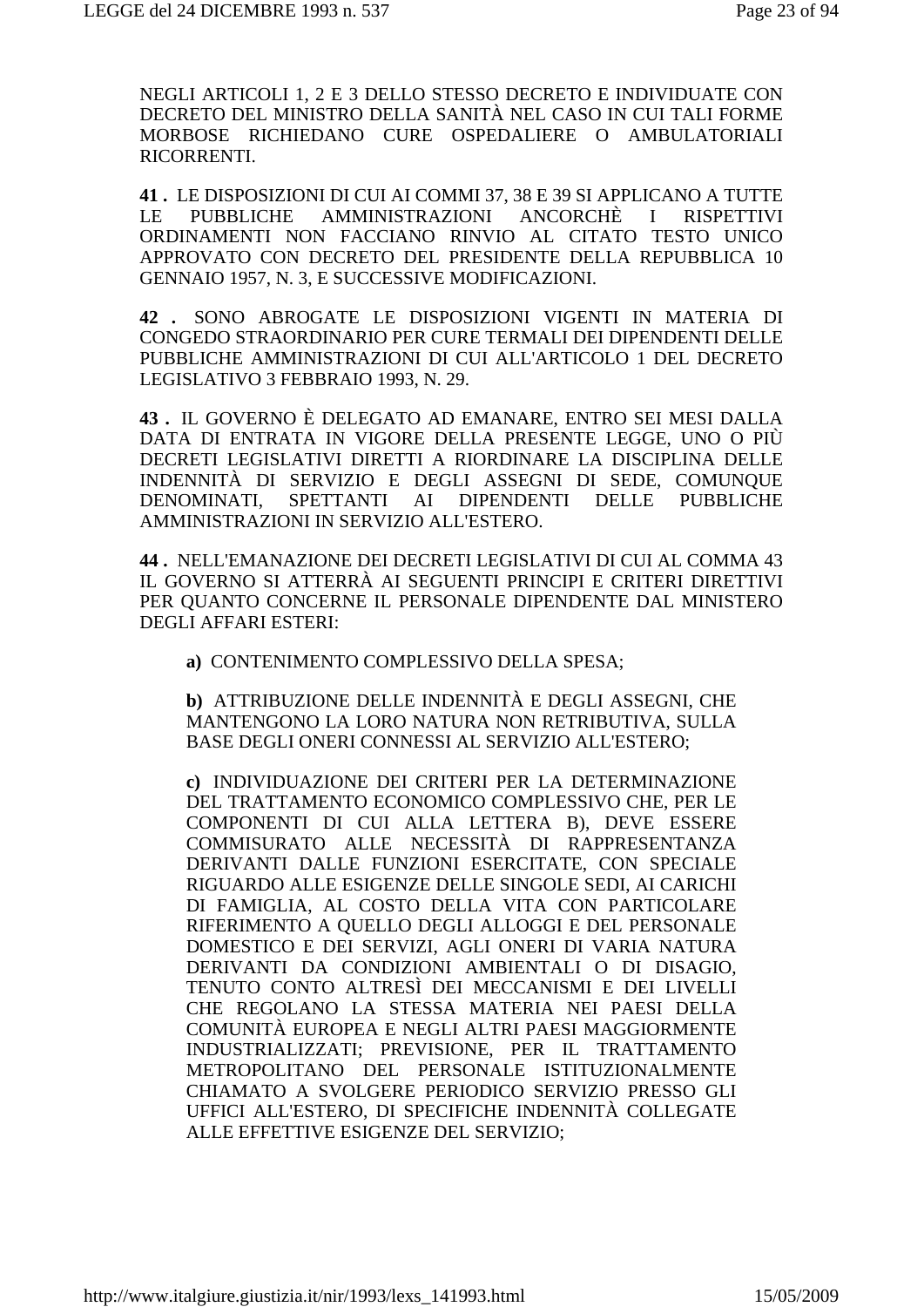**d)** PREVISIONE DI AGGIORNATE E PUNTUALI PROCEDURE DI CONTROLLO E VERIFICA SULL'EFFETTUAZIONE DELLE SPESE DI RAPPRESENTANZA.

**45 .** AD ANALOGHI PRINCIPI E CRITERI, TENUTO CONTO DEI RISPETTIVI ORDINAMENTI, SARANNO INFORMATI GLI ALTRI DECRETI LEGISLATIVI INTESI A REGOLARE LA MATERIA PER LE CATEGORIE DI DIPENDENTI NON DISCIPLINATE DAL COMMA 44.

**46 .** GLI SCHEMI DEI DECRETI LEGISLATIVI DI CUI AI COMMI 43, 44 E 45, SONO TRASMESSI ALLA CAMERA DEI DEPUTATI E AL SENATO DELLA REPUBBLICA PERCHÉ SU DI ESSI SIA ESPRESSO, ENTRO TRENTA GIORNI DALLA DATA DI TRASMISSIONE, IL PARERE DELLE COMMISSIONI PERMANENTI COMPETENTI PER MATERIA.

**47 .** IL DIPARTIMENTO DELLA FUNZIONE PUBBLICA, ACQUISITO IL PARERE DELLE RAPPRESENTANZE SINDACALI, ANCHE IN BASE ALLE COMUNICAZIONI DA PARTE DELLE AMMINISTRAZIONI E DEGLI ENTI PUBBLICI DI CUI ALL'ARTICOLO 1, COMMA 2, DEL DECRETO LEGISLATIVO 3 FEBBRAIO 1993, N. 29, DICHIARA L'ECCEDENZA DEI DIPENDENTI PUBBLICI, IN CONSEGUENZA: DELL'ATTUAZIONE DELLE OPERAZIONI DI RIORDINO E DI FUSIONE DELLE AMMINISTRAZIONI E DEGLI ENTI PUBBLICI; DELLE OPERAZIONI DI TRASFORMAZIONE IN SOCIETÀ DI DIRITTO PRIVATO DELLE AMMINISTRAZIONI E AZIENDE AUTONOME E DEGLI ENTI PUBBLICI ECONOMICI; DELLA DETERMINAZIONE DEI CARICHI DI LAVORO, CON LE MODALITÀ STABILITE NEL COMMA 5 DEL PRESENTE ARTICOLO.

**48 .** I DIPENDENTI PUBBLICI CHE RISULTANO ECCEDENTI SULLA BASE DI CRITERI DI SCELTA CONCORDATI CON LE ORGANIZZAZIONI SINDACALI SONO COLLOCATI IN DISPONIBILITÀ. AD ESSI È CORRISPOSTA, PER LA DURATA DELLA DISPONIBILITÀ, UN'INDENNITÀ PARI ALL'80 PER CENTO DELLO STIPENDIO E DELL'INDENNITÀ INTEGRATIVA SPECIALE, CON ESCLUSIONE DI QUALSIASI EMOLUMENTO, COMUNQUE DENOMINATO, ANCORCHÈ CONNESSO A SERVIZI E FUNZIONI DI CARATTERE SPECIALE. L'INDENNITÀ NON PUÒ COMUNQUE ESSERE DI AMMONTARE SUPERIORE A LIRE 1.500.000 LORDE MENSILI, FATTA SALVA LA CORRESPONSIONE, OVE DOVUTA, DELL'ASSEGNO PER IL NUCLEO FAMILIARE. IL PERIODO DI DISPONIBILITÀ È UTILE AI FINI DEL TRATTAMENTO DI QUIESCENZA E PREVIDENZA, SENZA ONERI A CARICO DEL PERSONALE, E NON PUÒ SUPERARE LA DURATA DI VENTIQUATTRO MESI PROROGABILI PER UNA SOLA VOLTA E CON UN TRATTAMENTO INFERIORE DEL 20 PER CENTO RISPETTO A QUELLO DEL PRECEDENTE BIENNIO SULLA BASE DI CRITERI GENERALI ED OBIETTIVI FISSATI CON DECRETO DEL PRESIDENTE DEL CONSIGLIO DEI MINISTRI, PER ULTERIORI DODICI MESI. TALE PROROGA NON PUÒ ESSERE APPLICATA A DIPENDENTI PUBBLICI CHE ABBIANO RIFIUTATO LA PROPOSTA DI TRASFERIMENTO NEL CORSO DEL PERIODO DI COLLOCAMENTO IN DISPONIBILITÀ.

**49 .** SONO ESCLUSE DALLA COLLOCAZIONE IN DISPONIBILITÀ LE CATEGORIE PROTETTE ASSUNTE IN BASE ALLE VIGENTI NORME.

**50 .** PER IL COLLOCAMENTO IN DISPONIBILITÀ, IL GOVERNO, CON IL REGOLAMENTO DI CUI AL COMMA 52, DETERMINA CRITERI GENERALI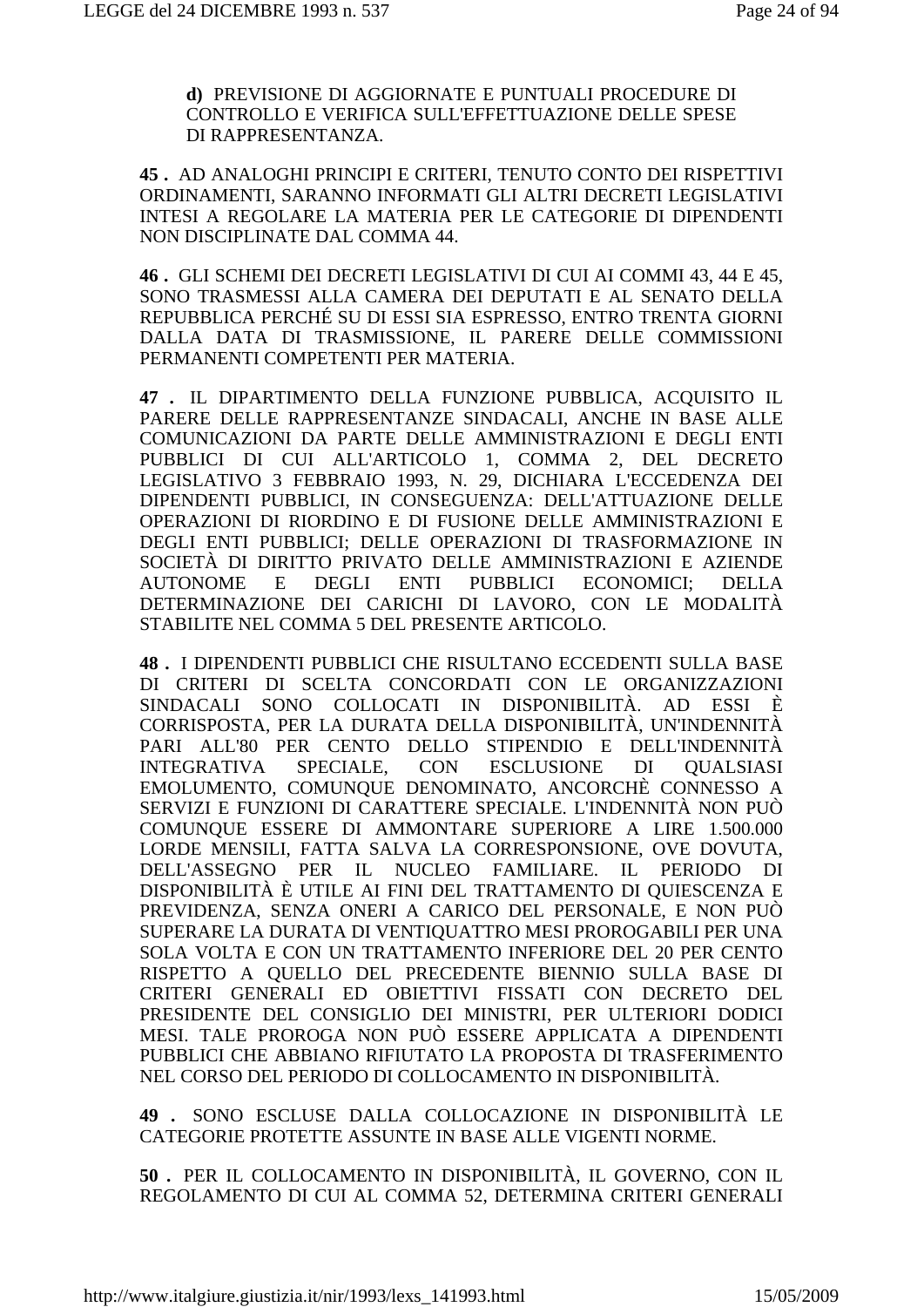DI PRIORITÀ. QUESTI ASSICURANO CHE LA PERCENTUALE DEGLI APPARTENENTI A UN SESSO NON POSSA ESSERE SUPERIORE ALLA PERCENTUALE DEL PERSONALE DELLO STESSO SESSO PRESENTE NEL PROFILO PROFESSIONALE DELL'UFFICIO INTERESSATO. SI APPLICA LA LEGGE 10 APRILE 1991, N. 125.

**51 .** IL DIPENDENTE COLLOCATO IN DISPONIBILITÀ PUÒ ESSERE TRASFERITO AD UN POSTO VACANTE PRESSO UN'ALTRA AMMINISTRAZIONE SECONDO LE ORDINARIE PROCEDURE DI MOBILITÀ VOLONTARIA O D'UFFICIO. IL COLLOCAMENTO IN DISPONIBILITÀ CESSA DALLA DATA DI EFFETTIVA PRESA DI SERVIZIO PRESSO ALTRA AMMINISTRAZIONE. NEL CASO DI MANCATA ACCETTAZIONE DEL TRASFERIMENTO DA PARTE DEL DIPENDENTE OVVERO QUANDO NON VI SIANO POSTI VACANTI, L'AMMINISTRAZIONE DI PROVENIENZA DISPONE LA CESSAZIONE DEL RAPPORTO DI SERVIZIO A DECORRERE DAL TERMINE DEL PERIODO DI DISPONIBILITÀ. AL DIPENDENTE COLLOCATO A RIPOSO NON SI APPLICANO I LIMITI DI ETÀ PER L'ACCESSO AI PUBBLICI CONCORSI.

**52 .** ENTRO SESSANTA GIORNI DALLA DATA DI ENTRATA IN VIGORE DELLA PRESENTE LEGGE, IL MINISTRO PER LA FUNZIONE PUBBLICA, CON PROPRIO DECRETO DA ADOTTARSI DI CONCERTO CON IL MINISTRO DEL TESORO, DEFINISCE LE MODALITÀ DI ATTUAZIONE DELLE DISPOSIZIONI DI CUI AI COMMI DA 47 A 51 DEL PRESENTE ARTICOLO, ANCHE IN RELAZIONE CON LA DISCIPLINA DI CUI AGLI ARTICOLI 72, 73 E 74 DEL CITATO TESTO UNICO APPROVATO CON DECRETO DEL PRESIDENTE DELLA REPUBBLICA 10 GENNAIO 1957, N. 3.

**53 .** L'ARTICOLO 4, SESTO COMMA, DELLA LEGGE 6 AGOSTO 1984, N. 425, SI INTERPRETA NEL SENSO CHE L'INCREMENTO DI STIPENDIO CONSEGUENTE ALLA PROGRESSIONE ECONOMICA RELATIVA AL SERVIZIO PRESTATO NELLA QUALIFICA DI APPARTENENZA AL 30 GIUGNO 1983, SI CALCOLA SULLA BASE DEGLI STIPENDI INIZIALI TABELLARI COME PREVISTO DALL'ARTICOLO 3, PRIMO COMMA, DELLA MEDESIMA LEGGE 6 AGOSTO 1984, N. 425.

**54 .** ALL'ARTICOLO 6, PRIMO COMMA, DELLA LEGGE 6 AGOSTO 1984, N. 425, SONO SOPPRESSE LE PAROLE "SULL'EQUO INDENNIZZO,".

**55 .** L'ARTICOLO 7 DELLA LEGGE 6 AGOSTO 1984, N. 425, SI INTERPRETA NEL SENSO CHE L'INCREMENTO RELATIVO ALL'ANNO 1985 NON SI CONSIDERA AI FINI DELLA DETERMINAZIONE DELLO STIPENDIO SPETTANTE AL 1 GENNAIO 1986 E AL 1 GENNAIO 1987, FERMA RESTANDO LA SUA CORRESPONSIONE IN AGGIUNTA ALLO STIPENDIO RIDETERMINATO AI SENSI DELL'ARTICOLO 2 DELLA LEGGE 19 FEBBRAIO 1981, N. 27, PER CIASCUNO DEGLI ANNI 1986 E 1987. GLI EVENTUALI MAGGIORI TRATTAMENTI SPETTANTI O IN GODIMENTO, CONSEGUENTI AD INTERPRETAZIONI DIFFORMI DA QUELLA STABILITA DAL PRESENTE COMMA, SONO CONSERVATI AD PERSONAM E RIASSORBITI CON LA NORMALE PROGRESSIONE DI CARRIERA O CON I FUTURI MIGLIORAMENTI DOVUTI SUL TRATTAMENTO DI QUIESCENZA.

**56 .** PER I CONSIGLIERI DI STATO E DELLA CORTE DEI CONTI DI NOMINA GOVERNATIVA, LA DETERMINAZIONE DEL TRATTAMENTO ECONOMICO È EFFETTUATA VALUTANDO ESCLUSIVAMENTE IL PERIODO DI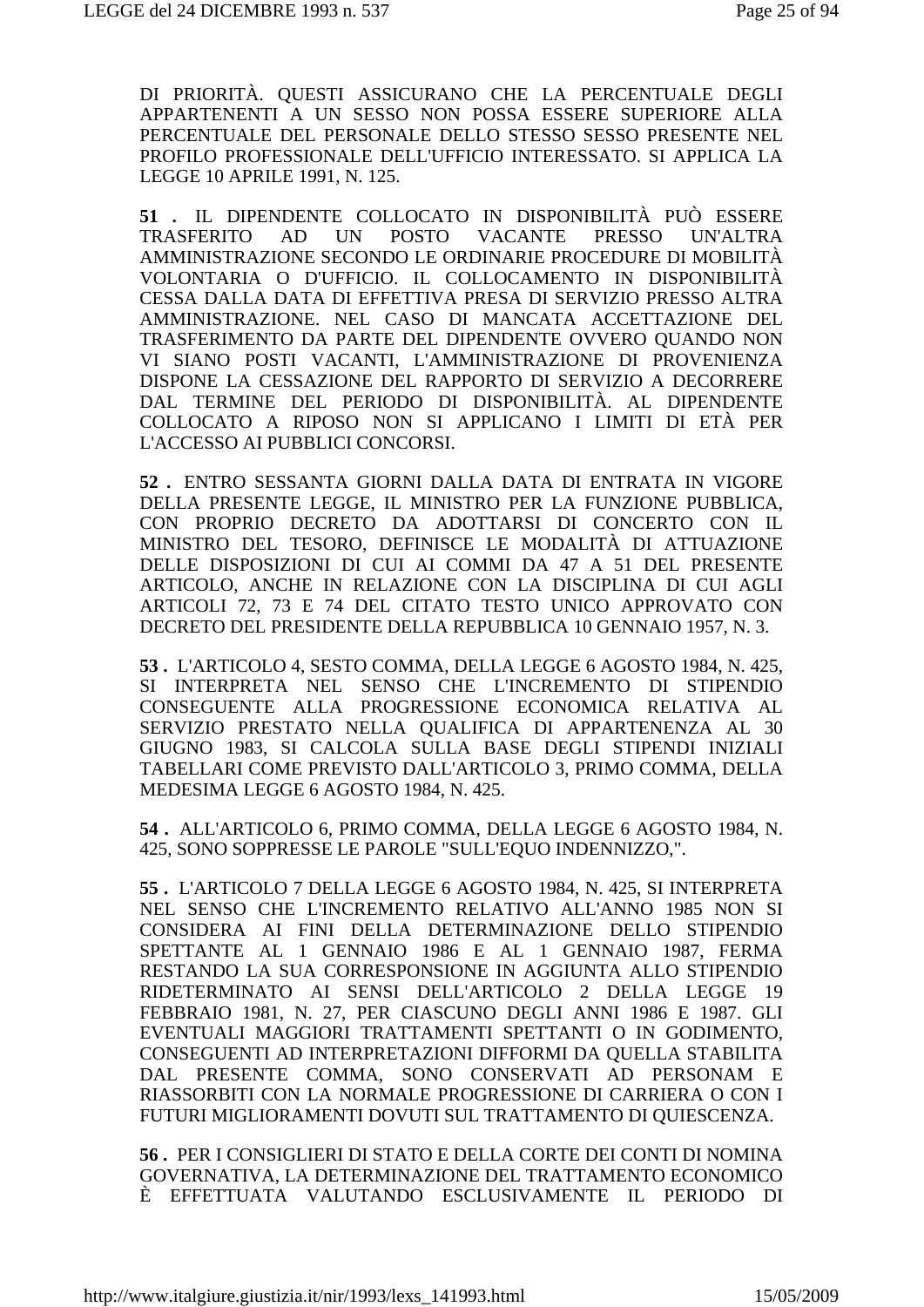SERVIZIO DA DIRIGENTE GENERALE DELLO STATO O DI ALTRE PUBBLICHE AMMINISTRAZIONI DI CUI AL TERZO COMMA DELL'ARTICOLO 4 DELLA LEGGE 6 AGOSTO 1984, N. 425, O L'ANZIANITÀ CONVENZIONALE DI CINQUE ANNI PREVISTA DAL QUARTO COMMA DEL MEDESIMO ARTICOLO. TALE SERVIZIO E TALE ANZIANITÀ CONVENZIONALE NON SONO UTILI PER IL CONSEGUIMENTO DEL TRATTAMENTO ECONOMICO DI CUI ALL'ARTICOLO 4, DECIMO COMMA, DELLA LEGGE 6 AGOSTO 1984, N. 425, E ALL'ARTICOLO 21 DELLA LEGGE 27 APRILE 1982, N. 186. A TALE ULTIMO FINE NON È ALTRESÌ CONSENTITA, NEI CONFRONTI DI TUTTO IL PERSONALE, LA VALUTAZIONE DELLE MAGGIORI ANZIANITÀ CONVENZIONALI RICONOSCIUTE AI SENSI DELL'ARTICOLO 43 DEL REGIO DECRETO 30 SETTEMBRE 1922, N. 1290, E SUCCESSIVE MODIFICAZIONI, E DELL'ARTICOLO 1 DELLA LEGGE 24 MAGGIO 1970, N. 336.

**57 .** NEI CASI DI PASSAGGIO DI CARRIERA DI CUI ALL'ARTICOLO 202 DEL CITATO TESTO UNICO APPROVATO CON DECRETO DEL PRESIDENTE DELLA REPUBBLICA 10 GENNAIO 1957, N. 3, ED ALLE ALTRE ANALOGHE DISPOSIZIONI, AL PERSONALE CON STIPENDIO O RETRIBUZIONE PENSIONABILE SUPERIORE A QUELLO SPETTANTE NELLA NUOVA POSIZIONE È ATTRIBUITO UN ASSEGNO PERSONALE PENSIONABILE, NON RIASSORBIBILE E NON RIVALUTABILE, PARI ALLA DIFFERENZA FRA LO STIPENDIO O RETRIBUZIONE PENSIONABILE IN GODIMENTO ALL'ATTO DEL PASSAGGIO E QUELLO SPETTANTE NELLA NUOVA POSIZIONE.

**58 .** L'ASSEGNO PERSONALE DI CUI AL COMMA 57 NON È CUMULABILE CON INDENNITÀ FISSE E CONTINUATIVE, ANCHE SE NON PENSIONABILI, SPETTANTI NELLA NUOVA POSIZIONE, SALVO CHE PER LA PARTE EVENTUALMENTE ECCEDENTE.

**59 .** L'ARTICOLO 12, TERZO COMMA, DEL DECRETO DEL PRESIDENTE DELLA REPUBBLICA 28 DICEMBRE 1970, N. 1079, È ABROGATO.

**60 .** LE DISPOSIZIONI DI CUI ALL'ARTICOLO 168 DELLA LEGGE 11 LUGLIO 1980, N. 312, E ALLE LEGGI 22 GIUGNO 1988, N. 221, E 15 FEBBRAIO 1989, N. 51, SI INTERPRETANO NEL SENSO CHE SI APPLICANO AL PERSONALE IN ESSE ESPRESSAMENTE PREVISTO PURCHÈ IN SERVIZIO PRESSO LE AMMINISTRAZIONI CONTEMPLATE DALLE NORME STESSE.

**61 .** L'ARTICOLO 1 DELLA LEGGE 22 GIUGNO 1988, N. 221, SI INTERPRETA NEL SENSO CHE IL RIFERIMENTO ALL'INDENNITÀ DI CUI ALL'ARTICOLO 3 DELLA LEGGE 19 FEBBRAIO 1981, N. 27, È DA CONSIDERARE RELATIVO ALLE MISURE VIGENTI ALLA DATA DEL 1 GENNAIO 1988, ESPRESSAMENTE RICHIAMATA DALLA DISPOSIZIONE STESSA.

**62 .** AI MAGISTRATI COLLOCATI FUORI RUOLO E AI MAGISTRATI AI QUALI COMUNQUE VENGONO CORRISPOSTI COMPENSI O INDENNITÀ DI QUALSIASI GENERE PER L'ESPLETAMENTO DI ATTIVITÀ NON ISTITUZIONALI NON COMPETE L'INDENNITÀ DI CUI AL COMMA 61, SALVO IL DIRITTO DI OPZIONE.

**63 .** I PUBBLICI DIPENDENTI IN POSIZIONE DI COMANDO, DI FUORI RUOLO O IN ALTRE ANALOGHE POSIZIONI NON POSSONO CUMULARE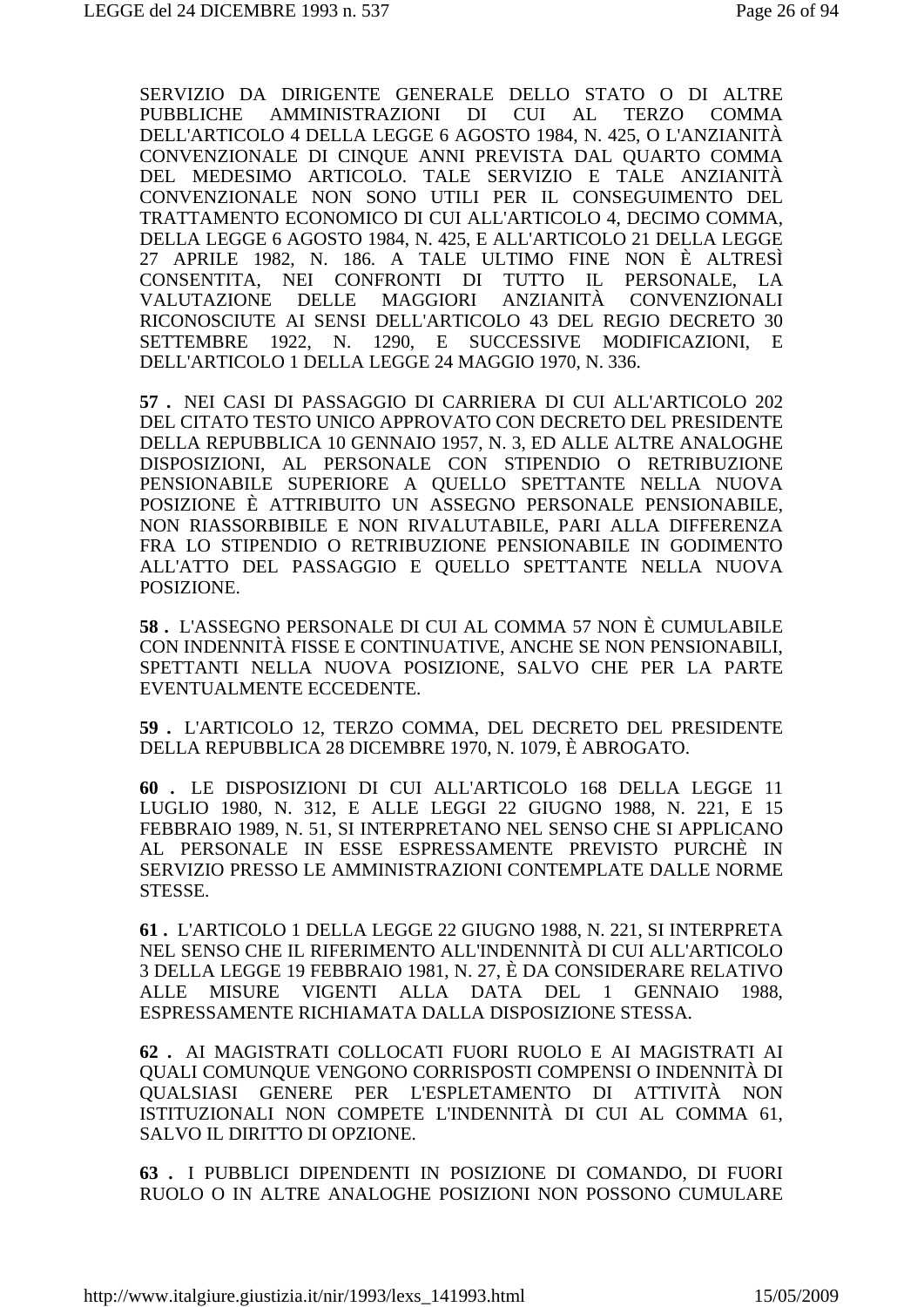INDENNITÀ, COMPENSI O EMOLUMENTI, COMUNOUE DENOMINATI, ANCHE SE PENSIONABILI, CORRISPOSTI DALL'AMMINISTRAZIONE DI APPARTENENZA CON ALTRI ANALOGHI TRATTAMENTI ECONOMICI ACCESSORI PREVISTI DA SPECIFICHE DISPOSIZIONI DI LEGGE A FAVORE DEL PERSONALE DELL'AMMINISTRAZIONE PRESSO LA OUALE I PREDETTI PUBBLICI DIPENDENTI PRESTANO SERVIZIO.

64. L'ARTICOLO 10, SECONDO COMMA, DELLA LEGGE 6 AGOSTO 1984, N. 425. SI INTERPRETA NEL SENSO CHE ESSO SI APPLICA ANCHE AI PROVVEDIMENTI GIUDIZIALI PASSATI IN GIUDICATO IN DATA SUCCESSIVA A OUELLA DI ENTRATA IN VIGORE DELLA STESSA LEGGE 6 AGOSTO 1984, N. 425, E NEI CONFRONTI DI TUTTO IL PERSONALE INTERESSATO ANCORCHÈ COLLOCATO A RIPOSO IN DATA ANTERIORE AL 1 LUGLIO 1983. IL RIASSORBIMENTO DEGLI IMPORTI EROGATI O DA EROGARE AI SENSI DELL'ARTICOLO 10, SECONDO COMMA, DELLA LEGGE 6 AGOSTO 1984, N. 425, È EFFETTUATO, SE NECESSARIO, ANCHE SUI MIGLIORAMENTI DOVUTI A QUALSIASI TITOLO SUL TRATTAMENTO DI OUIESCENZA.

65. IL GOVERNO EMANA, ENTRO SESSANTA GIORNI DALLA DATA DI ENTRATA IN VIGORE DELLA PRESENTE LEGGE, UNO O PIÙ REGOLAMENTI, AI SENSI DELL'ARTICOLO 17, COMMA 2, DELLA LEGGE 23 AGOSTO 1988, N. 400, PER DISCIPLINARE FERME DI TRE O CINOUE ANNI ED INCENTIVARE IL RECLUTAMENTO DI CUI ALLA LEGGE 24 DICEMBRE 1986, N. 958, E SUCCESSIVE MODIFICAZIONI, RISERVANDO AI VOLONTARI CONGEDATI SENZA DEMERITO L'ACCESSO ALLE CARRIERE INIZIALI NELLA DIFESA, NEI CORPI ARMATI E NEL CORPO MILITARE DELLA CROCE ROSSA. NELL'ARMA DEI CARABINIERI. NELLA GUARDIA DI FINANZA E NEL CORPO FORESTALE DELLO STATO, L'ACCESSO ALLE CARRIERE INIZIALI È ASSICURATO IN MISURA NON SUPERIORE AL 60 PER CENTO DEI POSTI DISPONIBILI. NELLA POLIZIA DI STATO E NEL CORPO NAZIONALE DEI VIGILI DEL FUOCO LA PREDETTA MISURA È RIDOTTA AL 35 PER CENTO. LA RISERVA DI CUI ALL'ARTICOLO 19 DELLA PREDETTA LEGGE N. 958 DEL 1986 È ELEVATA PER TUTTE LE CATEGORIE AL 20 PER CENTO. I REGOLAMENTI ATTUATIVI SONO **DELLE** SOTTOPOSTI AL **PARERE COMPETENTI COMMISSIONI** PERMANENTI DELLA CAMERA DEI DEPUTATI E DEL SENATO DELLA REPUBBLICA.

66 . LE DISPOSIZIONI IN MATERIA DI RAPPORTI DI LAVORO DIPENDENTE ED AUTONOMO CONTENUTE NELLA PRESENTE LEGGE COSTITUISCONO NORME DI INDIRIZZO PER LE REGIONI, CHE PROVVEDONO IN MATERIA NELL'AMBITO DELLA PROPRIA AUTONOMIA E NEI LIMITI DELLA PROPRIA CAPACITÀ DI SPESA.

#### ART. 4. (PUBBLICA ISTRUZIONE).

1. GLI ISTITUTI E LE SCUOLE DI OGNI ORDINE E GRADO NONCHÉ LE ISTITUZIONI DI ALTA CULTURA DI CUI ALL'ARTICOLO 33 DELLA COSTITUZIONE ED IN PARTICOLARE LE ACCADEMIE DI BELLE ARTI, LE ACCADEMIE NAZIONALI DI ARTE DRAMMATICA E DI DANZA E I CONSERVATORI DI MUSICA HANNO PERSONALITÀ GIURIDICA E SONO DOTATI DI AUTONOMIA ORGANIZZATIVA, FINANZIARIA, DIDATTICA, DI RICERCA E SVILUPPO, NEI LIMITI, CON LA GRADUALITÀ E CON LE PROCEDURE PREVISTI DAL PRESENTE ARTICOLO.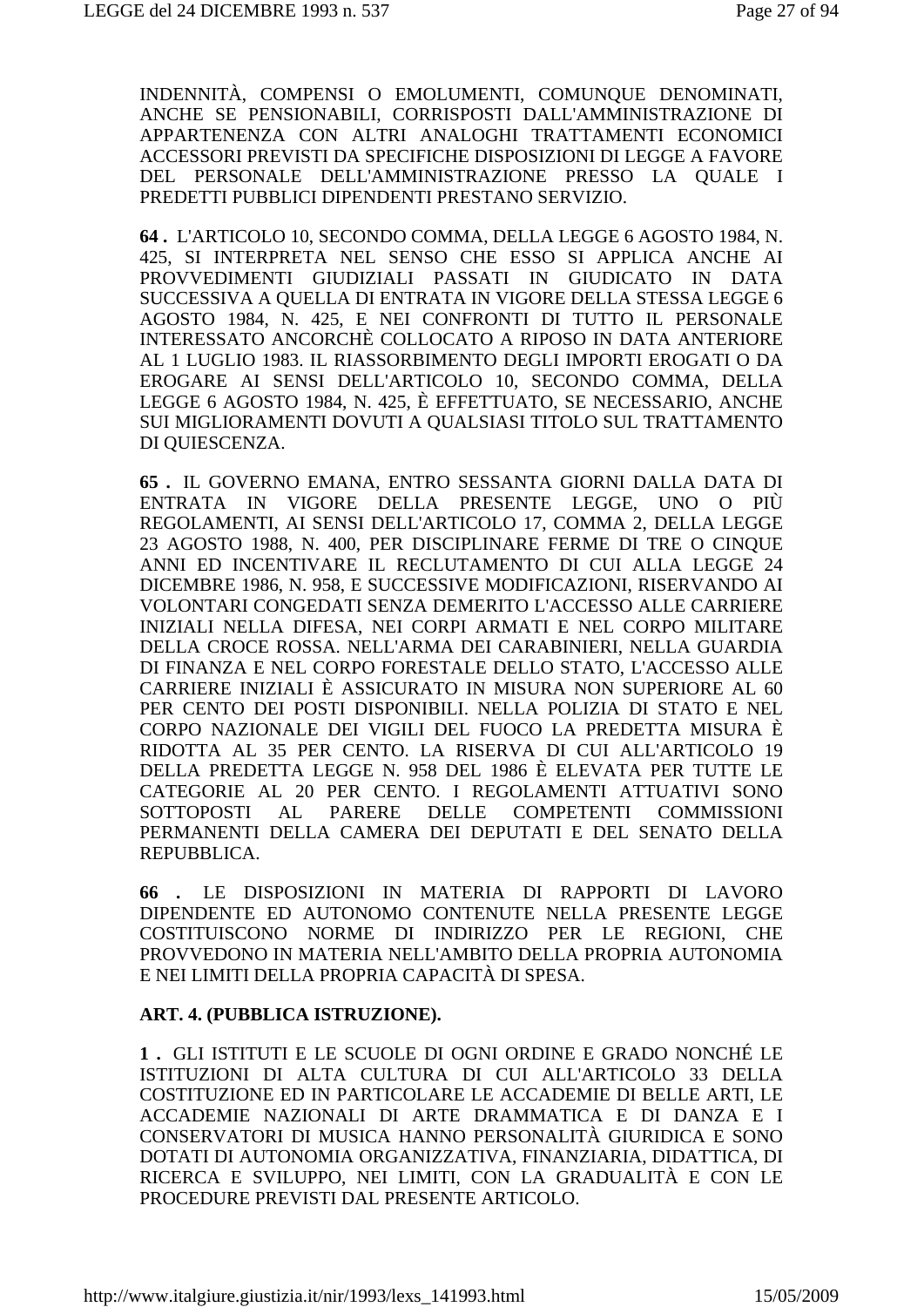2. IL CONSIGLIO DI CIRCOLO O DI ISTITUTO ELABORA E ADOTTA GLI INDIRIZZI GENERALI, DETERMINA LE FORME DI AUTOFINANZIAMENTO E APPROVA IL BILANCIO.

3 . NELLA SCUOLA SECONDARIA SUPERIORE IL COMITATO DEGLI STUDENTI PUÒ ESPRIMERE PARERI O FORMULARE PROPOSTE DIRETTAMENTE AL CONSIGLIO DI ISTITUTO SECONDO QUANTO PREVISTO DALLE VIGENTI DISPOSIZIONI.

4. CON REGOLAMENTO DEL MINISTRO DELLA PUBBLICA ISTRUZIONE, EMANATO DI CONCERTO CON IL MINISTRO DEL TESORO, AI SENSI DELL'ARTICOLO 17. COMMA 3. DELLA LEGGE 23 AGOSTO 1988, N. 400. SARANNO STABILITE LE ISTRUZIONI NECESSARIE PER LA FORMAZIONE DEL BILANCIO PREVENTIVO, DEL CONTO CONSUNTIVO E DEI RELATIVI ADEMPIMENTI CONTABILI, NONCHÉ PER IL RISCONTRO DELLA GESTIONE FINANZIARIA, AMMINISTRATIVA E PATRIMONIALE E IL CONTROLLO DEI COSTI ANCHE SU BASE COMPARATIVA.

5. IL COMMA 3 DELL'ARTICOLO 2 DELLA LEGGE 11 AGOSTO 1991, N. 262, È SOSTITUITO DAL SEGUENTE:

"3. PER LA SOMMINISTRAZIONE DEI FONDI DI CUI AL COMMA 1 SI PROVVEDE MEDIANTE ORDINATIVI DIRETTI INTESTATI ALLE ISTITUZIONI SCOLASTICHE OPPURE MEDIANTE ORDINATIVI TRATTI SU FONDI MESSI A DISPOSIZIONE DEI PROVVEDITORI AGLI STUDI CON APERTURE DI CREDITO DAL MINISTERO DELLA PUBBLICA ISTRUZIONE. DETTI ESTINGUONO CON LE MODALITÀ ORDINATIVI SI **STABILITE** DALL'ARTICOLO 36 DELLE ISTRUZIONI AMMINISTRATIVO-CONTABILI DI CUI AL COMMA 2 DEL PRESENTE ARTICOLO."

6. IL GOVERNO. SU PROPOSTA DEL MINISTRO DELLA PUBBLICA ISTRUZIONE, È DELEGATO AD ADOTTARE, ENTRO NOVE MESI DALLA DATA DI ENTRATA IN VIGORE DELLA PRESENTE LEGGE E PREVIO PARERE DELLE COMPETENTI COMMISSIONI PERMANENTI DELLA CAMERA DEI DEPUTATI E DEL SENATO DELLA REPUBBLICA SUL **RELATIVO** SCHEMA, UNO O PIÙ DECRETI LEGISLATIVI PER L'ATTUAZIONE DELL'AUTONOMIA SCOLASTICA E PER IL RIASSETTO DEGLI ORGANI COLLEGIALI DI CUI AL DECRETO DEL PRESIDENTE DELLA REPUBBLICA 31 MAGGIO 1974, N. 416.

7. I DECRETI LEGISLATIVI DI CUI AL COMMA 6, CON L'OSSERVANZA DEI PRINCIPI E DEI CRITERI SOTTOINDICATI. DETERMINANO:

a) I TEMPI DI ATTUAZIONE DELL'AUTONOMIA. IN RELAZIONE ALLA DEFINIZIONE DI UN PIANO DI RAZIONALIZZAZIONE E DI RIDIMENSIONAMENTO DEGLI ISTITUTI DI CUI AL COMMA 1 DA FORMULARE ANCHE SULLA BASE DELLE ESIGENZE E DELLE PROPOSTE DEGLI ENTI LOCALI. NONCHÉ LE MODALITÀ DI APPLICAZIONE E DI COORDINAMENTO DELLE NUOVE DISPOSIZIONI ALLE ISTITUZIONI SCOLASTICHE GIÀ DOTATE DI PERSONALITÀ GIURIDICA. IL PREDETTO PIANO. AVUTO RIGUARDO ALL'ETÀ DELI ALUNNI, AL NUMERO DEGLI HANDICAPPATI INSERITI, ALLE ZONE DEFINITE A RISCHIO PER PROBLEMI DI DEVIANZA GIOVANILE E MINORILE, TERRÀ IN SPECIFICA CONSIDERAZIONE LA NECESSITÀ E I DISAGI CHE POSSONO DETERMINARSI IN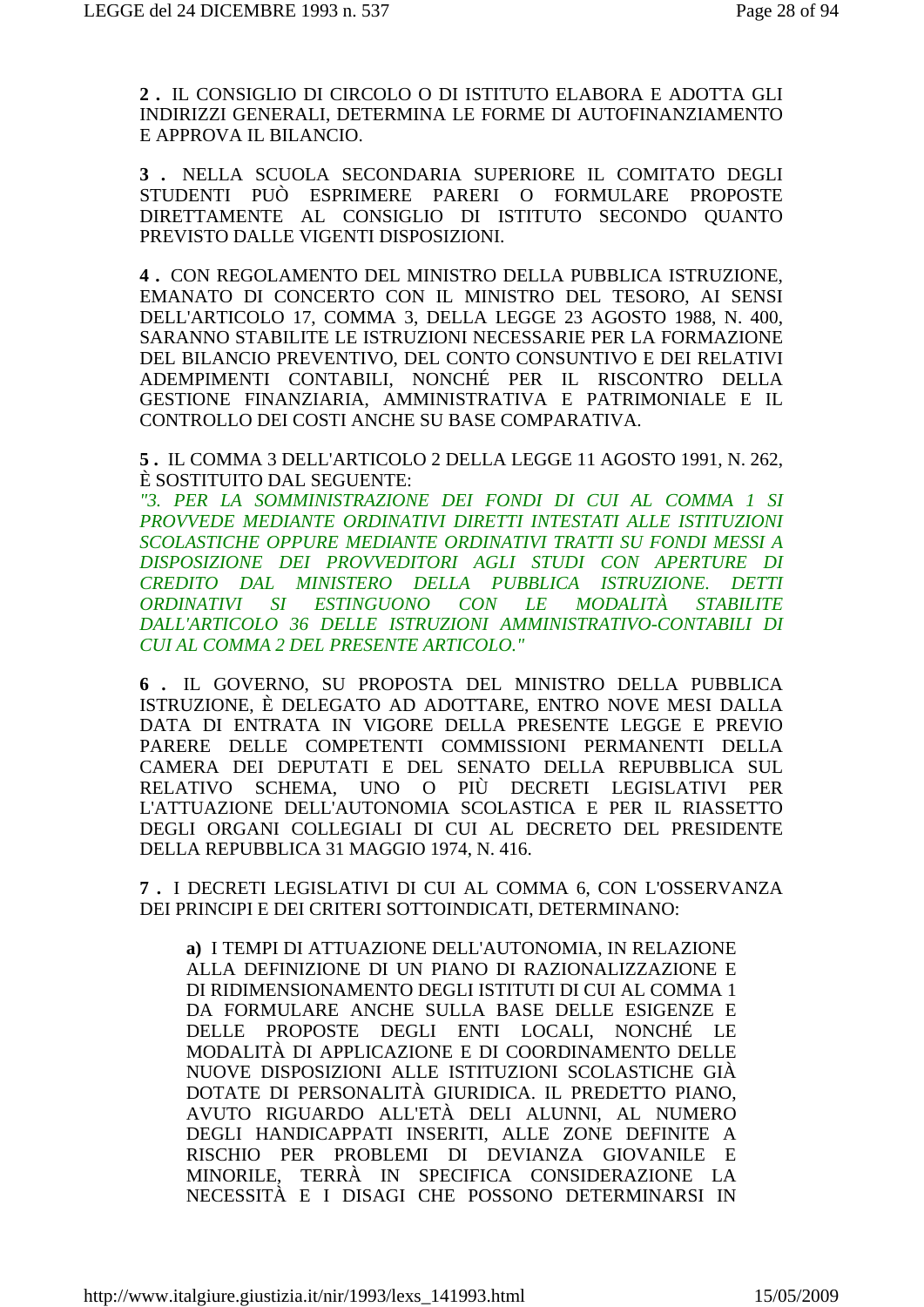RELAZIONE AD ESIGENZE LOCALI, PARTICOLARMENTE NELLE COMUNITÀ E ZONE MONTANE E NELLE PICCOLE ISOLE;

**b)** LE MODALITÀ DI ESERCIZIO DELL'AUTONOMIA DIDATTICA, ANCHE ATTRAVERSO PROGETTI DI ISTITUTO CHE CONSENTANO FORME DI ORGANIZZAZIONE MODULARE, PROCEDURE DI VALUTAZIONE, AMBITI DI FLESSIBILITÀ CURRICOLARE ANCHE IN RELAZIONE AD OBIETTIVI CONNESSI ALLE ESIGENZE LOCALI;

**c)** LE MODALITÀ DI ATTUAZIONE DELLA COLLABORAZIONE TRA ISTITUZIONI SCOLASTICHE E TRA QUESTE E ALTRI ENTI O ASSOCIAZIONI;

**d)** LE MODALITÀ DI ESERCIZIO DELL'AUTONOMIA ORGANIZZATIVA ED AMMINISTRATIVA, VOLTA AD ATTRIBUIRE ALLE ISTITUZIONI SCOLASTICHE ANCHE LA DIRETTA GESTIONE DEI BENI PATRIMONIALI, E LA CAPACITÀ DI STIPULARE LE CONVENZIONI ANCHE CON GLI ENTI LOCALI PER LA EVENTUALE GESTIONE DEI SERVIZI CHE ESSI SONO TENUTI AD EROGARE SULLA BASE DELLE DISPOSIZIONI VIGENTI;

**e)** LE MODALITÀ PER LA DEFINIZIONE DI ORGANICI DI ISTITUTO, ANCHE IN RELAZIONE ALL'IMPIEGO DEL PERSONALE SU RETI DI SCUOLE, CHE CONSENTANO DI RISPONDERE ALLE ESIGENZE DEI PROGETTI EDUCATIVI, SULLA BASE DI CRITERI INDICATI DAL MINISTRO DELLA PUBBLICA ISTRUZIONE, DI CONCERTO CON I MINISTRI DEL TESORO E PER LA FUNZIONE PUBBLICA, E SULLA BASE DI PIANI PROVINCIALI PREDISPOSTI DAI PROVVEDITORI AGLI STUDI;

**f)** LA RAZIONALIZZAZIONE DELLA GESTIONE DEL PERSONALE E LE MODALITÀ DI UTILIZZAZIONE, NONCHÉ LE MODALITÀ DI RECLUTAMENTO, SENZA AGGRAVIO DI SPESE, DEI DOCENTI PER ATTIVITÀ EXTRACURRICOLARI, TENUTO CONTO DELL'AUTONOMIA FINANZIARIA DEGLI ISTITUTI;

**g)** LE MODALITÀ DI EROGAZIONE ALLE ISTITUZIONI SCOLASTICHE DEL CONTRIBUTO ORDINARIO PER IL FUNZIONAMENTO AMMINISTRATIVO E DIDATTICO, E DEL CONTRIBUTO PEREQUATIVO, ENTRAMBI A CARICO DELLO STATO, NONCHÉ DELLE ENTRATE DERIVANTI DALLE TASSE, DAI CONTRIBUTI E DA ALTRIPROVENTI, SALVAGUARDANDO LA PIENA REALIZZAZIONE DEL DIRITTO ALLO STUDIO;

**h)** L'ATTRIBUZIONE AI CAPI DI ISTITUTO DI COMPITI DI DIREZIONE, PROMOZIONE, COORDINAMENTO E VALORIZZAZIONE DELLE RISORSE UMANE E PROFESSIONALI E DI COMPITI DI GESTIONE DELLE RISORSE FINANZIARIE E STRUMENTALI, CON CONNESSE RESPONSABILITÀ IN ORDINE AI RISULTATI;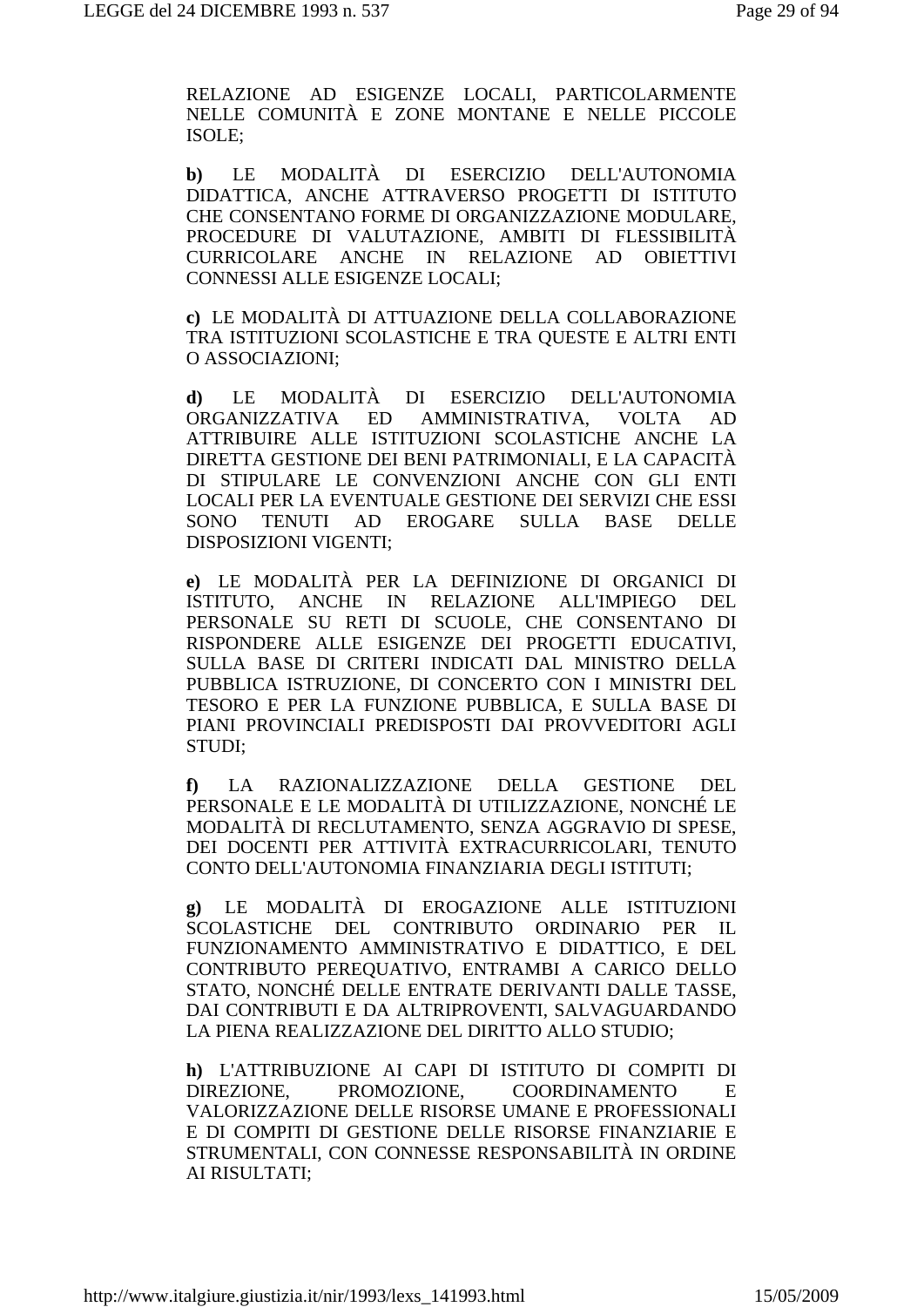**i)** L'UTILIZZAZIONE DELLE STRUTTURE RESIDENZIALI DEGLI ISTITUTI DI EDUCAZIONE E DEI CONVITTI ANNESSI AGLI ISTITUTI DI ISTRUZIONE SECONDARIA SUPERIORE;

**l)** L'APPLICAZIONE DELLE DISPOSIZIONI DEL PRESENTE ARTICOLO AGLI ISTITUTI DI EDUCAZIONE, TENENDO CONTO DELLE LORO SPECIFICITÀ ORDINAMENTALI;

**m)** LA DEFINIZIONE DELLO STATUTO DELLO STUDENTE, CON INDICAZIONE DEI DIRITTI E DEI DOVERI, DELLE MODALITÀ DI PARTECIPAZIONE ALLA VITA DELLA SCUOLA, NONCHÉ IL COMITATO DEGLI STUDENTI DA ISTITUIRSI IN OGNI SCUOLA SECONDARIA SUPERIORE, IL QUALE ESPRIME PARERI E FORMULA PROPOSTE DIRETTAMENTE AL CONSIGLIO DI ISTITUTO;

**n)** LA DEFINIZIONE DEI COMPITI E DELLA ORGANIZZAZIONE DEGLI ISTITUTI REGIONALI DI RICERCA, SPERIMENTAZIONE ED AGGIORNAMENTO EDUCATIVI (IRRSAE), DEL CENTRO EUROPEO DELL'EDUCAZIONE E DELLA BIBLIOTECA DI DOCUMENTAZIONE PEDAGOGICA, DI CUI AL DECRETO DEL PRESIDENTE DELLA REPUBBLICA 31 MAGGIO 1974, N. 419, QUALI ENTI DI SOSTEGNO ALL'AUTONOMIA DIDATTICA, DI RICERCA E SVILUPPO DELLE ISTITUZIONI SCOLASTICHE, CON LA PREVISIONE, PER LA BIBLIOTECA DI DOCUMENTAZIONE PEDAGOGICA, DEL COLLOCAMENTO FUORI RUOLO A TEMPO INDETERMINATO, A RICHIESTA, DEL PERSONALE COMANDATO PRESSO DI ESSA, AI SENSI DELL'ARTICOLO 16 DEL PREDETTO DECRETO DEL PRESIDENTE DELLA REPUBBLICA N. 419 DEL 1974, CHE SIA GIUNTO AL TERMINE DEL PERIODO MASSIMO DI COMANDO PREVISTO DALLA LEGGE;

**o)** IL POTENZIAMENTO DEGLI ORGANI COLLEGIALI DELLA SCUOLA, COME ORGANI DI PARTECIPAZIONE E DI GESTIONE DELLE ISTITUZIONI SCOLASTICHE NEL RISPETTO DELLA LIBERTÀ DI INSEGNAMENTO, DA PARTE DELLE DIVERSE COMPONENTI E DELLE FAMIGLIE, DA VALORIZZARE IN RELAZIONE AL RAFFORZAMENTO DELL'AUTONOMIA SCOLASTICA, NONCHÉ LE MODALITÀ DI ELEZIONE DEI COMPONENTI DEL CONSIGLIO DI CIRCOLO O DI ISTITUTO E QUELLE DI PARTECIPAZIONE DEI COMPONENTI ELETTIVI E NON ELETTIVI, ANCHE MEDIANTE PROCEDURE ELETTORALI DI SECONDO GRADO.

**8 .** IN ATTESA DELLA NUOVA DISCIPLINA DELL'ORGANO COLLEGIALE DELLA SCUOLA A LIVELLO NAZIONALE LA DURATA IN CARICA DEL CONSIGLIO NAZIONALE DELLA PUBBLICA ISTRUZIONE È PROROGATA DI UN ANNO.

**9 .** A DECORRERE DAL 1 GENNAIO 1994 IL SERVIZIO DI CASSA DELLE ISTITUZIONI SCOLASTICHE, ARTISTICHE, EDUCATIVE E DEI DISTRETTI SCOLASTICI È AFFIDATO ALL'ENTE POSTE ITALIANE, CHE LO GESTISCE ATTRAVERSO IL SERVIZIO DEI CONTI CORRENTI POSTALI. LE MODALITÀ E LE CONDIZIONI DI SVOLGIMENTO DEL SERVIZIO DI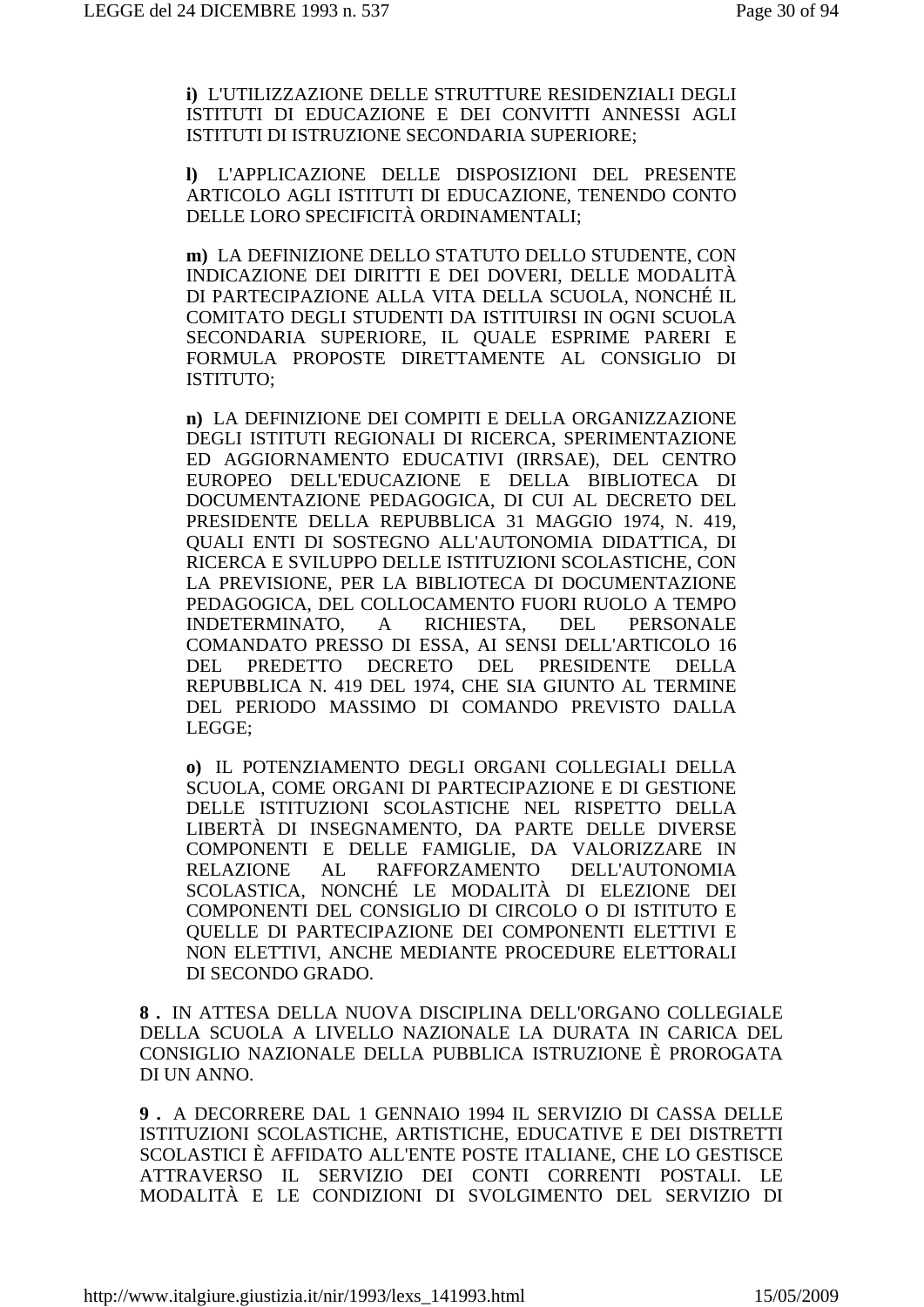CASSA, ANCHE AI FINI DELLA GRADUALE ATTUAZIONE DEL NUOVO SISTEMA, SONO REGOLATE DA APPOSITA CONVENZIONE DA STIPULARE TRA L'ENTE POSTE ITALIANE E I MINISTERI DEL TESORO E DELLA PUBBLICA ISTRUZIONE. IL MINISTRO DELLA PUBBLICA ISTRUZIONE, DI CONCERTO CON IL MINISTRO DEL TESORO, EMANA LE ISTRUZIONI AMMINISTRATIVO-CONTABILI NECESSARIE.

**10 .** È ANTICIPATA DALL'ANNO SCOLASTICO 1994-1995 ALL'ANNO SCOLASTICO 1993-1994 L'ATTUAZIONE DELLE DIRETTIVE DEL PIANO DI RIDETERMINAZIONE DEL RAPPORTO ALUNNI-CLASSI, DI CUI ALL'ARTICOLO 5, COMMA 6, DELLA LEGGE 30 DICEMBRE 1991, N. 412. SONO FATTI SALVI I TRASFERIMENTI E I PASSAGGI DI RUOLO E DI CATTEDRA RELATIVI ALL'ANNO SCOLASTICO 1993-1994. NON SI EFFETTUANO NOMINE IN RUOLO SUI POSTI CHE DOVESSERO VENIRE MENO IN APPLICAZIONE DELLA PRESENTE DISPOSIZIONE. IL PERSONALE IN ESUBERO CHE NON POSSA ESSERE UTILIZZATO PER LA COPERTURA DI CATTEDRE E POSTI DISPONIBILI NELLA PROVINCIA, È UTILIZZATO, PER LE SUPPLENZE TEMPORANEE, SECONDO LE DISPOSIZIONI CONTENUTE NELL'ANNUALE ORDINANZA MINISTERIALE SULLE UTILIZZAZIONI.

**11 .** PER GLI ANNI SCOLASTICI 1994-1995 E 1995-1996, SENTITI GLI ENTI LOCALI, SI PROCEDE CON SEPARATO PROVVEDIMENTO ALLA RIDETERMINAZIONE DEI RAPPORTI MEDI PROVINCIALI ALUNNI-CLASSI, TENENDO CONTO DELLE SPECIFICHE CONDIZIONI DEMOGRAFICHE, GEOGRAFICHE E SOCIO-ECONOMICHE DI CIASCUNA PROVINCIA IN PARTICOLARE DELLE AREE MONTANE, NONCHÉ DELLA PRESENZA DI ALUNNI PORTATORI DI HANDICAP. PER GLI EVENTUALI ACCORPAMENTI, SI PROCEDE A PARTIRE DALLE CLASSI INIZIALI.

**12 .** A DECORRERE DALL'ANNO SCOLASTICO 1994-1995, GLI ORGANICI DEL PERSONALE DOCENTE, EDUCATIVO, AMMINISTRATIVO, TECNICO E AUSILIARIO DELLE SCUOLE ED ISTITUTI DI ISTRUZIONE DI OGNI ORDINE E GRADO E DELLE ISTITUZIONI EDUCATIVE, SONO RIDETERMINATI IN RELAZIONE ALLE PREVEDIBILI CESSAZIONI DAL SERVIZIO E, COMUNQUE, NEL LIMITE DELLE EFFETTIVE ESIGENZE DI FUNZIONAMENTO DELLE CLASSI PREVISTE DAL PIANO DI CUI ALL'ARTICOLO 5 DELLA LEGGE 30 DICEMBRE 1991, N. 412.

**13 .** LE ASSUNZIONI IN RUOLO SONO DISPOSTE NEI LIMITI DEI POSTI VACANTI DOPO LA RIDUZIONE DI ORGANICO DI CUI AL COMMA 12. IN OGNI CASO NON SONO EFFETTUATE SU POSTI DEI QUALI SI PREVEDA LA SOPPRESSIONE NELL'ANNO SCOLASTICO SUCCESSIVO.

**14 .** ANALOGAMENTE SI PROVVEDE NEI RIGUARDI DEL PERSONALE DIRETTIVO IN RELAZIONE ALLE CESSAZIONI DAL SERVIZIO E AL PIANO DI RAZIONALIZZAZIONE DELLA RETE SCOLASTICA DA DEFINIRE AI SENSI DEL COMMA 6.

**15 .** I CRITERI E LE MODALITÀ PER LA RIDETERMINAZIONE DEGLI ORGANICI E LA PROGRAMMAZIONE DELLE NUOVE NOMINE IN RUOLO SONO STABILITI CON DECRETO DEL MINISTRO DELLA PUBBLICA ISTRUZIONE, DI CONCERTO CON I MINISTRI DEL TESORO E PER LA FUNZIONE PUBBLICA.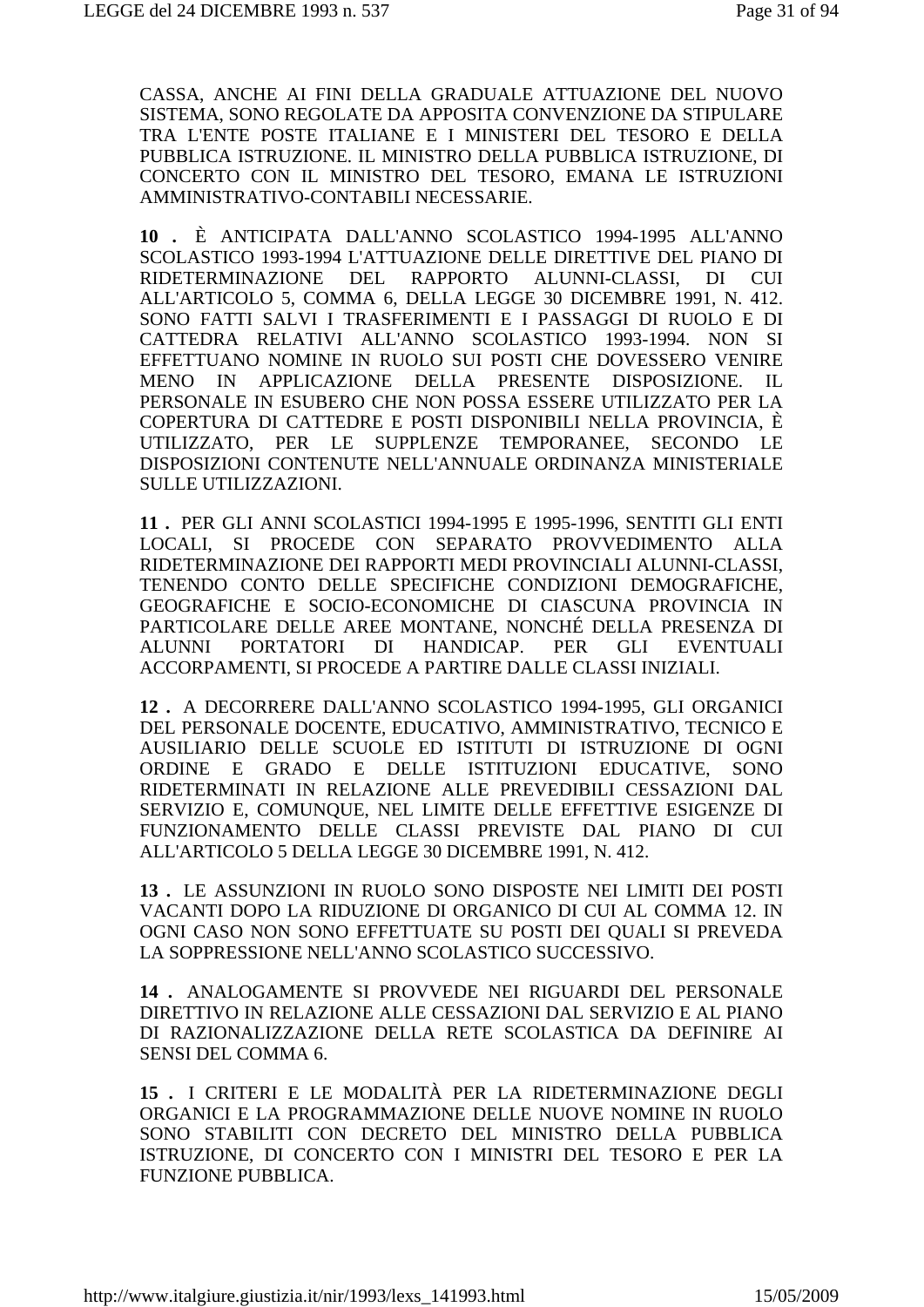**16 .** LE DISPOSIZIONI DI CUI ALL'ARTICOLO 3, COMMI DA 47 A 52, NON SI APPLICANO AL PERSONALE DEL COMPARTO SCUOLA.

**17 .** A DECORRERE DALL'ANNO FINANZIARIO 1994 LE SPESE PER LE SUPPLENZE ANNUALI E TEMPORANEE SONO SOSTENUTE DALLE ISTITUZIONI SCOLASTICHE DI OGNI ORDINE E GRADO CON IMPUTAZIONE AI RISPETTIVI BILANCI E CON APPLICAZIONE DELL'ARTICOLO 25, QUARTO COMMA, DEL DECRETO DEL PRESIDENTE DELLA REPUBBLICA 31 MAGGIO 1974, N. 416.

**18 .** IL MINISTRO DELLA PUBBLICA ISTRUZIONE RIPARTISCE FRA I PROVVEDITORI AGLI STUDI GLI APPOSITI STANZIAMENTI DI BILANCIO, SULLA BASE DELLA CONSISTENZA PROVINCIALE DEL PERSONALE DOCENTE, EDUCATIVO, AMMINISTRATIVO, TECNICO ED AUSILIARIO DIPENDENTE DALLO STATO. IL MINISTRO DELLA PUBBLICA ISTRUZIONE HA FACOLTÀ DI OPERARE INTERVENTICORRETTIVI AL FINE DI UN RIEQUILIBRIO DELLE ASSEGNAZIONI FRA LE DIVERSE PROVINCE. LE SOMME SONO ASSEGNATE CON ORDINI DI ACCREDITAMENTO A RENDICONTAZIONE DECENTRATA EMESSI IN DEROGA AI LIMITI DI SOMMA STABILITI DALL'ARTICOLO 56 DEL REGIO DECRETO 18 NOVEMBRE 1923, N. 2440, E SUCCESSIVE MODIFICAZIONI. CON IL MEDESIMO CRITERIO, I PROVVEDITORI AGLI STUDI ASSEGNANO ALLE ISTITUZIONI SCOLASTICHE ED EDUCATIVE L'80 PER CENTO DELLE SOMME ACCREDITATE, RISERVANDO IL RESIDUO 20 PER CENTO AD INTERVENTI RELATIVI A IMPREVEDIBILI SOPRAVVENUTE ESIGENZE.

**19 .** AL PAGAMENTO DELLE RETRIBUZIONI DELLE SUPPLENZE TEMPORANEE DI BREVE DURATA PROVVEDONO I CAPI DI ISTITUTO ED I CONSIGLI DI CIRCOLO E DI ISTITUTO, UTILIZZANDO LE APPOSITE RISORSE, ENTRO I LIMITI DEI FINANZIAMENTI A TAL FINE PREVISTI E NELL'ESERCIZIO DEI POTERI DI GESTIONE DI CUI SONO RISPETTIVAMENTE RESPONSABILI NELL'AMBITO DELL'AUTONOMIA SCOLASTICA, IN BASE AD EFFETTIVE INDEROGABILI ESIGENZE CHE IMPONGANO IL RICORSO A TALI SUPPLENZE.

**20 .** DAL 1 GENNAIO 1994, I DOCENTI COLLOCATI FUORI RUOLO AI SENSI DELL'ARTICOLO 113 DEL DECRETO DEL PRESIDENTE DELLA REPUBBLICA 31 MAGGIO 1974, N. 417, SONO UTILIZZATI, IN AMBITO DISTRETTUALE, DAL PROVVEDITORE AGLI STUDI DELL'ATTUALE SEDE DI SERVIZIO IN SUPPLENZE TEMPORANEE DI BREVE DURATA, SALVO CHE IL PROVVEDITORE STESSO, SULLA BASE DI ACCERTAMENTO MEDICO NEI CONFRONTI DEL DOCENTE DA PARTE DELLA UNITÀ SANITARIA LOCALE E SENTITO ANCHE IL CAPO D'ISTITUTO, NON RITENGA SUSSISTENTI MOTIVI OSTATIVI AL TEMPORANEO RITORNO ALL'INSEGNAMENTO.

**21 .** DALLA MEDESIMA DATA DEL 1 GENNAIO 1994, I DOCENTI MANTENUTI AD ESAURIMENTO NELL'ASSEGNAZIONE A COMPITI DIVERSI DA QUELLI DI ISTITUTO, AI SENSI DELL'ARTICOLO 63, PENULTIMO COMMA, DELLA LEGGE 20 MAGGIO 1982, N. 270, SONO RESTITUITI IN VIA TEMPORANEA ALL'INSEGNAMENTO E UTILIZZATI, IN AMBITO DISTRETTUALE, DAL PROVVEDITORE AGLI STUDI DELLA SEDE DI ATTUALE SERVIZIO IN SUPPLENZE TEMPORANEE DI BREVE DURATA, SALVO CHE I DOCENTI INTERESSATI CHIEDANO DI ESSERE INQUADRATI NEI RUOLI DELL'AMMINISTRAZIONE IN CUI PRESTANO SERVIZIO O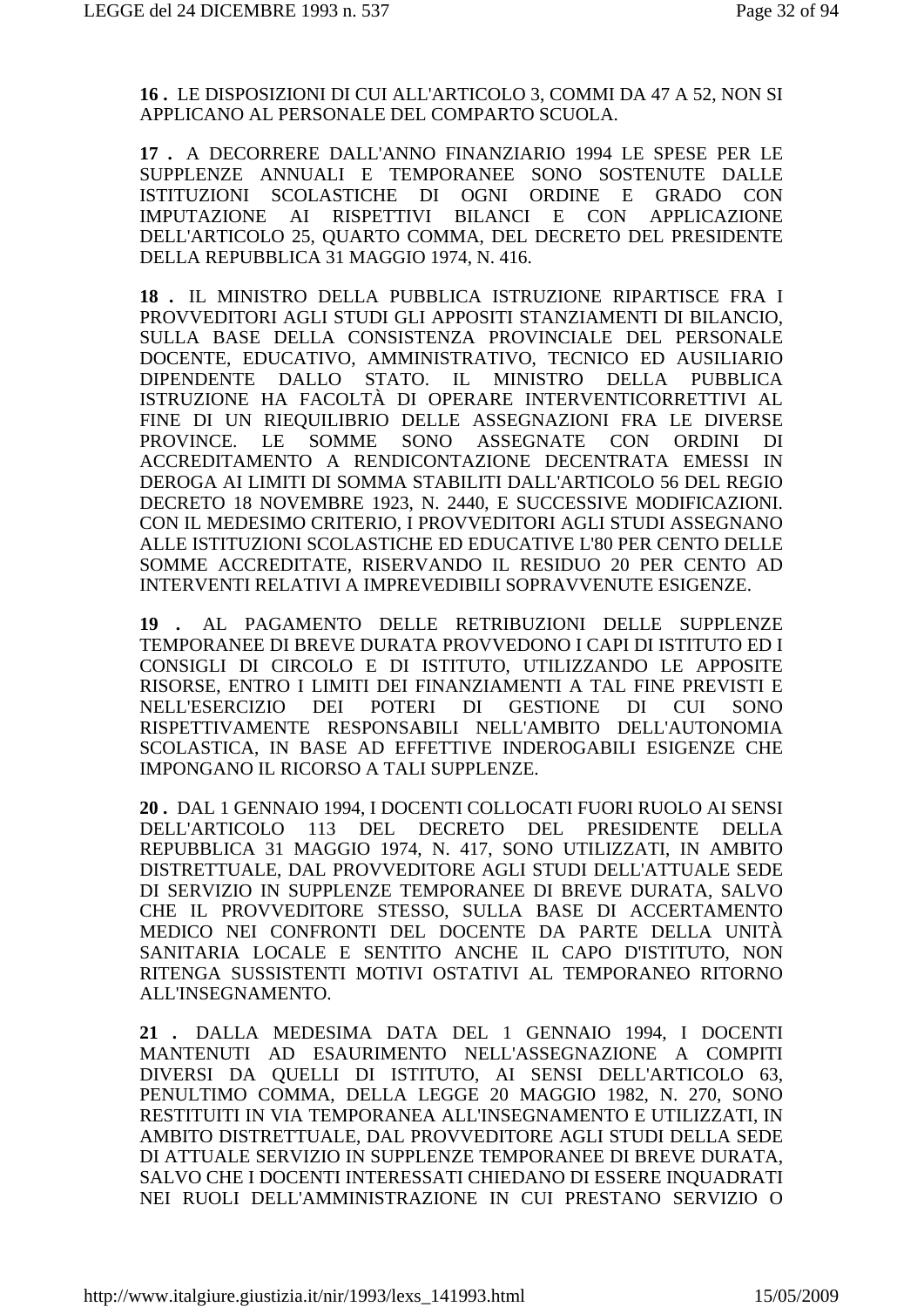COMUNQUE CHE L'AMMINISTRAZIONE STESSA NON SE NE ASSUMA L'ONERE.

**22 .** A DECORRERE DALLA DATA DI ENTRATA IN VIGORE DEI DECRETI LEGISLATIVI DI CUI AL COMMA 6, LE TASSE DI ISCRIZIONE E DI FREQUENZA NEGLI ISTITUTI E SCUOLE DI ISTRUZIONE SECONDARIA SUPERIORE, IVI COMPRESI I LICEI ARTISTICI E GLI ISTITUTI D'ARTE, E LE TASSE DI ESAME E DI DIPLOMA SONO ANNUALMENTE DETERMINATE CON DECRETO DEL MINISTRO DELLE FINANZE, DI CONCERTO CON I MINISTRI DEL TESORO E DELLA PUBBLICA ISTRUZIONE. I RELATIVI INTROITI SONO ACQUISITI AI BILANCI DELLE ISTITUZIONI SCOLASTISCHE INTERESSATE, PER LE ESIGENZE DI FUNZIONAMENTO AMMINISTRATIVO E DIDATTICO.

**23 .** NELLA DETERMINAZIONE DELLE TASSE DI CUI AL COMMA 22 SONO PREVISTE MISURE DIFFERENZIATE IN RELAZIONE A FASCE DI REDDITO, SULLA BASE DEL REDDITO DEL NUCLEO FAMILIARE, RISULTANTE DALL'ANNUALE DICHIARAZIONE EFFETTUATA AI FINI FISCALI. RIMANGONO FERME LE VIGENTI DISPOSIZIONI CHE PREVEDONO LA DISPENSA DAL PAGAMENTO DELLE TASSE SCOLASTICHE E QUELLE IN MATERIA DI DIRITTO ALLO STUDIO.

**24 .** IN CONSEGUENZA DELLE DISPOSIZIONI DI CUI AI COMMI 19, 20 E 21, I CAPITOLI 1032, 1035 E 1036 DELLO STATO DI PREVISIONE DEL MINISTERO DELLA PUBBLICA ISTRUZIONE, PER GLI ANNI 1994, 1995 E 1996, SONO RIDOTTI COMPLESSIVAMENTE DI LIRE 292,7 MILIARDI PER CIASCUN ANNO.

**25 .** NELLE MATERIE DISCIPLINATE DAL PRESENTE ARTICOLO, SONO FATTE SALVE LE COMPETENZE DELLE PROVINCE AUTONOME DI TRENTO E DI BOLZANO CHE PROVVEDONO A DISCIPLINARE UN PROPRIO ORDINAMENTO ANCHE IN RELAZIONE ALLE ESIGENZE DEI GRUPPI LINGUISTICI ED AI SENSI DELLENORME DI ATTUAZIONE DELLO STATUTO SPECIALE PER LA REGIONE TRENTINOALTO ADIGE, APPROVATE CON DECRETO DEL PRESIDENTE DELLA REPUBBLICA 1 NOVEMBRE 1973, N. 689, E SUCCESSIVE MODIFICAZIONI, E DEL TESTO UNIFICATO APPROVATO CON DECRETO DEL PRESIDENTE DELLA REPUBBLICA 10 FEBBRAIO 1983, N. 89.

#### **ART. 5. (UNIVERSITÀ).**

**1 .** A DECORRERE DALL'ESERCIZIO FINANZIARIO 1994 I MEZZI FINANZIARI DESTINATI DALLO STATO ALLE UNIVERSITÀ SONO ISCRITTI IN TRE DISTINTI CAPITOLI DELLO STATO DI PREVISIONE DEL MINISTERO DELL'UNIVERSITÀ E DELLA RICERCA SCIENTIFICA E TECNOLOGICA, DENOMINATI:

**a)** FONDO PER IL FINANZIAMENTO ORDINARIO DELLE UNIVERSITÀ, RELATIVO ALLA QUOTA A CARICO DEL BILANCIO STATALE DELLE SPESE PER IL FUNZIONAMENTO E LE ATTIVITÀ ISTITUZIONALI DELLE UNIVERSITÀ, IVI COMPRESE LE SPESE PER IL PERSONALE DOCENTE, RICERCATORE E NON DOCENTE, PER L'ORDINARIA MANUTENZIONE DELLE STRUTTURE UNIVERSITARIE E PER LA RICERCA SCIENTIFICA, AD ECCEZIONE DELLA QUOTA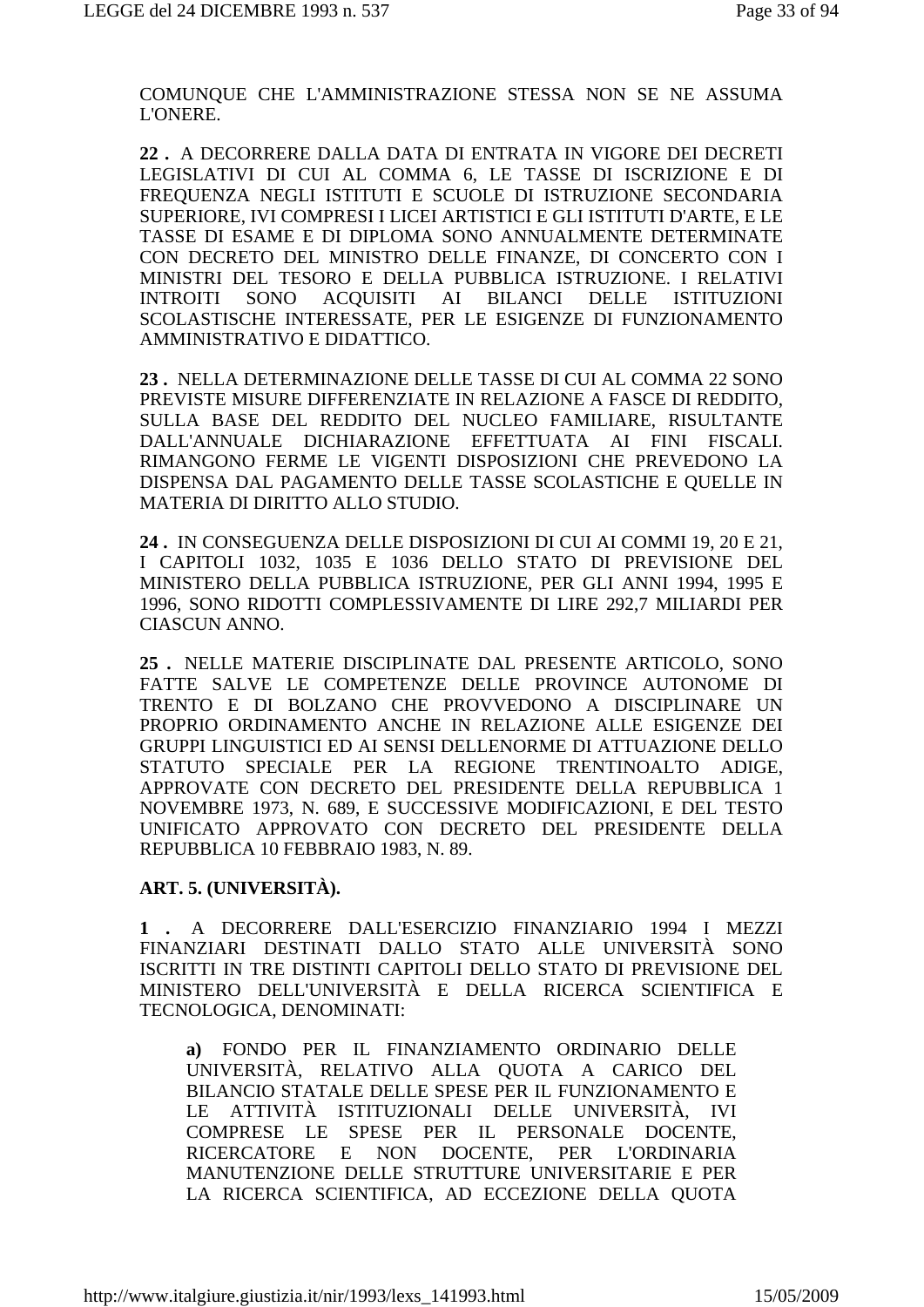DESTINATA AI PROGETTI DI RICERCA DI INTERESSE NAZIONALE DI CUI ALL'ARTICOLO 65 DEL DECRETO DEL PRESIDENTE DELLA REPUBBLICA 11 LUGLIO 1980, N. 382, E DELLA SPESA PER LE ATTIVITÀ PREVISTE DALLA LEGGE 28 GIUGNO 1977, N. 394;

**b)** FONDO PER L'EDILIZIA UNIVERSITARIA E PER LE GRANDI ATTREZZATURE SCIENTIFICHE, RELATIVO ALLA QUOTA A CARICO DEL BILANCIO STATALE PER LA REALIZZAZIONE DI INVESTIMENTI PER LE UNIVERSITÀ IN INFRASTRUTTURE EDILIZIE E IN GRANDI ATTREZZATURE SCIENTIFICHE, IVI COMPRESI I FONDI DESTINATI ALLA COSTRUZIONE DI IMPIANTI SPORTIVI, NEL RISPETTO DELLA LEGGE 28 GIUGNO 1977, N. 394, E DEL COMMA 8 DELL'ARTICOLO 7 DELLA LEGGE 22 DICEMBRE 1986, N. 910;

**c)** FONDO PER LA PROGRAMMAZIONE DELLO SVILUPPO DEL SISTEMA UNIVERSITARIO, RELATIVO AL FINANZIAMENTO DI SPECIFICHE INIZIATIVE, ATTIVITÀ E PROGETTI, IVI COMPRESO IL FINANZIAMENTO DI NUOVE INIZIATIVE DIDATTICHE.

**2 .** AL FONDO PER IL FINANZIAMENTO ORDINARIO DELLE UNIVERSITÀ SONO ALTRESÌ ATTRIBUITE LE DISPONIBILITÀ FINANZIARIE DI CUI ALL'ARTICOLO52, COMMA 1, DEL DECRETO LEGISLATIVO 3 FEBBRAIO 1993, N. 29, E SUCCESSIVE MODIFICAZIONI, RELATIVE AL PERSONALE DELLE UNIVERSITÀ, LE DISPONIBILITÀ FINANZIARIE PER LA COMPLETA APPLICAZIONE DEI CONTRATTI IN ITINERE CON IL PERSONALE NON DOCENTE, NONCHÉ LE DISPONIBILITÀ FINANZIARIE A COPERTURA DEGLI INCREMENTI DI RETRIBUZIONE DEL PERSONALE DOCENTE.

**3 .** NEL FONDO PER IL FINANZIAMENTO ORDINARIO DELLE UNIVERSITÀ SONO COMPRESE UNA QUOTA BASE, DA RIPARTIRSI TRA LE UNIVERSITÀ IN MISURA PROPORZIONALE ALLA SOMMA DEI TRASFERIMENTI STATALI E DELLE SPESE SOSTENUTE DIRETTAMENTE DALLO STATO PER CIASCUNA UNIVERSITÀ NELL'ESERCIZIO 1993, E UNA QUOTA DI RIEQUILIBRIO, DA RIPARTIRSI SULLA BASE DI CRITERI DETERMINATI CON DECRETO DEL MINISTRO DELL'UNIVERSITÀ E DELLA RICERCA SCIENTIFICA E TECNOLOGICA, SENTITO IL CONSIGLIO UNIVERSITARIO NAZIONALE E LA CONFERENZA PERMANENTE DEI RETTORI, RELATIVI A STANDARD DEI COSTI DI PRODUZIONE PER STUDENTE E AGLI OBIETTIVI DI QUALIFICAZIONE DELLA RICERCA, TENUTO CONTO DELLE DIMENSIONI E CONDIZIONI AMBIENTALI E STRUTTURALI.

**4 .** IL FONDO PER L'EDILIZIA UNIVERSITARIA E PER LE GRANDI ATTREZZATURE SCIENTIFICHE È RIPARTITO IN RELAZIONE ALLE NECESSITÀ DI RIEQUILIBRIO DELLE DISPONIBILITÀ EDILIZIE, ED ALLE ESIGENZE DI INVESTIMENTO IN PROGETTI DI RICERCA DI RILEVANTE INTERESSE NAZIONALE.

**5 .** IL FONDO PER LA PROGRAMMAZIONE DELLO SVILUPPO DEL SISTEMA UNIVERSITARIO È RIPARTITO IN CONFORMITÀ AI PIANI DI SVILUPPO.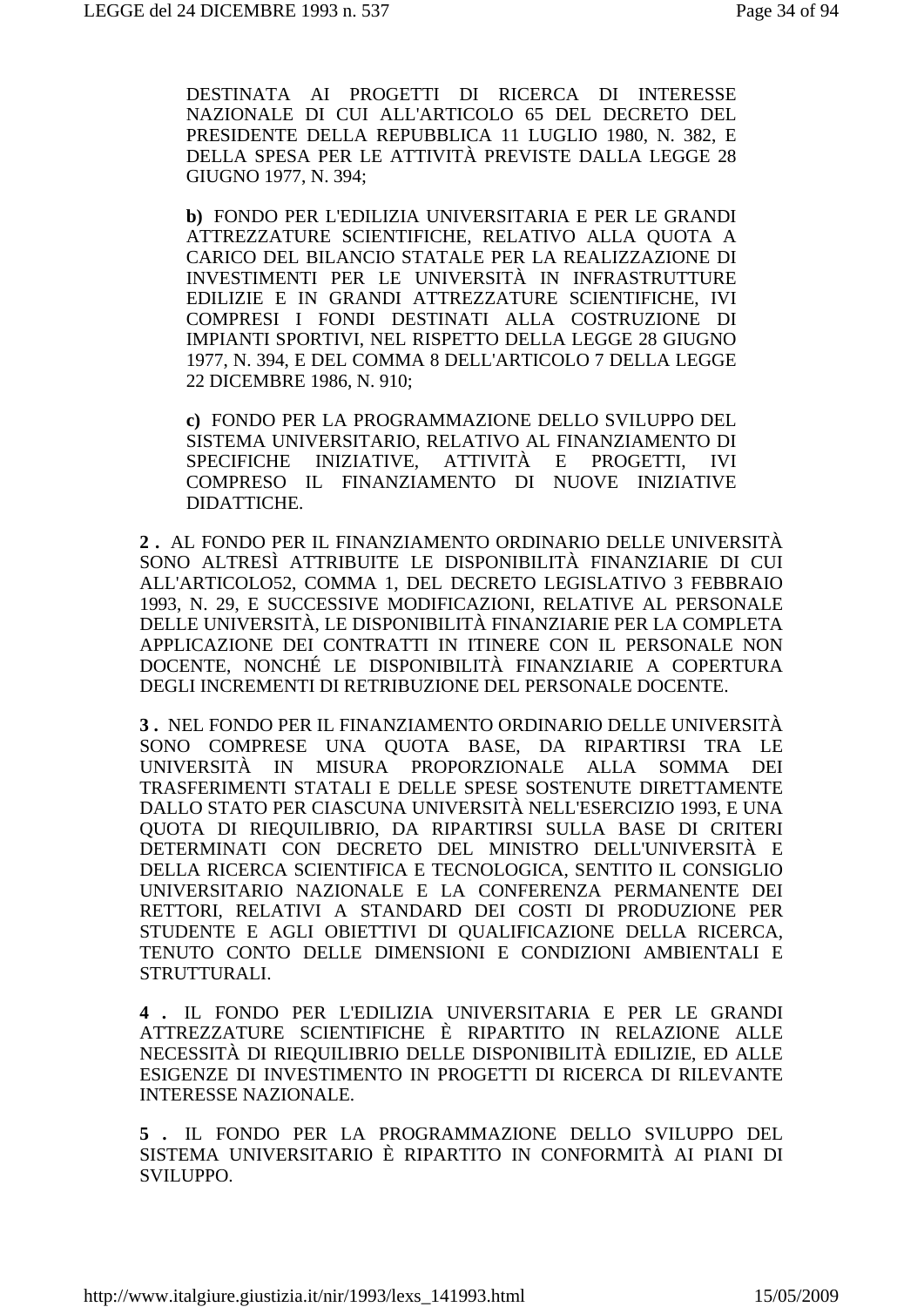**6 .** LE UNIVERSITÀ POSSONO, ALTRESÌ, STIPULARE CON IL MINISTRO DELL'UNIVERSITÀ E DELLA RICERCA SCIENTIFICA E TECNOLOGICA, ACCORDI DI PROGRAMMA PER L'ATTRIBUZIONE DELLE RISORSE FINANZIARIE DI CUI AI COMMI 3, 4 E 5 PER LA GESTIONE DEL COMPLESSO DELLE ATTIVITÀ OVVERO DI INIZIATIVE E ATTIVITÀ SPECIFICHE.

**7 .** SALVO QUANTO PREVISTO AL COMMA 2, IL FONDO PER IL FINANZIAMENTO ORDINARIO DELLE UNIVERSITÀ È DETERMINATO, PER L'ANNO 1994, IN MISURA PARI AGLI STANZIAMENTI PREVISTI NELLO STATO DI PREVISIONE DEL MINISTERO DELL'UNIVERSITÀ E DELLA RICERCA SCIENTIFICA E TECNOLOGICA PER L'ANNO MEDESIMO, PER LE FINALITÀ DI CUI AL COMMA 1, LETTERA A).

**8 .** A PARTIRE DAL 1995, LA QUOTA BASE DEL FONDO PER IL FINANZIAMENTO ORDINARIO DELLE UNIVERSITÀ SARÀ PROGRESSIVAMENTE RIDOTTA E LA QUOTA DI RIEQUILIBRIO DELLO STESSO FONDO SARÀ AUMENTATA ALMENO DI PARI IMPORTO. LA QUOTA DI RIEQUILIBRIO CONCORRE AL FINANZIAMENTO A REGIME DELLE INIZIATIVE REALIZZATE IN CONFORMITÀ AI PIANI DI SVILUPPO. IL RIPARTO DELLA QUOTA DI RIEQUILIBRIO È FINALIZZATO ANCHE ALLA RIDUZIONE DEI DIFFERENZIALI NEI COSTI STANDARD DI PRODUZIONE NELLE DIVERSE AREE DISCIPLINARI ED AL RIALLINEAMENTO DELLE RISORSE EROGATE TRA LE AREE DISCIPLINARI, TENENDO CONTO DELLE DIVERSE SPECIFICITÀ E DEGLI STANDARD EUROPEI.

**9 .** LE FUNZIONI DEL MINISTERO DELL'UNIVERSITÀ E DELLA RICERCA SCIENTIFICA E TECNOLOGICA RELATIVE ALLO STATO GIURIDICO ED ECONOMICO DEI PROFESSORI UNIVERSITARI E DEI RICERCATORI, FATTE SALVE LE COMPETENZE E LE NORME VIGENTI IN MATERIA DI CONCORSI, NONCHÉ LE NORME VIGENTI IN MATERIA DI STATO GIURIDICO, SONO ATTRIBUITE ALLE UNIVERSITÀ DI APPARTENENZA, CHE LE ESERCITANO NELLE FORME STABILITE DALLO STATUTO, PROVVEDENDO COMUNQUE DIRETTAMENTE AGLI ADEMPIMENTI IN MATERIA DI PUBBLICITÀ.

**10 .** L'ORGANICO DI ATENEO È COSTITUITO DAI POSTI DI PERSONALE DI RUOLO, DOCENTE E RICERCATORE, GIÀ ASSEGNATI, DA QUELLI RECATI IN AUMENTO NEL PIANO DI SVILUPPO DELLE UNIVERSITÀ PER IL TRIENNIO 1991-1993, APPROVATO CON DECRETO DEL PRESIDENTE DELLA REPUBBLICA 28 OTTOBRE 1991, PUBBLICATO NELLA GAZZETTA UFFICIALE N. 256 DEL 31 OTTOBRE 1991, DAI POSTI DI RUOLO DI PERSONALE NON DOCENTE GIÀ ASSEGNATI ALLA DATA DEL 31 AGOSTO 1993, NONCHÉ DAL 50 PER CENTO DI QUELLI PREVISTI NEL PREDETTO PIANO DI SVILUPPO 1991-1993. LE ASSUNZIONI, SINO AL COMPLETAMENTO DEGLI ORGANICI, SONO EFFETTUATE COMPATIBILMENTE CON GLI STANZIAMENTI PROGRESSIVAMENTE ASSEGNATI ALLE UNIVERSITÀ, SULLA BASE DI CRITERI FINALIZZATI AL RIEQUILIBRIO DEL SISTEMA UNIVERSITARIO E AL DECONGESTIONAMENTO DEI MEGA-ATENEI.

**11 .** GLI ORGANICI NAZIONALI DEL PERSONALE DOCENTE E NON DOCENTE DELLE UNIVERSITÀ SONO COSTITUITI DALLA SOMMA DELLE DOTAZIONI ORGANICHE DEI SINGOLI ATENEI.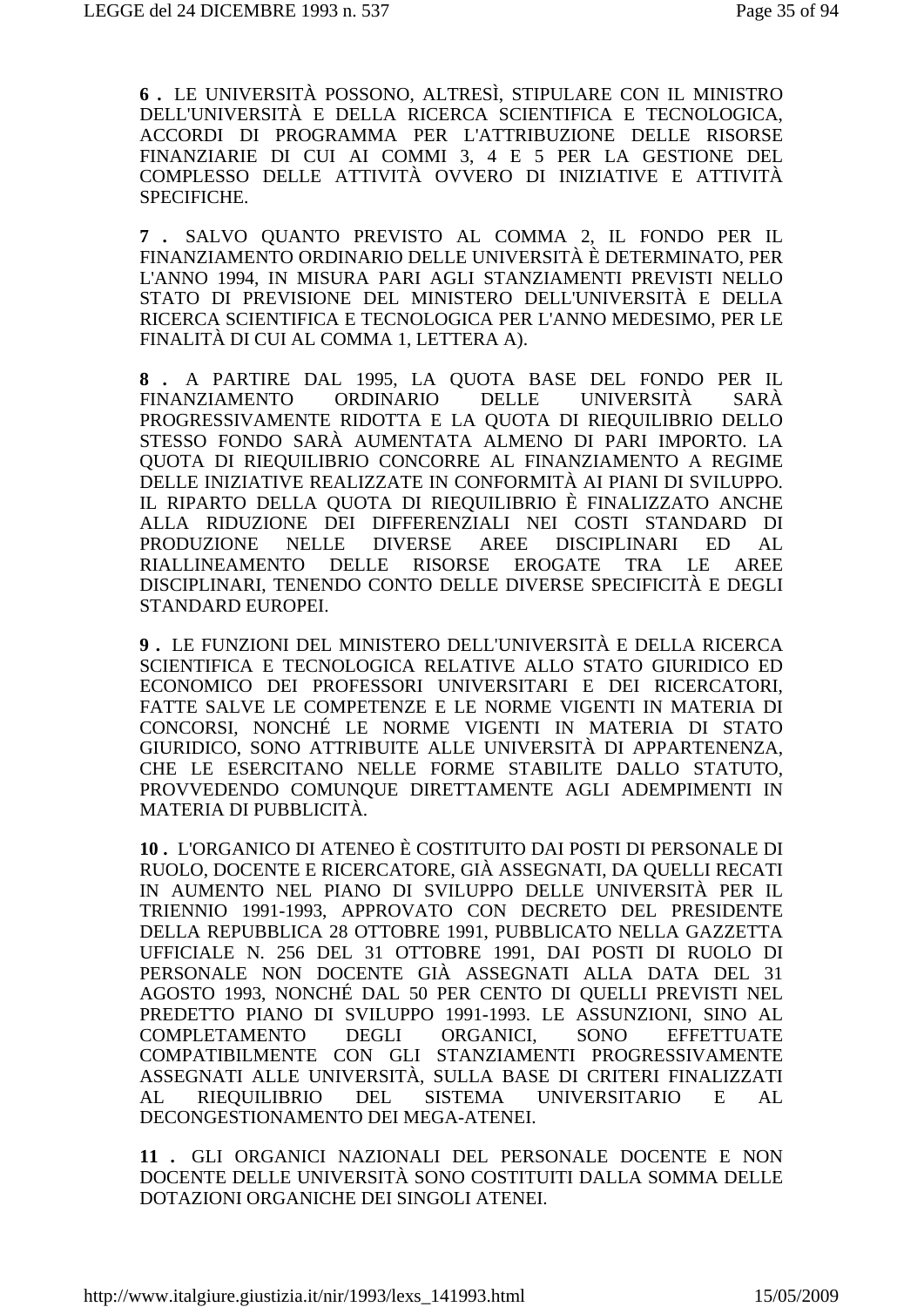**12 .** LE MODIFICHE DEGLI ORGANICI SONO DELIBERATE DALLE UNIVERSITÀ SECONDO I RISPETTIVI ORDINAMENTI. NON SONO CONSENTITE MODIFICHE COMPORTANTI ONERI AGGIUNTIVI RISPETTO ALLA SPESA COMPLESSIVA PER GLI ORGANICI DEFINITI AL COMMA 10.

**13 .** A PARTIRE DALL'ANNO ACCADEMICO 1994-1995, GLI STUDENTI UNIVERSITARI CONTRIBUISCONO ALLA COPERTURA DEI COSTI DEI SERVIZI UNIVERSITARI DELLE SEDI CENTRALI E DI QUELLE DECENTRATE ATTRAVERSO IL PAGAMENTO, A FAVORE DELLE UNIVERSITÀ, DELLA TASSA DI ISCRIZIONE E DEI CONTRIBUTI UNIVERSITARI. DALLA STESSA DATA SONO ABOLITE LE TASSE, SOVRATTASSE ED ALTRE CONTRIBUZIONI STUDENTESCHE VIGENTI ALLA DATA DI ENTRATA IN VIGORE DELLA PRESENTE LEGGE.

**14 .** LE SINGOLE UNIVERSITÀ FISSANO LE TASSE DI ISCRIZIONE IN BASE AL REDDITO, ALLE CONDIZIONI EFFETTIVE DEL NUCLEO FAMILIARE ED AL MERITO DEGLI STUDENTI. PER L'ESERCIZIO 1994-1995, LA TASSA MINIMA È FISSATA IN LIRE 300.000, QUELLA MASSIMA, PER LA FASCIA DI REDDITO SUPERIORE, NON PUÒ SUPERARE IL TRIPLO DELLA MINIMA.

**15 .** IL 20 PER CENTO DEGLI INTROITI DERIVANTI DALLE TASSE DI CUI AL COMMA 14 È RISERVATO ALLE REGIONI LE QUALI, IN BASE A CONVENZIONI DA STIPULARSI CON LE SINGOLE UNIVERSITÀ, STABILISCONO GLI OBIETTIVI DI UTILIZZO. LE UNIVERSITÀ POSSONO INOLTRE STABILIRE CONTRIBUTI, D'IMPORTO VARIABILE SECONDO LE FASCE DI REDDITO DI CUI AL COMMA 14, FINALIZZATI AL MIGLIORAMENTO DELLA DIDATTICA E, PER ALMENO IL 50 PER CENTO DEL LORO AMMONTARE, DEI SERVIZI DI CUI ALLA LEGGE 2 DICEMBRE 1991, N. 390. L'AMMONTARE DEI CONTRIBUTI E DELLE TASSE NON PUÒ SUPERARE IL QUADRUPLO DELLA TASSA MINIMA.

**16 .** LE UNIVERSITÀ STABILISCONO INOLTRE PER GLI STUDENTI CAPACI E MERITEVOLI O PRIVI DI MEZZI, CRITERI PER L'ESONERO TOTALE O PARZIALE DALLE TASSE E DAI CONTRIBUTI UNIVERSITARI.

**17 .** SONO MANTENUTE PER L'ANNO ACCADEMICO 1993-1994 LE QUOTE DI COMPARTECIPAZIONE DEL 15 PER CENTO SU TUTTE LE TASSE ED IL CONTRIBUTO SUPPLETIVO DI CUI AGLI ARTICOLI 2 E 4 DELLA LEGGE 18 DICEMBRE 1951, N. 1551.

**18 .** I CRITERI GENERALI PER LA DETERMINAZIONE DEL MERITO, DEI LIMITI DI REDDITO E DELLE CONDIZIONI EFFETTIVE DEL NUCLEO FAMILIARE DI CUI AI COMMI 14 E 15 SONO STABILITI CON IL DECRETO DEL PRESIDENTE DEL CONSIGLIO DEI MINISTRI PREVISTO DALLA LEGGE 2 DICEMBRE 1991, N. 390.

**19 .** L'IMPORTO DELLA TASSA MINIMA DI CUI AL COMMA 14 PER GLI ANNI ACCADEMICI SUCCESSIVI ALL'ANNO ACCADEMICO 1994-1995 È AUMENTATO SULLA BASE DEL TASSO DI INFLAZIONE PROGRAMMATO, CON DECRETO DEL MINISTRO DELL'UNIVERSITÀ E DELLA RICERCA SCIENTIFICA E TECNOLOGICA.

**20 .** A DECORRERE DALL'ANNO ACCADEMICO 1994-1995 SONO ABROGATE LE VIGENTI DISPOSIZIONI IN MATERIA DI ESONERO DA TASSE E CONTRIBUTI UNIVERSITARI. SONO ESONERATI DALLA TASSA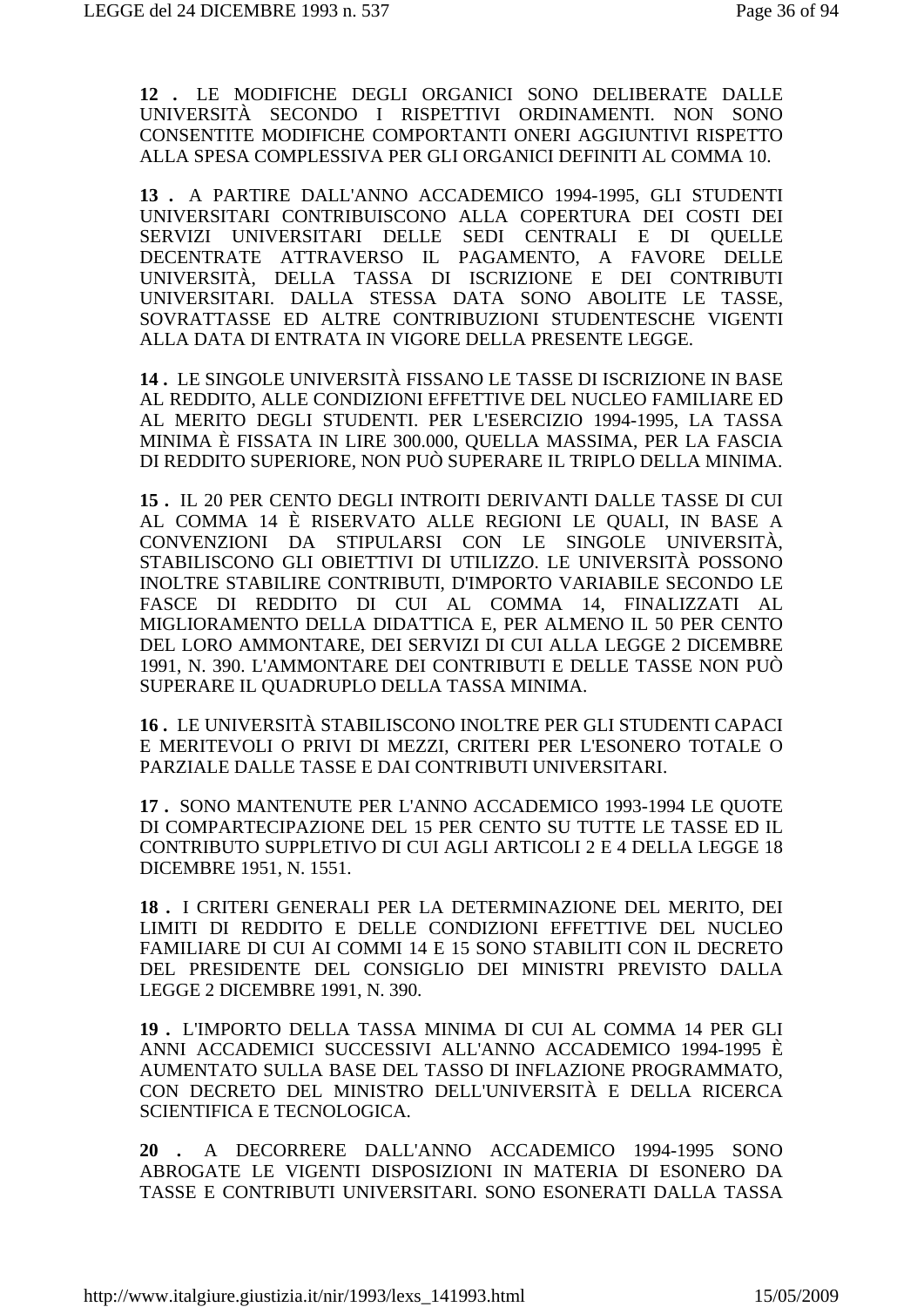DI ISCRIZIONE E DAICONTRIBUTI UNIVERSITARI GLI STUDENTI BENEFICIARI DELLE BORSE DI STUDIO E DEI PRESTITI D'ONORE. I CRITERI DI CUI AL COMMA 16 SONO STABILITI DALLE UNIVERSITÀ SULLA BASE DEI PRINCIPI DI UNIFORMITÀ DEFINITI DAL DECRETO DEL PRESIDENTE DEL CONSIGLIO DEI MINISTRI PREVISTO DALL'ARTICOLO 4 DELLA LEGGE 2 DICEMBRE 1991, N. 390, NONCHÉ SULLA BASE DELLE CONVENZIONI E DEGLI ACCORDI INTERNAZIONALI GIÀ SOTTOSCRITTI CON PAESI TERZI. L'INDIVIDUAZIONE DELLE CONDIZIONI ECONOMICHE VA EFFETTUATA TENENDO CONTO ANCHE DELLA SITUAZIONE PATRIMONIALE DEL NUCLEO FAMILIARE. IN SEDE DI PRIMA APPLICAZIONE DELLA LEGGE 2 DICEMBRE 1991, N. 390, IL DECRETO DEL PRESIDENTE DEL CONSIGLIO DEI MINISTRI DI CUI ALL'ARTICOLO 4 DELLA CITATA LEGGE PUÒ ESSERE EMANATO ANCHE NELLE MORE DELLA COSTITUZIONE DELLA CONSULTA NAZIONALE PER IL DIRITTO AGLI STUDI UNIVERSITARI DI CUI ALL'ARTICOLO 6 DELLA MEDESIMA LEGGE.

**21 .** I PROVVEDIMENTI DI NOMINA, PROMOZIONE E CESSAZIONE DAL SERVIZIO DEL PERSONALE DELLE UNIVERSITÀ NON SONO SOGGETTI A CONTROLLI PREVENTIVI DI LEGITTIMITÀ DELLA CORTE DEI CONTI. IL CONTROLLO SUCCESSIVO DELLA CORTE DEI CONTI DI CUI ALL'ARTICOLO 7, COMMA 10, DELLA LEGGE 9 MAGGIO 1989, N. 168, È ESERCITATO AI SOLI FINI DELLA RELAZIONE AL PARLAMENTO CON L'ESCLUSIONE DEL CONTROLLO AMMINISTRATIVO DI REGOLARITÀ CONTABILE E SUI SINGOLI ATTI DELLA GESTIONE. ALL'UOPO LE UNIVERSITÀ TRASMETTONO ALLA CORTE DEI CONTI I CONSUNTIVI ANNUALI, CORREDATI DELLA RELAZIONE DEL RETTORE, DEI NUCLEI DI VALUTAZIONE INTERNA E DEI REVISORI DEI CONTI, NON OLTRE QUINDICI GIORNI DOPO LA LORO APPROVAZIONE E COMUNQUE NON OLTRE SEI MESI DOPO LA CHIUSURA DELL'ESERCIZIO FINANZIARIO A CUI SI RIFERISCONO.

**22 .** NELLE UNIVERSITÀ, OVE GIÀ NON ESISTANO, SONO ISTITUITI NUCLEI DI VALUTAZIONE INTERNA CON IL COMPITO DI VERIFICARE, MEDIANTE ANALISI COMPARATIVE DEI COSTI E DEI RENDIMENTI, LA CORRETTA GESTIONE DELLE RISORSE PUBBLICHE, LA PRODUTTIVITÀ DELLA RICERCA E DELLA DIDATTICA, NONCHÉ L'IMPARZIALITÀ ED IL BUON ANDAMENTO DELL'AZIONE AMMINISTRATIVA. I NUCLEI DETERMINANO I PARAMETRI DI RIFERIMENTO DEL CONTROLLO ANCHE SU INDICAZIONE DEGLI ORGANI GENERALI DI DIREZIONE, CUI RIFERISCONO CON APPOSITA RELAZIONE ALMENO ANNUALMENTE.

**23 .** LA RELAZIONE DEI NUCLEI DI VALUTAZIONE INTERNA È TRASMESSA AL MINISTERO DELL'UNIVERSITÀ E DELLA RICERCA SCIENTIFICA E TECNOLOGICA, AL CONSIGLIO UNIVERSITARIO NAZIONALE E ALLA CONFERENZA PERMANENTE DEI RETTORI PER LA VALUTAZIONE DEI RISULTATI RELATIVI ALL'EFFICIENZA E ALLA PRODUTTIVITÀ DELLE ATTIVITÀ DI RICERCA E DI FORMAZIONE, E PER LA VERIFICA DEI PROGRAMMI DI SVILUPPO E DI RIEQUILIBRIO DEL SISTEMA UNIVERSITARIO, ANCHE AI FINI DELLA SUCCESSIVA ASSEGNAZIONE DELLE RISORSE. TALE VALUTAZIONE È EFFETTUATA DALL'OSSERVATORIO PERMANENTE DA ISTITUIRE, CON DECRETO DEL MINISTRO, AI SENSI DELL'ARTICOLO 12, COMMA 4, LETTERA F), DELLA LEGGE 9 MAGGIO 1989, N. 168, PREVIO PARERE DELLE COMPETENTI COMMISSIONI PARLAMENTARI. LA RELAZIONE È ALTRESÌ TRASMESSA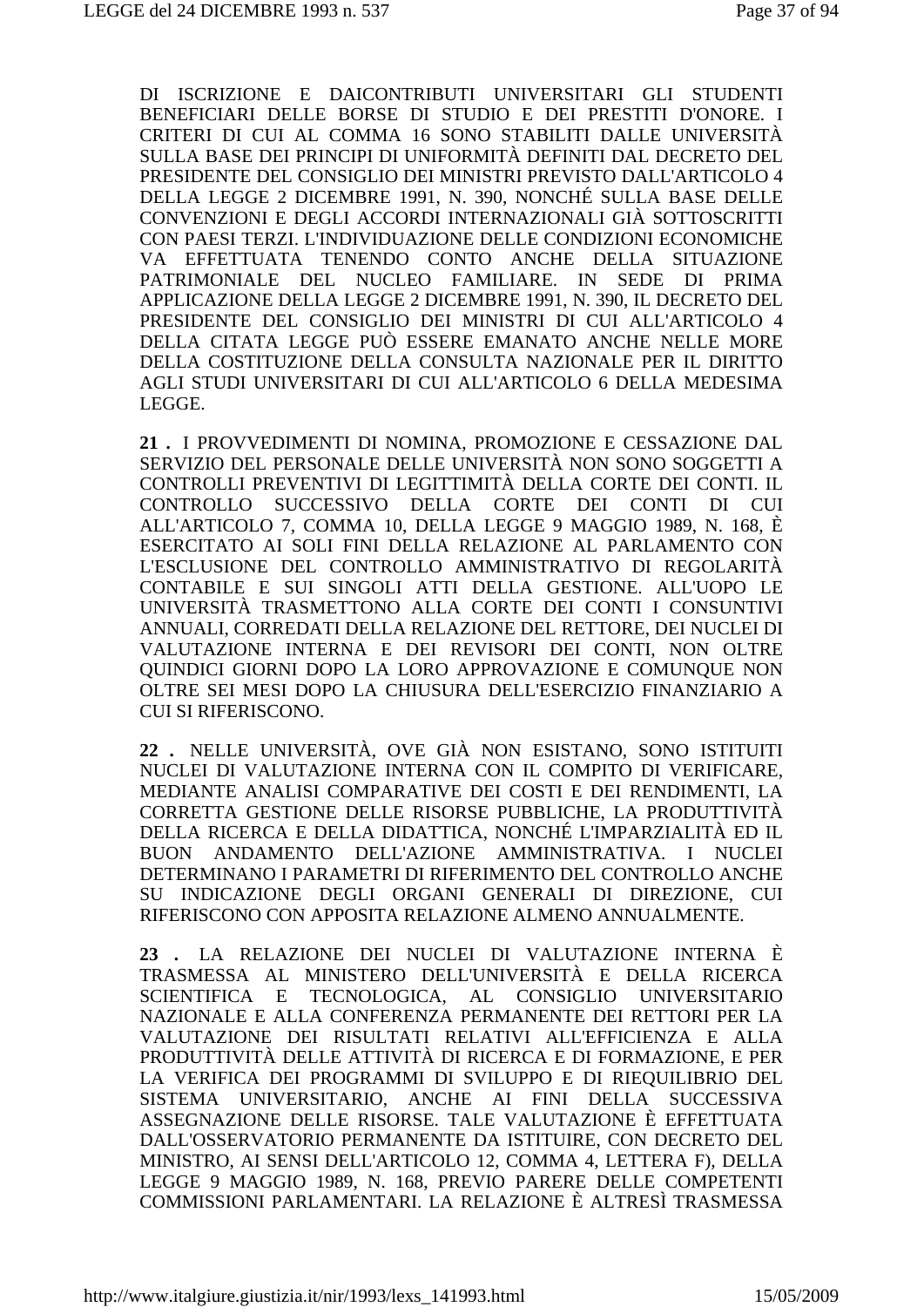AI COMITATI PROVINCIALI DELLA PUBBLICA AMMINISTRAZIONE, DI CUI ALL'ARTICOLO 17 DEL DECRETO-LEGGE 13 MAGGIO 1991, N. 152, CONVERTITO, CON MODIFICAZIONI, DALLA LEGGE 12 LUGLIO 1991, N. 203.

24 . L'ORGANICO DI CIASCUNO DEGLI OSSERVATORI ASTRONOMICI, ASTROFISICI E VESUVIANO È COSTITUITO DAI POSTI DEL PERSONALE DI RICERCA GIÀ ASSEGNATI, NONCHÉ DAI POSTI DI RUOLO DI PERSONALE TECNICO ED AMMINISTRATIVO IN SERVIZIO ALLA DATA DEL 31 AGOSTO 1993, IVI COMPRESI QUELLI PER I QUALI A TALE DATA SIANO STATI PUBBLICATI I BANDI O INIZIATE LE PROCEDURE DI CONCORSO. IN VISTA DELLA RIORGANIZZAZIONE DEGLI OSSERVATORI ASTRONOMICI E ASTROFISICI IN UN UNICO ENTE DENOMINATO "ISTITUTO NAZIONALE DI ASTRONOMIA ED ASTROFISICA", L'ORGANICO NAZIONALE È COSTITUITO DALLA SOMMA DELLE DOTAZIONI ORGANICHE DEI SINGOLI OSSERVATORI. DAI POSTI DI CUI ALL'ARTICOLO 30 DELLA LEGGE 29 GENNAIO 1986. N. 23. ED AGLI ARTICOLI 11, 14 E 16 DEL DECRETO DEL PRESIDENTE DELLA REPUBBLICA 10 MARZO 1982, N. 163, NON ANCORA ASSEGNATI, E DAI POSTI ASSEGNATI VACANTI ALLA DATA DI ENTRATA IN VIGORE DELLA PRESENTE LEGGE, ANALOGAMENTE, IN VISTA DEL RIORDINAMENTO DELL'OSSERVATORIO VESUVIANO NELL'ENTE DENOMINATO "ISTITUTO VULCANOLOGIA". **ASSEGNATI NAZIONALE**  $DI$ **RIMANGONO** ALL'OSSERVATORIO VESUVIANO I POSTI DELLA DOTAZIONE ORGANICA E I POSTI ASSEGNATI AI SENSI DELL'ARTICOLO 30 DELLA LEGGE 29 GENNAIO 1986, N. 23, E QUELLI DI CUI AGLI ARTICOLI 30, 33 E 36 DEL DECRETO DEL PRESIDENTE DELLA REPUBBLICA 10 MARZO 1982, N. 163.

25. LE DOTAZIONI ORGANICHE DELLE ISTITUZIONI E DEGLI ENTI DI RICERCA SONO COSTITUITE DAI POSTI COPERTI AL 31 AGOSTO 1993, DAI POSTI PER LA CUI COPERTURA SIANO STATI BANDITI CONCORSI O INIZIATE PROCEDURE ENTRO IL 31 AGOSTO 1993, NONCHÉ DAI POSTI PREVISTI IN CONSEGUENZA DI OPERAZIONI DI RIDETERMINAZIONE DELLE PIANTE ORGANICHE SVOLTE IN BASE ALLE DISPOSIZIONI E ALLE PROCEDURE DI CUI ALL'ARTICOLO 13 DELL'ACCORDO SINDACALE RESO ESECUTIVO DAL DECRETO DEL PRESIDENTE DELLA REPUBBLICA 12 FEBBRAIO 1991, N. 171.

26. PER IL TRIENNIO 1994-1996 LE ISTITUZIONI E GLI ENTI DI RICERCA POSSONO PROCEDERE AD ASSUNZIONI ENTRO IL LIMITE MASSIMO DEL 15 PER CENTO PER CIASCUN ANNO DEI POSTI NON COPERTI E COMUNQUE NELL'AMBITO DEGLI STANZIAMENTI PREVISTI PER **CIASCUN ANNO.** 

27 . SONO FATTI SALVI I CONTRATTI PREVISTI DALL'ARTICOLO 36 DELLA LEGGE 20 MARZO 1975, N. 70. E SUCCESSIVE MODIFICAZIONI. E DALL'ARTICOLO 23 DELL'ACCORDO SINDACALE RESO ESECUTIVO DAL DECRETO DEL PRESIDENTE DELLA REPUBBLICA 12 FEBBRAIO 1991, N. 171. SONO FATTI SALVI, ALTRESÌ, I CONTRATTI A TEMPO DETERMINATO PRESSO ISTITUZIONI ED ENTI DI RICERCA I CUI ONERI RICADANO SU FONDI DERIVANTI DA CONTRATTI CON ISTITUZIONI COMUNITARIE ED INTERNAZIONALI, NONCHÉ QUELLI DERIVANTI DALL'ARTICOLO 2 DELLA LEGGE 7 AGOSTO 1973, N. 519.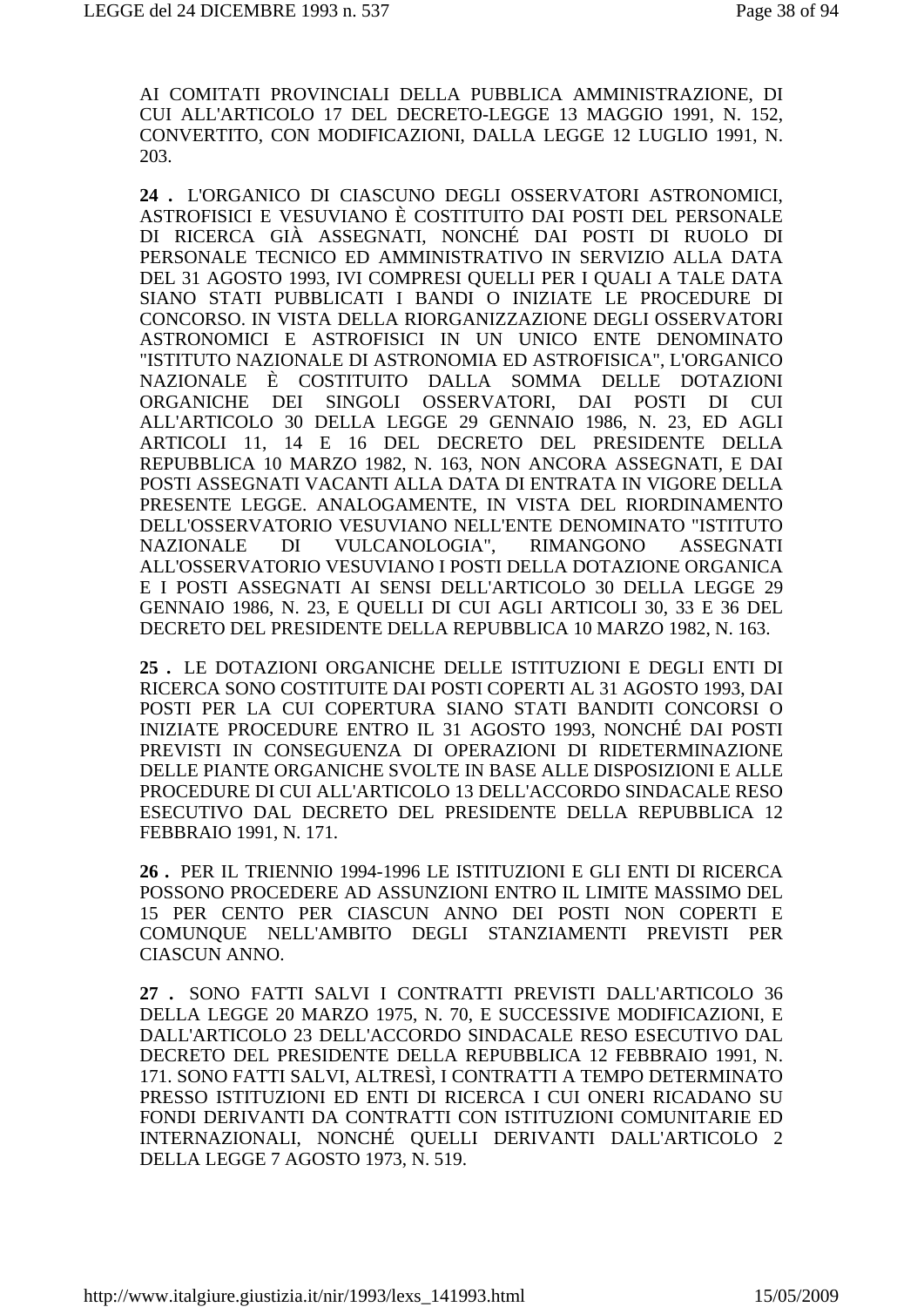28 . LE MODALITÀ DI APPLICAZIONE ALL'ENTE PER LE NUOVE TECNOLOGIE, L'ENERGIA E L'AMBIENTE (ENEA) DEI COMMI 25, 26 E 27 SARANNO DEFINITE CON DECRETO INTERMINISTERIALE EMANATO DI INTESA FRA IL MINISTRO PER LA FUNZIONE PUBBLICA E IL MINISTRO DELL'INDUSTRIA, DEL COMMERCIO E DELL'ARTIGIANATO.

#### ART. 6. (CONTRATTI PUBBLICI).

1. È VIETATO IL RINNOVO TACITO DEI CONTRATTI DELLE PUBBLICHE AMMINISTRAZIONI PER LA FORNITURA DI BENI E SERVIZI. LE PUBBLICHE AMMINISTRAZIONI HANNO FACOLTÀ, FINO AL 31 DICEMBRE 1994. DI RINNOVARE AL MEDESIMO CONTRAENTE. IN DEROGA A QUANTO DISPOSTO DAL PRESENTE COMMA E ALLE PROCEDURE PREVISTE DAI COMMI DA 2 A 15, CONTRATTI IN SCADENZA PER I OUALI NON SI APPLICHINO LE PROCEDURE DI CUI AI COMMI DA 28 A 38 NEL CASO IN CUI SIA CONCORDATA, A PARITÀ DI OGNI ALTRA CONDIZIONE, UNA RIDUZIONE DEL PREZZO PARI AL 10 PER CENTO RISPETTO A OUELLO CONVENUTO NEL CONTRATTO IN SCADENZA. IN OGNI CASO I CONTRATTI DELLE PUBBLICHE AMMINISTRAZIONI PER LA FORNITURA DI BENI E SERVIZI NON POSSONO PREVEDERE PREZZI SUPERIORI A QUELLI PUBBLICATI NEGLI ELENCHI DI CUI AL COMMA 2.

2. IL MINISTERO DEL TESORO - PROVVEDITORATO GENERALE DELLO **ALTRE PUBBLICHE AMMINISTRAZIONI STATO**  $E$ LE **CHE** ABITUALMENTE PROVVEDONO ALL'ESECUZIONE DEI CONTRATTI PER L'ACOUISTO DI BENI E SERVIZI REDIGONO E TENGONO AGGIORNATI ELENCHI DEI PREZZI PAGATI. I DATI RELATIVI SONO TRASMESSI AL MINISTERO DEL BILANCIO E DELLA PROGRAMMAZIONE ECONOMICA **DELL'ISTITUTO** CHE. **AVVALENDOSI** DI. **STUDI PER**  $L^A$ PROGRAMMAZIONE ECONOMICA (ISPE), DEGLI ALTRI ISTITUTI FACENTI PARTE DEL SISTEMA STATISTICO NAZIONALE E DEL CENTRO DI ELABORAZIONE DATI PRESSO L'AUTORITÀ PER L'INFORMATICA NELLA PUBBLICA AMMINISTRAZIONE, PROVVEDE ALLA COMPARAZIONE DEI PREZZI PAGATI DALLE PUBBLICHE AMMINISTRAZIONI ED ALLA PUBBLICAZIONE TRIMESTRALE DEI PREZZI DI RIFERIMENTO CON PARTICOLARE RIGUARDO ALLA FORNITURA DI GRANDI QUANTITÀ DI BENI E SERVIZI. CON REGOLAMENTO DA EMANARE ENTRO OUARANTA GIORNI DALLA DATA DI ENTRATA IN VIGORE DELLA PRESENTE LEGGE, I MINISTRI DEL BILANCIO E DELLA PROGRAMMAZIONE ECONOMICA, TESORO E PER LA FUNZIONE PUBBLICA STABILISCONO **DEL** RESPONSABILITÀ, TEMPI, OBBLIGHI, CRITERI E PROCEDURE PER LA RILEVAZIONE E LA COMPARAZIONE DEI PREZZI.

3. A DECORRERE DALLA DATA DI ENTRATA IN VIGORE DEL REGOLAMENTO DI CUI AL COMMA 2 E COMUNQUE A PARTIRE DAL OUARANTUNESIMO GIORNO DALL'ENTRATA IN VIGORE DELLA PRESENTE LEGGE, I CONTRATTI PER I QUALI NON SIA ANCORA INTERVENUTA L'APPROVAZIONE, SONO SOTTOPOSTI A GIUDIZIO DI CONGRUITÀ DA PARTE DEI COMPETENTI ORGANI TECNICI DELLE AMMINISTRAZIONI. IN RELAZIONE AI PREZZI DI RIFERIMENTO.

4. LA PUBBLICA AMMINISTRAZIONE. STABILITI IN GENERALE I PROVVEDERE. PROCEDE **ALLA TERMINI PER NOMINA** DEL. FUNZIONARIO RESPONSABILE E DÀ NOTIZIA AL CONTRAENTE DELL'AVVIO DEL PROCEDIMENTO STESSO, AI SENSI DELLA LEGGE 7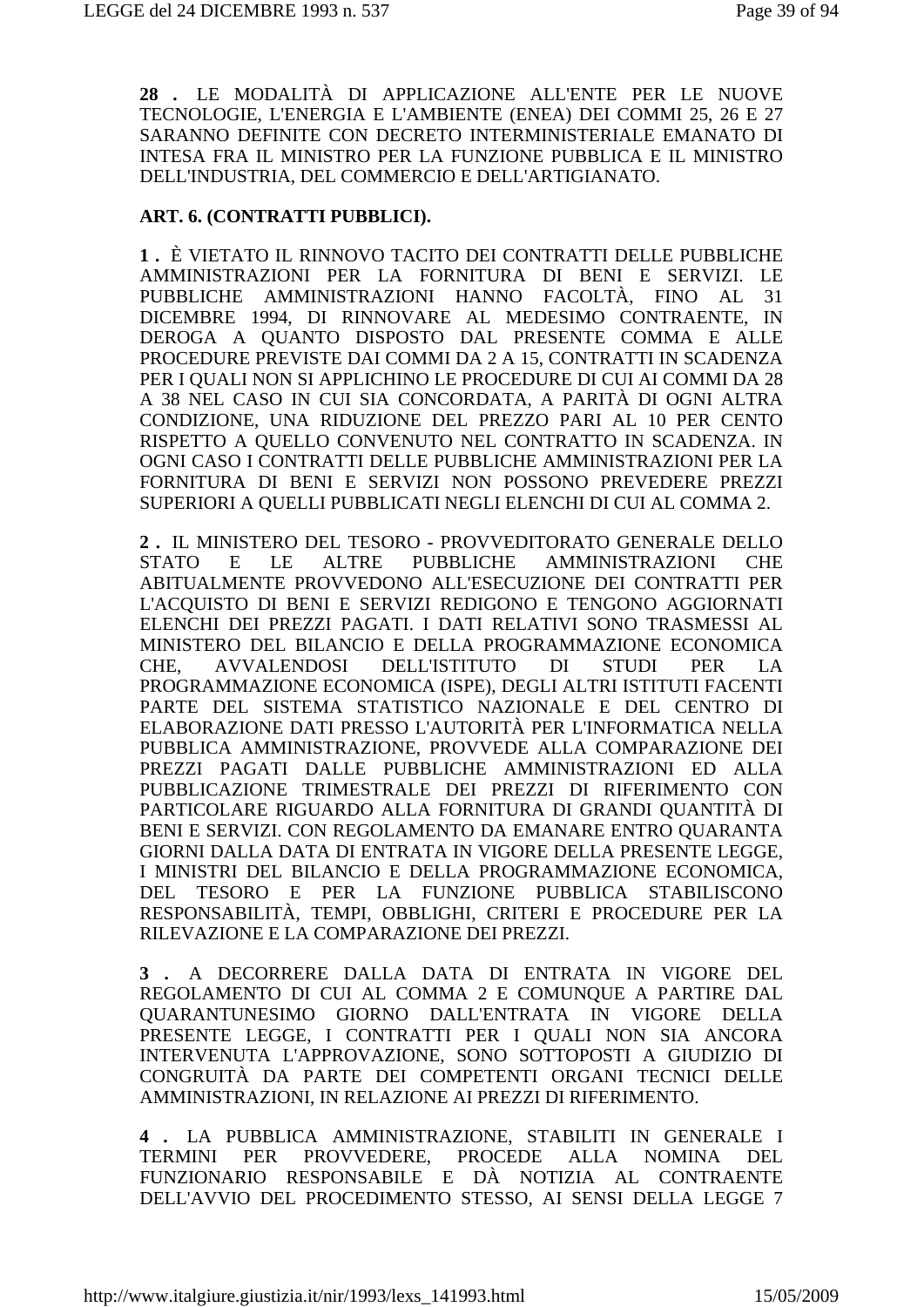AGOSTO 1990, N. 241. IL PROCEDIMENTO DEVE CONCLUDERSI ENTRO TRENTA GIORNI DALLA NOTIZIA. DECORSO TALE TERMINE I CONTRATTI POSSONO ESSERE APPROVATI, FATTA SALVA LA RESPONSABILITÀ CONTABILE. CIVILE E AMMINISTRATIVA DEL FUNZIONARIO.

5. OVE IL GIUDIZIO SI CONCLUDA CON UNA VALUTAZIONE DI NON CONGRUITÀ, LE PUBBLICHE AMMINISTRAZIONI INDICANO IL PREZZO CONGRUO E INVITANO IL CONTRAENTE ALLA RIDUZIONE DEL PREZZO E, IN MANCANZA DI ACCETTAZIONE, RIFIUTANO L'APPROVAZIONE.

6. TUTTI I CONTRATTI AD ESECUZIONE PERIODICA O CONTINUATA DEBBONO RECARE UNA CLAUSOLA DI REVISIONE PERIODICA DEL PREZZO, CHE VIENE OPERATA SULLA BASE DI UN'ISTRUTTORIA **CONDOTTA** DAI **COMPETENTI ORGANI TECNICI DELLE** AMMINISTRAZIONI. QUALORA IL PREZZO PATTUITO SI DISCOSTI DAL LIMITE MASSIMO INDICATO AI SENSI DEL COMMA 2, IL PREZZO DEL CONTRATTO È SOGGETTO A REVISIONE, SALVO IL DIRITTO DELLA RECEDERE DAL CONTRATTO. L'AMMINISTRAZIONE PARTE DI PROVVEDE ALLA STIPULA DI UN NUOVO CONTRATTO SULLA BASE DI UN PREZZO NON SUPERIORE A OUELLO OFFERTO AL PRECEDENTE CONTRAENTE E DA OUESTI RIFIUTATO.

7 . PER LE AMMINISTRAZIONI STATALI, I RISPARMI DI SPESA DALL'APPLICAZIONE **DERIVANTI DEI** PRECEDENTI **COMMI** COSTITUISCONO ECONOMIE DI BILANCIO. PER LE REGIONI, LE PROVINCE, I COMUNI E GLI ALTRI ENTI LOCALI E TUTTI GLI ENTI IL CUI FINANZIAMENTO AVVENGA CON TRASFERIMENTI A CARICO DEL BILANCIO DELLO STATO, I RISPARMI STESSI RESTANO A DISPOSIZIONE NEI RISPETTIVI BILANCI. A TAL FINE, UNA QUOTA PARI AL 10 PER CENTO DEI RISPARMI PUÒ ESSERE UTILIZZATA DAGLI ENTI LOCALI TERRITORIALI CHE PROVVEDONO, AI SENSI DELL'ARTICOLO 52 DEL DECRETO LEGISLATIVO 3 FEBBRAIO 1993, N. 29, E SUCCESSIVE MODIFICAZIONI, A ISCRIVERE, NEI BILANCI RELATIVI AGLI ANNI 1994, 1995 E 1996, LE RISORSE OCCORRENTI AI RINNOVI CONTRATTUALI.

8. I TRASFERIMENTI AGLI ENTI A FINANZA DERIVATA, FATTA ECCEZIONE PER LE REGIONI, SONO RIDOTTI, PER L'ESERCIZIO FINANZIARIO DI RIFERIMENTO, DI UNA QUOTA PARI AL 10 PER CENTO DEI RISPARMI DI SPESA DI CUI AL COMMA 7. A QUESTO FINE, GLI ENTI TRASMETTONO ENTRO IL 30 GIUGNO E IL 31 DICEMBRE DI OGNI ANNO AL MINISTERO DEL TESORO, OVVERO AL MINISTERO DELL'INTERNO PER OUANTO RIGUARDA LE PROVINCE, I COMUNI E LE COMUNITÀ MONTANE, UNA RELAZIONE SUI CONTRATTI DI CUI AI COMMI PRECEDENTI, SUI RELATIVI PREZZI E SUGLI ADEGUAMENTI OPERATI.

9. SONO FATTE SALVE LE COMPETENZE IN MATERIA DELLE REGIONI A STATUTO SPECIALE E DELLE PROVINCE AUTONOME DI TRENTO E DI **BOLZANO.** 

10. GLI ENTI DI CUI ALLA LEGGE 8 GIUGNO 1990, N. 142, E SUCCESSIVE MODIFICAZIONI, AI SENSI DELL'ARTICOLO 24 DELLA LEGGE STESSA, NONCHÉ ALTRI ENTI PUBBLICI APPARTENENTI A CATEGORIE OMOGENEE, AI SENSI DELL'ARTICOLO 15 DELLA LEGGE 7 AGOSTO 1990. N. 241, POSSONO COSTITUIRE UFFICI UNICI PER L'ESPLETAMENTO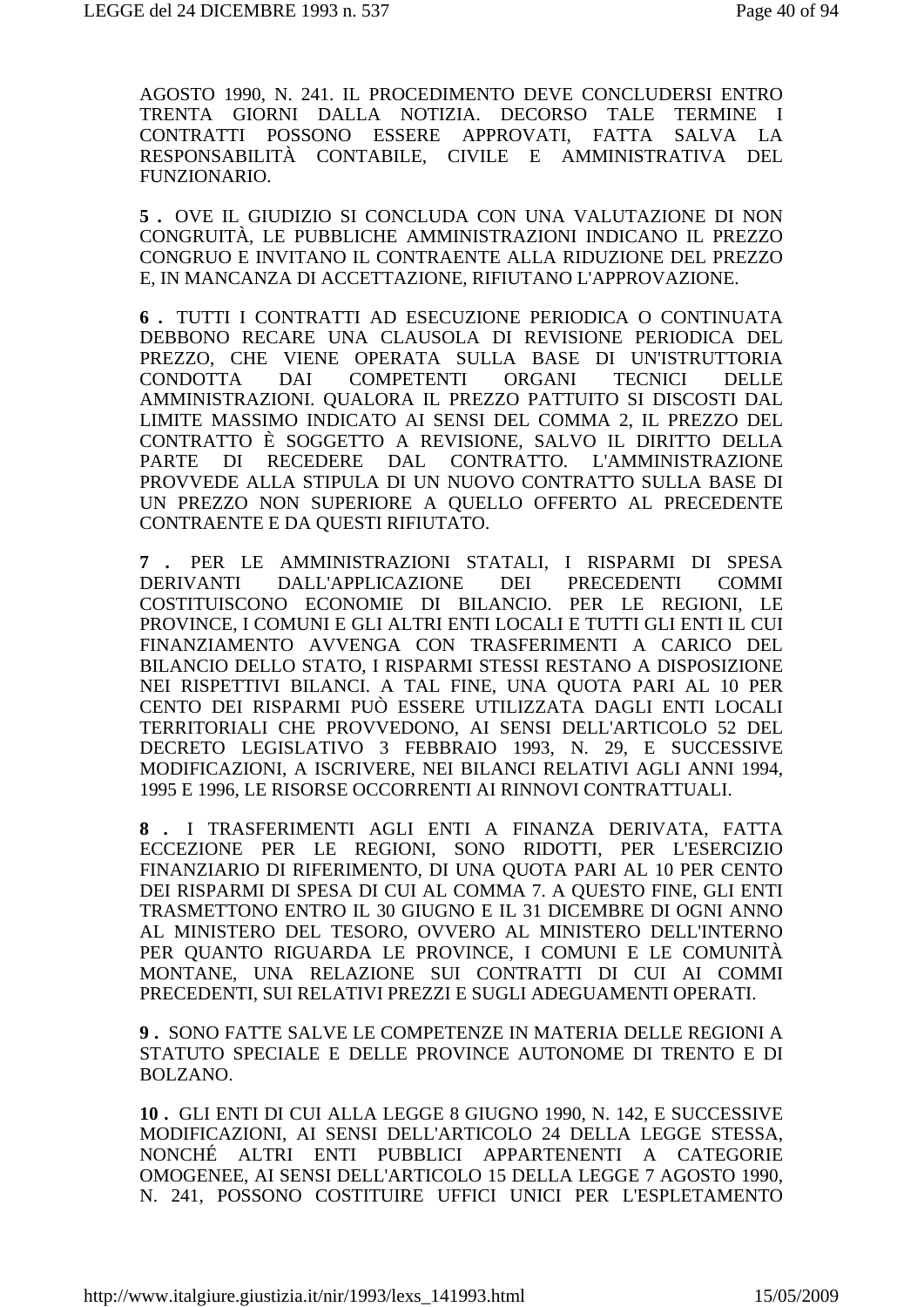DELLE PROCEDURE DI ACQUISTO DI BENI E SERVIZI ALLO SCOPO DI OTTENERE CONDIZIONI CONTRATTUALI PIÙ FAVOREVOLI ED UNA ECONOMIA PROCEDIMENTALE.

11 . I CONTRATTI STIPULATI IN VIOLAZIONE DEI DIVIETI DI CUI AI COMMI DA 1 A 15 SONO NULLI.

12. LE CONTROVERSIE DERIVANTI DALL'APPLICAZIONE DEI COMMI DA 1 A 15 SONO DEVOLUTE ALLA GIURISDIZIONE, IN VIA ESCLUSIVA, DEL GIUDICE AMMINISTRATIVO.

13. LE DISPOSIZIONI DEI COMMI DA 1 A 14 SI APPLICANO A TUTTI I **CONTRATTI DELLE** AMMINISTRAZIONI **PUBBLICHE** DI **CUL** ALL'ARTICOLO 1, COMMA 2, DEL DECRETO LEGISLATIVO 3 FEBBRAIO 1993, N. 29, NONCHÉ AI CONCESSIONARI DI SERVIZI PUBBLICI, AI CONCESSIONARI DI COSTRUZIONE E DI GESTIONE E ALLE AZIENDE MUNICIPALIZZATE.

14 . È FATTA SALVA LA NORMATIVA PREVISTA DALL'ARTICOLO 5 DELLA LEGGE 8 NOVEMBRE 1991, N. 381.

15. LE DISPOSIZIONI DEI COMMI DA 1 A 14 SI APPLICANO ANCHE AI CONTRATTI STIPULATI NELL'AMBITO DELLA COOPERAZIONE ITALIANA ALLO SVILUPPO.

16. I CONTRATTI DI APPALTO DI OPERE PUBBLICHE E LE CONCESSIONI AVENTI AD OGGETTO LA PROGETTAZIONE, LA COSTRUZIONE O LA GESTIONE DI OPERE PUBBLICHE NON POSSONO PREVEDERE COSTI SUPERIORI AI COSTI STANDARDIZZATI DEFINITI AI SENSI DEL COMMA  $17<sub>1</sub>$ 

17. È COSTITUITO, ENTRO SESSANTA GIORNI DALLA DATA DI ENTRATA IN VIGORE DELLA PRESENTE LEGGE. IN POSIZIONE DI AUTONOMIA FUNZIONALE E ORGANIZZATIVA, L'OSSERVATORIO DEI LAVORI PUBBLICI, ARTICOLATO IN UN SERVIZIO CENTRALE E IN SERVIZI REGIONALI, AVENTI SEDE PRESSO I PROVVEDITORATI REGIONALI ALLE OPERE PUBBLICHE. ESSO PROVVEDE ALLA RACCOLTA ED ALLA ELABORAZIONE DEI DATI INFORMATIVI CONCERNENTI I LAVORI PUBBLICI SU TUTTO IL TERRITORIO NAZIONALE, DEFINISCE, IN BASE A CRITERI TECNICI. I COSTI STANDARDIZZATI PER REGIONE E PER TIPO DI LAVORO E RENDE PUBBLICI I COSTI STESSI ENTRO IL 31 GENNAIO DI CIASCUN ANNO. A TAL FINE LO STESSO OSSERVATORIO SI AVVALE DEL CENTRO ELABORAZIONE DATI DELLA SOPPRESSA AGENZIA PER LA PROMOZIONE DELLO SVILUPPO DEL MEZZOGIORNO. SINO ALLA COSTITUZIONE DELL'OSSERVATORIO, PROVVEDE IL CONSIGLIO SUPERIORE DEI LAVORI PUBBLICI.

18. LE DISPOSIZIONI DEI COMMI DA 16 A 27 SI APPLICANO ANCHE AI CONTRATTI RELATIVI AI PAESI IN CUI OPERA LA COOPERAZIONE ITALIANA ALLO SVILUPPO. LA METODOLOGIA PER DEFINIRE, SULLA BASE DEI PREZZI UNITARI DEI SINGOLI PAESI, I COSTI STANDARDIZZATI PER I LAVORI PUBBLICI NEI PAESI IN VIA DI SVILUPPO SARÀ FISSATA CON APPOSITO DECRETO DEL PRESIDENTE DEL CONSIGLIO DEI MINISTRI, SU PROPOSTA DEL MINISTRO DEGLI AFFARI ESTERI.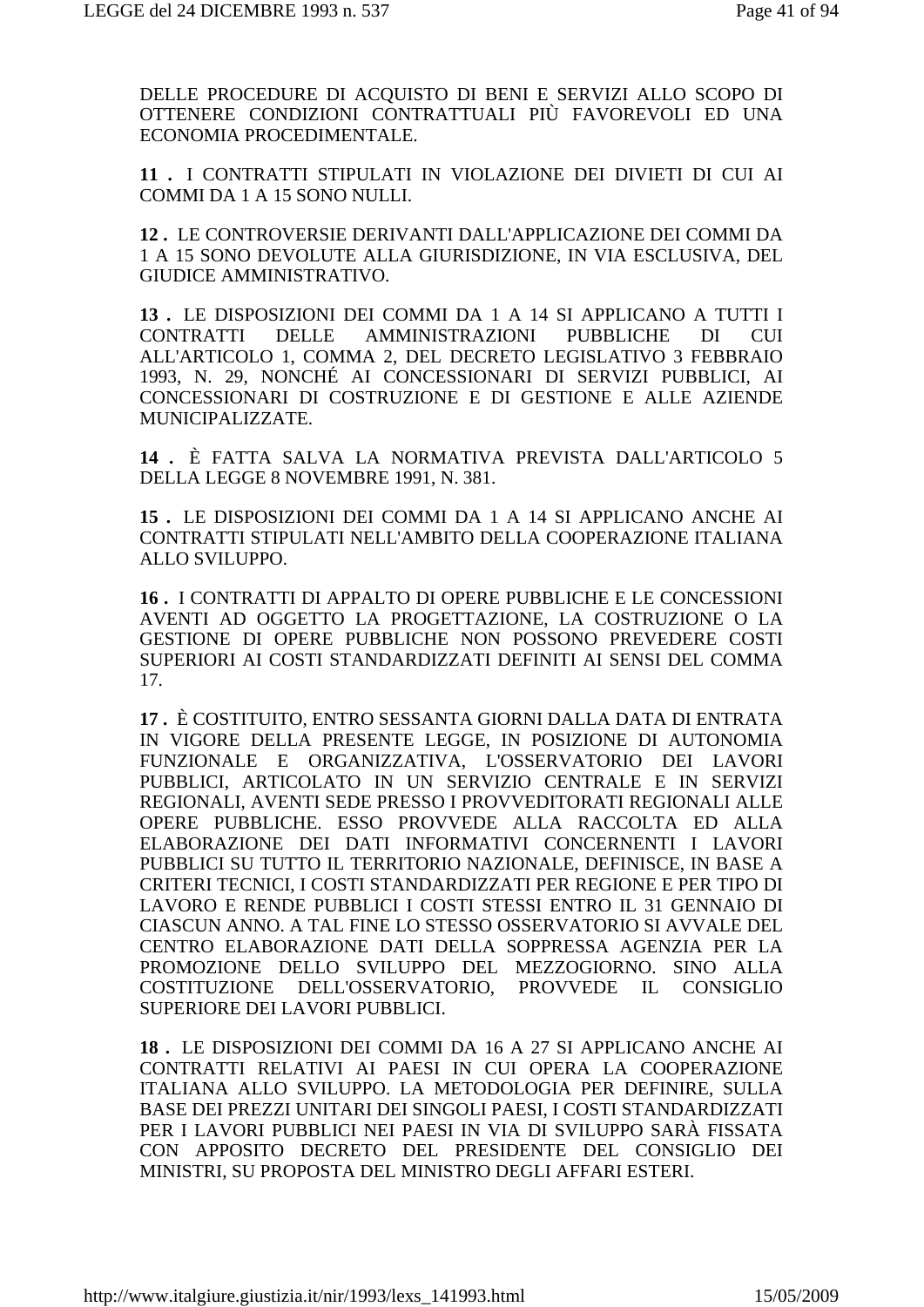**19 .** I CONTRATTI E LE CONCESSIONI, IVI COMPRESI I RELATIVI ATTI AGGIUNTIVI, PER I QUALI NON SIA ANCORA INTERVENUTA L'APPROVAZIONE ALLA DATA DI ENTRATA IN VIGORE DELLA PRESENTE LEGGE, SONO SOTTOPOSTI, ENTRO SESSANTA GIORNI DALLA DATA MEDESIMA, A GIUDIZIO DI CONGRUITÀ DA PARTE DEI COMPETENTI ORGANI TECNICI DELLE AMMINISTRAZIONI SULLA BASE DEI CRITERI E PARAMETRI DI RIFERIMENTO FISSATI DAL CONSIGLIO SUPERIORE DEI LAVORI PUBBLICI O DALL'OSSERVATORIO DI CUI AL COMMA 17. NON APPENA DIVENUTO OPERANTE L'OSSERVATORIO DI CUI AL COMMA 17, IL GIUDIZIO DI CONGRUITÀ È RIFERITO AI COSTI DEFINITI AI SENSI DELLO STESSO COMMA 17.

**20 .** LA PUBBLICA AMMINISTRAZIONE PROCEDE ALLA NOMINA DEL RESPONSABILE DEL PROCEDIMENTO E DÀ NOTIZIA AL CONTRAENTE O AL CONCESSIONARIO DELL'AVVIO DEL PROCEDIMENTO STESSO, AI SENSI DELLA LEGGE 7 AGOSTO 1990, N. 241. IL PROCEDIMENTO DEVE CONCLUDERSI ENTRO NOVANTA GIORNI DALLA NOTIZIA. DECORSO TALE TERMINE I CONTRATTI POSSONO ESSERE APPROVATI, FATTA SALVA LA RESPONSABILITÀ CONTABILE, CIVILE E AMMINISTRATIVA DEL FUNZIONARIO.

**21 .** OVE IL GIUDIZIO SI CONCLUDA CON UNA VALUTAZIONE DI NON CONGRUITÀ, LE PUBBLICHE AMMINISTRAZIONI INVITANO CONTRAENTE O IL CONCESSIONARIO ALLA RIDUZIONE DEL PREZZO DELL'OPERA E, IN MANCANZA DI ACCETTAZIONE, RIFIUTANO L'APPROVAZIONE.

**22 .** PER LE AMMINISTRAZIONI STATALI, I RISPARMI DI SPESA DERIVANTI DALL'APPLICAZIONE DEI COMMI DA 16 A 21 COSTITUISCONO ECONOMIE DI BILANCIO. PER LE REGIONI, LE PROVINCE, I COMUNI E GLI ALTRI ENTI LOCALI, I RISPARMI STESSI RESTANO A DISPOSIZIONE NEI RISPETTIVI BILANCI. A TAL FINE, UNA QUOTA PARI AL 10 PER CENTO DEI RISPARMI PUÒ ESSERE UTILIZZATA DAGLI ENTI LOCALI TERRITORIALI CHE PROVVEDONO, AI SENSI DELL'ARTICOLO 52 DEL DECRETO LEGISLATIVO 3 FEBBRAIO 1993, N. 29, E SUCCESSIVE MODIFICAZIONI, A ISCRIVERE, NEI BILANCI RELATIVI AGLI ANNI 1994, 1995 E 1996, LE RISORSE OCCORRENTI AI RINNOVI CONTRATTUALI.

**23 .** I TRASFERIMENTI AGLI ENTI A FINANZA DERIVATA, AD ECCEZIONE DELLE REGIONI, SONO RIDOTTI, PER L'ESERCIZIO FINANZIARIO DI RIFERIMENTO, DI UNA QUOTA PARI ALL'8 PER CENTO DEI RISPARMI DI SPESA DI CUI AL COMMA 22. A QUESTO FINE, GLI ENTI TRASMETTONO ENTRO IL 30 GIUGNO E IL 31 DICEMBRE DI OGNI ANNO AL MINISTERO DEL TESORO, OVVERO AL MINISTERO DELL'INTERNO PER QUANTO RIGUARDA LE PROVINCE, I COMUNI E LE COMUNITÀ MONTANE, UNA RELAZIONE SUI CONTRATTI DI CUI AI COMMI DA 16 A 22, SUI RELATIVI PREZZI E SUGLI ADEGUAMENTI OPERATI.

**24 .** GLI ENTI DI CUI ALLA LEGGE 8 GIUGNO 1990, N. 142, E SUCCESSIVE MODIFICAZIONI, NEI CASI IN CUI NON DISPONGONO DI UFFICI TECNICI IDONEI PER LA REDAZIONE DI PROGETTI DI OPERE PUBBLICHE, DANNO PRIORITARIAMENTE CORSO, AI SENSI DELL'ARTICOLO 24 DELLA STESSA LEGGE, ALLA STIPULAZIONE DI CONVENZIONI TRA LORO AL FINE DELLA COSTITUZIONE DI UN UNICO UFFICIO TECNICO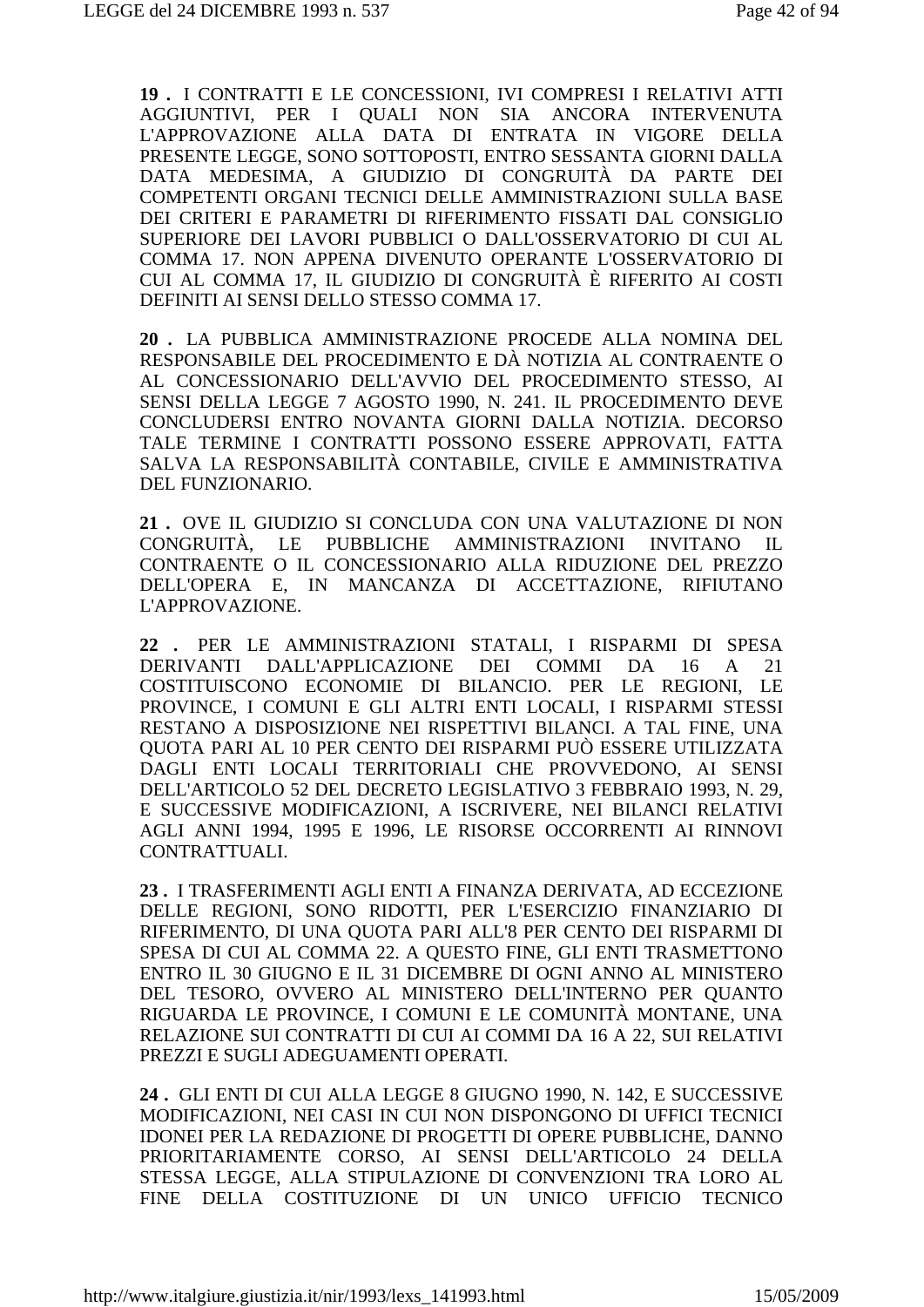SUFFICIENTEMENTE DOTATO, AL QUALE SIANO DEMANDATE L'ATTIVITÀ DI PROGETTAZIONE E LE ALTRE INCOMBENZE DI NATURA TECNICA CONCERNENTI LE OPERE PUBBLICHE DI COMPETENZA DEGLI ENTI CONVENZIONATI.

**25 .** ALLE FATTISPECIE DI CUI AI COMMI DA 16 A 27, SI APPLICANO LE DISPOSIZIONI DI CUI AI COMMI 9, 11 E 12.

**26 .** LE DISPOSIZIONI DEI COMMI DA 16 A 27 DEL PRESENTE ARTICOLO SI APPLICANO A TUTTI I CONTRATTI DELLE AMMINISTRAZIONI PUBBLICHE DI CUI ALL'ARTICOLO 1, COMMA 2, DEL DECRETO LEGISLATIVO 3 FEBBRAIO 1993, N. 29, FATTA ECCEZIONE PER L'AMMINISTRAZIONE PENITENZIARIA, NONCHÉ AI CONCESSIONARI DI SERVIZI PUBBLICI, AI CONCESSIONARI DI COSTRUZIONE E DI GESTIONE E ALLE AZIENDE MUNICIPALIZZATE.

**27 .** RESTANO SALVE LE COMPETENZE IN MATERIA DELLA REGIONE VALLE D'AOSTA, CHE PROVVEDE ALLE FINALITÀ DELLA PRESENTE LEGGE SECONDO LE DISPOSIZIONI DELLO STATUTO DI AUTONOMIA E RELATIVE NORME DI ATTUAZIONE.

**28 .** LE PUBBLICHE AMMINISTRAZIONI PROCEDONO A RIVEDERE ATTI DI AGGIUDICAZIONE O DI APPROVAZIONE DI CONTRATTI PER LA FORNITURA DI BENI O SERVIZI E DI CONTRATTI DI APPALTO DI OPERE PUBBLICHE E LE CONCESSIONI AVENTI AD OGGETTO LA PROGETTAZIONE, LA COSTRUZIONE O LA GESTIONE DI OPERE PUBBLICHE, NON ESEGUITI IN MISURA SUPERIORE A UN QUARTO ALLA DATA DI PUBBLICAZIONE DELLA PRESENTE LEGGE, QUALORA RISULTI CHE IL PREZZO COMPLESSIVO CONCORDATO SIA PIÙ ELEVATO DEL 15 PER CENTO RISPETTO ALL'IMPORTO RISULTANTE DALL'APPLICAZIONE DEI PREZZI UNITARI DEFINITI AI SENSI DEI COMMI 2 E 17, DEPURATI DEL TASSO DI INFLAZIONE. LE REVISIONI DEBBONO CONCLUDERSI ENTRO SEI MESI DALLA DATA DI ENTRATA IN VIGORE DELLA PRESENTE LEGGE. DURANTE QUESTO PERIODO PROSEGUE L'ESECUZIONE DEL CONTRATTO.

**29 .** IL GIUDIZIO DI CONGRUITÀ DEL CONTRATTO VIENE FORMULATO DAI COMPETENTI ORGANI TECNICI DELLE SINGOLE AMMINISTRAZIONI, PREVIA NOMINA DEL FUNZIONARIO RESPONSABILE DEL PROCEDIMENTO ED AVVISO AL CONTRAENTE DELL'INIZIO DEL PROCEDIMENTO, AI SENSI DELLA LEGGE 7 AGOSTO 1990, N. 241. IL PROCEDIMENTO DEVE CONCLUDERSI ENTRO NOVANTA GIORNI DALL'AVVISO. DECORSO TALE TERMINE I CONTRATTI DEVONO ESSERE ESEGUITI, FATTA SALVA LA RESPONSABILITÀ CONTABILE, CIVILE E AMMINISTRATIVA DEL FUNZIONARIO.

**30 .** PER I CONTRATTI DI IMPORTO INFERIORE A LIRE 500 MILIONI NON SI PROCEDE AL GIUDIZIO DI CONGRUITÀ SE LE PARTI, PRIMA DELLA PUBBLICAZIONE DEI DATI DI CUI AI COMMI 2 E 17, CONCORDANO UNA RIDUZIONE DEL PREZZO PARI AL 10 PER CENTO, COMPRENSIVO DELL'EVENTUALE RIBASSO CONTRATTUALE O CONVENZIONALE. PER I CONTRATTI DI IMPORTO SUPERIORE A LIRE 500 MILIONI NON SI PROCEDE AL GIUDIZIO DI CONGRUITÀ SE LE PARTI CONCORDANO UNA RIDUZIONE DEL PREZZO PARI AL 20 PER CENTO, COMPRENSIVO DELL'EVENTUALE RIBASSO CONTRATTUALE O CONVENZIONALE. IN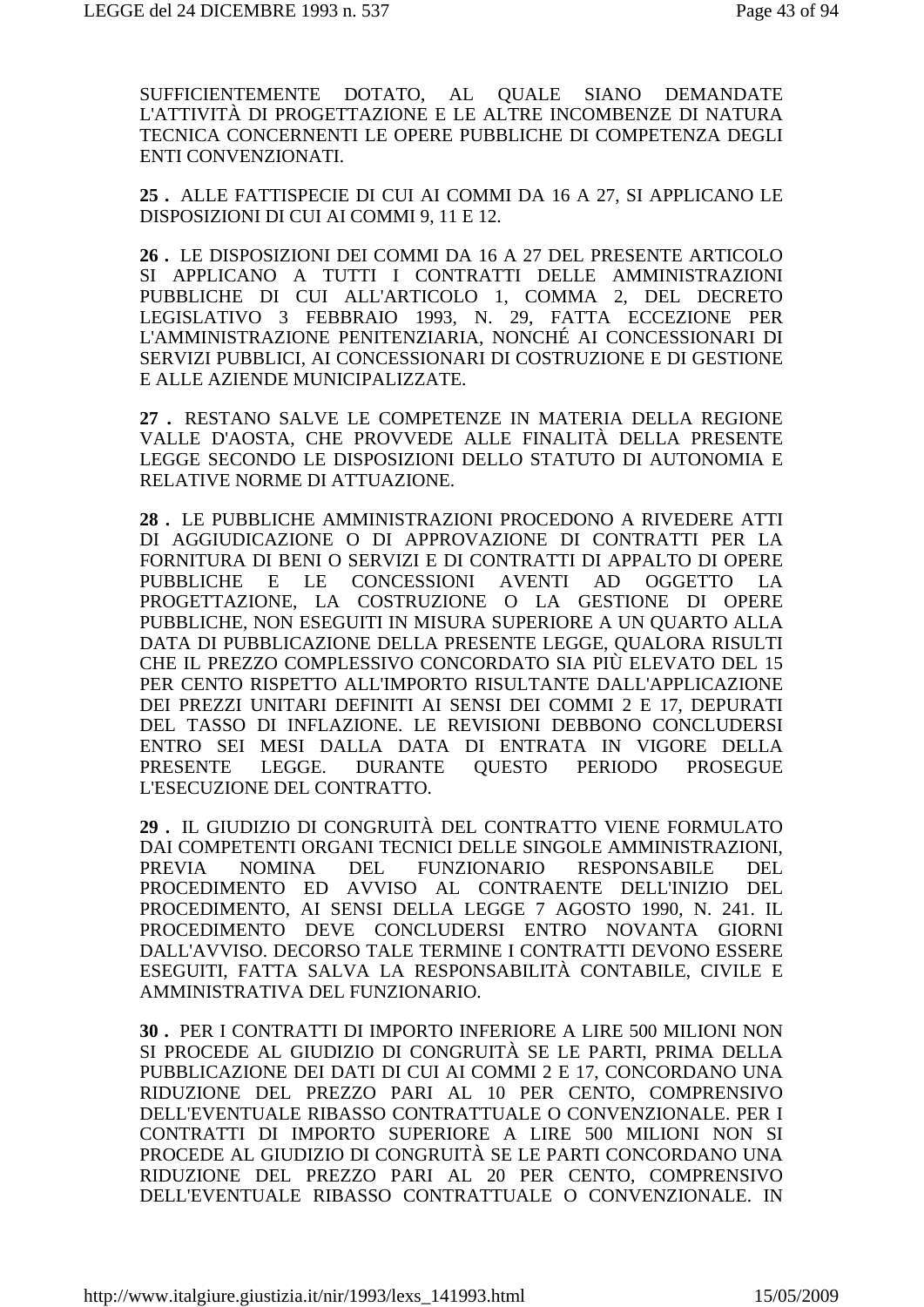CASO DI RIDUZIONE CONCORDATA DEL PREZZO, IL CONTRATTO SI RITIENE RICONDOTTO AD EQUITÀ, ANCHE PER LA PARTE GIÀ ESEGUITA, A TUTTI GLI EFFETTI GIURIDICI, IVI COMPRESI QUELLI DI RESPONSABILITÀ CONTABILE.

31. OVE NON SI DIA APPLICAZIONE ALLE PREVISIONI DI CUI AL COMMA 30, O IL GIUDIZIO DI CUI AL COMMA 29 SI CONCLUDA CON UNA VALUTAZIONE DI NON CONGRUITÀ, LE PARTI POSSONO CONCORDARE UN NUOVO PREZZO, PER LA PARTE DEL CONTRATTO ANCORA DA ESEGUIRE ALLA DATA DELLA DEFINIZIONE DEL NUOVO PREZZO, ENTRO I LIMITI DEFINITI AI SENSI DEI COMMI 2 E 17. ANCHE MEDIANTE MODIFICHE QUANTITATIVE, QUALITATIVE E TEMPORALI DELL'OPERA. IN TAL CASO LA RIDUZIONE DEVE ESSERE ACCRESCIUTA DEL 2.5 PER CENTO.

32. QUALORA IL CONTRAENTE NON ACCETTI LA RIDUZIONE DEL PREZZO NEI LIMITI DI CUI AI COMMI 30 E 31, È FATTO DIVIETO A TUTTE LE PUBBLICHE AMMINISTRAZIONI, PER UN PERIODO DI TRE ANNI DECORRENTI DAL MANCATO ACCORDO, DI STIPULARE CONTRATTI DI QUALSIASI TIPO CON IL CONTRAENTE CHE HA OPPOSTO IL DINIEGO. AL FINE DELLA PREDISPOSIZIONE DI UN ELENCO UNITARIO, LE PUBBLICHE AMMINISTRAZIONI COMUNICANO AL MINISTERO DEL TESORO -PROVVEDITORATO GENERALE DELLO STATO I DATI RELATIVI AI SOGGETTI ESCLUSI DALLE FUTURE CONTRATTAZIONI.

FATTO SALVO IL GENERALE POTERE DI AUTOTUTELA  $33.$ RICONOSCIUTO ALLE AMMINISTRAZIONI DALLA NORMATIVA VIGENTE, ANCHE IN RIFERIMENTO ALLA ADOZIONE DI MISURE CAUTELARI. IVI COMPRESA LA SOSPENSIONE DELL'ESECUZIONE DEL CONTRATTO, LE DISPOSIZIONI DI CUI AI COMMI DA 28 A 32 SI RIFERISCONO AI CONTRATTI PER I OUALI SIA PERVENUTA L'AGGIUDICAZIONE O L'APPROVAZIONE DOPO IL 1 GENNAIO 1992 E PRIMA DELLA DATA DI ENTRATA IN VIGORE DELLA PRESENTE LEGGE.

34 . PER LE AMMINISTRAZIONI STATALI, I RISPARMI DI SPESA DALL'APPLICAZIONE COMMI **DERIVANTI** DEI DA 28  $\mathbf{A}$ 33 COSTITUISCONO ECONOMIE DI BILANCIO. PER LE REGIONI. LE PROVINCE, I COMUNI E GLI ALTRI ENTI LOCALI E TUTTI GLI ENTI IL CUI FINANZIAMENTO AVVENGA CON TRASFERIMENTI A CARICO DEL BILANCIO DELLO STATO, I RISPARMI STESSI RESTANO A DISPOSIZIONE NEI RISPETTIVI BILANCI. A TAL FINE, UNA OUOTA PARI AL 10 PER CENTO DEI RISPARMI PUÒ ESSERE UTILIZZATA DAGLI ENTI LOCALI TERRITORIALI CHE PROVVEDONO, AI SENSI DELL'ARTICOLO 52 DEL DECRETO LEGISLATIVO 3 FEBBRAIO 1993, N. 29, E SUCCESSIVE MODIFICAZIONI, A ISCRIVERE, NEI BILANCI RELATIVI AGLI ANNI 1994, 1995 E 1996. LE RISORSE OCCORRENTI AI RINNOVI CONTRATTUALI.

35. I TRASFERIMENTI AGLI ENTI A FINANZA DERIVATA, FATTA ECCEZIONE PER LE REGIONI, SONO RIDOTTI, PER L'ESERCIZIO FINANZIARIO DI RIFERIMENTO, DI UNA QUOTA PARI AL 5 PER CENTO DEI RISPARMI DI SPESA DI CUI AL COMMA 34. A QUESTO FINE, GLI ENTI TRASMETTONO ENTRO IL 30 GIUGNO E IL 31 DICEMBRE DI OGNI ANNO AL MINISTERO DEL TESORO, OVVERO AL MINISTERO DELL'INTERNO PER QUANTO RIGUARDA LE PROVINCE, I COMUNI E LE COMUNITÀ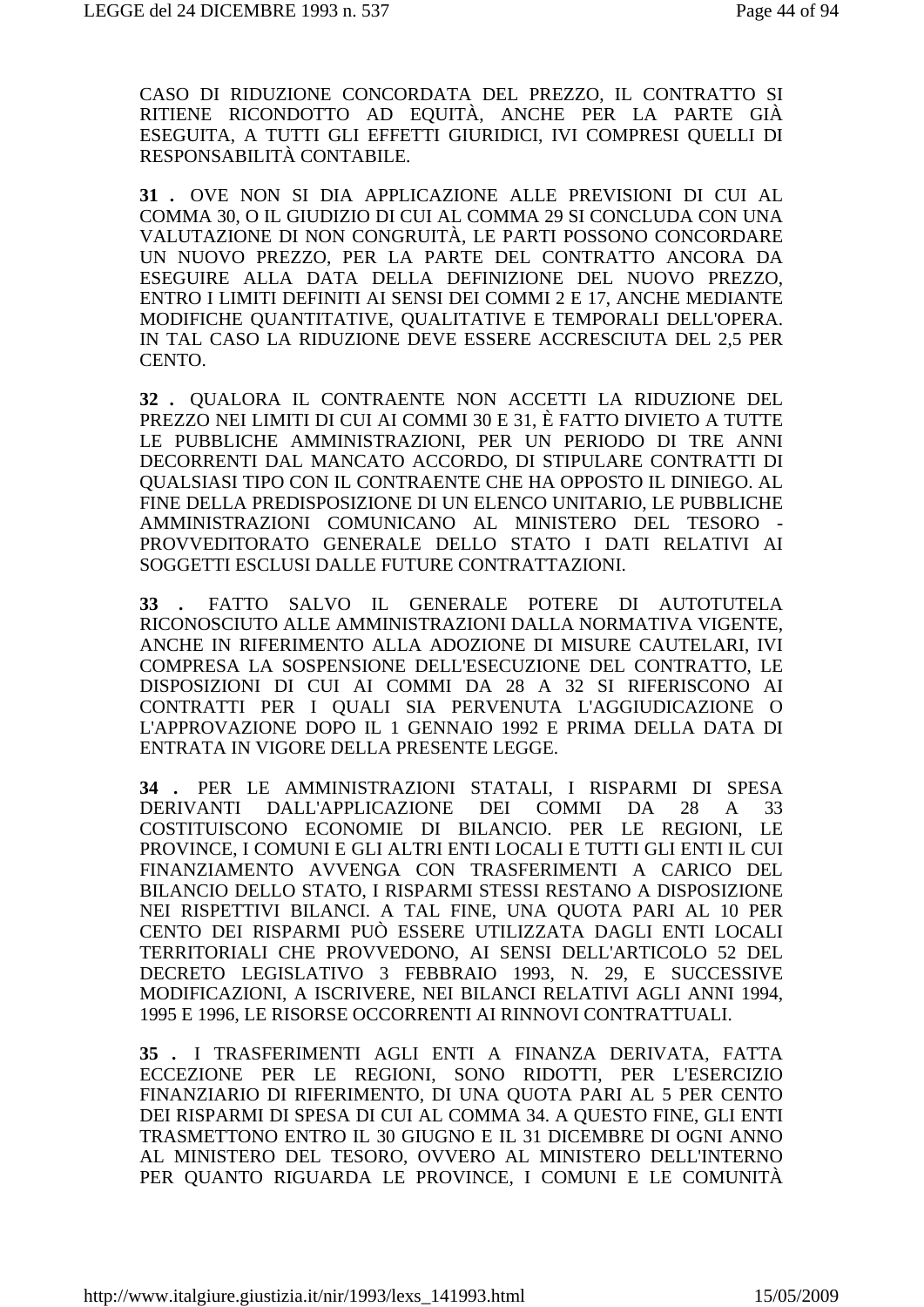MONTANE, UNA RELAZIONE SUI CONTRATTI DI CUI AI COMMI DA 28 A 33, SUI RELATIVI PREZZI E SUGLI ADEGUAMENTI OPERATI.

**36 .** ALLE FATTISPECIE DI CUI AI COMMI DA 28 A 37 SI APPLICANO LE DISPOSIZIONI DI CUI AI COMMI 9, 12 E 13.

**37 .** NELLA RELAZIONE SULLA STIMA DEL FABBISOGNO DEL SETTORE STATALE PRESENTATA AL PARLAMENTO DAL MINISTRO DEL TESORO ENTRO IL MESE DI NOVEMBRE, AI SENSI DELL'ARTICOLO 30, COMMA 1, DELLA LEGGE 5 AGOSTO 1978, N. 468, COME SOSTITUITO DALL'ARTICOLO 10 DELLA LEGGE 23 AGOSTO 1988, N. 362, IN UN'APPOSITA SEZIONE VENGONO ILLUSTRATI GLI EFFETTI FINANZIARI RILEVABILI SUL BILANCIO DELLO STATO E SUI BILANCI DELLE REGIONI A STATUTO ORDINARIO, DELLE PROVINCE, DEI COMUNI E DEGLI ALTRI ENTI LOCALI, NONCHÉ DI TUTTI GLI ENTI IL CUI FINANZIAMENTO AVVENGA CON TRASFERIMENTI A CARICO DELLO STATO, DELLE DISPOSIZIONI DI CUI AL PRESENTE ARTICOLO.

**38 .** LE DISPOSIZIONI DEI COMMI DA 28 A 37 SI APPLICANO ANCHE AI CONTRATTI STIPULATI NELL'AMBITO DELLA COOPERAZIONE ITALIANA ALLO SVILUPPO.

#### **ART. 7 (AGGIORNAMENTI ED ADEGUAMENTI DEI CONTRIBUTI CONCESSORI).**

**1 .** GLI ONERI DI URBANIZZAZIONE DI CUI ALL'ARTICOLO 5 DELLA LEGGE 28 GENNAIO 1977, N. 10, SONO AGGIORNATI OGNI QUINQUENNIO DAI COMUNI, IN CONFORMITÀ ALLE RELATIVE DISPOSIZIONI REGIONALI, IN RELAZIONE AI RISCONTRI E PREVEDIBILI COSTI DELLE OPERE DI URBANIZZAZIONE PRIMARIA, SECONDARIA E GENERALE.

**2 .** I PRIMI QUATTRO COMMI DELL'ARTICOLO 6 DELLA LEGGE 28 GENNAIO 1977, N. 10, E SUCCESSIVE MODIFICAZIONI, SONO SOSTITUITI DAI SEGUENTI:

"IL COSTO DI COSTRUZIONE DI CUI ALL'ARTICOLO 3 DELLA PRESENTE LEGGE PER I NUOVI EDIFICI È DETERMINATO PERIODICAMENTE DALLE REGIONI CON RIFERIMENTO AI COSTI MASSIMI AMMISSIBILI PER L'EDILIZIA AGEVOLATA, DEFINITI DALLE STESSE REGIONI A NORMA DELLA LETTERA G) DEL PRIMO COMMA DELL'ARTICOLO 4 DELLA LEGGE 5 AGOSTO 1978, N. 457.

CON GLI STESSI PROVVEDIMENTI DI CUI AL PRIMO COMMA, LE REGIONI IDENTIFICANO CLASSI DI EDIFICI CON CARATTERISTICHE SUPERIORI A QUELLE CONSIDERATE NELLE VIGENTI DISPOSIZIONI DI LEGGE PER L'EDILIZIA AGEVOLATA, PER LE QUALI SONO DETERMINATE MAGGIORAZIONI DEL DETTO COSTO DI COSTRUZIONE IN MISURA NON SUPERIORE AL 50 PER CENTO.

NEI PERIODI INTERCORRENTI TRA LE DETERMINAZIONI REGIONALI DI CUI AL PRIMO COMMA, OVVERO IN EVENTUALE ASSENZA DI TALI DETERMINAZIONI, IL COSTO DI COSTRUZIONE È ADEGUATO ANNUALMENTE, ED AUTONOMAMENTE, IN RAGIONE DELL'INTERVENUTA VARIAZIONE DEI COSTI DI COSTRUZIONE ACCERTATA DALL'ISTITUTO NAZIONALE DI STATISTICA (ISTAT).

IL CONTRIBUTO AFFERENTE ALLA CONCESSIONE COMPRENDE UNA QUOTA DI DETTO COSTO, VARIABILE DAL 5 PER CENTO AL 20 PER CENTO, CHE VIENE DETERMINATA DALLE REGIONI IN FUNZIONE DELLE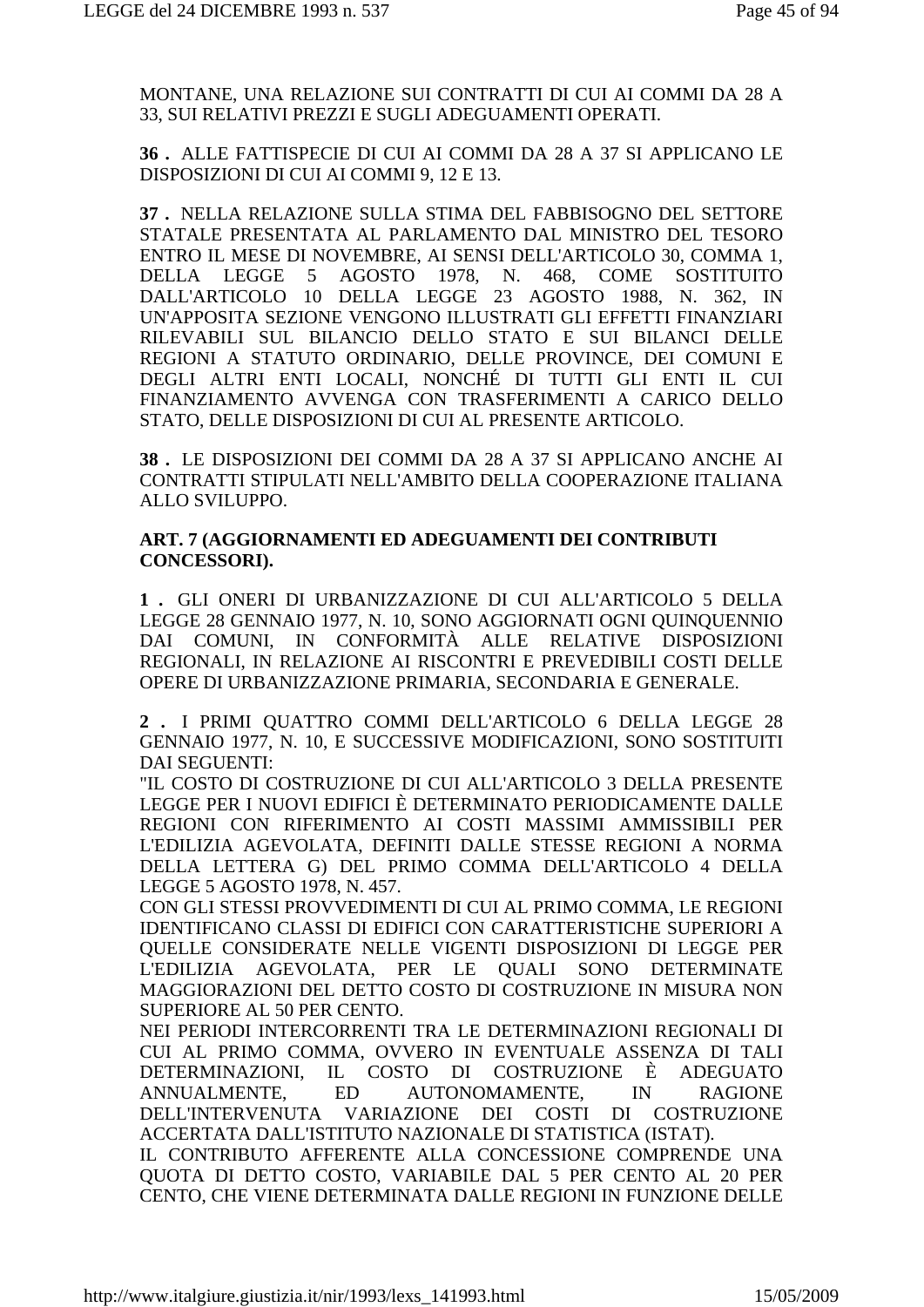CARATTERISTICHE E DELLE TIPOLOGIE DELLE COSTRUZIONI E DELLA LORO DESTINAZIONE ED UBICAZIONE".

## **ART. 8 (DISPOSIZIONI IN MATERIA DI SANITÀ).**

**1 .** PER L'ANNO 1994, LE UNITÀ SANITARIE LOCALI NON POSSONO PROCEDERE AD ASSUNZIONI DI PERSONALE, ANCHE PER POSTI CHE SI RENDANO VACANTI PER CESSAZIONI DAL SERVIZIO, COMUNQUE VERIFICATESI DAL 1 LUGLIO 1993, E NON COPERTI.

**2 .** LE REGIONI POSSONO AUTORIZZARE, ENTRO SESSANTA GIORNI DALLA RICHIESTA, ASSUNZIONI IN DEROGA NEL LIMITE MASSIMO, COMPLESSIVO E COMPRENSIVO DEL PERSONALE AMMINISTRATIVO E DI QUELLO SANITARIO A LIVELLO REGIONALE, DEL 50 PER CENTO DEI POSTI RESISI VACANTI, PER CESSAZIONI DAL SERVIZIO, COMUNQUE VERIFICATESI. LE AUTORIZZAZIONI POSSONO ESSERE CONCESSE SOLAMENTE DOPO AVER ESPERITO LE PROCEDURE DI MOBILITÀ PREVISTE DAGLI ARTICOLI 11, 15, 81 E 85 DEL DECRETO DEL PRESIDENTE DELLA REPUBBLICA 28 NOVEMBRE 1990, N. 384, NONCHÉ DOPO AVER ESPERITO LE PROCEDURE DI MOBILITÀ PER DOCUMENTATE SITUAZIONI FAMILIARI E PERSONALI PREVISTE DAGLI ARTICOLI 12 E 13 DEL MEDESIMO DECRETO N. 384 DEL 1990. LE AUTORIZZAZIONI SONO DATE CON PRIORITÀ AL PERSONALE ADDETTO AL SISTEMA DI EMERGENZA SANITARIA E ALLE ATTIVITÀ NECESSARIE ALL'ATTUAZIONE DELLA LEGGE 5 GIUGNO 1990, N. 135, NONCHÉ AL PERSONALE SANITARIO E IN PARTICOLARE PER I SERVIZI DI PREVENZIONE E PER I CONSULTORI FAMILIARI E MATERNO-INFANTILI.

**3 .** PER IL COMPARTO DELLA SANITÀ, A DECORRERE DAL 1 GENNAIO 1994, L'IMPORTO DEI FONDI DI INCENTIVAZIONE DI CUI AGLI ARTICOLI 58 E 124 DEL DECRETO DEL PRESIDENTE DELLA REPUBBLICA 28 NOVEMBRE 1990, N. 384, NON PUÒ ECCEDERE IL 70 PER CENTO DEGLI STANZIAMENTI RELATIVI ALL'ANNO 1991. A TAL FINE, LE AMMINISTRAZIONI PROVVEDONO ALLA RIDEFINIZIONE DEI PIANI DI LAVORO E ALLA CONSEGUENTE RIDETERMINAZIONE DEI PLUS ORARI DA ASSEGNARE AL PERSONALE DI CUI AGLI ARTICOLI 61 E 127 DEL CITATO DECRETO N. 384 DEL 1990. IN PARTICOLARE, LE UNITÀ SANITARIE LOCALI E GLI ISTITUTI DI RICOVERO E CURA A CARATTERE SCIENTIFICO PROVVEDONO ALLA RIDEFINIZIONE DEI PIANI DI LAVORO CON CONSEGUENTE RIDUZIONE DEL PLUS ORARIO DEL PERSONALE MEDICO DIPENDENTE E DEL RELATIVO FONDO DI CUI ALL'ARTICOLO 124 DEL DECRETO DEL PRESIDENTE DELLA REPUBBLICA 28 NOVEMBRE 1990, N. 384, UTILIZZANDO LA MAGGIOE DISPONIBILITÀ DI ORE LAVORATIVE CONSEGUENTE AL PASSAGGIO DAL RAPPORTO DI LAVORO A TEMPO DEFINITO A QUELLO A TEMPO PIENO AI SENSI DELL'ARTICOLO 35 DEL DECRETO DEL PRESIDENTE DELLA REPUBBLICA 20 DICEMBRE 1979, N. 761, E DELL'ARTICOLO 4, COMMA 7, DELLA LEGGE 30 DICEMBRE 1991, N. 412.

**4 .** GLI ORGANI DI AMMINISTRAZIONE DELLE UNITÀ SANITARIE LOCALI E DEGLI ISTITUTI DI RICOVERO E CURA A CARATTERE SCIENTIFICO, IL COORDINATORE AMMINISTRATIVO ED IL COORDINATORE SANITARIO, I COMPONENTI IL COLLEGIO DEI REVISORI, NONCHÉ, OVE NOMINATI, IL DIRETTORE AMMINISTRATIVO E IL DIRETTORE SANITARIO DI CUI ALL'ARTICOLO 3, COMMA 7, DEL DECRETO LEGISLATIVO 30 DICEMBRE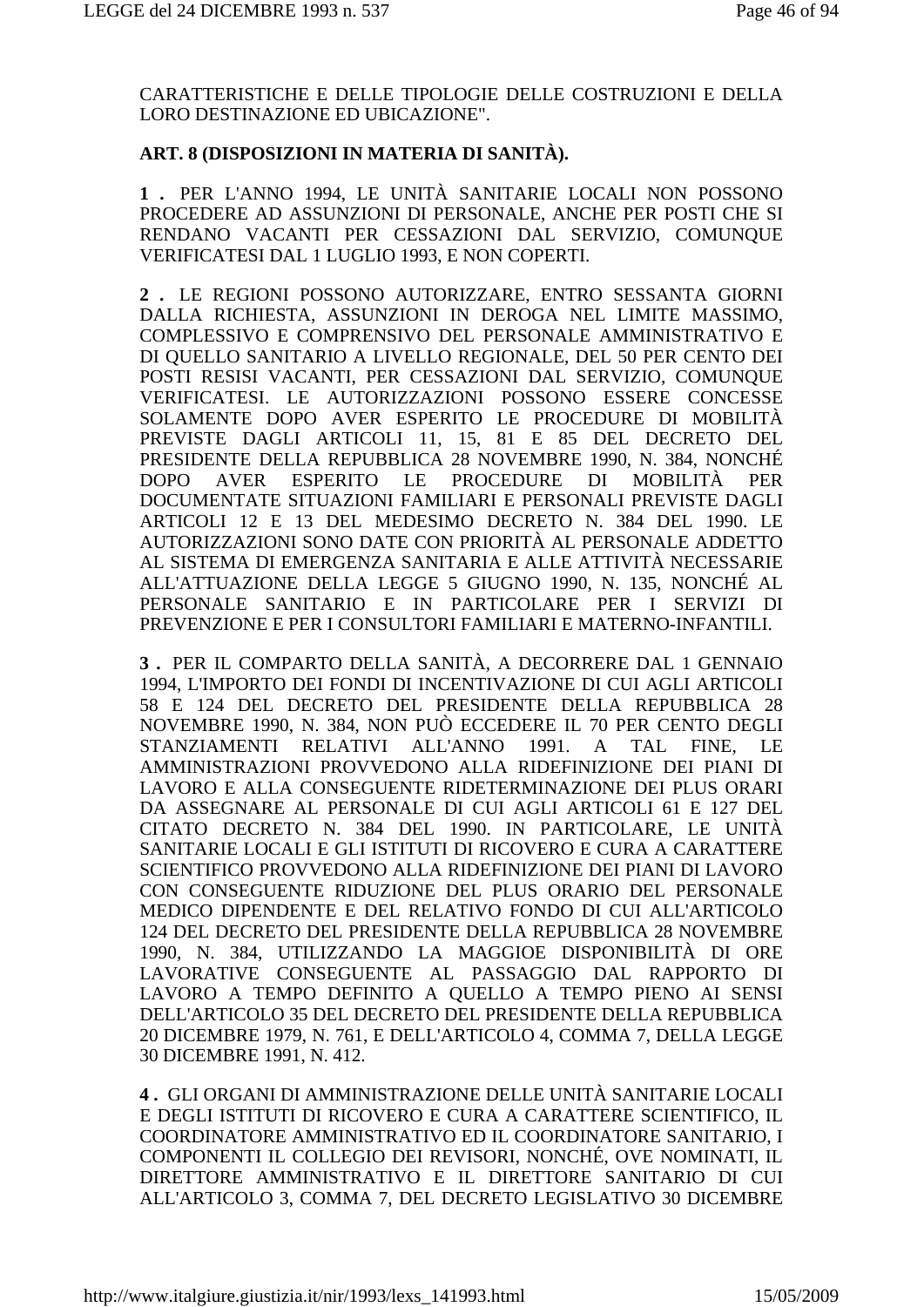1992, N. 502, SONO RESPONSABILI DELL'APPLICAZIONE DELLE NORME DI CUI AL COMMA 3 DEL PRESENTE ARTICOLO.

**5 .** LA CORRESPONSIONE DELLE INDENNITÀ DI QUALIFICAZIONE DELLO STUDIO PROFESSIONALE, DI COLLABORAZIONE INFORMATICA E DI COLLABORATORE DI STUDIO MEDICO, DI CUI, RISPETTIVAMENTE, ALLE LETTERE L), M) ED N) DEL COMMA 1 DELL'ARTICOLO 41 DELL'ACCORDO RESO ESECUTIVO DAL DECRETO DEL PRESIDENTE DELLA REPUBBLICA 28 SETTEMBRE 1990, N. 314, E DELL'INDENNITÀ DI COLLABORAZIONE INFORMATICA DI CUI ALL'ARTICOLO 29, COMMA 1, LETTERA L), DELL'ACCORDO RESO ESECUTIVO DAL DECRETO DEL PRESIDENTE DELLA REPUBBLICA 28 SETTEMBRE 1990, N. 315, È SOSPESA A FAR DATA DAL 1 GENNAIO 1994 FINO ALL'ENTRATA IN VIGORE DEGLI ACCORDI COLLETTIVI NAZIONALI STIPULATI AI SENSI DELL'ARTICOLO 4, COMMA 9, DELLA LEGGE 30 DICEMBRE 1991, N. 412, E SUCCESSIVE MODIFICAZIONI.

**6 .** A FAR DATA DAL 1 GENNAIO 1995, È SOPPRESSA L'INDENNITÀ MENSILE LORDA PREVISTA DALLA LEGGE 28 MARZO 1968, N. 416, COME MODIFICATA DALL'ARTICOLO 1, COMMI 2 E 3, DELLA LEGGE 27 OTTOBRE 1988, N. 460. DALLA STESSA DATA L'INDENNITÀ DI RISCHIO DA RADIAZIONE È RICONDOTTA NELL'AMBITO DELLE INDENNITÀ PROFESSIONALI PREVISTE IN SEDE DI ACCORDO DI LAVORO E CORRELATE A SPECIFICHE FUNZIONI. DALLA STESSA DATA, AL PERSONALE SOTTOPOSTO AL RISCHIO DI RADIAZIONI IONIZZANTI NON SPETTA IL CONGEDO ORDINARIO AGGIUNTIVO DI GIORNI QUINDICI.

**7 .** RESTANO SALVE LE COMPETENZE STATUTARIE DELLA REGIONE VALLE D'AOSTA IN MATERIA DI BILINGUISMO.

**8 .** LE PROVINCE AUTONOME DI TRENTO E DI BOLZANO PROVVEDONO ALLE FINALITÀ DELLE DISPOSIZIONI DI CUI AL PRESENTE ARTICOLO NEL RISPETTO DEL TESTO UNICO DELLE LEGGI COSTITUZIONALI CONCERNENTI LO STATUTO SPECIALE PER IL TRENTINO-ALTO ADIGE, APPROVATO CON DECRETO DEL PRESIDENTE DELLA REPUBBLICA 31 AGOSTO 1972, N. 670, E DEL DECRETO DEL PRESIDENTE DELLA REPUBBLICA 28 MARZO 1975, N. 474, COME MODIFICATO E INTEGRATO DAL DECRETO DEL PRESIDENTE DELLA REPUBBLICA 26 GENNAIO 1980, N. 197, E DAL DECRETO LEGISLATIVO 16 MARZO 1992, N. 267.

**9 .** A DECORRERE DAL 1 GENNAIO 1994, È ABOLITO IL PRONTUARIO TERAPEUTICO DEL SERVIZIO SANITARIO NAZIONALE DI CUI ALL'ARTICOLO 30 DELLA LEGGE 23 DICEMBRE 1978, N. 833. A DECORRERE DALLA MEDESIMA DATA, LE SPECIALITÀ MEDICINALI ED I PRODOTTI GALENICI PER I QUALI SIA STATA RILASCIATA L'AUTORIZZAZIONE SONO EROGABILI DAL SERVIZIO SANITARIO NAZIONALE.

**10 .** ENTRO IL 31 DICEMBRE 1993, LA COMMISSIONE UNICA DEL FARMACO DI CUI ALL'ARTICOLO 7 DEL DECRETO LEGISLATIVO 30 GIUGNO 1993, N. 266, PROCEDE ALLA RICLASSIFICAZIONE DELLE SPECIALITÀ MEDICINALI E DEI PREPARATI GALENICI DI CUI AL COMMA 9 DEL PRESENTE ARTICOLO, COLLOCANDO I MEDESIMI IN UNA DELLE SEGUENTI CLASSI: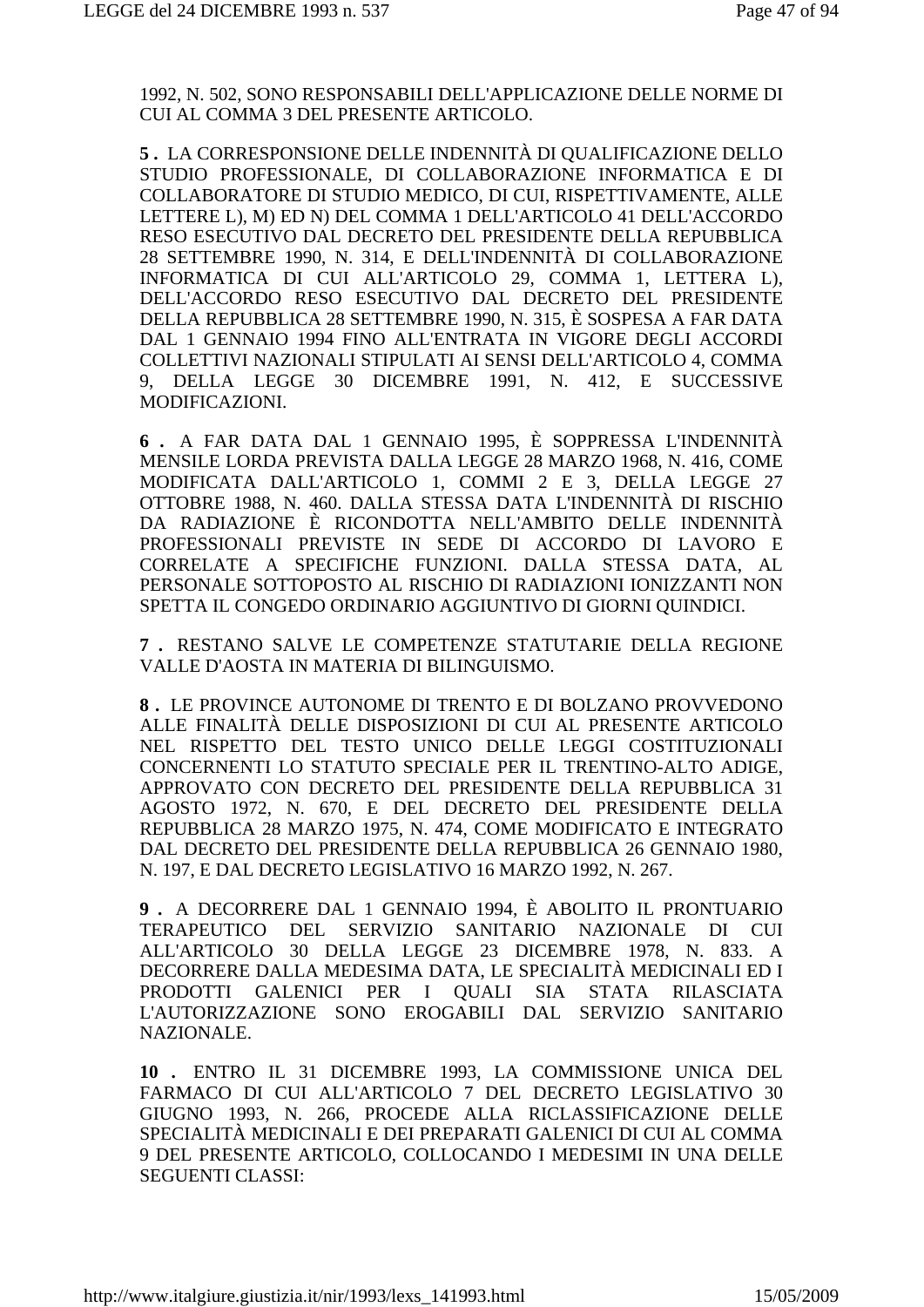a) FARMACI ESSENZIALI E FARMACI PER MALATTIE **CRONICHE:** 

b) FARMACI, DIVERSI DA QUELLI DI CUI ALLA LETTERA A), DI RILEVANTE INTERESSE TERAPEUTICO;

ALTRI FARMACI PRIVI DELLE CARATTERISTICHE  $\mathbf{c}$ INDICATE ALLE LETTERE A) E B).

11. LA RICLASSIFICAZIONE DI CUI AL COMMA 10 È EFFETTUATA IN MODO DA GARANTIRE CHE L'ONERE A CARICO DEL SERVIZIO SANITARIO NAZIONALE PER L'ASSISTENZA FARMACEUTICA NELL'ANNO 1994 NON SUPERI L'IMPORTO DI LIRE 10.000 MILIARDI SULLA BASE DEI CONSUMI DEL PERIODO 1 SETTEMBRE 1992-31 AGOSTO 1993 E TENUTO CONTO DI QUANTO DISPOSTO DAI COMMI 14 E 16. A DECORRERE DAL 1 GENNAIO 1994, LA CLASSIFICAZIONE DELLE SPECIALITÀ MEDICINALI E DEI PREPARATI GALENICI NELLE CLASSI DI CUI AL COMMA 10 È EFFETTUATA ALL'ATTO DEL RILASCIO DELL'AUTORIZZAZIONE.

12. A DECORRERE DAL 1 GENNAIO 1994, I PREZZI DELLE SPECIALITÀ MEDICINALI, ESCLUSI I MEDICINALI DA BANCO, SONO SOTTOPOSTI A REGIME DI SORVEGLIANZA SECONDO LE MODALITÀ INDICATE DAL CIPE E NON POSSONO SUPERARE LA MEDIA DEI PREZZI RISULTANTI PER **PRODOTTI SIMILARI**  $E$ **INERENTI**  $AL$ **MEDESIMO PRINCIPIO** NELL'AMBITO DELLA COMUNITÀ EUROPEA:

SE INFERIORI, L'ADEGUAMENTO ALLA MEDIA COMUNITARIA NON POTRÀ AVVENIRE IN MISURA SUPERIORE AL 20 PER CENTO ANNUO DELLA DIFFERENZA.

SONO ABROGATE LE DISPOSIZIONI CHE ATTRIBUISCONO AL CIP COMPETENZE IN MATERIA DI FISSAZIONE E REVISIONE DEL PREZZO DELLE SPECIALITÀ MEDICINALI.

13 . LA COMMISSIONE UNICA DEL FARMACO, AI FINI DELLA RICLASSIFICAZIONE DEI FARMACI DI CUI AL COMMA 10, ADOTTA IL CRITERIO DELLE CATEGORIE OMOGENEE. LE RELATIVE DECISIONI DELLA SUDDETTA COMMISSIONE SONO ADOTTATE NEL RISPETTO DELLE DIRETTIVE COMUNITARIE E SONO **IMMEDIATAMENTE ESECUTIVE.**  $LE$ AZIENDE PRODUTTRICI POSSONO **PROPORRE** OSSERVAZIONI NEL TERMINE INDEROGABILE DI TRENTA GIORNI. LA COMMISSIONE DECIDE ENTRO I SUCCESSIVI OUINDICI GIORNI.

14 . I FARMACI COLLOCATI NELLA CLASSE DI CUI AL COMMA 10. LETTERA A). SONO A TOTALE CARICO DEL SERVIZIO SANITARIO NAZIONALE CON LA CORRESPONSIONE, DA PARTE DELL'ASSISTITO, DI UNA QUOTA FISSA PER RICETTA DI LIRE 5.000. PER I FARMACI COLLOCATI NELLA CLASSE DI CUI AL COMMA 10, LETTERA B), È **UNA** PARTECIPAZIONE **ALLA SPESA** DA **PARTE DOVUTA** DELL'ASSISTITO NELLA MISURA DEL 50 PER CENTO DEL PREZZO DI VENDITA AL PUBBLICO. I FARMACI COLLOCATI NELLA CLASSE DI CUI AL COMMA 10. LETTERA C). SONO A TOTALE CARICO DELL'ASSISTITO.

15. TUTTI I CITTADINI SONO SOGGETTI AL PAGAMENTO DELLE PRESTAZIONI DI DIAGNOSTICA STRUMENTALE E DI LABORATORIO E DELLE ALTRE PRESTAZIONI SPECIALISTICHE, IVI COMPRESE LE PRESTAZIONI DI FISIOKINESITERAPIA E LE CURE TERMALI, FINO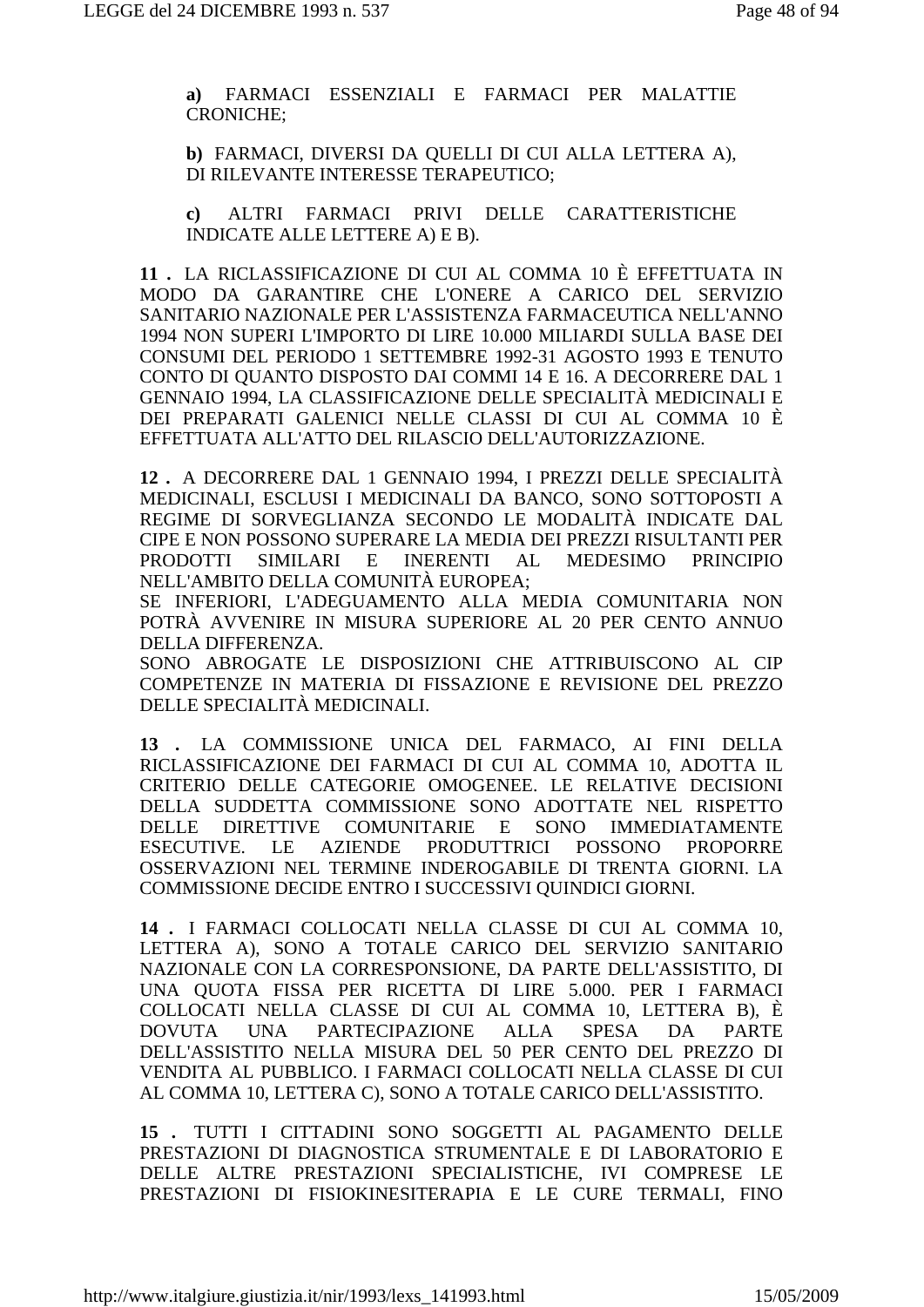ALL'IMPORTO MASSIMO DI LIRE 100.000 PER RICETTA, CON ASSUNZIONE A CARICO DEL SERVIZIO SANITARIO NAZIONALE DEGLI IMPORTI ECCEDENTI TALE LIMITE.

16. A DECORRERE DAL 1 GENNAIO 1994 SONO ESENTATI DALLA PARTECIPAZIONE ALLA SPESA DI CUI AI COMMI 14 E 15 I CITTADINI DI ETÀ INFERIORE A DIECI ANNI E DI ETÀ SUPERIORE AI SESSANTA ANNI. I SOGGETTI AFFETTI DALLE FORME MORBOSE E LE CATEGORIE PREVISTE DAL DECRETO DEL MINISTRO DELLA SANITÀ 1 FEBBRAIO 1991, PUBBLICATO NELLA GAZZETTA UFFICIALE N. 32 DEL 7 FEBBRAIO 1991. E SUCCESSIVE MODIFICAZIONI ED INTEGRAZIONI. SONO ESENTI DALLA PARTECIPAZIONE ALLA SPESA DI CUI AI COMMI 14 E 15 LIMITATAMENTE ALLE PRESTAZIONI INDIVIDUATE DALLO STESSO DECRETO. PER L'ASSISTENZA FARMACEUTICA L'ESENZIONE OPERA ESCLUSIVAMENTE PER I FARMACI COLLOCATI NELLA CLASSE DI CUI AL COMMA 10, LETTERA B). PER L'ASSISTENZA FARMACEUTICA E PER LE PRESTAZIONI DI CUI AL COMMA 15 I CITTADINI ESENTI. CON ESCLUSIONE DEGLI INVALIDI DI GUERRA TITOLARI DI PENSIONE DIRETTA VITALIZIA, DEI GRANDI INVALIDI PER SERVIZIO E DEGLI INVALIDI CIVILI AL 100 PER CENTO. SONO TENUTI COMUNOUE AL PAGAMENTO DI UNA QUOTA FISSA PER RICETTA DI LIRE 5.000. SONO ALTRESÌ ESENTI LE PRESTAZIONI DIAGNOSTICHE E TERAPEUTICHE DI CUI ALL'ULTIMO PERIODO DEL COMMA 3 DELL'ARTICOLO 5 DELLA LEGGE 29 DICEMBRE 1990, N. 407, E ALL'ARTICOLO 5 DEL DECRETO DEL MINISTRO DELLA SANITÀ 1 FEBBRAIO 1991. PUBBLICATO NELLA GAZZETTA UFFICIALE N. 32 DEL 7 FEBBRAIO 1991, E SUCCESSIVE MODIFICAZIONI E INTEGRAZIONI.

17. È ABROGATA OGNI DISPOSIZIONE PRECEDENTE RELATIVA AL PAGAMENTO DELLA OUOTA FISSA SULLE SINGOLE PRESTAZIONI FARMACEUTICHE E SULLE SINGOLE RICETTE RELATIVE ALLE ALTRE PRESTAZIONI SANITARIE. SONOALTRESÌ ABROGATI I COMMI 2, 3, 4, 5 E 6 DELL'ARTICOLO 6 DEL DECRETO LEGGE 19 SETTEMBRE 1992, N. 384, CONVERTITO, CON MODIFICAZIONI, DALLA LEGGE 14 NOVEMBRE 1992, N. 438.

18. LA DOTAZIONE MEDIA DEI POSTI LETTO OSPEDALIERI DI CUI ALL'ARTICOLO 10, COMMA 1, DELLA LEGGE 23 OTTOBRE 1985, N. 595, È FISSATA IN 5,5 POSTI LETTO PER MILLE ABITANTI, DI CUI L'1 PER MILLE RISERVATO ALLA RIABILITAZIONE ED ALLA LUNGODEGENZA POST-**ACUZIE.** 

19 . L'IMPORTO PREVISTO DALL'ARTICOLO 31, COMMA 14, DELLA LEGGE 28 FEBBRAIO 1986, N. 41, E SUCCESSIVE MODIFICAZIONI, È ELEVATO A LIRE 150.000.000 ANNUE. IL CONTRIBUTO PER LE PRESTAZIONI DEL SERVIZIO SANITARIO NAZIONALE DI CUI AI COMMI 8. 9 E 11 DEL MEDESIMO ARTICOLO 31 DELLA LEGGE N. 41 DEL 1986, È DETERMINATO NELLA MISURA DEL 5,6 PER CENTO. LE DISPOSIZIONI DI CUI AL PRESENTE COMMA HANNO EFFETTO A DECORRERE DAL 1 GENNAIO 1994.

20 . PER L'ANNO 1994. IL VERSAMENTO IN ACCONTO PREVISTO DALL'ARTICOLO 6, COMMA 3, DEL DECRETO DEL MINISTRO DELLE FINANZE 11 GIUGNO 1993, N. 217, EMANATO AI SENSI DELL'ARTICOLO 14 DELLA LEGGE 30 DICEMBRE 1991, N. 413, È EFFETTUATO TENENDO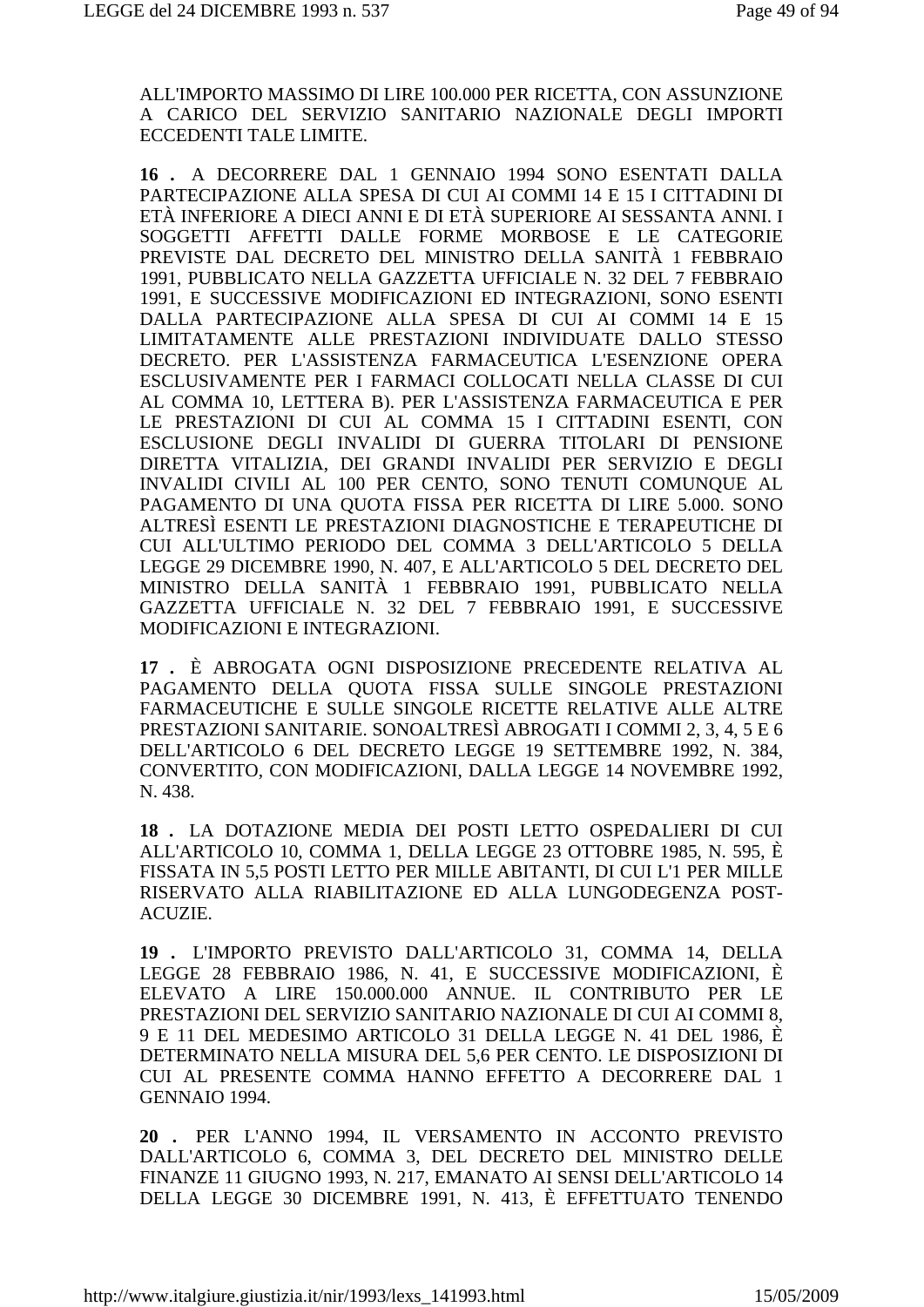CONTO DELLE MODIFICAZIONI DI CUI AL COMMA 19 DEL PRESENTE ARTICOLO; CON DECRETO DEL MINISTRO DELLE FINANZE, DI CONCERTO CON IL MINISTRO DEL TESORO, SONO INDIVIDUATE LE MODALITÀ DI ATTUAZIONE.

#### ART. 9 (PATRIMONIO PUBBLICO).

1. È ABROGATA OGNI DISPOSIZIONE CHE FA OBBLIGO O CONSENTE ALLE AMMINISTRAZIONI PUBBLICHE DI CUI ALL'ARTICOLO 1, COMMA 2, DEL DECRETO LEGISLATIVO 3 FEBBRAIO 1993, N. 29, IN QUALSIASI FORMA E A QUALUNQUE TITOLO, DI ATTRIBUIRE RISORSE FINANZIARIE PUBBLICHE O DI IMPIEGARE PUBBLICI DIPENDENTI IN FAVORE DI ASSOCIAZIONI E ORGANIZZAZIONI DI DIPENDENTI PUBBLICI.

L'USO DI BENI PUBBLICI PUÒ ESSERE CONSENTITO AD  $2 \cdot$ ASSOCIAZIONI E ORGANIZZAZIONI DI DIPENDENTI PUBBLICI, SE PREVISTO DALLA LEGGE, SOLO PREVIA CORRESPONSIONE DI UN CANONE DETERMINATO SULLA BASE DEI VALORI DI MERCATO.

3. A DECORRERE DAL 1 GENNAIO 1994, IL CANONE DEGLI ALLOGGI  $\overline{A}$ CONCESSI IN USO -PERSONALE PROPRI **DIPENDENTI** DALL'AMMINISTRAZIONE DELLO STATO. DALLE REGIONI E DAGLI ENTI LOCALI, NONCHÉ QUELLO CORRISPOSTO DAGLI UTENTI PRIVATI IMMOBILI DEL DEMANIO, COMPRESI **RELATIVO**  $AD$ OUELLI APPARTENENTI AL DEMANIO MILITARE, NONCHÉ AD IMMOBILI DEL PATRIMONIO DELLO STATO. DELLE REGIONI E DEGLI ENTI LOCALI. È AGGIORNATO. **EVENTUALMENTE SU BASE** NAZIONALE. ANNUALMENTE, CON DECRETO DEI MINISTRI COMPETENTI, D'INTESA CON IL MINISTRO DEL TESORO, O DEGLI ORGANI CORRISPONDENTI, SULLA BASE DEI PREZZI PRATICATI IN REGIME DI LIBERO MERCATO PER GLI IMMOBILI AVENTI ANALOGHE CARATTERISTICHE E, COMUNQUE, IN MISURA NON INFERIORE ALL'EQUO CANONE. A DECORRERE DAL 1 GENNAIO 1995 GLI STESSI CANONI SONO AGGIORNATI IN MISURA PARI AL 75 PER CENTO DELLA VARIAZIONE ACCERTATA DALL'ISTITUTO NAZIONALE DI STATISTICA (ISTAT) DELL'AMMONTARE DEI PREZZI AL CONSUMO PER LE FAMIGLIE DEGLI OPERAI E IMPIEGATI. VERIFICATESI NELL'ANNO PRECEDENTE. PER GLI ALLOGGI AI QUALI SI APPLICANO CANONI IN MISURA SUPERIORE A OUELLI RISULTANTI DAL PRESENTE ARTICOLO RESTANO VALIDE LE NORMATIVE IN VIGORE. ALLA FISSAZIONE DEI CRITERI PER L'APPLICAZIONE DEI COMMI PRECEDENTI E DEL PRESENTE COMMA SI PROVVEDE ENTRO NOVANTA GIORNI DALLA DATA DI ENTRATA IN VIGORE DELLA PRESENTE LEGGE CON DECRETI DEI MINISTRI INTERESSATI, DI CONCERTO CON I MINISTRI DELLE FINANZE E DEI LAVORI PUBBLICI. SONO ESCLUSI GLI IMMOBILI E LE PARTI DI IMMOBILI DESTINATI CON DECRETO DEL PRESIDENTE DEL CONSIGLIO DEI MINISTRI A ESIGENZE DI SERVIZIO, CONNESSE AD INCARICHI DI RAPPRESENTANZA E DI COMANDO, NONCHÉ GLI ALLOGGI DI SERVIZIO **GRATUITI PER CONSEGNATARI E CUSTODI.** 

 $AI$ FINI DELLA LEGGE 18 AGOSTO 1978. N. 497. E  $\mathbf 4$ SUCCESSIVEMODIFICAZIONI, DELLA LEGGE 1 DICEMBRE 1986, N. 831, E DEL DECRETOLEGGE 21 SETTEMBRE 1987, N. 387, CONVERTITO, CON MODIFICAZIONI DALLA LEGGE 20 NOVEMBRE 1987, N. 472, E SUCCESSIVE MODIFICAZIONI, IL 10 PER CENTO ED IL 40 PER CENTO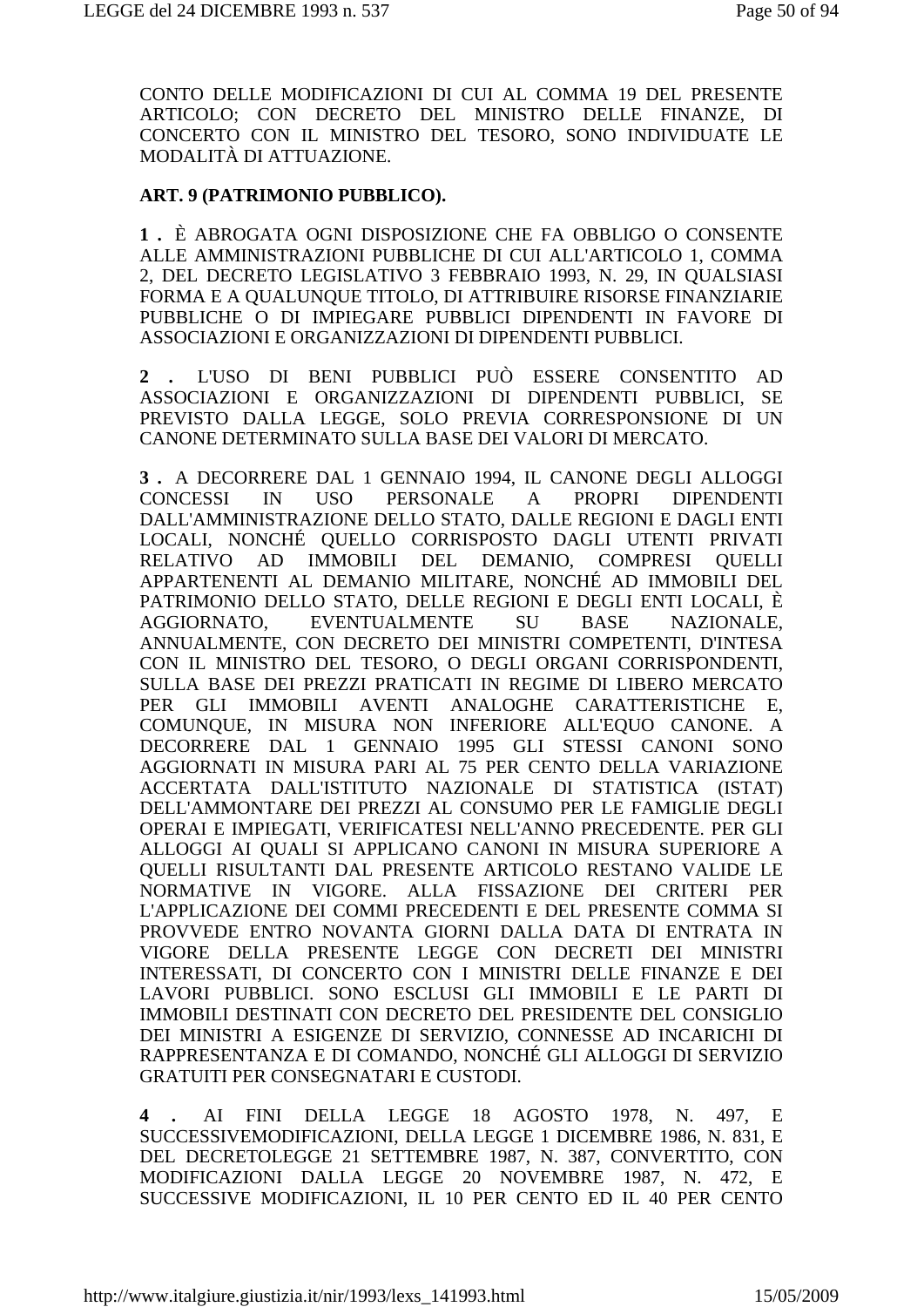DELLE ENTRATE RECATE DAL COMMA 3 DEL PRESENTE ARTICOLO SONO RIASSEGNATI ALLO STATO DI PREVISIONE DELLA SPESA DEL MINISTERO CHE UTILIZZA GLI ALLOGGI, PER ESSERE IMPIEGATI, RISPETTIVAMENTE, NELLA MANUTENZIONE STRAORDINARIA DEGLI STESSI E NELLA REALIZZAZIONE, A CURA DEI DICASTERI STESSI, DI ALTRI ALLOGGI.

5. CON DECRETO DEI MINISTRI INTERESSATI, DI CONCERTO CON IL **MINISTRO** DEL. TESORO. SONO DETERMINATE PARTICOLARI DISPOSIZIONI PER TUTELARE I CONDUTTORI DI ALLOGGI CON RIGUARDO ALLE LORO CONDIZIONI ECONOMICHE. L'ADEGUAMENTO DI CUI AL COMMA 3, NEL CASO IN CUI IL CANONE SIA SUPERIORE ALL'ATTUALE, NON SI APPLICA AGLI INOUILINI ULTRASESSANTENNI, AI PORTATORI DI HANDICAP OVVERO OUANDO UNO DEICOMPONENTI DEL NUCLEO FAMILIARE IVI RESIDENTE SIA PORTATORE DI HANDICAP NONCHÉ ALLE PERSONE TITOLARI DI UN REDDITO COMPLESSIVO PARI O INFERIORE AL LIMITE FISSATO DAL CIPE AI FINI DELLA DECADENZA DAL DIRITTO ALL'ASSEGNAZIONE. AI MEDESIMI SOGGETTI NON SI APPLICANO LE DISPOSIZIONI DI CUI AL TERZO PERIODO DEL COMMA 3.

6. CON DECRETI DEL PRESIDENTE DELLA REPUBBLICA, SU PROPOSTA DEL PRESIDENTE DEL CONSIGLIO DEI MINISTRI, DI INTESA CON I MINISTRI DELLE FINANZE E DEL TESORO, SONO EMANATE, ENTRO SESSANTA GIORNI DALLA DATA DI ENTRATA IN VIGORE DELLA PRESENTE LEGGE, A NORMA DELL'ARTICOLO 17, COMMA 2, DELLA LEGGE 23 AGOSTO 1988, N. 400, NORME DIRETTE AD ALIENARE I BENI PUBBLICI, IVI COMPRESI QUELLI OGGETTO DI CONCESSIONE, NON DESTINATI AD USI COLLETTIVI GENERALI O DI INTERESSE AMBIENTALE E CULTURALE, E AD ESCLUSIONE DEGLI IMMOBILI E DELLE AREE VINCOLATI OD INDIVIDUATI AI SENSI DELLE LEGGI 1 GIUGNO 1939, N. 1089, 29 GIUGNO 1939, N. 1497, E DEL DECRETO-LEGGE 27 GIUGNO 1985, N. 312, CONVERTITO, CON MODIFICAZIONI, DALLA LEGGE 8 AGOSTO 1985, N. 431, OVVERO AD ASSICURARE LA MOBILITÀ DEL PERSONALE DELLA DIFESA, CON PRIORITÀ PER L'ALIENAZIONE DI TERRENI E FABBRICATI DI USO ABUSIVO O INUTILIZZATI.

7. ENTRO IL 31 MARZO DI CIASCUN ANNO, IL MINISTRO DELLA DIFESA, SENTITE LE COMPETENTI COMMISSIONI PERMANENTI DELLA CAMERA DEI DEPUTATI E DEL SENATO DELLA REPUBBLICA, DEFINISCE CON PROPRIO DECRETO IL PIANO ANNUALE DI GESTIONE DEL PATRIMONIO ABITATIVO DELLA DIFESA, CON L'INDICAZIONE DELL'ENTITÀ, DELL'UTILIZZO E DELLA FUTURA DESTINAZIONE DEGLI ALLOGGI DI SERVIZIO, NONCHÉ DEGLI ALLOGGI NON PIÙ RITENUTI UTILI NEL OUADRO DELLE ESIGENZE DELL'AMMINISTRAZIONE E OUINDI TRANSITABILI IN REGIME DI LOCAZIONE OVVERO ALIENABILI, ANCHE MEDIANTE RISCATTO. IL PIANO INDICA ALTRESÌ I PARAMETRI DI REDDITO SULLA BASE DEI QUALI GLI ATTUALI UTENTI DEGLI ALLOGGI DI SERVIZIO, ANCORCHÈ SI TRATTI DI PERSONALE IN OUIESCENZA O DI VEDOVE NON LEGALMENTE SEPARATE NÉ DIVORZIATE, POSSONO MANTENERNE LA CONDUZIONE, PURCHÈ NON SIANO PROPRIETARI DI ALTRO ALLOGGIO DI CERTIFICATA ABITABILITÀ. I PROVENTI DALLA GESTIONE O VENDITA DEL **DERIVANTI PATRIMONIO** ALLOGGIATIVO SONO UTILIZZATI PER LA REALIZZAZIONE DI NUOVI ALLOGGI DI SERVIZIO E PER LA MANUTENZIONE DI OUELLI ESISTENTI.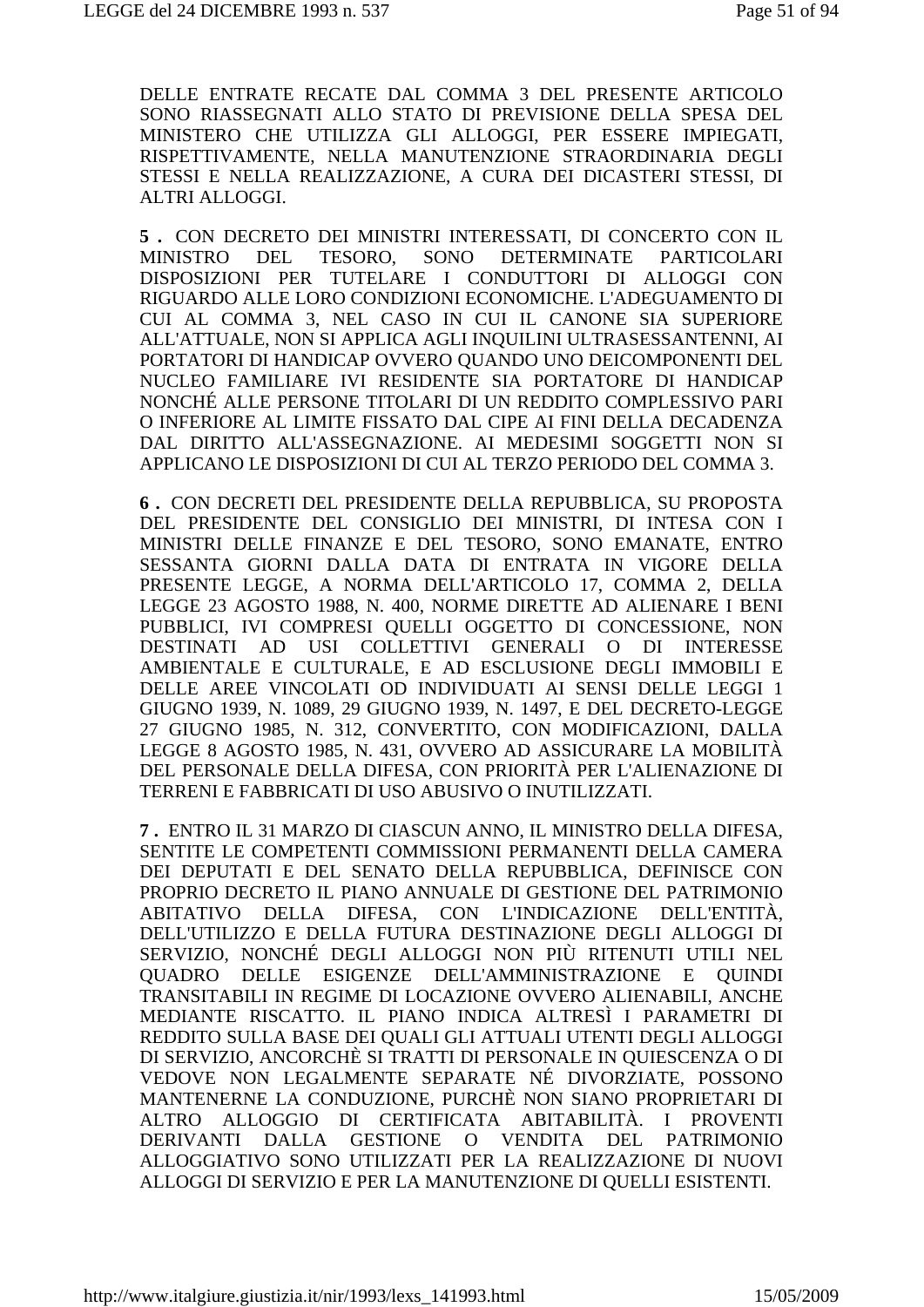**8 .** IL CAPITOLO 8276 DELLO STATO DI PREVISIONE DEL MINISTERO DEI LAVORI PUBBLICI È RIDOTTO DI LIRE VENTI MILIARDI PER CIASCUNO DEGLI ANNI 1994, 1995 E 1996.

**9 .** L'ISTITUTO NAZIONALE DELLA PREVIDENZA SOCIALE (INPS), L'ISTITUTO NAZIONALE PER L'ASSICURAZIONE CONTRO GLI INFORTUNI SUL LAVORO (INAIL) E L'ISTITUTO NAZIONALE DI PREVIDENZA PER I DIPENDENTI DELL'AMMINISTRAZIONE PUBBLICA (INPDAP) PREDISPONGONO, ENTRO CENTOTTANTA GIORNI DALLA DATA DI ENTRATA IN VIGORE DELLA PRESENTE LEGGE, PROGRAMMI DI DISMISSIONI DEL PROPRIO PATRIMONIO IMMOBILIARE DA REDDITO A COMINCIARE DA QUELLO ABITATIVO, IN CONFORMITÀ ALLA NORMATIVA VIGENTE IN MATERIA DI ALIENAZIONE DI ALLOGGI DI EDILIZIA RESIDENZIALE PUBBLICA. TALI PROGRAMMI SONO SOGGETTI ALL'APPROVAZIONE DEI MINISTRI DEL LAVORO E DELLA PREVIDENZA SOCIALE E DEL TESORO E DEBBONO GARANTIRE CESPITI LIQUIDI NON INFERIORI A COMPLESSIVE LIRE 1.500 MILIARDI, PER CIASCUNO DEGLI ENTI PREDETTI, NEL TRIENNIO 1994-1996. CON DECRETI DEL MINISTRO DEL LAVORO E DELLA PREVIDENZA SOCIALE, DI CONCERTO CON I MINISTRI DEL TESORO E DEL BILANCIO E DELLA PROGRAMMAZIONE ECONOMICA, SONO DETERMINATE LE MODALITÀ DI UTILIZZAZIONE DEI SUDDETTI CESPITI LIQUIDI, NELL'AMBITO DEI PIANI DI IMPIEGO ANNUALI DELLE DISPONIBILITÀ DI CUI AL COMMA 11.

**10 .** AL FINE DI NON DETERMINARE SQUILIBRI NEL MERCATO IMMOBILIARE, GLI ENTI DI CUI AL COMMA 9 CONCORDANO, SULLA BASE DELL'INDIVIDUAZIONE DEI BENI DA DISMETTERE, I RISPETTIVI PROGRAMMI DI VENDITA; LE RELATIVE DELIBERE SONO SOTTOPOSTE ALL'APPROVAZIONE DEI MINISTERI DEL LAVORO E DELLA PREVIDENZA SOCIALE E DEL TESORO. PER DETTE ALIENAZIONI, GLI ENTI SONO AUTORIZZATI A COSTITUIRE APPOSITA SOCIETÀ CON RAPPRESENTANZA PARITETICA DEGLI ENTI STESSI.

**11 .** PER IL TRIENNIO INDICATO AL COMMA 9 DEL PRESENTE ARTICOLO, NEI CONFRONTI DEGLI ENTI DI CUI AL MEDESIMO COMMA 9 NON SI APPLICANO LE DISPOSIZIONI DI CUI ALL'ARTICOLO 65 DELLA LEGGE 30 APRILE 1969, N. 153, E SUCCESSIVE MODIFICAZIONI ED INTEGRAZIONI, ED OGNI ALTRA NORMA, ANCHE DI CARATTERE SPECIALE, VIGENTE IN MATERIA DI INVESTIMENTI. PER IL MEDESIMO TRIENNIO, TALI ENTI SONO TENUTI A DISPORRE, SULLA BASE DELLE DIRETTIVE EMANATE DAL MINISTRO DEL LAVORO E DELLA PREVIDENZA SOCIALE, DI CONCERTO CON I MINISTRI DEL TESORO E DEL BILANCIO E DELLA PROGRAMMAZIONE ECONOMICA, PIANI DI IMPIEGO ANNUALI DELLE DISPONIBILITÀ, SOGGETTI ALL'APPROVAZIONE DEI MINISTERI STESSI.

**12 .** CON DECRETO DEL MINISTRO DEL LAVORO E DELLA PREVIDENZA SOCIALE, DI CONCERTO CON IL MINISTRO DEL TESORO, SONO DETERMINATE PARTICOLARI DISPOSIZIONI PER TUTELARE I CONDUTTORI DI BENI AD USO ABITATIVO, CONRIGUARDO ALLE LORO CONDIZIONI ECONOMICHE, NONCHÉ DEFINITE LE PROCE DURE PER LA VALUTAZIONE DEI RELATIVE BENI IMMOBILI.

#### **ART. 10. (PREZZI E TARIFFE).**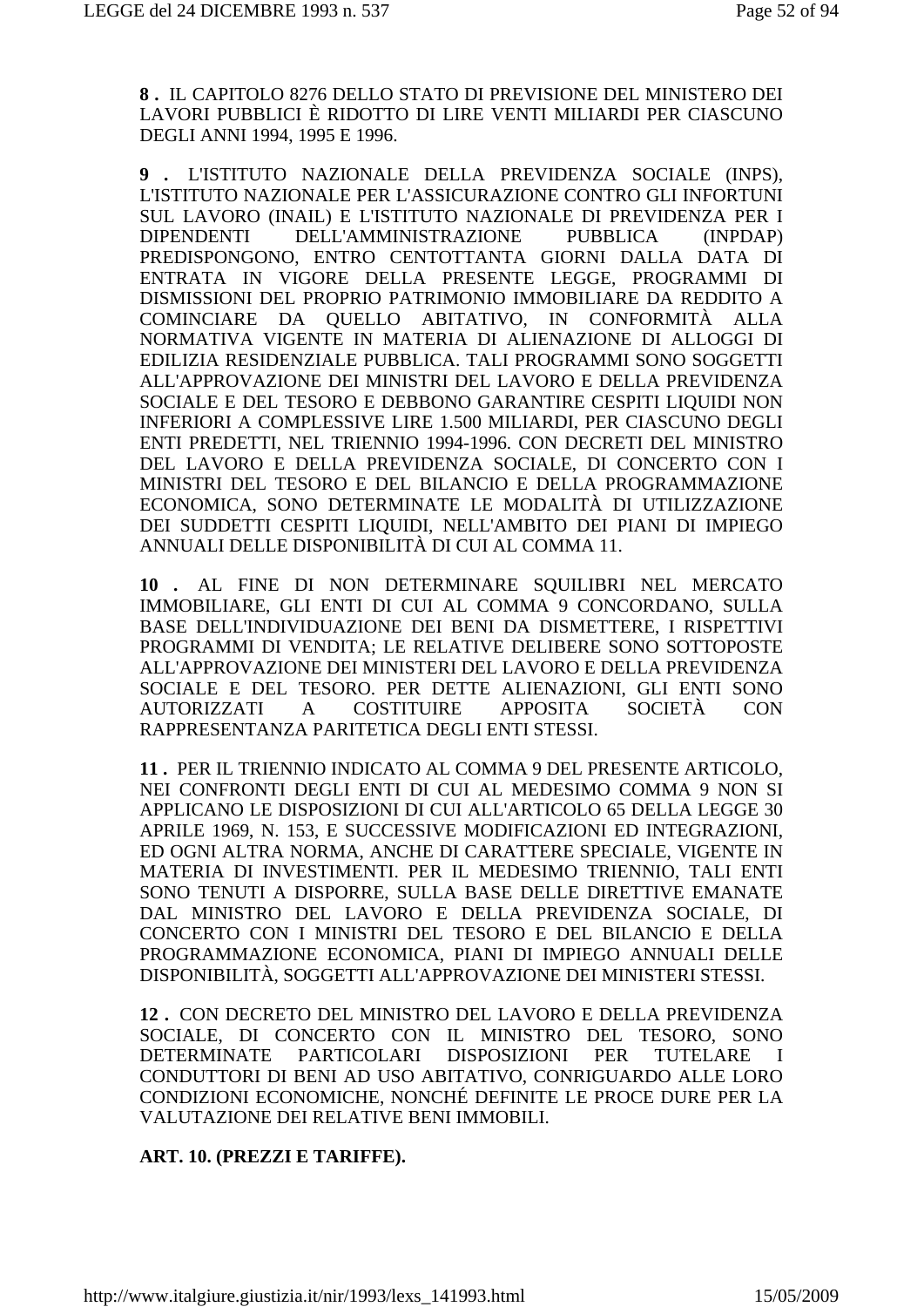1. LA DETERMINAZIONE DEI PREZZI DEMANDATA AD ORGANISMI PUBBLICI PREVISTA DALLE VIGENTI DISPOSIZIONI DI LEGGE NON PUÒ ECCEDERE DEL 20 PER CENTO IL PREZZO DI RIFERIMENTO DI CORRISPONDENTI BENI E SERVIZI SCAMBIATI SUL MERCATO. LE TARIFFE DEI SERVIZI DI PUBBLICA UTILITÀ VENGONO FISSATE E AGGIORNATE. OVE LE CONDIZIONI DI MERCATO LO RICHIEDANO. IN BASE A PARAMETRI DI RIFERIMENTO IDONEI A DETERMINARE LE MODALITÀ DI RECUPERO DEI COSTI. CON CRITERI DI EFFICIENZA. L'INDIVIDUAZIONE DEI PREZZI E DELLE TARIFFE DI RIFERIMENTO È EFFETTUATA SULLA BASE DELLE RILEVAZIONI E DELLE ANALISI SVOLTE DALL'ISPE E DAGLI ALTRI ISTITUTI DEL SISTEMA STATISTICO NAZIONALE. I DATI RELATIVI SONO PUBBLICATI OGNI SEI MESI.

2. I CANONI DI CONCESSIONE DI BENI PUBBLICI E DI BENI ED ATTIVITÀ RISERVA ORIGINARIA SONO **SOTTOPOSTI**  $\mathbf{A}$ **AUMENTATI** ANNUALMENTE SECONDO I CRITERI: DELL'ADEGUAMENTO ALLE VARIAZIONI DELL'INDICE DEI PREZZI AL CONSUMO. RILEVATO PRECEDENTE: DELL'ADEGUAMENTO NELL'ANNO **SOLARE** PROPORZIONALE AI CANONI PAGATI DA ALTRI CONCESSIONARI O BENEFICIARI DI AUTORIZZAZIONE: DELLA RIVALUTAZIONE IN RELAZIONE ALLA DOMANDA EFFETTIVA O POTENZIALE DEI BENI E DELLE ATTIVITÀ CONCESSE.

3. A DECORRERE DAL 1 GENNAIO 1994. GLI ENTI CONCESSIONARI DI AUTOSTRADE SONO TENUTI A CORRISPONDERE ALLO STATO UN CANONE ANNUO, NELLA MISURA DELLO 0.50 PER CENTO PER I PRIMI TRE ANNI E DELL'I PER CENTO PER GLI ANNI SUCCESSIVI. DA CALCOLARSI SUI PROVENTI NETTI DA PEDAGGIO DI COMPETENZA DEI CONCESSIONARI MEDESIMI. A DECORRERE DALLA STESSA DATA, SONO MODIFICATE LE CLAUSOLE CONVENZIONALI IN MATERIA DI CANONE DI CONCESSIONE O DI DEVOLUZIONE ALLO STATO DEGLI UTILI DI ESERCIZIO. I RAPPORTI RELATIVI AL PERIODO PRECEDENTE SONO **CONVENZIONALMENTE DEFINITI DALL'AZIENDA NAZIONALE** AUTONOMA DELLE STRADE (ANAS) ANCHE IN VIA TRANSATTIVA.

4. CON DECRETO DEL MINISTRO DEI LAVORI PUBBLICI. DI CONCERTO CON IL MINISTRO DEL TESORO, SONO STABILITE LE MODALITÀ DI VERSAMENTO DEL CANONE DI CUI AL COMMA 3.

5. SONO ABROGATI I PRIMI TRE COMMI DELL'ARTICOLO 7 DELLA LEGGE 24 LUGLIO 1961, N. 729, COME SOSTITUITO DALL'ARTICOLO 1 DELLA LEGGE 28 APRILE 1971, N. 287, NONCHÉ LA LETTERA I) DEL PRIMO COMMA E IL SECONDO COMMA DELL'ARTICOLO 5 DELLA LEGGE 28 MARZO 1968, N. 385.

6. PER FAVORIRE IL PROCESSO DI DISMISSIONI DELLA SOCIETÀ AUTOSTRADE S.P.A., SONO ABROGATI L'ARTICOLO 16, PRIMO COMMA, DELLA LEGGE 24 LUGLIO 1961, N. 729, LIMITATAMENTE ALLA PARTE IN CUI IMPONE ALL'ISTITUTO PER LA RICOSTRUZIONE INDUSTRIALE DI DETENERE LA MAGGIORANZA DELLE AZIONI DELLA CONCESSIONARIA, E IL PRIMO COMMA DELL'ARTICOLO 6 DELLA LEGGE 28 MARZO 1968. N. 385. COME SOSTITUITO DALL'ARTICOLO 10 DELLA LEGGE 12 AGOSTO 1982, N. 531. LA COSTRUZIONE E LA GESTIONE DELLE AUTOSTRADE È L'OGGETTO SOCIALE PRINCIPALE DELLA SOCIETÀ AUTOSTRADE S.P.A.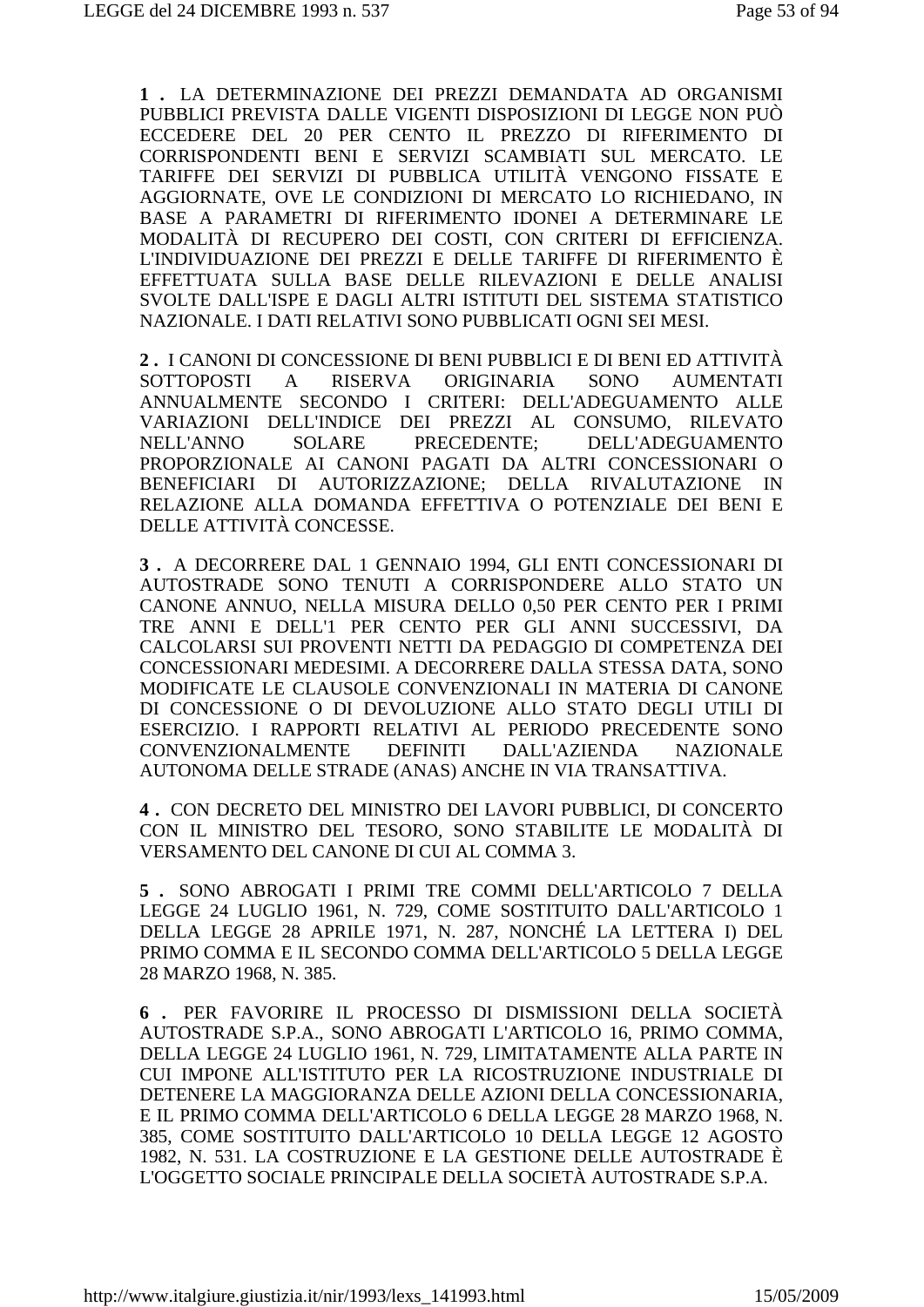**7 .** ALL'ARTICOLO 3 DELLA LEGGE 24 LUGLIO 1961, N. 729, COME DA ULTIMO SOSTITUITO DALL'ARTICOLO 9 DELLA LEGGE 28 APRILE 1971, N. 287, È AGGIUNTO, IN FINE, IL SEGUENTE COMMA:

"IL VENIR MENO DELLA PREVALENZA PUBBLICA NEL CAPITALE DELLE SOCIETÀ CONCESSIONARIE O DELLA MAGGIORANZA DELLE SOCIETÀ FACENTI PARTE DEI CONSORZI DI CUI AL PRECEDENTE COMMA FA CESSARE LA GARANZIA DELLO STATO PREVISTA AI COMMI TERZO E SETTIMO".

**8 .** CON IL RINNOVO DELLE CONVENZIONI REVISIONATE IN APPLICAZIONE DELL'ARTICOLO 11 DELLA LEGGE 23 DICEMBRE 1992, N. 498, SI DEFINISCE LA NATURA PRIVATA DELL'ATTIVITÀ SVOLTA DALLE SOCIETÀ CONCESSIONARIE DI AUTOSTRADE NONCHÉ LA ESCLUSIONE DELLA GARANZIA DELLO STATO PER LA CONTRAZIONE DI MUTUI.

**9 .** LA MISURA DEI DIRITTI PER L'IMBARCO PASSEGGERI IN VOLI INTERNAZIONALI E NAZIONALI, DI CUI ALLA LEGGE 5 MAGGIO 1976, N. 324, E SUCCESSIVE MODIFICAZIONI ED INTEGRAZIONI, È ELEVATA PER L'ANNO 1994 DEL 10 PER CENTO.

**10 .** A DECORRERE DALL'ANNO 1995, LA MISURA DEI DIRITTI AEROPORTUALI DI CUI ALLA LEGGE 5 MAGGIO 1976, N. 324, E SUCCESSIVE MODIFICAZIONI ED INTEGRAZIONI, È ANNUALMENTE DETERMINATA, CON LE PROCEDURE DI CUI ALL'ARTICOLO 8 DELLA MEDESIMA LEGGE, SULLA BASE DI CRITERI STABILITI DAL CIPE, SU PROPOSTA DEI MINISTRI DEI TRASPORTI E DELLA NAVIGAZIONE E DELLE FINANZE, ENTRO CENTOTTANTA GIORNI DALLA DATA DI ENTRATA IN VIGORE DELLA PRESENTE LEGGE, TENENDO CONTO DEI SEGUENTI OBIETTIVI:

**a)** PROGRESSIVO ALLINEAMENTO AI LIVELLI MEDI EUROPEI;

**b)** DIFFERENZIAZIONE TRA GLI SCALI AEROPORTUALI IN FUNZIONE DELLE DIMENSIONI DI TRAFFICO DI CIASCUNO;

**c)** APPLICAZIONE, PER CIASCUNO SCALO, DI LIVELLI TARIFFARI DIFFERENZIATI IN RELAZIONE ALL'INTENSITÀ DEL TRAFFICO NEI DIVERSI PERIODI DELLA GIORNATA;

**d)** CORRELAZIONE CON IL LIVELLO QUALITATIVO E QUANTITATIVO DEI SERVIZI OFFERTI;

**e)** CORRELAZIONE CON LE ESIGENZE DI RECUPERO DEI COSTI, IN BASE A CRITERI DI EFFICIENZA, E DI SVILUPPO DELLE INFRASTRUTTURE AEROPORTUALI.

**11 .** I MAGGIORI INTROITI DERIVANTI PER EFFETTO DI QUANTO DISPOSTO AI COMMI 9 E 10 SONO DESTINATI AL FINANZIAMENTO DI PROGRAMMI DI SVILUPPO DELLE INFRASTRUTTURE E DEI SERVIZI AEROPORTUALI PROPOSTI DAI RELATIVI ENTI O SOCIETÀ DI GESTIONE E APPROVATI DAL CIPE.

**12 .** ENTRO L'ANNO 1995, IL REGIME DEI SERVIZI AEROPORTUALI DI ASSISTENZA A TERRA È DETERMINATO SULLA BASE DELLE NORMATIVE COMUNITARIE, AVENDO RIGUARDO ALLA TUTELA DELL'ECONOMICITÀ DELLE GESTIONI E DEI LIVELLI OCCUPAZIONALI.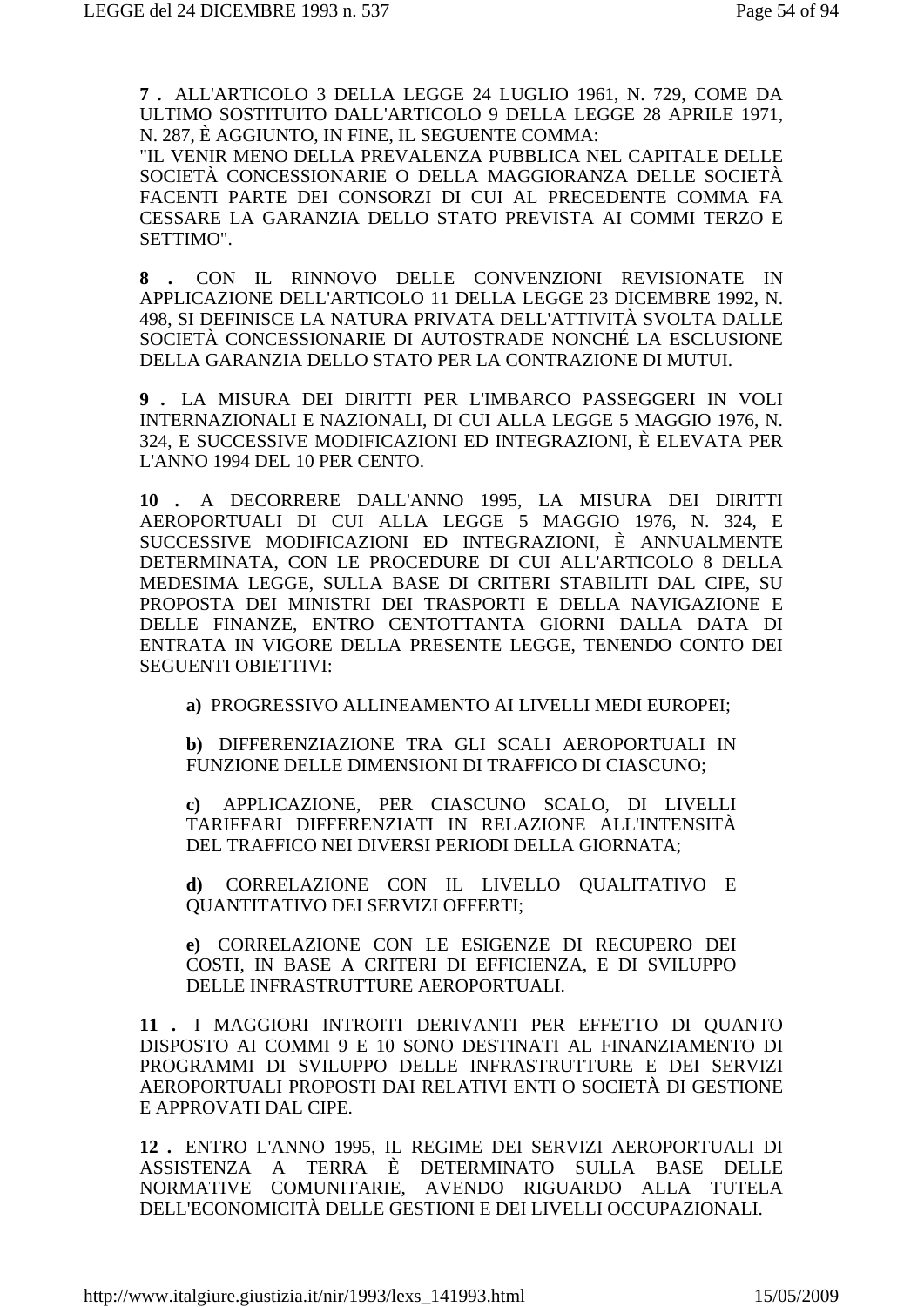**13 .** ENTRO L'ANNO 1994, SONO COSTITUITE APPOSITE SOCIETÀ DI CAPITALE PER LA GESTIONE DEI SERVIZI E PER LA REALIZZAZIONE DELLE INFRASTRUTTURE DEGLI AEROPORTI GESTITI ANCHE IN PARTE DALLO STATO. ALLE PREDETTE SOCIETÀ POSSONO PARTECIPARE ANCHE LE REGIONI E GLI ENTI LOCALI INTERESSATI. CON DECRETO DEL MINISTRO DEI TRASPORTI E DELLA NAVIGAZIONE, DI CONCERTO CON IL MINISTRO DEL TESORO, SONO STABILITI, ENTRO SESSANTA GIORNI DALLA DATA DI ENTRATA IN VIGORE DELLA PRESENTE LEGGE, I CRITERI PER L'ATTUAZIONE DEL PRESENTE COMMA, SULLA BASE DEI PRINCIPI DI CUI ALL'ARTICOLO 12, COMMI 1 E 2, DELLA LEGGE 23 DICEMBRE 1992, N. 498.

**14 .** LO STANZIAMENTO DEL CAPITOLO 7501 DELLO STATO DI PREVISIONE DEL MINISTERO DEI TRASPORTI E DELLA NAVIGAZIONE È RIDOTTO DELLA SOMMA DI LIRE 20 MILIARDI PER L'ANNO 1994. IL MEDESIMO CAPITOLO ED IL RELATIVO STANZIAMENTO SONO SOPPRESSI A DECORRERE DALL'ANNO 1995.

#### **ART. 11. (PREVIDENZA E ASSISTENZA).**

**1 .** CON REGOLAMENTO, DA EMANARE AI SENSI DELL'ARTICOLO 17, COMMA 2, DELLA LEGGE 23 AGOSTO 1988, N. 400, NEL TERMINE DI NOVANTA GIORNI DALLA DATA DI ENTRATA IN VIGORE DELLA PRESENTE LEGGE, SI PROVVEDE AL RIORDINAMENTO DEI PROCEDIMENTI IN MATERIA DI INVALIDITÀ CIVILE, CECITÀ CIVILE E SORDOMUTISMO, SULLA BASE DEI SEGUENTI CRITERI:

**a)** SEMPLIFICAZIONE DEI PROCEDIMENTI;

**b)** DISTINZIONE DEL PROCEDIMENTO DI ACCERTAMENTO SANITARIO DAL PROCEDIMENTO PER LA CONCESSIONE DELLE PROVVIDENZE, CON ATTRIBUZIONE DELLA RISPETTIVA COMPETENZA ALLE COMMISSIONI MEDICHE DI CUI ALLA LEGGE 15 OTTOBRE 1990, N. 295, E AI PREFETTI;

**c)** SOPPRESSIONE DEI COMITATI PROVINCIALI DI ASSISTENZA E BENEFICENZA PUBBLICA E DEVOLUZIONE DELLE FUNZIONI CONCERNENTI LE PROVVIDENZE IN FAVORE DEI MINORATI CIVILI AI PREFETTI;

**d)** PREVISIONE DELLA FACOLTÀ DELL'INVALIDO CONVOCATO PER ACCERTAMENTI SANITARI DI MOTIVARE LA PROPRIA IMPOSSIBILITÀ A RISPONDERE E DI INDICARE LA DATA IN CUI PUÒ EFFETTUARSI VISITA DOMICILIARE.

**2 .** L'ABROGAZIONE DELLE VIGENTI NORME DI LEGGE INCOMPATIBILI CON IL REGOLAMENTO DI CUI AL COMMA 1 HA EFFETTO DALLA DATA DI ENTRATA IN VIGORE DEL REGOLAMENTO STESSO.

**3 .** IN ATTESA DI UNA ORGANICA REVISIONE DELLA MATERIA, LE UNITÀ SANITARIE LOCALI COMPETENTI, ENTRO IL 30 GIUGNO 1994, INFORMANO IL PREFETTO IN ORDINE ALLA CONSISTENZA NUMERICA E ALLO STATO DELLE DOMANDE ANCORA GIACENTI PER L'OTTENIMENTO DELLE PROVVIDENZE DI CUI AL COMMA 1 E INDICANO I TEMPI PRESUNTIVI E LE MISURE STRAORDINARIE PER LO SMALTIMENTO DELL'ARRETRATO. IN CASO DI INOTTEMPERANZA IL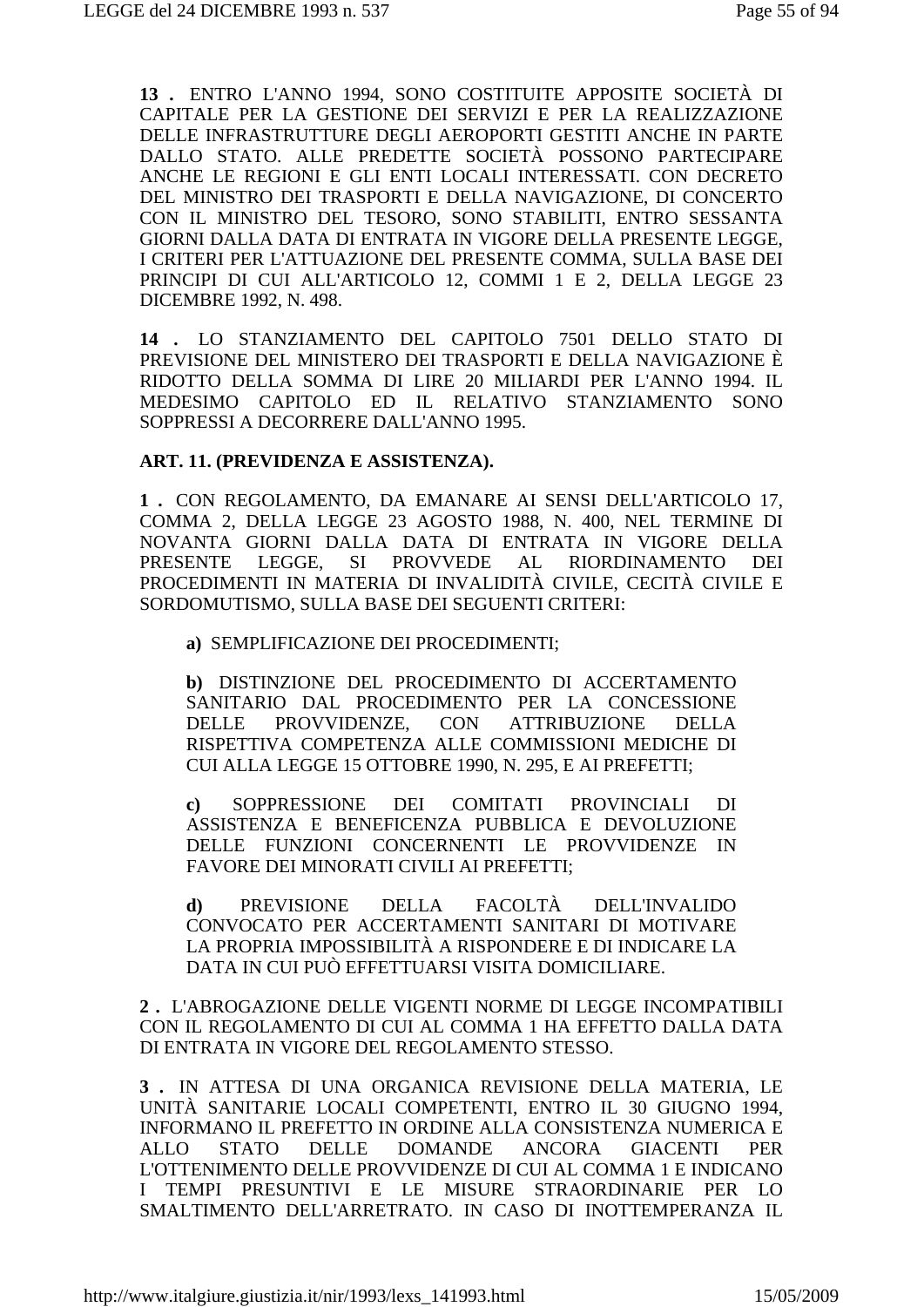PREFETTO NOMINA APPOSITO FUNZIONARIO. IL PREFETTO, ENTRO IL 30 SETTEMBRE 1994, INVIA AL MINISTERO DELL'INTERNO APPOSITA RELAZIONE RIASSUNTIVA CIRCA LO STATO AMMINISTRATIVO DELLE PRATICHE INERENTI L'EROGAZIONE DELLE PROVVIDENZE.

4. LA DIREZIONE GENERALE DEI SERVIZI VARI E DELLE PENSIONI DI GUERRA DEL MINISTERO DEL TESORO PROCEDE A VERIFICHE PROGRAMMATE, DA EFFETTUARE ANCHE SENZA PREAVVISO, CON RIFERIMENTO PRIVILEGIATO ALLE ZONE A PIÙ ALTA DENSITÀ DI BENEFICIARI DI PENSIONI, ASSEGNI E INDENNITÀ. NEL CASO DI ACCERTATA INSUSSISTENZA DEI REOUISITI PRESCRITTI PER IL GODIMENTO DEI BENEFICI, E SE IL BENEFICIARIO NON RINUNCIA A GODERNE DALLA DATA DELL'ACCERTAMENTO, SONO ASSOGGETTATI RIPETIZIONE TUTTI I RATEI VERSATI NELL'ULTIMO ANNO  $\mathsf{A}$ PRECEDENTE LA DATA STESSA. IN TALE ULTIMO CASO, OVE IN SULLA BASE DEI REQUISITI INSUSSISTENTI **RAGIONE**  $\Omega$  $\mathbf{H}$ **STATO PRESSO BENEFICIARIO SIA ASSUNTO PUBBLICHE** AMMINISTRAZIONI O ENTI E IMPRESE PRIVATE, IL RAPPORTO DI LAVORO È RISOLTO DI DIRITTO A DECORRERE DALL'ACCERTAMENTO DI INSUSSISTENZA.

5. CON DECORRENZA DAL 1 GENNAIO 1994, FERMA RESTANDO LA VIGENTE DISCIPLINA IN MATERIA DI PEREOUAZIONE AUTOMATICA DELLE PENSIONI PREVIDENZIALI ED ASSISTENZIALI, SPETTA, PER QUELLE DI IMPORTO PARI O INFERIORE A LIRE 1.000.000 LORDE MENSILI. UN ULTERIORE AUMENTO CORRISPONDENTE  $AIJO$ SCOSTAMENTO TRA IL VALORE DI 3,5 PUNTI PERCENTUALI DI CUI ALL'ARTICOLO 2, COMMA 1-BIS, DEL DECRETO-LEGGE 19 SETTEMBRE 1992, N. 384, CONVERTITO, CON MODIFICAZIONI, DALLA LEGGE 14 NOVEMBRE 1992, N. 438, E IL VALORE ACCERTATO DELLA VARIAZIONE DELL'INDICE MEDIO ANNUO DEI PREZZI AL CONSUMO DELLE FAMIGLIE DI OPERAI E IMPIEGATI CALCOLATO DALL'ISTAT PER L'ANNO 1993 RISPETTO ALL'ANNO PRECEDENTE. LE PENSIONI IL CUI AMMONTARE RISULTI COMPRESO TRA LIRE 1.000.000 LORDE MENSILI E TALE IMPORTO MAGGIORATO DEL PREDETTO AUMENTO SONO AUMENTATE FINO A RAGGIUNGERE L'IMPORTO MAGGIORATO. CON DECORRENZA PREDETTA **DATA DEL GENNAIO DALLA**  $\overline{1}$ 1994 Ė. CORRISPONDENTEMENTE AUMENTATO L'IMPORTO MENSILE DEL TRATTAMENTO MINIMO DI PENSIONE. PER L'ANNO 1994, A DECORRERE DAL 1 LUGLIO, SONO ATTRIBUITI GLI AUMENTI DEI TRATTAMENTI PENSIONISTICI DI CUI ALL'ARTICOLO 1, COMMA 9-QUATER, DEL DECRETO-LEGGE 22 DICEMBRE 1990, N. 409, CONVERTITO, CON MODIFICAZIONI, DALLA LEGGE 27 FEBBRAIO 1991, N. 59.

6. LA DISPOSIZIONE DI CUI ALL'ARTICOLO 3, COMMA 4, DEL DECRETO-LEGGE 22 DICEMBRE 1990, N. 409, CONVERTITO, CON MODIFICAZIONI, DALLA LEGGE 27 FEBBRAIO 1991, N. 59, VA INTERPRETATA NEL SENSO CHE ANCHE PER LE PENSIONI IVI PREVISTE, AI FINI DEL MANTENIMENTO DEL MAGGIORE TRATTAMENTO IN GODIMENTO, SI APPLICA LO STESSO CRITERIO STABILITO PER LE PENSIONI DEL REGIME GENERALE DALL'ARTICOLO 1. COMMA 8. DEL PREDETTO DECRETO-LEGGE N. 409 DEL 1990.

7. SALVO OUANTO DISPOSTO AL COMMA 5, ULTIMO PERIODO, LA DECORRENZA DEGLI AUMENTI DEI TRATTAMENTI PENSIONISTICI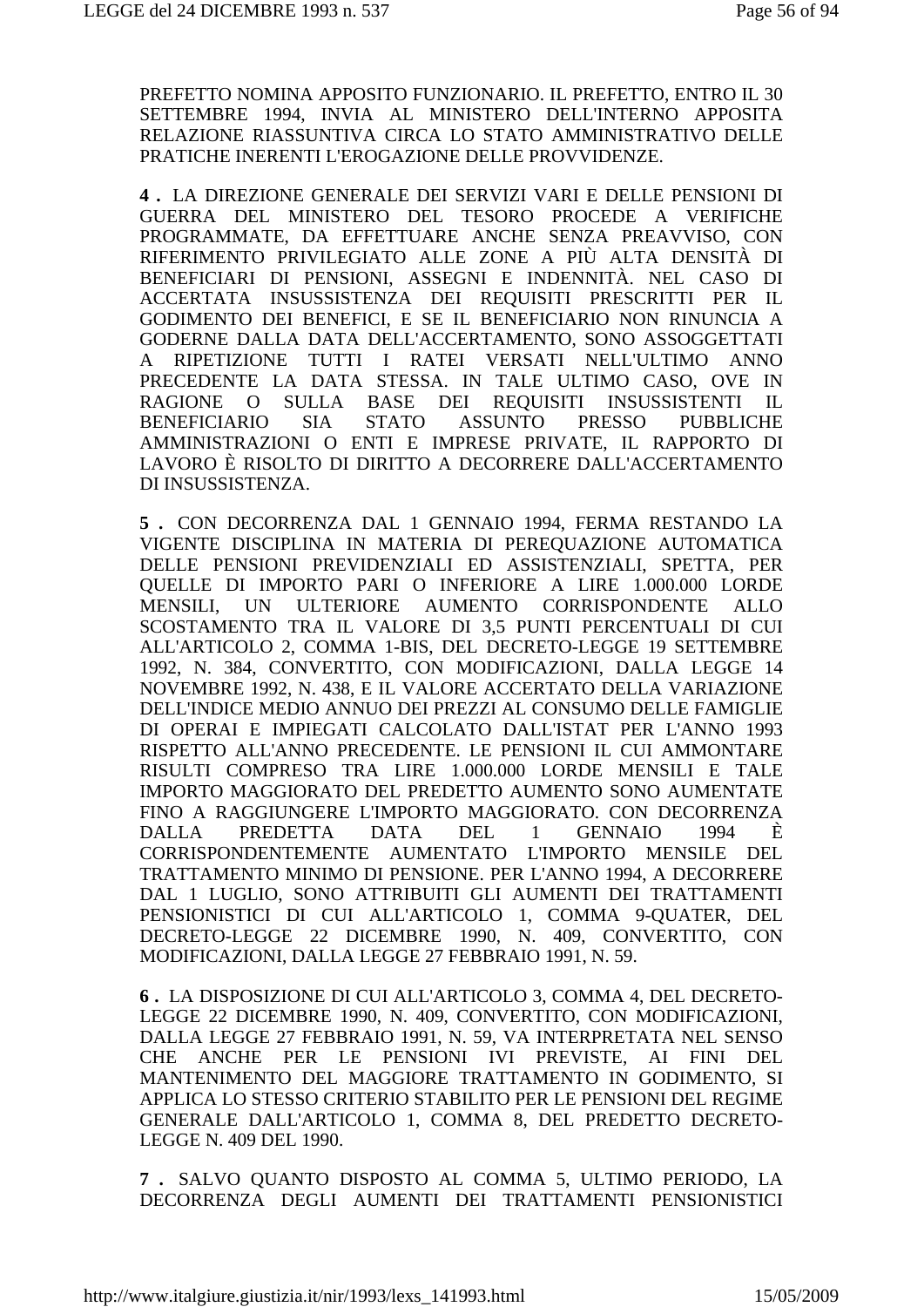STABILITA DALL'ANNO 1994, AI SENSI DEGLI ARTICOLI 1, COMMI 9, 9-BIS, 9-TER E 9-OUATER; 2-BIS, COMMA 3; E 3, COMMA 3, DEL DECRETO-LEGGE 22 DICEMBRE 1990, N. 409, CONVERTITO, CON MODIFICAZIONI, DALLA LEGGE 27 FEBBRAIO 1991, N. 59, È DIFFERITA ALL'ANNO 1995. CONSEGUENTEMENTE, I TERMINI DEL 1 GENNAIO 1994 E DEL 31 DICEMBRE 1993, DI CUI, RISPETTIVAMENTE, AI COMMI 3 E 4 DELL'ARTICOLO 5 DEL PREDETTO DECRETO-LEGGE N. 409 DEL 1990, SONO DIFFERITI AL 1 GENNAIO 1995 E AL 31 DICEMBRE 1994.

8. I TERMINI DEL 1 MAGGIO E DEL 1 NOVEMBRE, DI CUI ALL'ARTICOLO 1, COMMA 2-BIS, DEL DECRETO-LEGGE 19 SETTEMBRE 1992, N. 384, CONVERTITO, CON MODIFICAZIONI, DALLA LEGGE 14 NOVEMBRE 1992, N. 438, SONO RISPETTIVAMENTE FISSATI AL 1 LUGLIO ED AL 1 GENNAIO DELL'ANNO SUCCESSIVO, FATTA ESCLUSIONE PER I LAVORATORI CHE HANNO MATURATO I REQUISITI PER IL DIRITTO ALLA PENSIONE DI ANZIANITÀ NEL CORSO DEL 1993 E NE OTTENGONO IL TRATTAMENTO CON DECORRENZA ENTRO IL 1994, PER I QUALI CONTINUANO AD OPERARE I TERMINI PREVISTI DAL PREDETTO ARTICOLO 1, COMMA 2-BIS.

9. IL COMMA 6 DELL'ARTICOLO 10 DEL DECRETO LEGISLATIVO 30 DICEMBRE 1992, N. 503, È SOSTITUITO DAI SEGUENTI:

"6. LE PENSIONI DI ANZIANITÀ A CARICO DELL'ASSICURAZIONE GENERALE DEI LAVORATORI DIPENDENTI E DELLE FORME DI ESSA SOSTITUTIVE, NONCHÉ I TRATTAMENTI ANTICIPATI DI ANZIANITÀ DELLE FORME ESCLUSIVE CON ESCLUSIONE DELLE ECCEZIONI DI CUI ALL'ARTICOLO 10 DEL DECRETO-LEGGE 28 FEBBRAIO 1986, N. 49, CONVERTITO, CON MODIFICAZIONI, DALLA LEGGE 18 APRILE 1986, N. 120, IN RELAZIONE ALLE QUALI TROVANO APPLICAZIONE LE DISPOSIZIONI DI CUI AI COMMI 1, 3 E 4 DEL PRESENTE ARTICOLO, NON SONO CUMULABILI CON REDDITI DA LAVORO DIPENDENTE NELLA LORO INTEREZZA, E CON I REDDITI DA LAVORO AUTONOMO NELLA MISURA PER ESSI PREVISTA AL COMMA 1 ED IL LORO CONSEGUIMENTO È SUBORDINATO ALLA RISOLUZIONE DEL RAPPORTO DI LAVORO.

6-BIS. LE OUOTE DELLE PENSIONI DI ANZIANITÀ A CARICO DELLE GESTIONI PREVIDENZIALI DEGLI ARTIGIANI, DEGLI ESERCENTI ATTIVITÀ COMMERCIALI E DEI COLTIVATORI DIRETTI, MEZZADRI E COLONI, ECCEDENTI L'AMMONTARE CORRISPONDENTE AL TRATTAMENTO MINIMO VIGENTE NELLE RISPETTIVE GESTIONI, NON SONO CUMULABILI CON IL REDDITO DA LAVORO AUTONOMO NELLA MISURA DEL 50 PER CENTO FINO CONCORRENZA DEL REDDITO STESSO, SENZA **OBBLIGO DI**  $\bm{A}$ CANCELLAZIONE DAGLI ELENCHI PREVIDENZIALI ED ASSISTENZIALI. LE PREDETTE PENSIONI SONO INCUMULABILI NELLA LORO INTEREZZA CON I **REDDITI DA LAVORO DIPENDENTE."** 

10. IL COMMA 8 DELL'ARTICOLO 10 DEL DECRETO LEGISLATIVO 30 DICEMBRE 1992, N. 503, È SOSTITUITO DAL SEGUENTE:

"8. AI LAVORATORI CHE ALLA DATA DEL 31 DICEMBRE 1994 SONO TITOLARI DI PENSIONE, OVVERO HANNO RAGGIUNTO I REOUISITI CONTRIBUTIVI MINIMI PER LA LIQUIDAZIONE DELLA PENSIONE DI VECCHIAIA O DI ANZIANITÀ. CONTINUANO AD APPLICARSI LE DISPOSIZIONI DI CUI ALLA PREVIGENTE NORMATIVA, SE PIÙ FAVOREVOLE."

11. A FAR DATA DAL 1 GENNAIO 1994, I LAVORATORI CHE SVOLGONO LE ATTIVITÀ DI CUI ALL'ARTICOLO 49. COMME 1 E 2. LETTERA A). DEL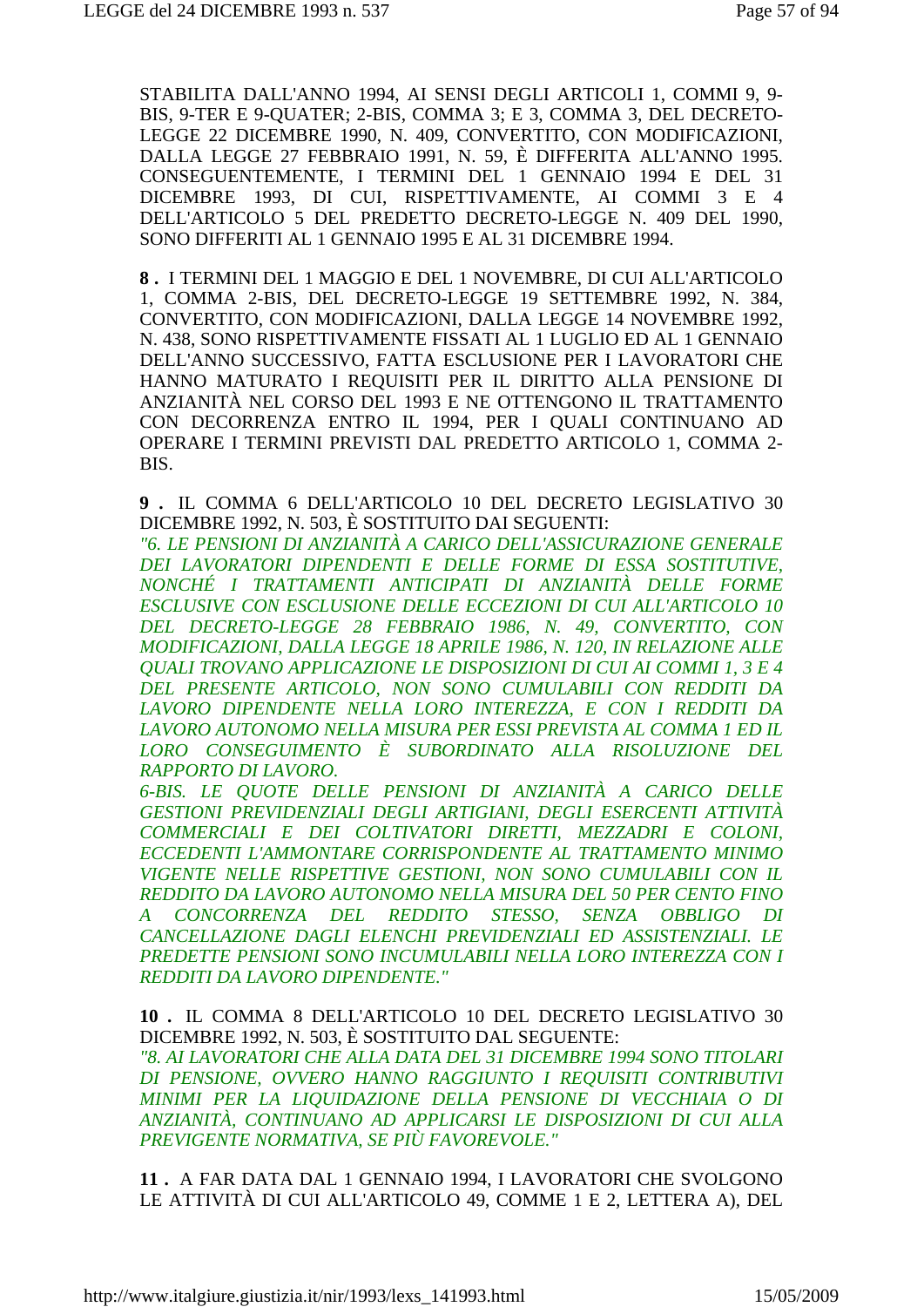TESTO UNICO DELLE IMPOSTE SUI REDDITI, APPROVATO CON DECRETO DEL PRESIDENTE DELLA REPUBBLICA 22 DICEMBRE 1986, N. 917, AD ECCEZIONE DEI TITOLARI DI PENSIONE DIRETTA E DEI PERCETTORI DI BORSE DI STUDIO, SONO ISCRITTI, AI FINI DELL'ASSICURAZIONE GENERALE OBBLIGATORIA PER L'INVALIDITÀ, LA VECCHIAIA ED I SUPERSTITI, IN UNA GESTIONE SEPARATA, NELL'AMBITO DELLA GESTIONE DEI CONTRIBUTI E DELLE PRESTAZIONI PREVIDENZIALI DEGLI ESERCENTI ATTIVITÀ COMMERCIALI E NEL RISPETTO DELLE DISPOSIZIONI PREVISTE PER QUEST'ULTIMA GESTIONE, FATTA ESCLUSIONE DEL LIVELLO MINIMO IMPONIBILE AI FINI CONTRIBUTIVI, DI CUI ALL'ARTICOLO 1, COMMA 3, DELLA LEGGE 2 AGOSTO 1990, N. 233.

**12 .** QUALORA AL COMPIMENTO DEL SESSANTACINQUESIMO ANNO DI ETÀ I LAVORATORI DI CUI AL COMMA 11 NON ABBIANO RAGGIUNTO IL PERIODO MINIMO CONTRIBUTIVO PER IL TRATTAMENTO PENSIONISTICO, POSSONO INTEGRARE IL PERIODO MANCANTE MEDIANTE IL VERSAMENTO DI CONTRIBUTI VOLONTARI, SECONDO LE MODALITÀ STABILITE CON DECRETO DEL MINISTRO DEL LAVORO E DELLA PREVIDENZA SOCIALE, DI CONCERTO CON IL MINISTRO DEL TESORO, DA EMANARE ENTRO TRENTA GIORNI DALLA DATA DI ENTRATA IN VIGORE DELLA PRESENTA LEGGE.

**13 .** LE DISPOSIZIONI DEL COMMA 11 NON SI APPLICANO NEI CONFRONTI DEI LAVORATORI CHE SVOLGONO ATTIVITÀ LAVORATIVE PER LE QUALI OPERANO FORME PENSIONISTICHE OBBLIGATORIE.

**14 .** IN FASE DI PRIMA APPLICAZINE, ALLA GESTIONE SEPARATA DI CUI AL COMMA 11 SOVRAINTENDE IL COMITATO AMMINISTRATORE DELLA GESTIONE PER I CONTRIBUTI E LE PRESTAZIONI DEGLI ESERCENTI ATTIVITÀ COMMERCIALI.

**15 .** ENTRO TRENTA GIORNI DALLA DATA DI ENTRATA IN VIGORE DELLA PRESENTE LEGGE, CON UNO O PIÙ DECRETI DEL MINISTRO DEL LAVORO E DELLA PREVIDENZA SOCIALE, DI CONCERTO CON IL MINISTRO DEL TESORO, SONO DEFINITE, TENUTO CONTO DELLE PECULIARITÀ RELATIVE ALLA SPECIFICA FORMA ASSICURATIVA, LE MODALITÀ DI APPLICAZIONE DELLE DISPOSIZIONI DI CUI AI COMMI 11, 13 E 14 IVI COMPRESI I TERMINI E LE MODALITÀ DI VERSAMENTO DEI CONTRIBUTI, NONCHÉ I CRITERI PER LA DETERMINAZIONE DEI PERIODI ASSICURATIVI DA ACCREDITARSI IN RELAZIONE ALL'AMMONTARE DEI VERSAMENTI CONTRIBUTIVI EFFETTUATI NELL'ANNO.

**16 .** CON EFFETTO DAL 1 GENNAIO 1994, FERMI RESTANDO I REQUISITI CONCESSIVI PRESCRITTI DALLA VIGENTE NORMATIVA IN MATERIA DI PENSIONAMENTO ANTICIPATO RISPETTO ALL'ETÀ STABILITA PER LA CESSAZIONE DAL SERVIZIO OVVERO PER IL COLLOCAMENTO A RIPOSO D'UFFICIO, NEI CONFRONTI DI COLORO CHE CONSEGUONO IL DIRITTO A PENSIONE ANTICIPATA CON UN'ANZIANITÀ CONTRIBUTIVA INFERIORE A TRENTACINQUE ANNI, ESCLUSE LE CAUSE DI CESSAZIONE DAL SERVIZIO PER INVALIDITÀ, L'IMPORTO DEL RELATIVO TRATTAMENTO PENSIONISTICO, IVI COMPRESA L'INDENNITÀ INTEGRATIVA SPECIALE, È RIDOTTO IN PROPORZIONE AGLI ANNI MANCANTI AL RAGGIUNGIMENTO DEL PREDETTO REQUISITO CONTRIBUTIVO, SECONDO LE PERCENTUALI DI CUI ALLA ALLEGATA TABELLA A.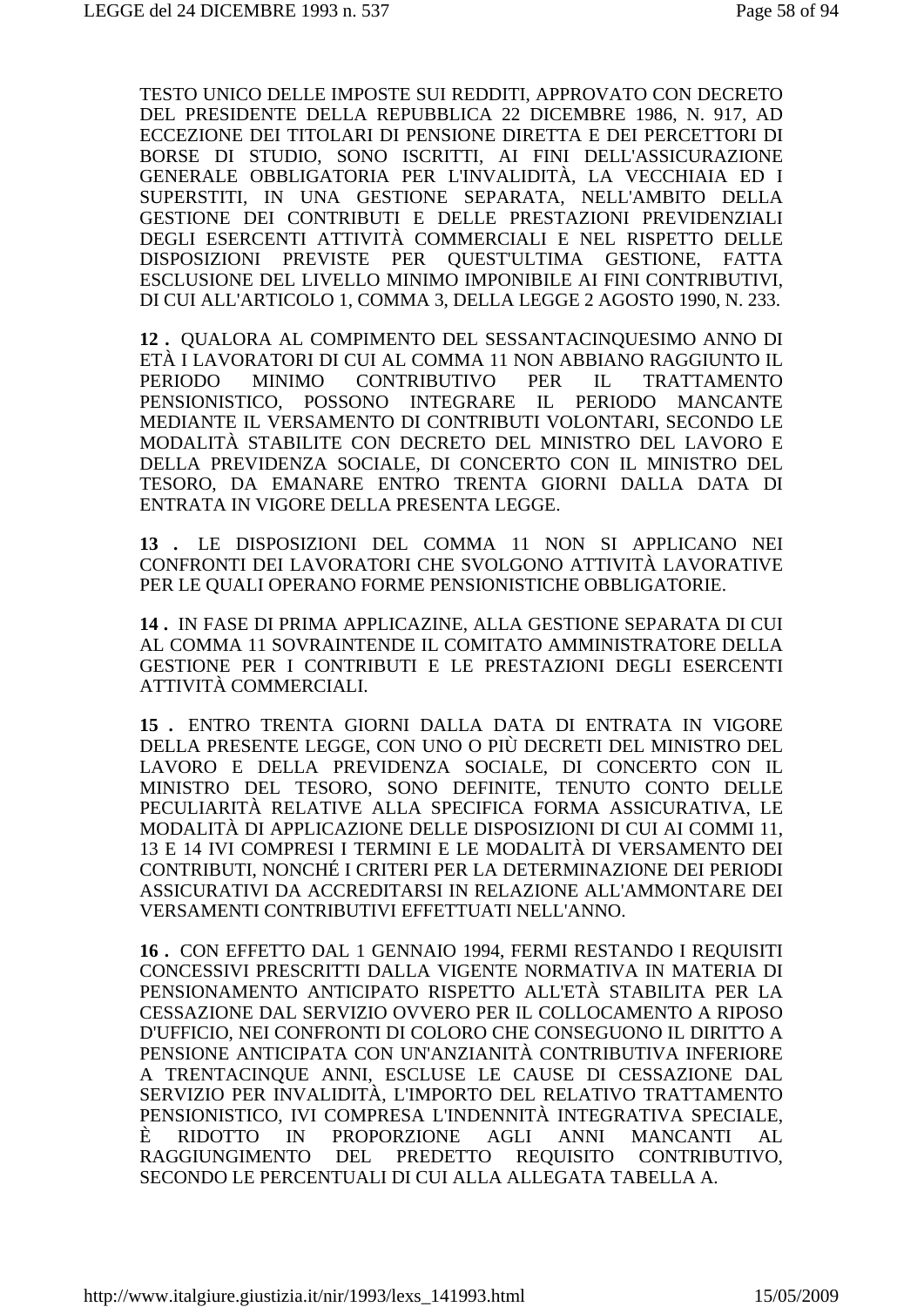**17 .** PER IL 1994 IL TERMINE DEL 1 SETTEMBRE, DI CUI ALL'ARTICOLO 1, COMMA 2-TER, DEL DECRETO-LEGGE 19 SETTEMBRE 1992, N. 384, CONVERTITO, CON MODIFICAZIONI, DALLA LEGGE 14 NOVEMBRE 1992, N. 438, È FISSATO A TUTTI GLI EFFETTI AL 24 DICEMBRE. PER IL PERSONALE DOCENTE E TECNICO DELLA SCUOLA IL PREDETTO TERMINE RIMANE IMMUTATO.

**18 .** LE DISPOSIZIONI DI CUI AL COMMA 16 SI APPLICANO AI DIPENDENTI DELLE PUBBLICHE AMMINISTRAZIONI DI CUI ALL'ARTICOLO 1 DEL DECRETO LEGISLATIVO 3 FEBBRAIO 1993, N. 29, ISCRITTI ALLE FORME DI PREVIDENZA ESCLUSIVE DELL'ASSICURAZIONE GENERALE OBBLIGATORIA PER L'INVALIDITÀ, LA VECCHIAIA ED I SUPERSTITI, NONCHÉ ALLE ALTRE CATEGORIE DI DIPENDENTI ISCRITTE ALLE PREDETTE FORME DI PREVIDENZA, ESCLUSI I SOGGETTI LA CUI DOMANDA DI PENSIONAMENTO SIA STATA ACCOLTA PRIMA DEL 15 OTTOBRE 1993 DALLE COMPETENTI AMMINISTRAZIONI.

**19 .** È FATTA SALVA, PER COLORO CHE ABBIANO PRESENTATO DOMANDA DI COLLOCAMENTO IN PENSIONE SUCCESSIVAMENTE AL 31 DICEMBRE 1992 E CHE NE FACCIANO DOMANDA ENTRO SESSANTA GIORNI DALLA DATA DI ENTRATA IN VIGORE DELLA PRESENTE LEGGE, LA POSSIBILITÀ DI REVOCARLA OVVERO, QUALORA CESSATI DAL SERVIZIO, DI ESSERE RIAMMESSI CON LA QUALIFICA E CON L'ANZIANITÀ DI SERVIZIO MATURATA ALL'ATTO DEL COLLOCAMENTO A RIPOSO, CON FACOLTÀ DI RISCATTARE IL PERIODO SCOPERTO AI FINI DELLA PREVIDENZA E DELLA QUISCENZA SECONDO AGGIORNATI CRITERI ATTUARIALI.

**20 .** I COMPETENTI ORGANI DELL'AMMINISTRAZIONE DEVONO DELIBERARE SULLE DOMANDE DI REVOCA DELLE DIMISSIONI OVVERO SULLE DOMANDE DI RIASSUNZIONE ENTRO TRENTA GIORNI DALLA LORO PRESENTAZIONE DA PARTE DEGLI INTERESSATI.

**21 .** I DIPENDENTI DI ENTI PUBBLICI ISCRITTI A FONDI ESCLUSIVI UTILIZZATI PER DISTACCHI SINDACALI NON RETRIBUITI HANNO FACOLTÀ DI MANTENERE L'ISCRIZIONE A DETTI FONDI CON ONERE CONTRIBUTIVO A CARICO DELL'ASSICURATO ANCHE PER LA PARTE DI COMPETENZA DELL'ENTE QUALORA QUESTO SIA TENUTO ALLA CONTRIBUZIONE.

**22 .** L'ARTICOLO 6, COMMI 5, 6 E 7, DEL DECRETO-LEGGE 12 SETTEMBRE 1983, N. 463, CONVERTITO, CON MODIFICAZIONI, DALLA LEGGE 11 NOVEMBRE 1983, N. 638, SI INTERPRETA NEL SENSO CHE NEL CASO DI CONCORSO DI DUE O PIÙ PENSIONI INTEGRATE AL TRATTAMENTO MINIMO, LIQUIDATE CON DECORRENZA ANTERIORE ALLA DATA DI ENTRATA IN VIGORE DEL PREDETTO DECRETO-LEGGE, IL TRATTAMENTO MINIMO SPETTA SU UNA SOLA DELLE PENSIONI, COME INDIVIDUATA SECONDO I CRITERI PREVISTI AL COMMA 3 DELLO STESSO ARTICOLO, MENTRE L'ALTRA O LE ALTRE PENSIONI SPETTANO NELL'IMPORTO A CALCOLO SENZA ALCUNA INTEGRAZIONE.

**23 .** LA DISPOSIZIONE DELL'ARTICOLO 7, COMMA 4, DEL DECRETO-LEGGE 21 MARZO 1988, N. 86, CONVERTITO, CON MODIFICAZIONI, DALLA LEGGE 20 MAGGIO 1988, N. 160, E SUCCESSIVE MODIFICAZIONI,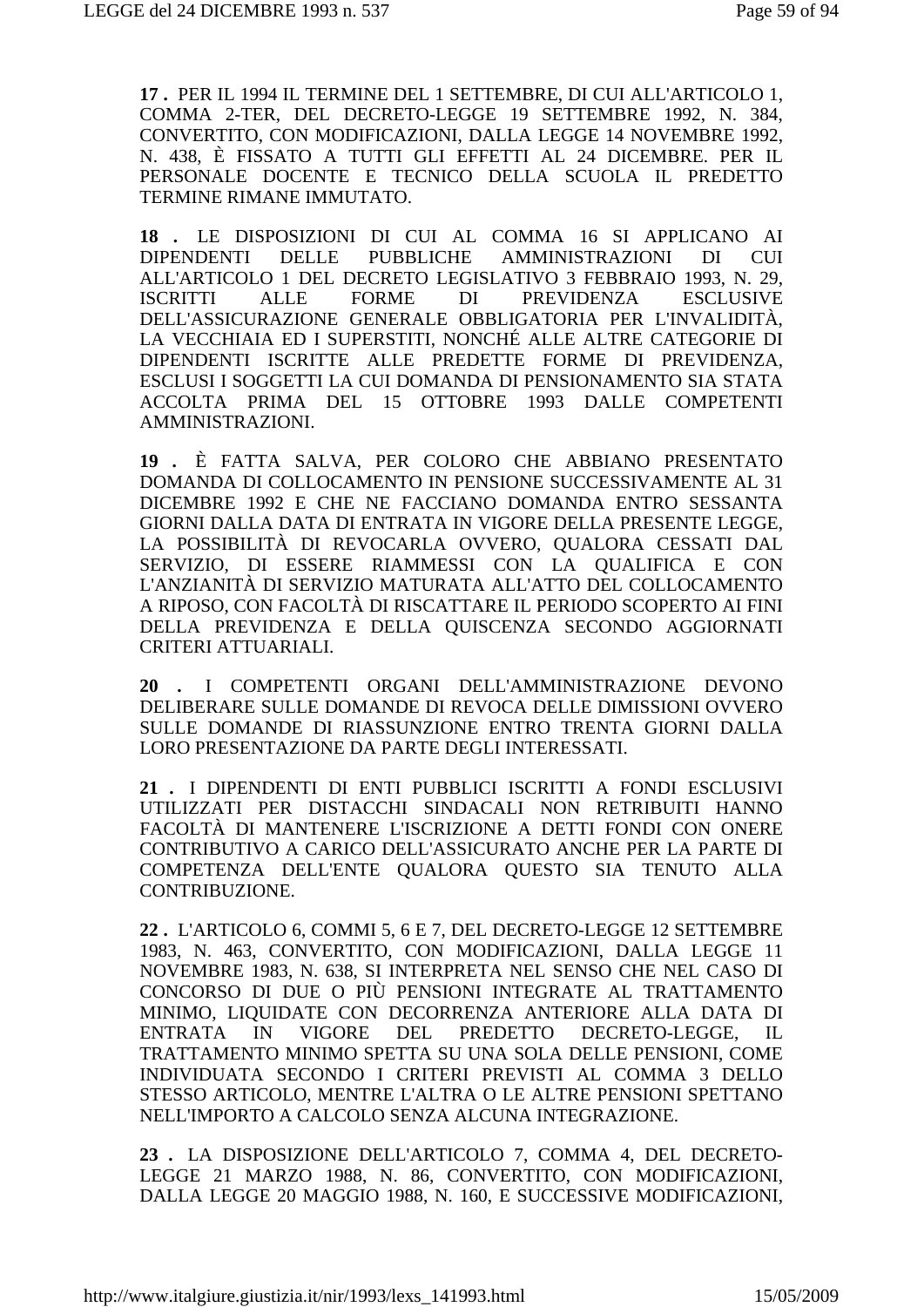SI INTERPRETA NEL SENSO CHE AI LAVORATORI AGRICOLI AVENTI DIRITTO AI TRATTAMENTI SPECIALI DI DISOCCUPAZIONE DI CUI AGLI ARTICOLI 25 DELLA LEGGE 8 AGOSTO 1972, N. 457, E 7 DELLA LEGGE 16 FEBBRAIO 1977, N. 37, L'INDENNITÀ ORDINARIA DI DISOCCUPAZIONE PER LE GIORNATE ECCEDENTI OUELLE DI TRATTAMENTO SPECIALE È DOVUTA NELLA MISURA FISSA DI LIRE 800 GIORNALIERE. A DECORRERE DAL 1 GENNAIO 1993, AI LAVORATORI AGRICOLI AVENTI DIRITTO AI TRATTAMENTI SPECIALI DI DISOCCUPAZIONE NON È DOVUTA L'INDENNITÀ ORDINARIA DI DISOCCUPAZIONE PER LE GIORNATE ECCEDENTI LE NOVANTA DI TRATTAMENTO SPECIALE. PER I PREDETTI LAVORATORI LE GIORNATE ACCREDITABILI AI FINI PENSIONISTICI SONO CALCOLATE SULLA BASE DELLA VIGENTE DISCIPLINA ANCORCHÈ SI TRATTI DI GIORNATE NON LAVORATE NÉ INDENNIZZATE.

24. NEL COMMA 1 DELL'ARTICOLO 17 DEL DECRETO LEGISLATIVO 30 DICEMBRE 1992. N. 503. ALLA FINE DEL PRIMO PERIODO. SONO INSERITE LE SEGUENTI PAROLE: " ENTRO DETERMINATI TETTI STABILITI CON DECRETO DEL MINISTRO DEL LAVORO E DELLA PREVIDENZA SOCIALE, DI CONCERTO CON IL MINISTRO DEL TESORO".

25. AI FINI DELL'APPLICAZIONE DELL'ARTICOLO 1 DEL DECRETO-LEGGE 19 SETTEMBRE 1992. N. 384. CONVERTITO. CON MODIFICAZIONI. DALLA LEGGE 14 NOVEMBRE 1992, N. 438, IL PERIODO DI PREAVVISO PREVISTO ALLA LETTERA C) DEL COMMA 2 DEL PREDETTO ARTICOLO 1. PER LE DOMANDE DI CESSAZIONE DAL SERVIZIO PRESENTATE ANTERIORMENTE AL 19 SETTEMBRE 1992. INIZIA A DECORRERE DALLA DATA DI PRESENTAZIONE DELLE DOMANDE STESSE.

26. LA DISPOSIZIONE CONTENUTA NEL COMMA 1 DELL'ARTICOLO 32 DELLA LEGGE 12 APRILE 1991, N. 136, DEVE ESSERE INTERPRETATA NEL SENSO CHE L'ISCRIZIONE ALL'ENTE NAZIONALE DI PREVIDENZA E ASSISTENZA PER I VETERINARI (ENPAV) NON È PIÙ OBBLIGATORIA SOLTANTO PER I VETERINARI CHE SI ISCRIVONO PER LA PRIMA VOLTA AGLI ALBI PROFESSIONALI SUCCESSIVAMENTE ALLA DATA DI ENTRATA IN VIGORE DELLA PREDETTA LEGGE E CHE SI TROVANO NELLE CONDIZIONI PREVISTE DAL COMMA 2 DELL'ARTICOLO 24 DELLA MEDESIMA; I PROVVEDIMENTI DI CANCELLAZIONE ADOTTATI DALL'ENTE NEI CONFRONTI DI VETERINARI, GIÀ OBBLIGATORIAMENTE ISCRITTI ALL'ENTE STESSO IN FORZA DELLA PRECEDENTE NORMATIVA. SONO NULLI DI DIRITTO. GLI OBBLIGHI RELATIVI AL PAGAMENTO DEI CONTRIBUTI E ALLA COMUNICAZIONE DI CUI ALL'ARTICOLO 19 DELLA CITATA LEGGE N. 136 DEL 1991, DOVUTI PER IL PERIODO SUCCESSIVO  $AL$ PROVVEDIMENTO DI CANCELLAZIONE DEBBONO ESSERE ADEMPIUTI, SALVO IL CASO DI SCADENZA POSTERIORE, ENTRO SESSANTA GIORNI DALLA DATA DI ENTRATA IN VIGORE DELLA PRESENTE LEGGE. FINO AL MEDESIMO TERMINE, PER I CONTRIBUTI E LE COMUNICAZIONI RELATIVE AL PREDETTO PERIODO NON SI APPLICANO LE SANZIONI, LE MAGGIORAZIONI E GLI INTERESSI DI MORA DI CUI AGLI ARTICOLI 19 E 20 DELLA CITATA LEGGE N. 136 DEL 1991.

27 . IN ATTESA DI UN'ORGANICA REVISIONE DEL SISTEMA DI FINANZIAMENTO DELLA PREVIDENZA SOCIALE IN AGRICOLTURA E DEL SISTEMA DELLE AGEVOLAZIONI CONTRIBUTIVE PER LE IMPRESE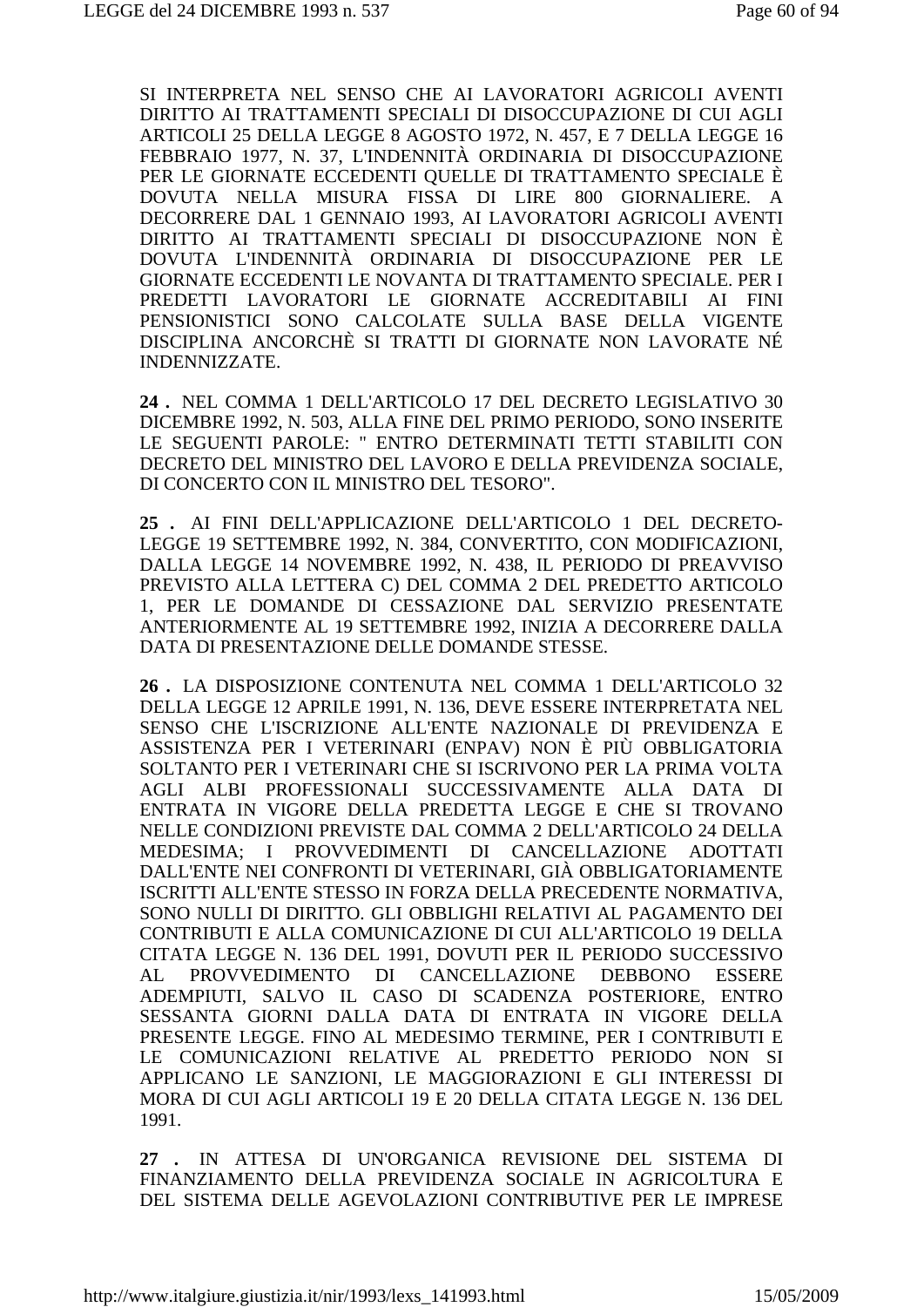AGRICOLE, IL COMMA 5 DELL'ARTICOLO 9 DELLA LEGGE 11 MARZO 1988, N. 67, E SUCCESSIVE MODIFICAZIONI, È SOSTITUITO DAI SEGUENTI:

*"5. I PREMI ED I CONTRIBUTI RELATIVI ALLE GESTIONI PREVIDENZIALI ED ASSISTENZIALI, DOVUTI DAI DATORI DI LAVORO AGRICOLO PER IL PROPRIO PERSONALE DIPENDENTE, OCCUPATO A TEMPO INDETERMINATO E A TEMPO DETERMINATO NEI TERRITORI MONTANI DI CUI ALL'ARTICOLO 9 DEL DECRETO DEL PRESIDENTE DELLA REPUBBLICA 29 SETTEMBRE 1973, N. 601, SONO FISSATI NELLA MISURA DEL 20 PER CENTO A DECORRERE DAL 1 OTTOBRE 1994, DEL 25 PER CENTO A DECORRERE DAL 1 OTTOBRE 1995 E DEL 30 PER CENTO A DECORRERE DAL 1 OTTOBRE 1996. I PREDETTI PREMI E CONTRIBUTI DOVUTI DAI DATORI DI LAVORO AGRICOLO OPERANTI NELLE ZONE AGRICOLE SVANTAGGIATE, DELIMITATE AI SENSI DELL'ARTICOLO 15 DELLA LEGGE 27 DICEMBRE 1977, N. 984, SONO FISSATI NELLA MISURA DEL 30 PER CENTO A DECORRERE DAL 1 OTTOBRE 1994, DEL 40 PER CENTO A DECORRERE DAL 1 OTTOBRE 1995, DEL 60 PER CENTO A DECORRERE DAL 1 OTTOBRE 1996.* 

*5-BIS. LE AGEVOLAZIONI DI CUI AL COMMA 5 NON SPETTANO AI DATORI DI LAVORO AGRICOLO PER I LAVORATORI OCCUPATI IN VIOLAZIONE DELLE NORME SUL COLLOCAMENTO.* 

*5-TER. LE AGEVOLAZIONI DI CUI AL COMMA 5 SI APPLICANO SOLTANTO SULLA QUOTA A CARICO DEL DATORE DI LAVORO."*

**28 .** LA RIDUZIONE CONTRIBUTIVA DI CUI ALL'ARTICOLO 14, COMMA 1, DELLA LEGGE 1 MARZO 1984, N. 64, COME SOSTITUITO DAL COMMA 5 DELL'ARTICOLO 1 DEL DECRETO-LEGGE 30 DICEMBRE 1987, N. 536, CONVERTITO, CON MODIFICAZIONI, DALLA LEGGE 29 FEBBRAIO 1988, N. 48, FERMI RESTANDO I LIMITI DI DURATA IVI PREVISTI, È FISSATA NELLA MISURA DEL 40 PER CENTO A DECORRERE DAL 1 OTTOBRE 1994, DEL 30 PER CENTO A DECORRERE DAL 1 OTTOBRE 1995 E DEL 20 PER CENTO A DECORRERE DAL 1 OTTOBRE 1996. ALLA RIDUZIONE CONTRIBUTIVA SI APPLICANO LE DISPOSIZIONI DI CUI ALL'ARTICOLO 6, COMMI 9 E 13, DEL DECRETO-LEGGE 9 OTTOBRE 1989, N. 338, CONVERTITO, CON MODIFICAZIONI, DALLA LEGGE 7 DICEMBRE 1989, N. 389, E SUCCESSIVE MODIFICAZIONI E INTEGRAZIONI. GLI ONERI DI CUI AL COMMA 5 DELL'ARTICOLO 9 DELLA LEGGE 11 MARZO 1988, N. 67, COME SOSTITUITO DAL COMMA 27 DEL PRESENTE ARTICOLO, E GLI ONERI DI CUI AL PRESENTE COMMA SONO POSTI A CARICO DELL'AUTORIZZAZIONE DI SPESA DI CUI AL COMMA 30.

**29 .** SONO ABROGATI GLI ARTICOLI 17 E 18 DEL DECRETO LEGISLATIVO 11 AGOSTO 1993, N. 375.

**30 .** LE MAGGIORI AGEVOLAZIONI E LE RIDUZIONI CONTRIBUTIVE DI CUI AI COMMI 27 E 28 SONO POSTE A CARICO DELLE AUTORIZZAZIONI DI SPESA DI CUI ALL'ARTICOLO 1 DEL DECRETO-LEGGE 22 OTTOBRE 1992, N. 415, CONVERTITO, CON MODIFICAZIONI, DALLA LEGGE 19 DICEMBRE 1992, N. 488.

**31 .** PER FRONTEGGIARE L'EMERGENZA OCCUPAZIONALE È ISTITUITO PRESSO IL MINISTERO DEL LAVORO E DELLA PREVIDENZA SOCIALE UN FONDO PER L'OCCUPAZIONE, CON UNA DOTAZIONE DI LIRE 580 MILIARDI PER IL 1994 E DI LIRE 330 MILIARDI A DECORRERE DAL 1995. IL FONDO È DESTINATO AD INTERVENTI DA DEFINIRSI CON DECRETI DEL MINISTRO DEL LAVORO E DELLA PREVIDENZA SOCIALE, DI CONCERTO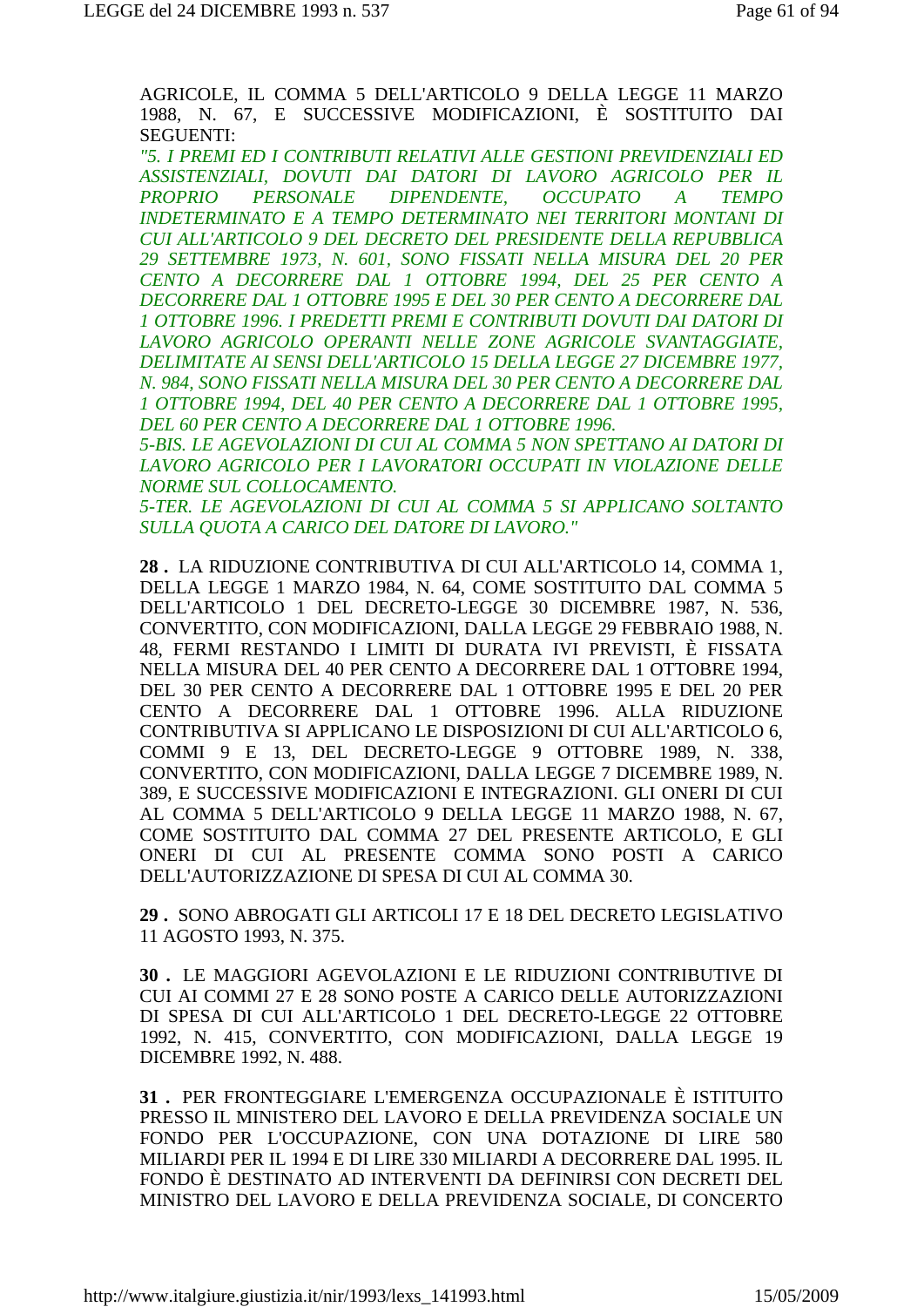CON IL MINISTRO DEL TESORO; GLIINTERVENTI POSSONO RIGUARDARE ANCHE LE FINALITÀ DI CUI AL DECRETOLEGGE 30 DICEMBRE 1985, N. 786, CONVERTITO, CON MODIFICAZIONI, DALLA LEGGE 28 FEBBRAIO 1986, N. 44, E SUCCESSIVE MODIFICAZIONI, IL CUI AMBITO DI APPLICAZIONE È ESTESO A TUTTE LE AREE DEPRESSE. AL RELATIVO ONERE SI PROVVEDE MEDIANTE UTILIZZO DEI PROVENTI ASSICURATI DAL COMMA 34 DEL PRESENTE ARTICOLO.

**32 .** LA SOMMA DI LIRE 580 MILIARDI, PREVISTA AL COMMA 31 È INTEGRATA DI LIRE 50 MILIARDI, DESTINATI AD INCENTIVI ALLE ASSUNZIONI DI GIOVANI DAI DICIOTTO AI TRENTADUE ANNI DI ETÀ DA PARTE DI PICCOLE IMPRESE ED IMPRESE ARTIGIANE, UBICATE NEI TERRITORI DI CUI ALL'OBIETTIVO 1 DEL REGOLAMENTO (CEE) N. 2052/88 DEL CONSIGLIO, DEL 24 GIUGNO 1988.

**33 .** L'AUTORIZZAZIONE DI SPESA RECATA DALL'ARTICOLO 38 DELLA LEGGE 24 APRILE 1980, N. 146, È RIDOTTA, PER L'ANNO 1994, DI LIRE 50 MILIARDI.

**34 .** ENTRO SESSANTA GIORNI DALLA DATA DI ENTRATA IN VIGORE DELLA PRESENTE LEGGE, IL MINISTRO DELLE FINANZE DETERMINA I CRITERI E LE MODALITÀ DI EFFETTUAZIONE DI OGNI LOTTERIA NAZIONALE AD ESTRAZIONE ISTANTANEA, SULLA BASE DELLE DISPOSIZIONI CONTENUTE NELLA LEGGE 26 MARZO 1990, N. 62, E DEL REGOLAMENTO ADOTTATO CON DECRETO DEL MINISTRO DELLE FINANZE 12 FEBBRAIO 1991, N. 183.

**35 .** AL COMMA 1 DELL'ARTICOLO 4 DELLA LEGGE 13 DICEMBRE 1989, N. 401, È AGGIUNTO IN FINE, IL SEGUENTE PERIODO: "LE STESSE SANZIONI SI APPLICANO A CHIUNQUE VENDA SUL TERRITORIO NAZIONALE, SENZA AUTORIZZAZIONE DELL'AMMINISTRAZIONE AUTONOMA DEI MONOPOLI DI STATO, BIGLIETTI DI LOTTERIE O DI ANALOGHE MANIFESTAZIONI DI SORTE DI STATI ESTERI, NONCHÉ A CHIUNQUE PARTECIPI A TALI OPERAZIONI MEDIANTE LA RACCOLTA DI PRENOTAZIONE DI GIOCATE E L'ACCREDITAMENTO DELLE RELATIVE VINCITE".

**36 .** IL COMMA 2 DELL'ARTICOLO 6 DELLA LEGGE 26 MARZO 1990, N. 62, È SOSTITUITO DAL SEGUENTE:

*"2. PER LA DISTRIBUZIONE E LA VENDITA DEI BIGLIETTI DELLE LOTTERIE NAZIONALI AD ESTRAZIONE ISTANTANEA SI APPLICANO LE NORME VIGENTI IN MATERIA DI DISTRIBUZIONE E DI VENDITA DEI BIGLIETTI DELLE LOTTERIE NAZIONALI TRADIZIONALI."*

**37 .** IL PERIODO TEMPORALE DI DURATA DEL FONDO SPECIALE PER GLI INTERVENTI A SALVAGUARDIA DEI LIVELLI DI OCCUPAZIONE, ISTITUITO CON L'ARTICOLO 17 DELLA LEGGE 27 FEBBRAIO 1985, N. 49, E SUCCESSIVE MODIFICAZIONI, È PROROGATO SINO AL COMPLETO IMPIEGO DELLE RISORSE DISPONIBILI NEL FONDO STESSO.

**38 .** ALL'ARTICOLO 4 DEL DECRETO LEGISLATIVO 30 DICEMBRE 1992, N. 503, SONO APPORTATE LE SEGUENTI MODIFICAZIONI:

**a)** AL COMMA 1, CAPOVERSO 1, LETTERA B), È AGGIUNTO, IN FINE, IL SEGUENTE PERIODO: "PER I LAVORATORI ANDATI IN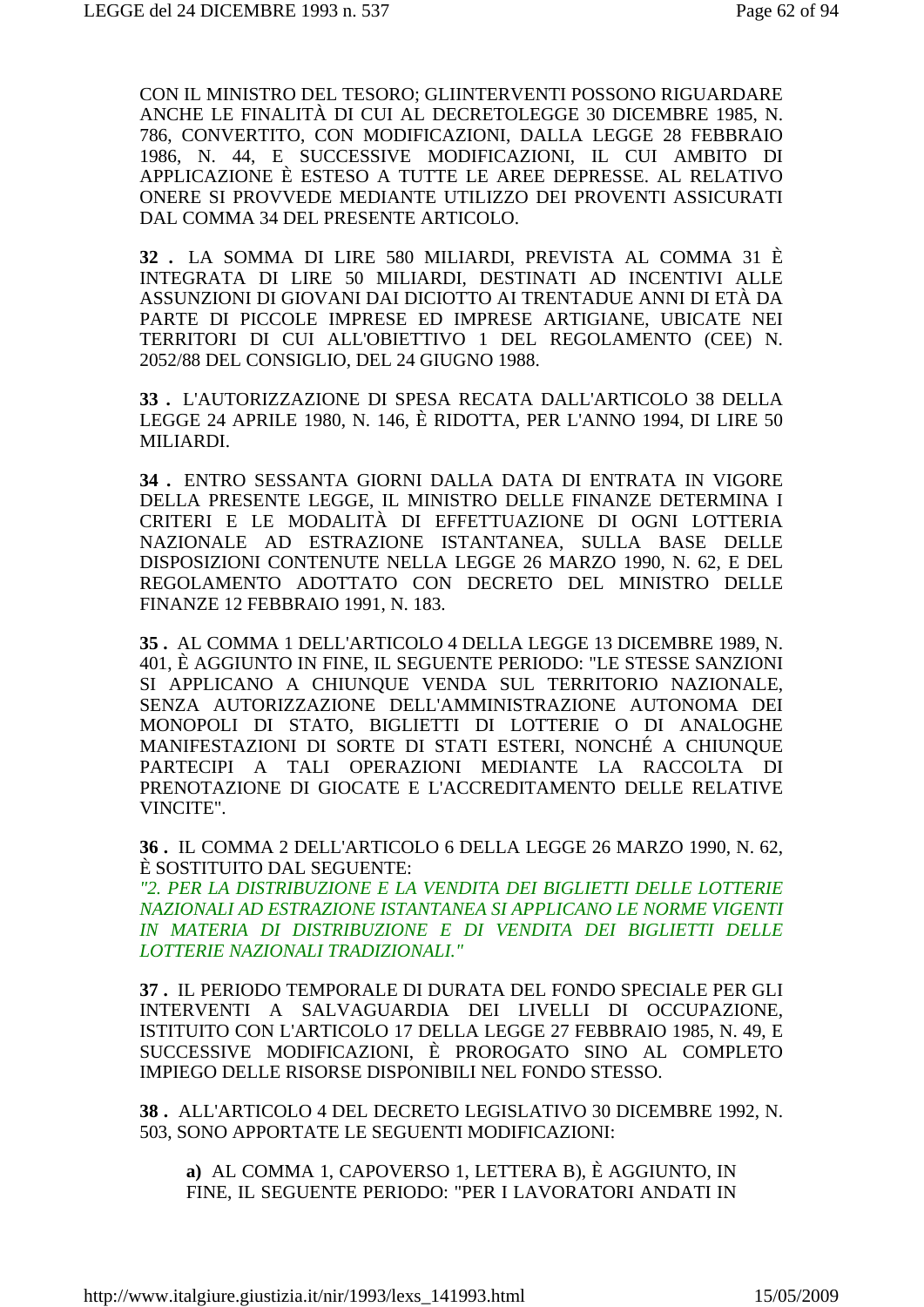PENSIONE SUCCESSIVAMENTE AL 31 DICEMBRE 1993 E FINO AL 31 DICEMBRE 1994, IL PREDETTO LIMITE DI REDDITO È ELEVATO A CINQUE VOLTE IL TRATTAMENTO MINIMO";

**b)** AL COMMA 2, LE PAROLE: "31 DICEMBRE 1992" SONO SOSTITUITE DALLE SEGUENTI: "31 DICEMBRE 1993".

**39 .** LE PENSIONI A CARICO DELL'ISTITUTO NAZIONALE DI PREVIDENZA PER I DIRIGENTI DI AZIENDE INDUSTRIALI (INPDAI), SU PROPOSTA DEL SUDDETTO ISTITUTO, SENTITE LE ORGANIZZAZIONI SINDACALI MAGGIORMENTE RAPPRESENTATIVE DELLA CATEGORIA INTERESSATA, SARANNO RIVALUTATE, CON EFFETTO DAL 1 LUGLIO 1994, CON DECRETO DEL MINISTRO DEL LAVORO E DELLA PREVIDENZA SOCIALE, DI CONCERTO CON IL MINISTRO DEL TESORO, DA EMANARE ENTRO CENTOTTANTA GIORNI DALLA DATA DI ENTRATA IN VIGORE DELLA PRESENTE LEGGE. TALE RIVALUTAZIONE DOVRÀ ESSERE EFFETTUATA IN BASE A CRITERI COMPATIBILI CON L'EQUILIBRIO FINANZIARIO DELL'ISTITUTO, QUALE RISULTA UNA VOLTA DETRATTI GLI IMPORTI DI CUI ALL'ARTICOLO 12, COMMA 1, DEL DECRETO-LEGGE 20 MAGGIO 1993, N. 155, CONVERTITO, CON MODIFICAZIONI, DALLA LEGGE 19 LUGLIO 1993, N. 243. I RELATIVI ONERI SARANNO POSTI AD ESCLUSIVO CARICO DELLA GESTIONE INPDAI.

#### **ART. 12. (TRASFERIMENTI ALLE REGIONI).**

**1 .** A DECORRERE DAL 1 GENNAIO 1994, AI SENSI DEGLI ARTICOLI 2 E 3 DELLA LEGGE 14 GIUGNO 1990, N. 158, GLI INTERVENTI FINANZIATI CON GLI STANZIAMENTI DEI CAPITOLI DEL BILANCIO DELLO STATO DI CUI AGLI ALLEGATI ELENCHI NN. 5 E 6 SI INTENDONO DI COMPETENZA REGIONALE. I PREDETTI STANZIAMENTI CONFLUISCONO RISPETTIVAMENTE NEI FONDI DI CUI AGLI ARTICOLI 2 E 3, COMMA 1, DELLA LEGGE 14 GIUGNO 1990, N. 158, PREVIA RIDUZIONE DEL 10 PER CENTO PER L'ELENCO N. 5 E DEL 15 PER CENTO PER L'ELENCO N. 6, FATTA ECCEZIONE PER LO STANZIAMENTO DEL CAPITOLO 9008 DELLO STATO DI PREVISIONE DEL MINISTERO DEL TESORO CHE CONFLUISCE PER L'INTERO IMPORTO A PARTIRE DAL 1995. LO STANZIAMENTO DEL CAPITOLO 7717 DELLO STATO DI PREVISIONE DEL MINISTERO DELL'INDUSTRIA, DEL COMMERCIO E DELL'ARTIGIANATO MANTIENE LE STESSE FINALITÀ DI CUI ALL'ARTICOLO 11 DELLA LEGGE 9 GENNAIO 1991, N. 10. LA RIPARTIZIONE DEL CAPITOLO 7717 ALLE SINGOLE REGIONI E L'UTILIZZO DEI RELATIVI STANZIAMENTI DOVRANNO ESSERE DETERMINATI CON CRITERI CONCORDATI CON IL MINISTERO DELL'INDUSTRIA, DEL COMMERCIO E DELL'ARTIGIANATO SULLA BASE DELLA GRADUATORIA PUBBLICATA NELLA GAZZETTA UFFICIALE.

**2 .** RESTANO FERMI GLI OBIETTIVI STABILITI NELLE LEGGI DI SETTORE ED I CRITERI DI RIPARTO PREVISTI ALL'ARTICOLO 3, COMMA 3, DELLA LEGGE 14 GIUGNO 1990, N. 158; LE PROCEDURE DI RIPARTO DI CUI AL PREDETTO ARTICOLO 3, COMMA 3, DELLA LEGGE N. 158 DEL 1990 SI APPLICANO ALTRESÌ AI FONDI PROVENIENTI DALLO STANZIAMENTO DI CUI AL CAPITOLO 3031 DELLO STATO DI PREVISIONE DL MINISTERO DELLE RISORSE AGRICOLE, ALIMENTARI E FORESTALI.

**3 .** LA CONFERENZA PERMANENTE PER I RAPPORTI TRA LO STATO, LE REGIONI E LE PROVINCE AUTONOME DI TRENTO E DI BOLZANO INDICA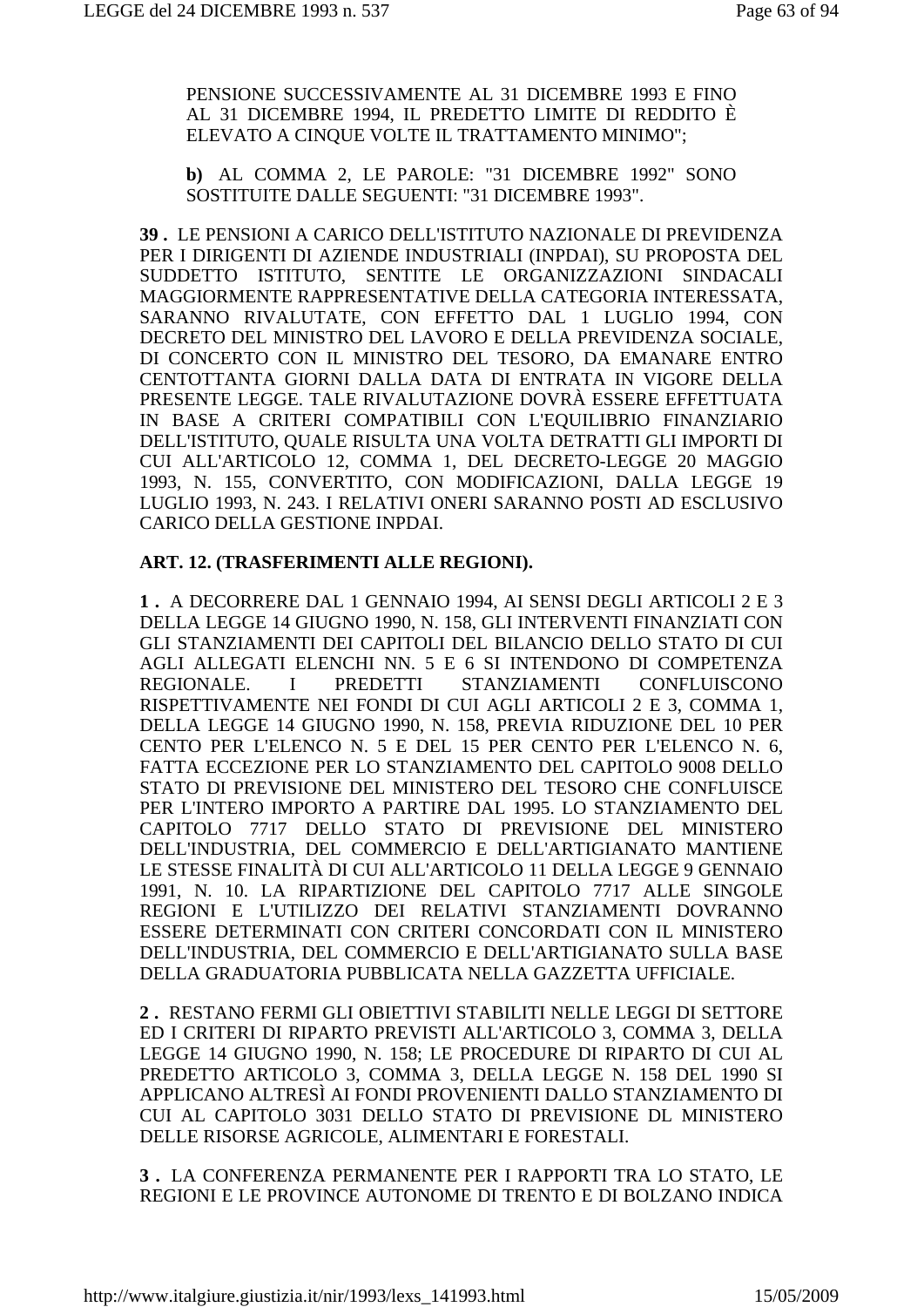I CRITERI DIRETTIVI, RELATIVAMENTA ANCHE AL RIPARTO, DA SEGUIRE IN CIASCUN COMPARTO DI COMPETENZA E VERIFICA PERIODICAMENTE L'ATTUAZIONE DEGLI OBIETTIVI COMUNQUE PREVISTI DA DISPOSIZIONI SPECIALI CONTENUTE IN LEGGI DELLO STATO. OVE ACCERTI IL MANCATO PERSEGUIMENTO DEGLI OBIETTIVI STESSI, LA CONFERENZA PROMUOVE INTESE CORRETTIVE CON LA REGIONE O CON LA PROVINCIA INTERESSATA, ANCHE AI FINI DELLA PREVISIONE DI UN TERMINE, TRASCORSO INUTILMENTE IL QUALE IL PRESIDENTE DEL CONSIGLIO DEI MINISTRI PUÒ, CON PROPRIO DECRETO, SOSPENDERE L'EROGAZIONE DELLE SOMME NON UTILIZZATE.

**4 .** PER LA SPECIALITÀ DEGLI OBIETTIVI CONNESSI ALLE ATTIVITÀ DI CUI ALLA LEGGE 5 FEBBRAIO 1992, N. 104, IL PRESIDENTE DEL CONSIGLIO DEI MINISTRI O IL MINISTRO DA LUI DELEGATO, NEL CHIEDERE, AI SENSI DELL'ARTICOLO 12, COMMA 2, DELLA LEGGE 23 AGOSTO 1988, N. 400, LA CONVOCAZIONE DELLA CONFERENZA PERMANENTE PER I RAPPORTI TRA LO STATO, LE REGIONI E LE PROVINCE AUTONOME DI TRENTO E DI BOLZANO, FISSA UN TERMINE ALLE REGIONI PER LA PRESENTAZIONE DELLO STATO DI AVANZAMENTO DEI PROGRAMMI CON L'INDICAZIONE DELLE RISORSE A TAL FINE IMPIEGATE. LA CONFERENZA EFFETTUA LE VERIFICHE DI CUI AL COMMA 3 E, NEL CASO DI MANCATO PERSEGUIMENTO DEGLI OBIETTIVI STESSI, STABILISCE CRITERI E MODALITÀ PER L'UTILIZZO, DA PARTE DELLA COMPETENTE AUTORITÀ STATALE, DELLE RISORSE NON ANCORA ACCREDITATE.

**5 .** GLI IMPORTI RISULTANTI DALLA DETERMINAZIONE DELLA QUOTA VARIABILE DI CUI ALL'ARTICOLO 78 DEL TESTO UNICO DELLE LEGGI COSTITUZIONALI CONCERNENTI LO STATUTO SPECIALE PER IL TRENTINO-ALTO ADIGE, APPROVATO CON DECRETO DEL PRESIDENTE DELLA REPUBBLICA 31 AGOSTO 1972, N. 670, PER GLI ANNI 1990, 1991 E 1992 SONO EROGATI NEGLI ANNI 1994, 1995 E 1996. NELLE MORE DELLA DETERMINAZIONE DELLE QUOTE VARIABILI POSSONO ESSERE EROGATE ANTICIPAZIONI ANNUE PER FAR FRONTE AD IMPEGNI DI ACCERTATA URGENZA SULLA BASE DI SPECIFICHE INTESE.

**6 .** A PARTIRE DAL 1 GENNAIO 1994 E FINO AL CORRISPONDENTE TRASFERIMENTO DI COMPETENZE IN APPLICAZIONE DEL COMMA 7, LE SOMME EROGATE DAL MINISTERO DELL'INTERNO SUI CAPITOLI 4288, 4289 E 4290 DEL PROPRIO STATO DI PREVISIONE AGLI AVENTI DIRITTO RESIDENTI NELLA REGIONE VALLE D'AOSTA, NONCHÉ GLI ONERI DI PARTE CORRENTE E LE SPESE PER INVESTIMENTI COMUNQUE NON ECCEDENTI IL VALORE ANNUO DI 40 MILIARDI DI LIRE, SOSTENUTI DALLO STATO NELLA REGIONE VALLE D'AOSTA, SENTITA LA REGIONE STESSA, PER LE STRADE STATALI NN. 406, 505 E 507 IVI COMPRESA LA QUOTA RELATIVA DI FUNZIONAMENTO PER IL COMPARTIMENTO ANAS DI AOSTA, GLI ONERI DI FUNZIONAMENTO DEI SERVIZI ANTINCENDIO OPERANTI SUL TERRITORIO DELLA REGIONE E I TRASFERIMENTI STATALI SPETTANTI AGLI ENTI LOCALI DELLA REGIONE AI SENSI DEL DECRETO LEGISLATIVO 30 DICEMBRE 1992, N. 504, SONO POSTI A CARICO DELLA REGIONE VALLE D'AOSTA E VENGONO RECUPERATI DAL MINISTERO DEL TESORO SULLE EROGAZIONI SPETTANTI ALLA REGIONE A QUALUNQUE TITOLO. DAI RIMBORSI DI CUI SOPRA SONO ESCLUSI GLI ONERI DERIVANTI DAI RIPRISTINI DELLE SEDI STRADALI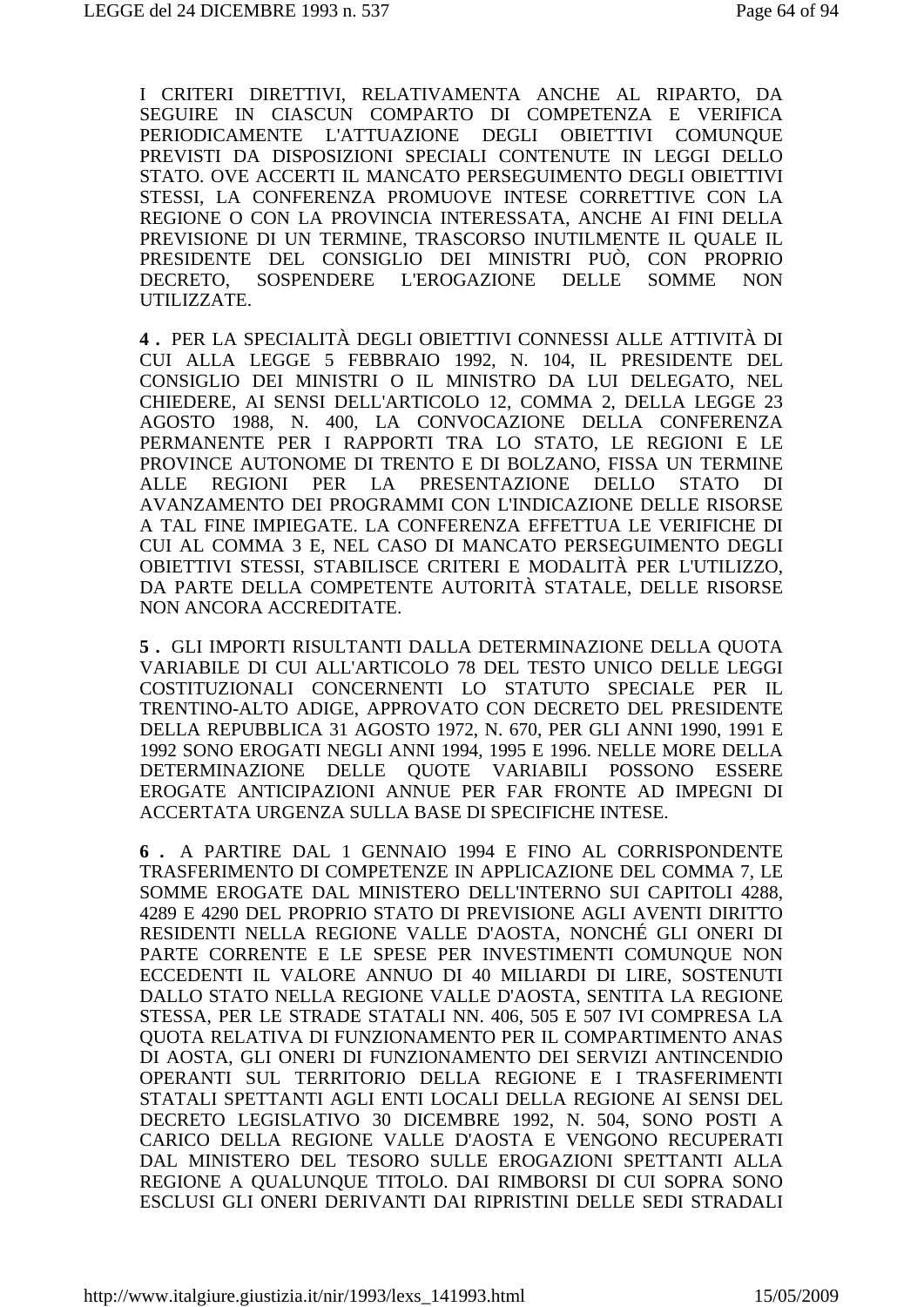DANNEGGIATE DAGLI EVENTI CALAMITOSI VERIFICATISI IN VALLE D'AOSTA NELL'AUTUNNO 1993.

**7 .** LE NORME DI ATTUAZIONE PER IL COMPLETAMENTO DEL TRASFERIMENTO DELLE COMPETENZE PREVISTE DAGLI STATUTI DI AUTONOMIA DELLE REGIONI A STATUTO SPECIALE E DELLE PROVINCE AUTONOME DI TRENTO E DI BOLZANO SONO EMANATE ENTRO IL 31 MARZO 1994; LE SPESE SOSTENUTE A PARTIRE DALL'ANNO 1994 DALLO STATO PER LE FUNZIONI DA TRASFERIRE, DETERMINATE D'INTESA TRA LO STATO, LE REGIONI E LE PROVINCE AUTONOME, SONO POSTE A CARICO DEGLI ENTI INTERESSATI, A CONDIZIONE CHE IL TRASFERIMENTO VENGA COMPLETATO ENTRO IL 31 LUGLIO 1994. AL FINE DI RENDERE POSSIBILE L'ESERCIZIO ORGANICO DELLE FUNZIONI TRASFERITE, CON LE MEDESIME NORME DI ATTUAZIONE VIENE ALTRESÌ DELEGATO ALLE REGIONI E PROVINCE STESSE, PER IL RISPETTIVO TERRITORIO, L'ESERCIZIO DELLE FUNZIONI AMMINISTRATIVE CHE, ESERCITATE DAGLI UFFICI STATALI SOPPRESSI, RESIDUANO ALLA COMPETENZA DELLO STATO.

**8 .** A PARTIRE DALL'ANNO FINANZIARIO 1995, CESSANO LE EROGAZIONI DISPOSTE A NORMA DELL'ARTICOLO 4 DEL DECRETO DEL PRESIDENTE DELLA REPUBBLICA 28 MARZO 1975, N. 469, SUI CAPITOLI 4288, 4289 E 4290 DELLO STATO DI PREVISIONE DEL MINISTERO DELL'INTERNO, A FAVORE DEGLI AVENTI DIRITTO RESIDENTI NELLA PROVINCIA AUTONOMA DI TRENTO. LE SOMME EROGATE PER L'ANNO 1994 VENGONO RECUPERATE DAL MINISTERO DEL TESORO, IN QUANTIFICAZIONE PROVVISORIA COMUNICATA DAL MINISTERO DELL'INTERNO ENTRO IL 30 SETTEMBRE 1994, A VALERE SULLE QUOTE FISSE DI TRIBUTI ERARIALI DA CORRISPONDERE ALLA PROVINCIA DI TRENTO AI SENSI DELLE VIGENTI DISPOSIZIONI. AL CONGUAGLIO DEFINITIVO SI PROVVEDE ENTRO IL PRIMO SEMESTRE 1995.

**9 .** A PARTIRE DAL 1994 E IN ATTESA DELLE NORME DI ATTUAZIONE DI CUI ALCOMMA 7, IL CONCORSO DELLE REGIONI A STATUTO SPECIALE E DELLE PROVINCE AUTONOME DI TRENTO E DI BOLZANO AL FINANZIAMENTO DEL SERVIZIO SANITARIO È STABILITO IN MISURA PARI AL 42 PER CENTO DELLE RISORSE PROVENIENTI DAL FONDO SANITARIO NAZIONALE E DALL'ATTRIBUZIONE DEI CONTRIBUTI SANITARI IN ATTUAZIONE DELL'ARTICOLO 1, COMMA 1, LETTERA I), DELLA LEGGE 23 OTTOBRE 1992, N. 421, E SUCCESSIVE MODIFICAZIONI, PER LA REGIONE VALLE D'AOSTA E PER LE PROVINCE AUTONOME DI TRENTO E DI BOLZANO, AL 19 PER CENTO PER LA REGIONE FRIULI-VENEZIA GIULIA E PER LA REGIONE SICILIANA E AL 10,50 PER CENTO PER LA REGIONE SARDEGNA. QUANTO ALLE REGIONI A STATUTO SPECIALE E ALLE PROVINCE AUTONOME DI TRENTO E DI BOLZANO, LE DISPOSIZIONI DI CUI AGLI ARTICOLI 1, COMMI 1 E 4; 6, COMMI 1 E 2; 10; 11; 13; 14, COMMA 1; 15; 16; 17 E 18 DEL DECRETO LEGISLATIVO 30 DICEMBRE 1992, N. 502, E SUCCESSIVE MODIFICAZINI ED INTEGRAZIONI, SONO NORME FONDAMENTALI DI RIFORMA ECONOMICO-SOCIALE DELLA REPUBBLICA.

**10 .** PER L'ATTUAZIONE DEGLI INTERVENTI DI CUI ALLA LEGGE 29 NOVEMBRE 1984, N. 798, E SUCCESSIVE MODIFICAZIONI, IVI INCLUSI QUELLI GIÀ PROGRAMMATI DAL COMITATO DI CUI ALL'ARTICOLO 4 DELLA LEGGE MEDESIMA, SONO SVOLTI IN FORMA UNITARIA GLI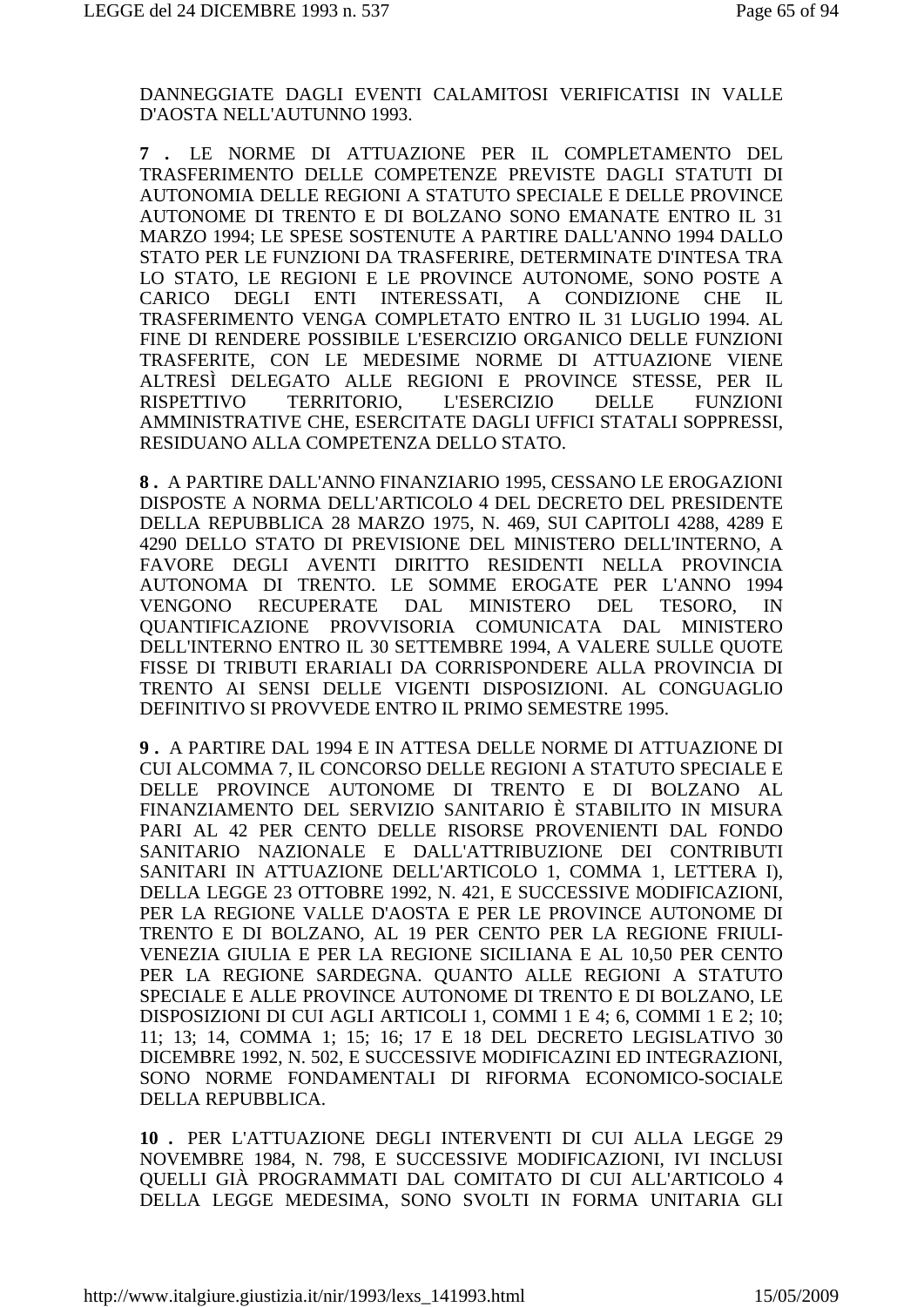STUDI, LE RICERCHE, LE SPERIMENTAZIONI, IL PIANO GENERALE DEGLI INTERVENTI E LE PROGETTAZIONI DI MASSIMA DELLE OPERE, I CONTROLLI TECNICI DI QUALITÀ DELLE PROGETTAZIONI ESECUTIVE E DELLA REALIZZAZIONE DELLE OPERE. LE FUNZIONI DI VIGILANZA E CONTROLLO TECNICO, ANCHE MEDIANTE ISPEZIONI DIRETTE, SUL RISPETTO DELLA NORMATIVA IN MATERIA AMBIENTALE, LA FORMULAZIONE DI PROPOSTE CONCERNENTI LA NORMATIVA TECNICA **RELATIVA**  $ALIA$ **TUTELA DELL'AMBIENTE LAGUNARE** DALL'INOUINAMENTO, LA RACCOLTA DEI DATI E L'INFORMAZIONE ANCHE AL PUBBLICO.

11. IL GOVERNO È DELEGATO AD EMANARE, ENTRO NOVANTA GIORNI DALLA DATA DI ENTRATA IN VIGORE DELLA PRESENTE LEGGE, UNO O PIÙ DECRETI LEGISLATIVI, DIRETTI A RAZIONALIZZARE L'ATTUAZIONE DEGLI INTERVENTI PER LA SALVAGUARDIA DELLA LAGUNA DI VENEZIA CON L'OSSERVANZA DEI SEGUENTI PRINCIPI E CRITERI DIRETTIVI:

**SEPARARE**  $\mathbf{I}$ SOGGETTI **INCARICATI DELLA**  $a)$ PROGETTAZIONE DAI SOGGETTI CUI È AFFIDATA LA **REALIZZAZIONE DELLE OPERE:** 

b) COSTITUIRE, D'INTESA TRA LO STATO E LA REGIONE **FINI DELLA ATTIVITÀ** VENETO.  $AI$ DI STUDIO. PROGETTAZIONE, COORDINAMENTO E CONTROLLO, UNA SOCIETÀ PER AZIONI **CON** LA **PARTECIPAZIONE** MAGGIORITARIA DELLO STATO NONCHÉ DELLA REGIONE VENETO, DELLA PROVINCIA DI VENEZIA OVVERO DELLA CITTÀ METROPOLITANA SE COSTITUITA, DEI COMUNI DI VENEZIA E DI CHIOGGIA E DI ALTRI SOGGETTI PUBBLICI UTILIZZANDO A TAL FINE I FINANZIAMENTI RECATI DA LEGGI SPECIALI INERENTI ALLO SCOPO;

c) CONFERIRE ALLA COSTITUENDA SOCIETÀ I BENI DA INDIVIDUARE CON PROVVEDIMENTI DELLE COMPETENTI AMMINISTRAZIONI, E RIDEFINIRE LE CONCESSIONI DI CUI ALL'ARTICOLO 3 DELLA LEGGE 29 NOVEMBRE 1984, N. 798.

12. IL CORRISPETTIVO PER LE SPESE GENERALI PREVISTO DALLE CONCESSIONI DI CUI ALL'ARTICOLO 3 DELLA LEGGE 29 NOVEMBRE 1984. N. 798. È RIDOTTO DAL 12 AL 6 PER CENTO. IN CONSIDERAZIONE DEL TRASFERIMENTO DEI COMPITI DI CUI AL COMMA 10. SARANNO TRASFERITI ALLA COSTITUENDA SOCIETÀ I FINANZIAMENTI ASSEGNATI AL CONSORZIO VENEZIA NUOVA PER L'IMPORTO CORRISPONDENTE ALLE ATTIVITÀ SUDDETTE.

13. GLI IMPORTI RESIDUI DEI FINANZIAMENTI ATTRIBUITI CON LE LEGGI 22 DICEMBRE 1986, N. 910, 11 MARZO 1988, N. 67, E 8 NOVEMBRE 1991, N. 360, E NON IMPEGNATI O PER I QUALI COMUNQUE NON SONO STATE ASSUNTE OBBLIGAZIONI ALLA DATA DEL 31 LUGLIO 1993, SONO RIDOTTI PER L'AMMONTARE COMPLESSIVO DI LIRE 80 MILIARDI CALCOLATO UTILIZZANDO LE MEDESIME ALIQUOTE ADOTTATE NELLE ASSEGNAZIONI E SECONDO PERCENTUALI CRESCENTI A PARTIRE DAGLI STANZIAMENTI DI CUI ALLA LEGGE 8 NOVEMBRE 1991, N. 360, DOPO IL TRASFERIMENTO IN COMPLETO **ECONOMIA DEI**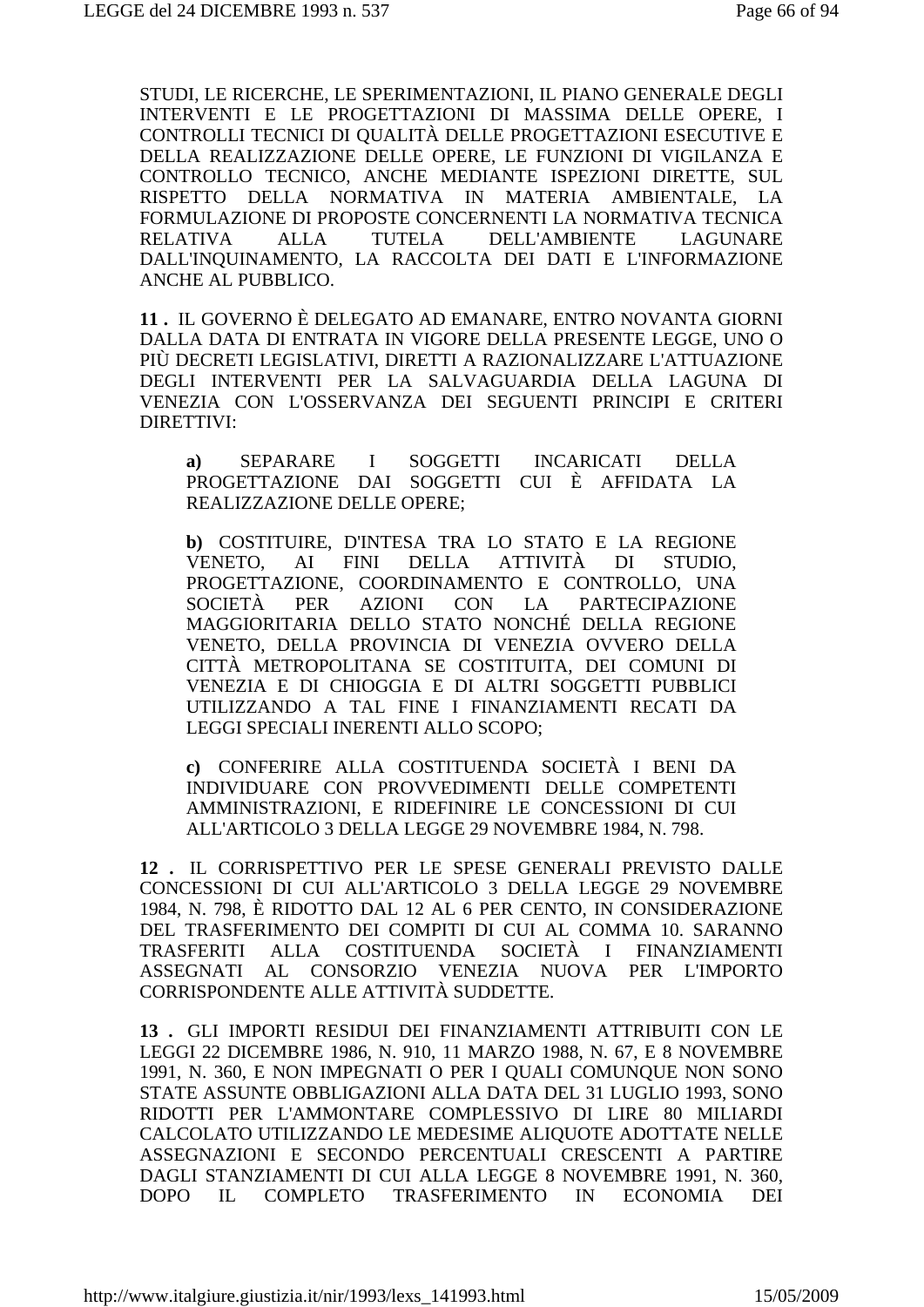FINANZIAMENTI ATTRIBUITI CON LA LEGGE 29 NOVEMBRE 1984, N. 798, E SUCCESSIVE MODIFICAZIONI.

14. PER EFFETTO DELLE DISPOSIZIONI DI CUI AI COMMI DA 10 A 13 DEL PRESENTE ARTICOLO, I RELATIVI CAPITOLI DI SPESA SONO RIDOTTI PER IL 1994 DELLA SOMMA COMPLESSIVA DI LIRE 80 MILIARDI. IL MINISTRO DEL TESORO È AUTORIZZATO AD INDIVIDUARE I CAPITOLI E AD APPORTARVI, CON DECRETO, LE RELATIVE VARIAZIONI. ALLA DETERMINAZIONE DEI LAVORI EVENTUALMENTE DA SOSPENDERE O DA RINVIARE IN CONSEGUENZA DELLE NORME DI CUI AI MEDESIMI COMMI DEL PRESENTE ARTICOLO, SI PROVVEDE D'INTESA TRA MINISTERI, REGIONE, PROVINCIA E COMUNI INTERESSATI.

## ART. 13. (DISPOSIZIONI VARIE).

1. LE OPERAZIONI DI SOTTOSCRIZIONE E RIMBORSO DEI TITOLI DI STATO POSSONO SVOLGERSI ANCHE PRESSO GLI UFFICI POSTALI.

2. CON DECRETI DEL MINISTRO DEL TESORO. DI CONCERTO CON IL MINISTRO DELLE POSTE E DELLE TELECOMUNICAZIONI, SONO DEFINITI I RAPPORTI FINANZIARI FRA L'ENTE POSTE ITALIANE E IL MINISTERO DEL TESORO.

3. L'ENTE POSTE ITALIANE HA L'ESCLUSIVA DELLA DISTRIBUZIONE PRIMARIA. TRAMITE I PROPRI UFFICI. DEI VALORI BOLLATI. LA DISTRIBUZIONE DEI VALORI BOLLATI AI RIVENDITORI SECONDARI AVVIENE ATTRAVERSO LE STRUTTURE DELL'AMMINISTRAZIONE STESSA.

4. L'ENTE POSTE ITALIANE PROSEGUE LA VENDITA AL DETTAGLIO DELLE MARCHE PER PARENTI E PER PASSAPORTI COORDINANDO L'INIZIO DELLA VENDITA CON GLI ALTRI RIVENDITORI. I COMPENSI SPETTANTI ALL'ENTE POSTE ITALIANE PER LA VENDITA DI VALORI BOLLATI SONO STABILITI NELLA STESSA MISURA DOVUTA AI RIVENDITORI SECONDARI, OVVERO MEDIANTE **APPOSITE** CONVENZIONI.

LO SMERCIO DELLE CARTE-VALORI POSTALI PREVISTO 5. DALL'ARTICOLO 215 DEL REGOLAMENTO APPROVATO CON DECRETO DEL PRESIDENTE DELLA REPUBBLICA 29 MAGGIO 1982, N. 655, PUÒ ESSERE AUTORIZZATO ANCHE MEDIANTE L'USO DI MACCHINE AFFRANCATRICI, CON LE MODALITÀ DI CUI AL CAPO IX DEL TITOLO III DEL MEDESIMO REGOLAMENTO.

6. AI FINI DELLA RIDUZIONE DEL DISAVANZO DELL'ENTE POSTE ITALIANE, CON PROVVEDIMENTI AMMINISTRATIVI DA ADOTTARE ENTRO IL 31 DICEMBRE 1993, SARANNO ASSICURATE NEL COMPLESSO MAGGIORI ENTRATE E MINORI SPESE IN MISURA NON INFERIORE A LIRE 1.390 MILIARDI PER CIASCUNO DEGLI ANNI 1994, 1995 E 1996.

7. NELL'ARTICOLO 8, PRIMO COMMA, DELLA LEGGE 13 MAGGIO 1983, N. 197, LA LETTERA A) È SOSTITUITA DALLA SEGUENTE:

 $''A$ ) **SULLA CONCESSIONE** DEI FINANZIAMENTI *NONCHÉ* SULL'ACOUISIZIONE E SULL'ALIENAZIONE DI PARTECIPAZIONE NEI SOGGETTI DISCIPLINATI DAL TITOLO II DEL TESTO UNICO DELLE LEGGI IN MATERIA BANCARIA E CREDITIZIA, EMANATO CON DECRETO LEGISLATIVO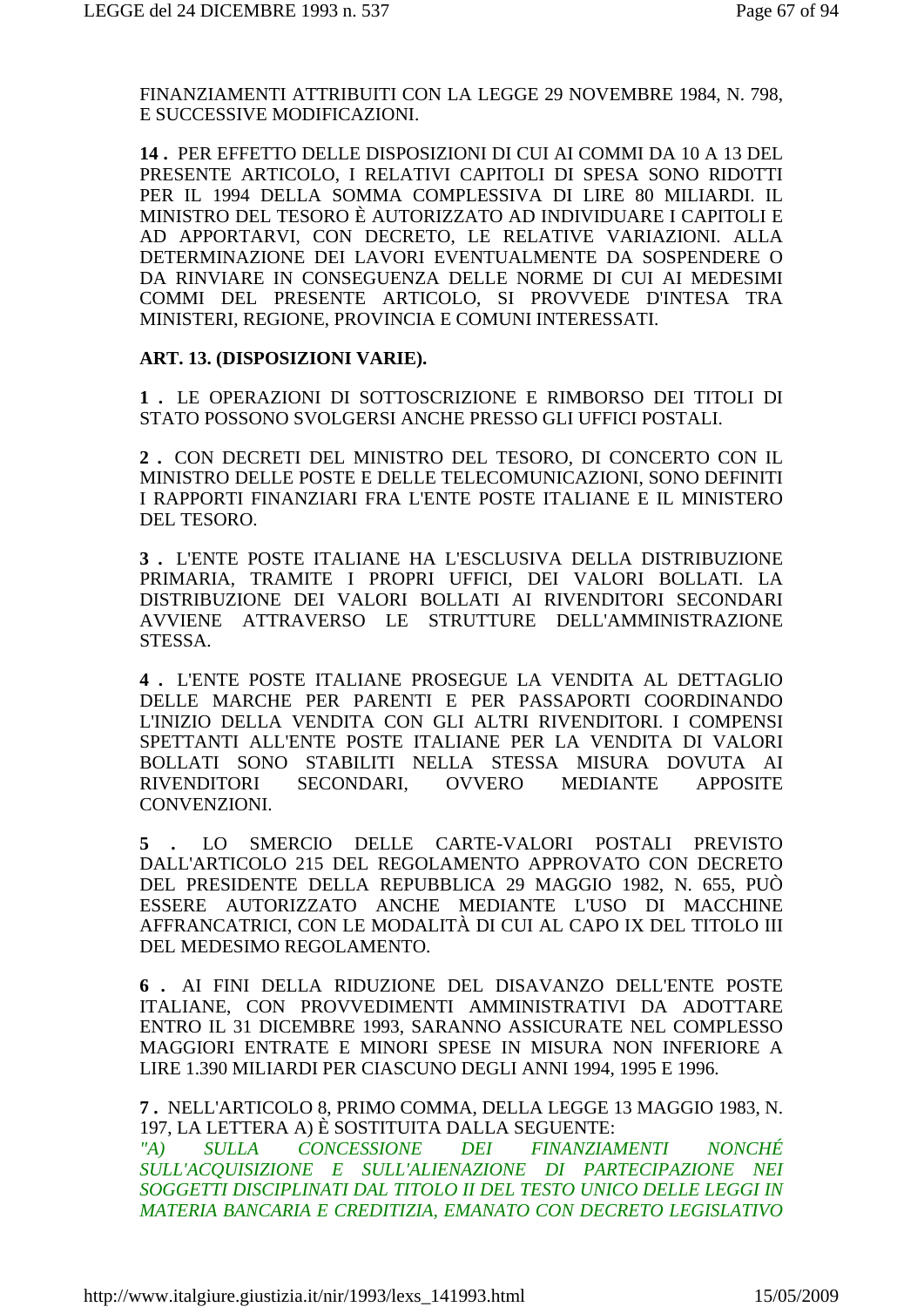*1 SETTEMBRE 1993, N. 385, E NEGLI ALTRI INTERMEDIARI FINANZIARI DI CUI ALL'ARTICOLO 6 DEL DECRETO-LEGGE 3 MAGGIO 1991, N. 143, CONVERTITO, CON MODIFICAZIONI, DALLA LEGGE 5 LUGLIO 1991, N. 197;."*

**8 .** LE ANNUALITÀ DA CORRISPONDERE PER IL 1994 ALLA CASSA DEPOSITI E PRESTITI, RELATIVE AI LIMITI DI IMPEGNO AUTORIZZATI DAGLI ARTICOLI 36E 38 DELLA LEGGE 5 AGOSTO 1978, N. 457; DALL'ARTICOLO 9 DEL DECRETOLEGGE 15 DICEMBRE 1979, N. 629, CONVERTITO, CON MODIFICAZIONI, DALLA LEGGE 15 FEBBRAIO 1980, N. 25; DAGLI ARTICOLI 1, COMMI QUARTO E UNDICESIMO, E 2, COMMA DODICESIMO, DEL DECRETO-LEGGE 23 GENNAIO 1982, N. 9, CONVERTITO, CON MODIFICAZIONI, DALLA LEGGE 25 MARZO 1982, N. 94; DALL'ARTICOLO 3, COMMA 7, DEL DECRETO-LEGGE 7 FEBBRAIO 1985, N. 12, CONVERTITO, CON MODIFICAZIONI, DALLA LEGGE 5 APRILE 1985, N. 118, E DALL'ARTICOLO 22, COMMA 3, DELLA LEGGE 11 MARZO 1988, N. 67, SONO CONFERITE ALLA CASSA MEDESIMA NELL'ESERCIZIO SUCCESSIVO A QUELLO DI SCADENZA DELL'ULTIMA ANNUALITÀ DEI RISPETTIVI LIMITI DI IMPEGNO.

**9 .** LA CASSA DEPOSITI E PRESTITI DEVE ASSICURARE PER L'ANNO 1994 NON MENO DI 7.000 MILIARDI DI LIRE PER MUTUI A COMUNI, PROVINCE E LORO CONSORZI E COMUNITÀ MONTANE.

**10 .** ALL'ARTICOLO 4, COMMA 15-BIS, DEL DECRETO-LEGGE 18 GENANIO 1993, N. 8, CONVERTITO, CON MODIFICAZIONI, DALLA LEGGE 19 MARZO 1993, N. 68, LE PAROLE: "ENTRO NOVANTA GIORNI DALLA DATA DI ENTRATA IN VIGORE DELLA LEGGE DI CONVERSIONE DEL PRESENTE DECRETO" SONO SOSTITUITE DALLE SEGUENTI: "ENTRO IL 30 GIUGNO 1994".

**11 .** PER OGNI ENTE LOCALE TERRITORIALE SONO CONSERVATE, FINO AL 31 AGOSTO DELL'ANNO DI COMPETENZA, LE QUOTE RELATIVE ALLA PROPRIA DOTAZIONE. LE QUOTE NON ASSEGNATE ENTRO IL 31 AGOSTO SONO ATTRIBUITE AGLI ENTI LOCALI CHE ABBIANO PRESENTATO DOMANDE IN ECCEDENZA ALLA RELATIVA DOTAZIONE MINIMALE DEFINITIVA.

**12 .** A MODIFICA DEL QUINTO COMMA DELL'ARTICOLO 13 DELLA LEGGE 24 MAGGIO 1977, N. 227, IL FONDO DI DOTAZIONE DELLA SEZIONE SPECIALE PER L'ASSICURAZIONE DEL CREDITO ALL'ESPORTAZIONE (SACE) È INTERAMENTE UTILIZZABILE PER IL PAGAMENTO DEGLI INDENNIZZI.

**13 .** IL MINISTRO DELL'INDUSTRIA, DEL COMMERCIO E DELL'ARTIGIANATO, CON PROPRIO DECRETO, DI CONCERTO CON IL MINISTRO DEL TESORO:

**a)** APPROVA L'ELENCO, LE TARIFFE ED I RELATIVI AGGIORNAMENTI NONCHÉ LA MODALITÀ DI ESAZIONE DEI DIRITTI DI SEGRETERIA DI CUI AL DECRETO LEGGE 23 DICEMBRE 1977, N. 973, CONVERTITO, CON MODIFICAZIONI, DALLA LEGGE 27 FEBBRAIO 1978, N. 49, E SUCCESSIVE MODIFICAZIONI;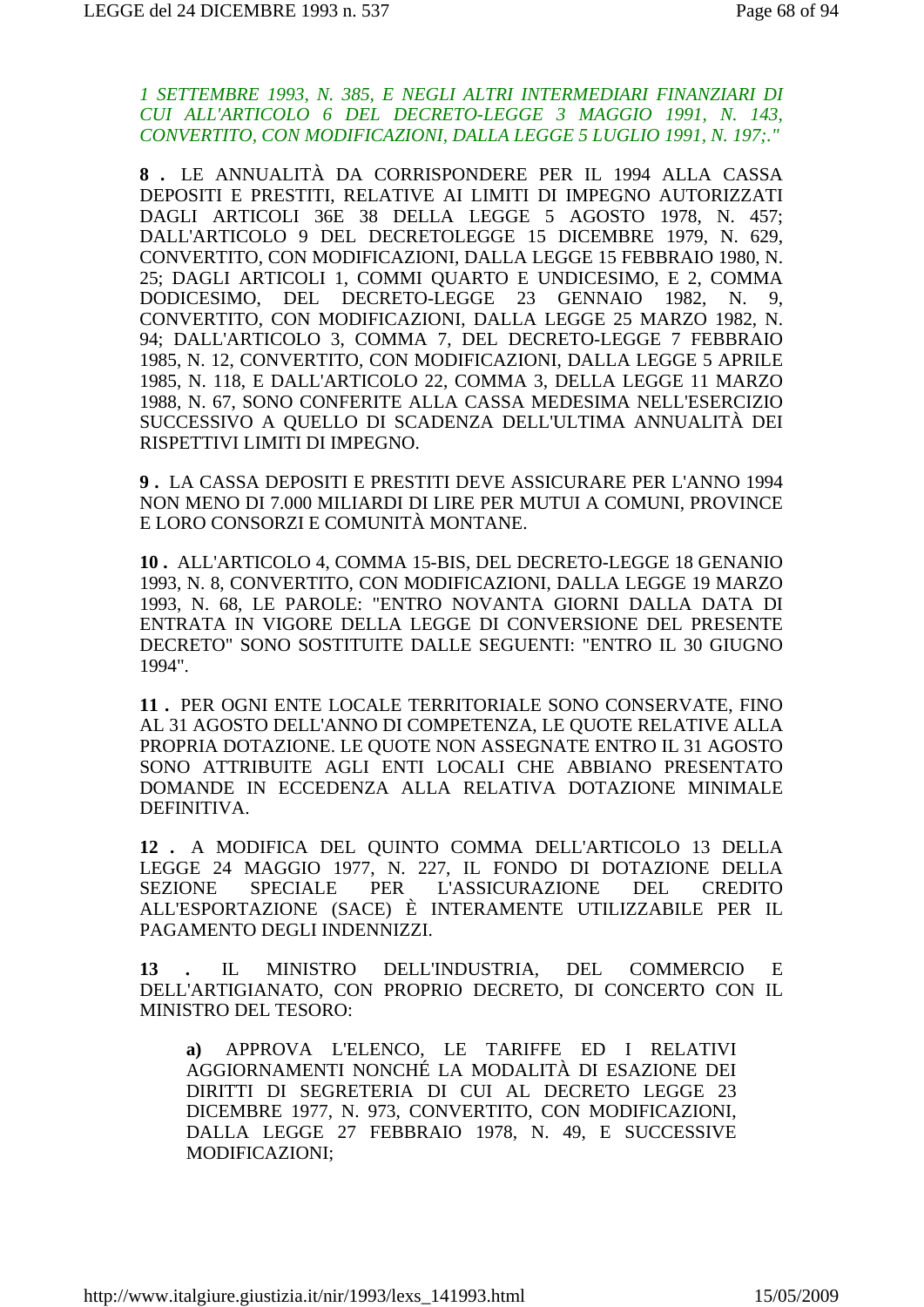b) APPROVA LA TABELLA, GLI IMPORTI ED I RELATIVI AGGIORNAMENTI DEI DIRITTI FISSI PER ATTI DA PUBBLICARE O MENZIONARE NEL FASCICOLO REGIONALE BOLLETTINO UFFICIALE DELLE SOCIETÀ DEL.  $\mathsf{A}$ RESPONSABILITÀ LIMITATA;

c) DETERMINA I DIRITTI DI SEGRETERIA PER L'ESTRAZIONE DI COPIE DEI BILANCI DEL CUI DEPOSITO È FATTA MENZIONE BOLLETTINO UFFICIALE NEL. DELLE SOCIETÀ  $\mathbf{A}$ RESPONSABILITÀ LIMITATA AI SENSI DELL'ARTICOLO 2435 **DEL CODICE CIVILE:** 

d) PREVEDE CHE, SU ISTANZA DA PRESENTARSI A CURA DEGLI INTERESSATI, DEBBANO ESSERE CONFERMATE PERIODICAMENTE, PREVIO PAGAMENTO DI APPOSITO DIRITTO DI SEGRETERIA, LE ISCRIZIONI IN ELENCHI, ALBI, RUOLI E REGISTRI TENUTI DALLE CAMERE DI COMMERCIO, INDUSTRIA, ARTIGIANATO E AGRICOLTURA, QUALORA LE MEDESIME NON TROVINO RISCONTRO IN UNA CONSEGUENTE ISCRIZIONE O ANNOTAZIONE NEL REGISTRO DELLE DITTE.

14. PER LA DETERMINAZIONE E L'AGGIORNAMENTO DELLE TARIFFE. DEI DIRITTI FISSI E DEI DIRITTI DI SEGRETERIA DI CUI AL COMMA 13, DEVE ESSERE TENUTO CONTO, SU BASE NAZIONALE, DEI COSTI INERENTI ALL'EROGAZIONE DEI SERVIZI STESSI. CONTINUA AD APPLICARSI IL TERZO COMMA DELL'ARTICOLO 33 DEL DECRETO-LEGGE 22 DICEMBRE 1981, N. 786, CONVERTITO, CON MODIFICAZIONI, DALLA LEGGE 26 FEBBRAIO 1982, N. 51.

 $IL$ **MINISTRO** DELL'INDUSTRIA. DEL **COMMERCIO**  $E$  $15 \,$ DELL'ARTIGIANATO DETERMINA ENTRO NOVANTA GIORNI DALLA DATA DI ENTRATA IN VIGORE DELLA PRESENTE LEGGE, CON PROPRIO DECRETO, I CRITERI PER L'AUMENTO DELLA MISURA DEL DIRITTO ANNUALE CHE LE CAMERE DI COMMERCIO. INDUSTRIA. ARTIGIANATO  $E$ AGRICOLTURA POSSONO DELIBERARE PER **INIZIATIVE**  $DI$ PARTICOLARE RILIEVO AVENTI PER SCOPO L'AUMENTO DELLA PRODUZIONE E IL MIGLIORAMENTO DELLE CONDIZIONI ECONOMICHE E SOCIALI DELLA PROVINCIA. LA DELIBERAZIONE, CHE È SOGGETTA ALLA APPROVAZIONE DEL MINISTERO DELL'INDUSTRIA, DEL COMMERCIO E DELL'ARTIGIANATO È ADOTTATA SENTITE LE ASSOCIAZIONI DI CATEGORIA MAGGIORMENTE RAPPRESENTATIVE A LIVELLO PROVINCIALE. I RELATIVI PROVENTI NON COSTITUISCONO BASE DI CALCOLO PER LA CONTRIBUZIONE AL CONTO DI CUI ALL'ARTICOLO 12, COMMA 2, DELLA LEGGE 23 DICEMBRE 1990, N. 407.

# **CAPO II DISPOSIZIONI IN MATERIA DI ENTRATE**

# ART. 14. (RAZIONALIZZAZIONE E SOPPRESSIONE DI AGEVOLAZIONI **TRIBUTARIE E RECUPERO DI IMPOSTE E DI BASE IMPONIBILE)**

1. NELL'ARTICOLO 8 DELLA LEGGE 31 MAGGIO 1977, N. 247, SONO APPORTATE LE SEGUENTI MODIFICAZIONI:

a) NEL SECONDO COMMA SONO SOPPRESSE LE PAROLE DA: "; IL LORO AMMONTARE" FINO A: "STATUTO REGIONALE";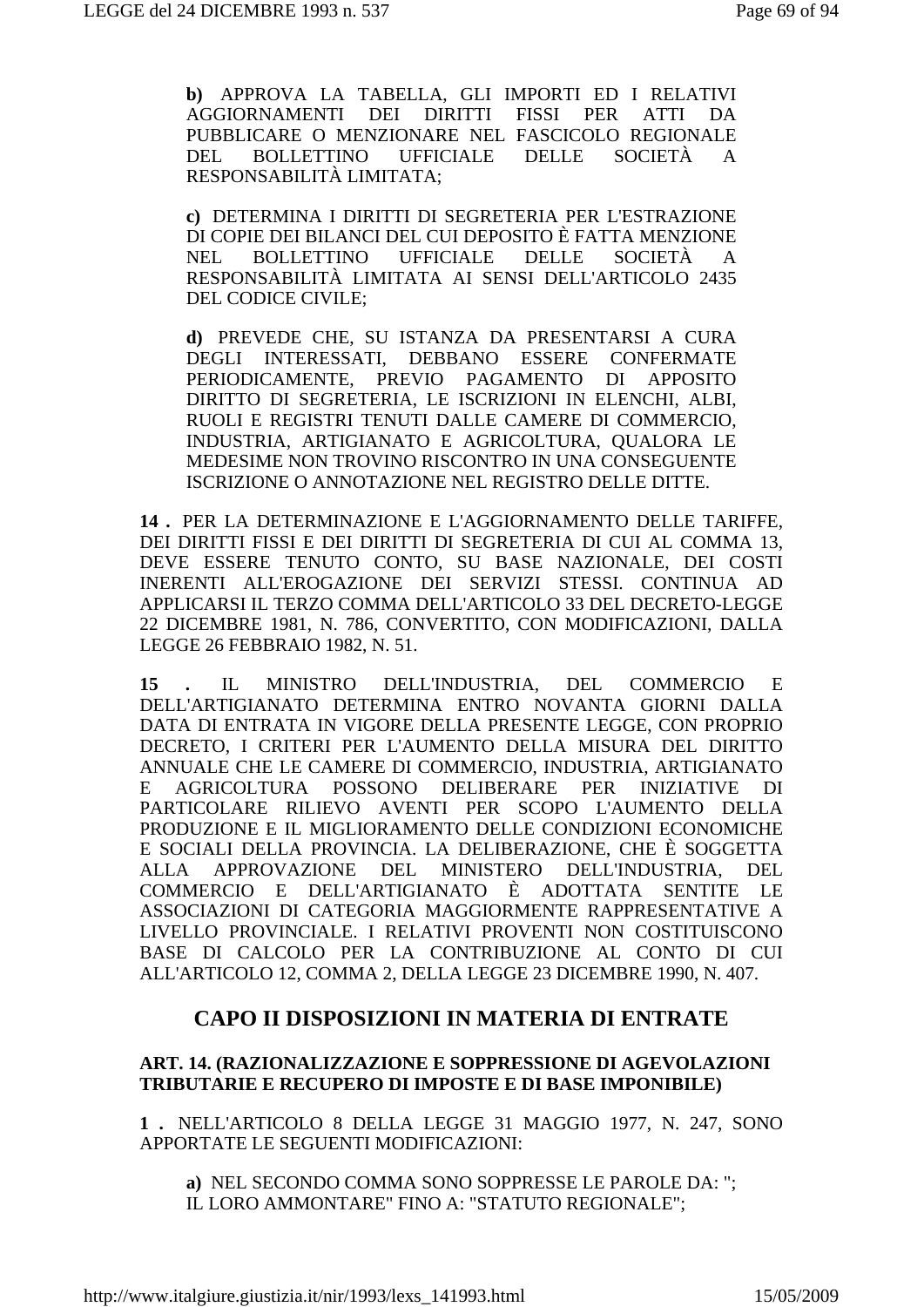**b)** SONO AGGIUNTI, IN FINE, I SEGUENTI COMMI:

"LA RESTITUZIONE ALLO STATO DEI TRIBUTI, CON I RELATIVI INTERESSI, RIMBORSATI AI SENSI DEL SECONDO COMMA VIENE EFFETTUATA ENTRO IL 31 MARZO DELL'ANNO SUCCESSIVO CON VERSAMENTI A CARICO DEL BILANCIO DELLA REGIONE SICILIANA; IL RELATIVO IMPORTO AFFLUISCE AL CAPITOLO 3465 DELL'ENTRATA DEL BILANCIO DELLO STATO.

I RIMBORSI EFFETTUATI NEL PERIODO DAL 1 GENNAIO 1991 AL 31 DICEMBRE 1993 SONO RESTITUITI ENTRO IL 30 APRILE 1994".

**2 .** IL COMMA 11 DELL'ARTICOLO 11 DELLA LEGGE 30 DICEMBRE 1991, N. 413, È ABROGATO. IL GETTITO DELL'IMPOSTA SOSTITUTIVA DI CUI ALLO STESSO ARTICOLO, AFFLUITO AL BILANCIO DELLO STATO, RESTA ACQUISITO ALL'ERARIO.

**3 .** AL TESTO UNICO DELLE IMPOSTE SUI REDDITI, APPROVATO CON DECRETO DEL PRESIDENTE DELLA REPUBBLICA 22 DICEMBRE 1986, N. 917, E SUCCESSIVE MODIFICAZIONI, SONO APPORTATE LE SEGUENTI MODIFICAZIONI:

**a)** NELL'ARTICOLO 50, COMMA 2, LE PAROLE; "POSSEDUTI A TITOLO DI PROPRIETÀ, USUFRUTTO O ALTRO DIRITTO REALE OVVERO" SONO SOPPRESSE;

**b)** NELL'ARTICOLO 50, COMMA 8, PRIMO PERIODO, LE PAROLE: "RIDOTTO DEL 10 PER CENTO" SONO SOSTITUITE DALLE SEGUENTI: "RIDOTTO DEL 5 PER CENTO"; AL SECONDO PERIODO, LE PAROLE: "RIDOTTO DEL 30 PER CENTO" SONO SOSTITUITE DALLE SEGUENTI: "RIDOTTO DEL 25 PER CENTO";

**c)** NELL'ARTICOLO 54, IL COMMA 4 È SOSTITUITO DAL SEGUENTE:

*"4. LE PLUSVALENZE REALIZZATE, DETERMINATE A NORMA DEL COMMA 2, CONCORRONO A FORMARE IL REDDITO PER L'INTERO AMMONTARE NELL'ESERCIZIO IN CUI SONO STATE REALIZZATE OVVERO, SE I BENI SONO STATI POSSEDUTI PER UN PERIODO NON INFERIORE A TRE ANNI, A SCELTA DEL CONTRIBUENTE, IN QUOTE COSTANTI NELL'ESERCIZIO STESSO E NEI SUCCESSIVI MA NON OLTRE IL QUARTO.;"*

**d)** NELL'ARTICOLO 55, COMMA 3, LA LETTERA B) È SOSTITUITA DALLA SEGUENTE:

*"B) I PROVENTI IN DENARO O IN NATURA CONSEGUITI A TITOLO DI CONTRIBUTO O DI LIBERALITÀ, ESCLUSI I CONTRIBUTI DI CUI ALLE LETTERE E) E F) DEL COMMA 1 DELL'ARTICOLO 53. TALI PROVENTI CONCORRONO A FORMARE IL REDDITO IN QUOTE COSTANTI NELL'ESERCIZIO IN CUI SONO STATI CONSEGUITI E NEI SUCCESSIVI MA NON OLTRE IL NONO; TUTTAVIA IL LORO AMMONTARE, NEL LIMITE DEL 50 PER CENTO E SE ACCANTONATO IN APPOSITO FONDO DEL PASSIVO, CONCORRE A FORMARE IL REDDITO NELL'ESERCIZIO E NELLA MISURA IN CUI IL FONDO SIA UTILIZZATO O I BENI RICEVUTI*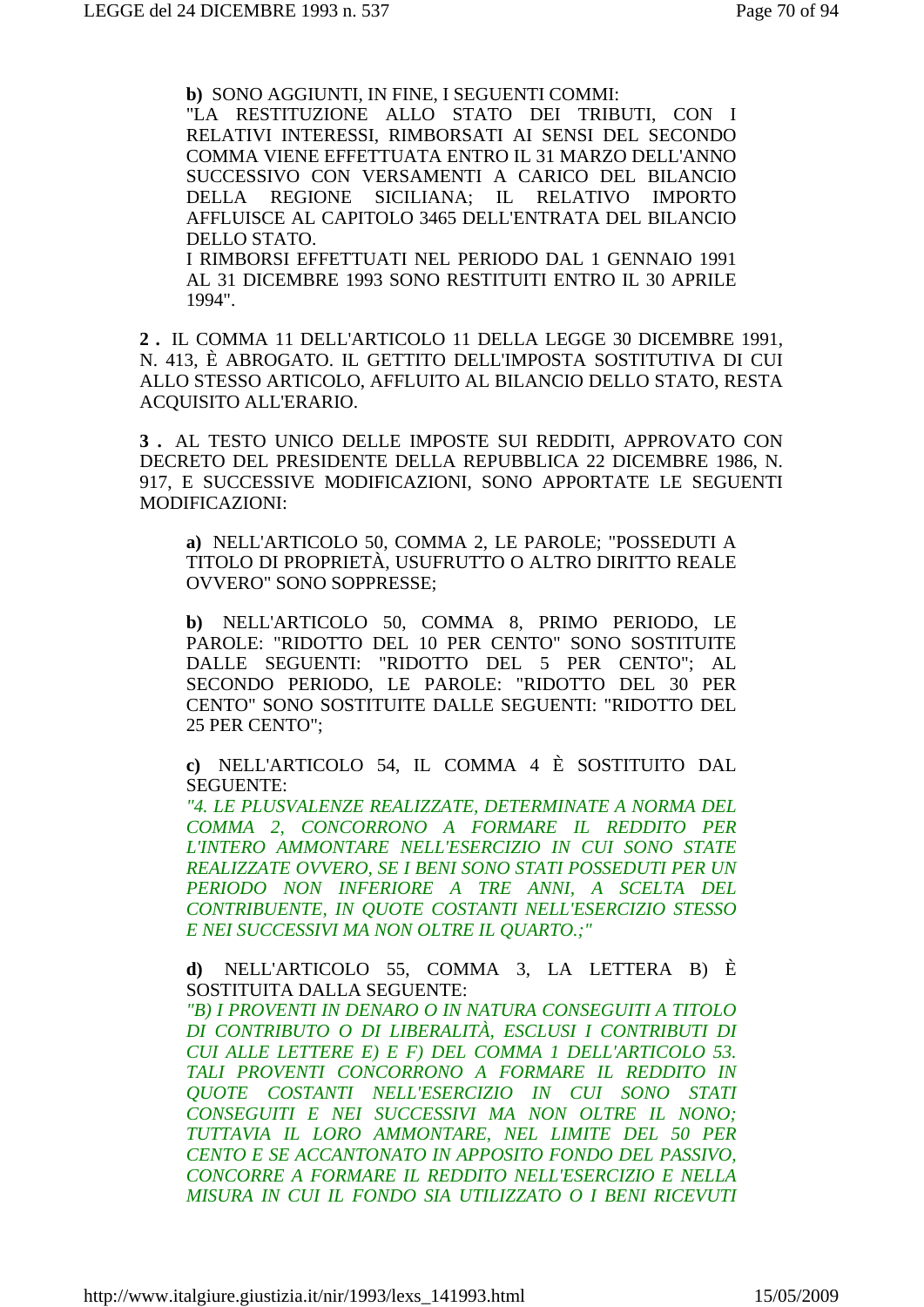SIANO DESTINATI ALL'USO PERSONALE O FAMILIARE DELL'IMPRENDITORE, ASSEGNATI AI SOCI O DESTINATI A FINALITÀ ESTRANEE ALL'ESERCIZIO DELL'IMPRESA.;"

e) NELL'ARTICOLO 62, IL COMMA 3 È SOSTITUITO DAL **SEGUENTE:** 

"3. I COMPENSI SPETTANTI AGLI AMMINISTRATORI DELLE SOCIETÀ IN NOME COLLETTIVO E IN ACCOMANDITA SEMPLICE SONO DEDUCIBILI NELL'ESERCIZIO IN CUI SONO CORRISPOSTI: OUELLI EROGATI SOTTO FORMA DI PARTECIPAZIONE AGLI UTILI SONO DEDUCIBILI ANCHE SE NON IMPUTATI AL CONTO **DEI PROFITTI E DELLE PERDITE.;"** 

f) NELL'ARTICOLO 62, COMMA 4, LE PAROLE: ", AGLI AMMINISTRATORI DELLE SOCIETÀ IN NOME COLLETTIVO E IN ACCOMANDITA SEMPLICE" SONO SOPPRESSE;

g) NELL'ARTICOLO 67, COMMA 8-BIS, LE PAROLE: "E LE SPESE DI IMPIEGO E MANUTENZIONE" SONO SOSTITUITE DALLE SPESE DI IMPIEGO, CUSTODIA, **SEGUENTI:** "E LE **MANUTENZIONE E RIPARAZIONE";** 

h) NELL'ARTICOLO 73, COMMA 3, IL PRIMO PERIODO È SOSTITUITO DAL SEGUENTE: "GLI ACCANTONAMENTI A FRONTE DEGLI ONERI DERIVANTI DA OPERAZIONI A PREMIO E DA CONCORSI A PREMIO SONO DEDUCIBILI IN MISURA NON SUPERIORE, RISPETTIVAMENTE, AL 30 PER CENTO E AL 70 PER CENTO DELL'AMMONTARE DEGLI IMPEGNI ASSUNTI NELL'ESERCIZIO, A CONDIZIONE CHE SIANO ISCRITTI IN APPOSITI FONDI DEL PASSIVO DISTINTI PER ESERCIZIO DI FORMAZIONE.": NELLO STESSO COMMA, LE PAROLE: "OUARTO ESERCIZIO" SONO SOSTITUITE DALLE SEGUENTI: "TERZO ESERCIZIO";

i) NELL'ARTICOLO 95, COMMA 2, IL SECONDO PERIODO È SOSTITUITO DAL SEGUENTE: "LA DISPOSIZIONE DEL COMMA 3 DELL'ARTICOLO 62 VALE ANCHE PER LE PARTECIPAZIONI AGLI UTILI SPETTANTI AI PROMOTORI E AI SOCI FONDATORI.";

I) NELL'ARTICOLO 109, IL COMMA 2 È SOSTITUITO DAL **SEGUENTE:** 

"2. NELLA DETERMINAZIONE DEL REDDITO DI IMPRESA DEGLI ENTI NON COMMERCIALI CHE NEL PERIODO DI IMPOSTA ESERCITATO ATTIVITÀ COMMERCIALI **HANNO SENZA** CONTABILITÀ SEPARATA SONO DEDUCIBILI LE SPESE E GLI ALTRI COMPONENTI NEGATIVI RISULTANTI IN BILANCIO CHE SI RIFERISCONO AD OPERAZIONI EFFETTUATE NELL'ESERCIZIO DI ATTIVITÀ COMMERCIALI. LE SPESE E GLI ALTRI COMPONENTI **NEGATIVI.** RELATIVI A BENI E **SERVIZI ADIBITI** PROMISCUAMENTE ALL'ESERCIZIO DI ATTIVITÀ COMMERCIALI E DI ALTRE ATTIVITÀ, SONO DEDUCIBILI PER LA PARTE DEL LORO IMPORTO CHE CORRISPONDE AL RAPPORTO TRA L'AMMONTARE DEI RICAVI E ALTRI PROVENTI CHE CONCORRONO A FORMARE IL REDDITO D'IMPRESA E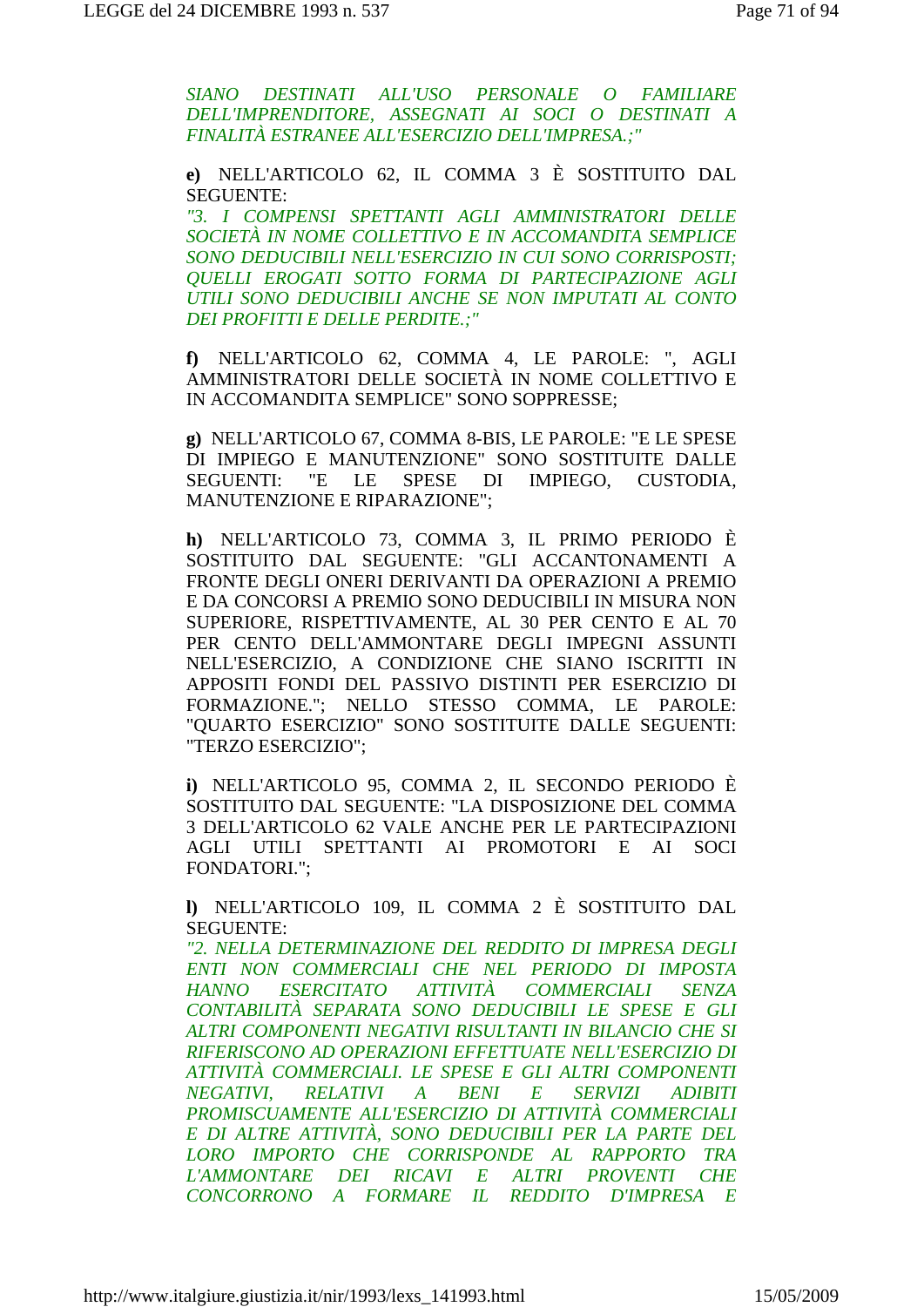L'AMMONTARE COMPLESSIVO DI TUTTI I RICAVI E PROVENTI; PER GLI IMMOBILI È DEDUCIBILE LA RENDITA CATASTALE O IL CANONE DI LOCAZIONE ANCHE FINANZIARIA PER LA PARTE DEL LORO AMMONTARE CHE CORRISPONDE AL PREDETTO **RAPPORTO."** 

4. NELLE CATEGORIE DI REDDITO DI CUI ALL'ARTICOLO 6. COMMA 1. DEL TESTO UNICO DELLE IMPOSTE SUI REDDITI, APPROVATO CON DECRETO DEL PRESIDENTE DELLA REPUBBLICA 22 DICEMBRE 1986, N. 917, DEVONO INTENDERSI RICOMPRESI, SE IN ESSE CLASSIFICABILI, I PROVENTI DERIVANTI DA FATTI, ATTI O ATTIVITÀ QUALIFICABILI COME ILLECITO CIVILE, PENALE O AMMINISTRATIVO SE NON GIÀ SOTTOPOSTI A SEOUESTRO O CONFISCA PENALE. I RELATIVI REDDITI SONO DETERMINATI SECONDO LE DISPOSIZIONI RIGUARDANTI CIASCUNA CATEGORIA.

5. I PROVENTI ACCANTONATI NEI FONDI DEL PASSIVO COSTITUITI AI SENSI DELL'ARTICOLO 55, COMMA 3, LETTERA B), DEL TESTO UNICO DELLE IMPOSTE SUI REDDITI, APPROVATO CON DECRETO DEL PRESIDENTE DELLA REPUBBLICA 22 DICEMBRE 1986, N. 917, NEL TESTO VIGENTE ANTERIORMENTE ALLA DATA DI ENTRATA IN VIGORE DELLA **PRESENTE** LEGGE. CONCORRONO  $\overline{A}$ **FORMARE**  $\Pi$ . **REDDITO** NELL'ESERCIZIO E NELLA MISURA IN CUI I FONDI SIANO UTILIZZATI PER SCOPI DIVERSI DALLA COPERTURA DI PERDITE DI ESERCIZIO O I BENI RICEVUTI SIANO DESTINATI ALL'USO PERSONALE O FAMILIARE DELL'IMPRENDITORE O SIANO ASSEGNATI AI SOCI.

6 . NELL'ARTICOLO 25-BIS, SESTO COMMA, DEL DECRETO DEL PRESIDENTE DELLA REPUBBLICA 29 SETTEMBRE 1973, N. 600, E SUCCESSIVE MODIFICAZIONI, LE PAROLE: "COMMISURATA AL 50 PER CENTO DELLE PROVVIGIONI PERCEPITE" SONO SOSTITUITE DALLE **SEGUENTI:** "COMMISURATA ALL'INTERO AMMONTARE **DELLE** PROVVIGIONI PERCEPITE".

7. LE DISPOSIZIONI DEL COMMA 3, LETTERA A), B), E), F), G), I) E L), SI APPLICANO DAL PERIODO DI IMPOSTA IN CORSO AL 31 DICEMBRE 1993. LE DISPOSIZIONI DEL COMMA 3. LETTERA C). SI APPLICANO PER LE PLUSVALENZE REALIZZATE A DECORRERE DAL PERIODO DI IMPOSTA IN CORSO AL 31 DICEMBRE 1993. LA DISPOSIZIONE DEL COMMA 3, LETTERA D), SI APPLICA PER I PROVENTI CONSEGUITI A TITOLO DI CONTRIBUTO O DI LIBERALITÀ A DECORRERE DAL PERIODO D'IMPOSTA IN CORSO AL 31 DICEMBRE 1993. LA DISPOSIZIONE DEL COMMA 3. LETTERA H), SI APPLICA PER GLI ACCANTONAMENTI DEDUCIBILI NELLA DETERMINAZIONE DEL REDDITO DEL PERIODO D'IMPOSTA IN CORSO AL 31 DICEMBRE 1993. LE DISPOSIZIONI DEL COMMA 6 SI APPLICANO ALLE PROVVIGIONI CORRISPOSTE DALLA DATA DI ENTRATA IN VIGORE DELLA PRESENTE LEGGE.

8. AL DECRETO DEL PRESIDENTE DELLA REPUBBLICA 26 OTTOBRE 1972, N. 633, E SUCCESSIVE MODIFICAZIONI, SONO APPORTATE LE **SEGUENTI MODIFICAZIONI:** 

a) NELL'ARTICOLO 4, QUARTO COMMA, È AGGIUNTO, IN FINE. IL SEGUENTE PERIODO: "PER LE CESSIONI DI BENI E LE PRESTAZIONI DI SERVIZIO EFFETTUATE DA ASSOCIAZIONI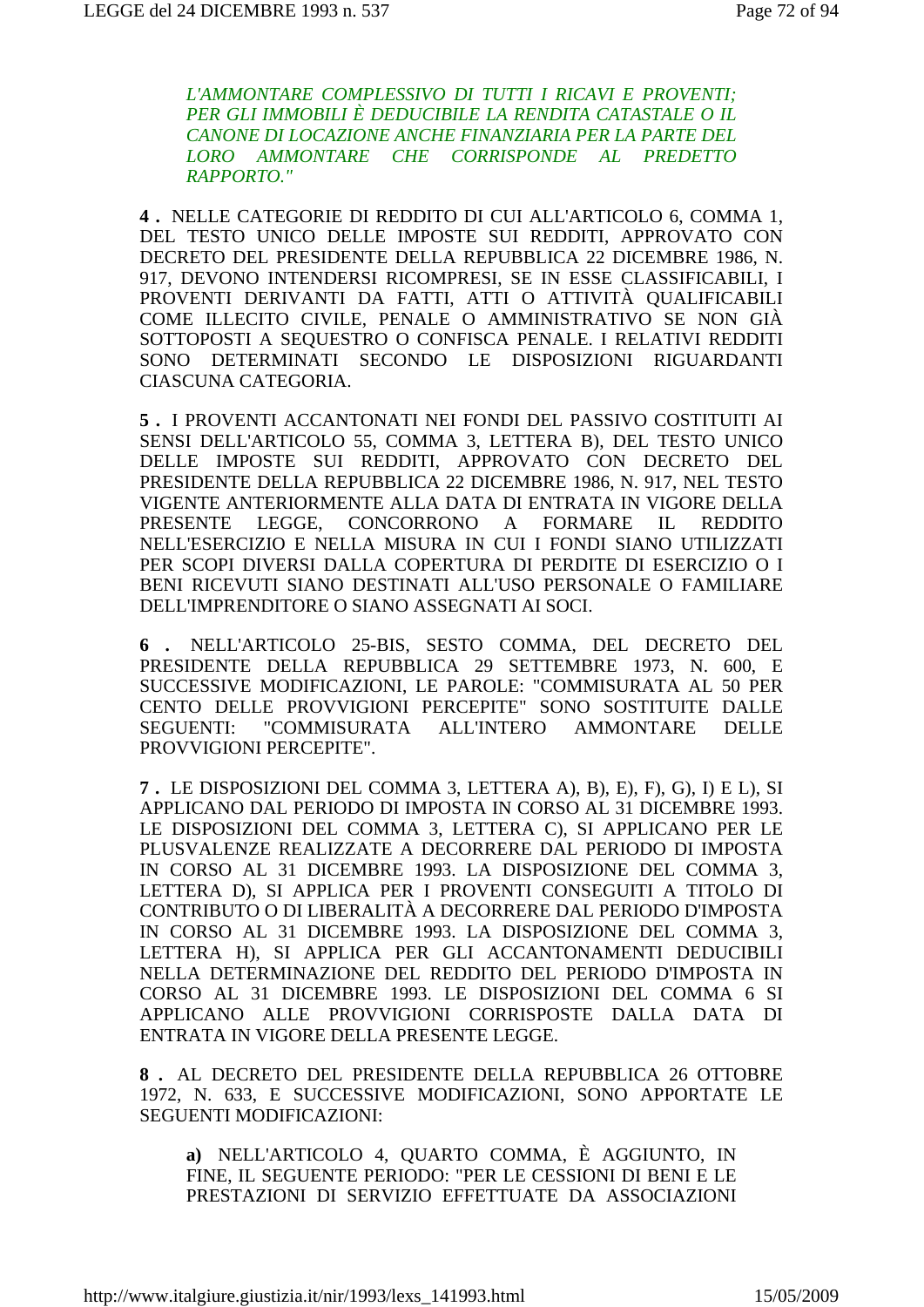**CULTURALI**  $\Omega$ **SPORTIVE COSTITUITE**  $AI$ **SENSI** DELL'ARTICOLO 36 DEL CODICE CIVILE, LA DISPOSIZIONE SI APPLICA NEI CONFRONTI DEGLI ASSOCIATI O PARTECIPANTI MINORI D'ETÀ. E PER I MAGGIORENNI. A CONDIZIONE CHE **OUESTI ABBIANO IL DIRITTO DI VOTO PER L'APPROVAZIONE** E LE MODIFICAZIONI DELLO STATUTO E DEI REGOLAMENTI E **NOMINA DEGLI** ORGANI **PER**  $L_A$ **DIRETTIVI** DELL'ASSOCIAZIONE ED ABBIANO DIRITTO A RICEVERE, NEI CASI DI SCIOGLIMENTO DELLA MEDESIMA, UNA QUOTA DEL PATRIMONIO SOCIALE, SE QUESTO NON È DESTINATO A FINALITÀ DI UTILITÀ GENERALE";

b) NELL'ARTICOLO 10, PRIMO COMMA, IL NUMERO 20) È SOSTITUITO DAL SEGUENTE:

"20) LE PRESTAZIONI EDUCATIVE DELL'INFANZIA E DELLA GIOVENTÙ E OUELLE DIDATTICHE DI OGNI GENERE, ANCHE **PER**  $IA$ **FORMAZIONE.** *L'AGGIORNAMENTO.*  $IA$ RIOUALIFICAZIONE E RICONVERSIONE PROFESSIONALE, RESE DA ISTITUTI O SCUOLE RICONOSCIUTI DA PUBBLICHE AMMINISTRAZIONI. COMPRESE LE PRESTAZIONI RELATIVE ALL'ALLOGGIO, AL VITTO E ALLA FORNITURA DI LIBRI E MATERIALI DIDATTICI, ANCORCHÈ FORNITE DA ISTITUZIONI,  $\overline{O}$ **COLLEGI**  $\overline{O}$ **PENSIONI** *ANNESSI.* **DIPENDENTI** FUNZIONALMENTE COLLEGATI, NONCHÉ LE LEZIONI RELATIVE A MATERIE SCOLASTICHE E UNIVERSITARIE IMPARTITE DA **INSEGNANTI A TITOLO PERSONALE;"** 

#### c) NELL'ARTICOLO 19. SECONDO COMMA, LA LETTERA A), B) E C) SONO SOSTITUITE DALLE SEGUENTI:

"A) L'IMPOSTA RELATIVA ALL'ACOUISTO O ALLA IMPORTAZIONE DI AEROMOBILI E DI AUTOVEICOLI DI CUI ALLA LETTERA E) DELL'ALLEGATA TABELLA B, QUALE NE SIA LA CILINDRATA, E DEI RELATIVI COMPONENTI E RICAMBI, NONCHÉ ALLE PRESTAZIONI DI SERVIZI DI CUI AL TERZO COMMA DELL'ARTICOLO 16 ED A OUELLE DI IMPIEGO, CUSTODIA, MANUTENZIONE E RIPARAZIONE RELATIVE AI BENI STESSI, È AMMESSA IN DETRAZIONE SE I BENI FORMANO OGGETTO DELL'ATTIVITÀ PROPRIA DELL'IMPRESA O SONO DESTINATI AD ESSERE ESCLUSIVAMENTE UTILIZZATI COME STRUMENTALI NELL'ATTIVITÀ PROPRIA DELL'IMPRESA ED È IN OGNI CASO **ESCLUSA PER GLI ESERCENTI ARTI E PROFESSIONI:** 

B) L'IMPOSTA RELATIVA ALL'ACQUISTO O ALLA IMPORTAZIONE DEGLI ALTRI BENI ELENCATI NELL'ALLEGATA TABELLA B E DELLE NAVI E IMBARCAZIONI DA DIPORTO E DEI RELATIVI COMPONENTI E RICAMBI, NONCHÉ ALLE PRESTAZIONI DI SERVIZI DI CUI AL TERZO COMMA DELL'ARTICOLO 16 ED A QUELLE DI IMPIEGO, CUSTODIA, **MANUTENZIONE E** RIPARAZIONE RELATIVE AI BENI STESSI, È AMMESSA IN DETRAZIONE SOLTANTO SE I BENI FORMANO OGGETTO DELL'ATTIVITÀ PROPRIA DELL'IMPRESA ED È IN OGNI CASO **ESCLUSA PER GLI ESERCENTI ARTI E PROFESSIONI:** 

C) L'IMPOSTA RELATIVA ALL'ACOUISTO O ALLA IMPORTAZIONE DI MOTOCICLI E DI AUTOVETTURE ED AUTOVEICOLI GIÀ INDICATI NELL'ARTICOLO 26, LETTERE A) E C), DEL DECRETO DEL PRESIDENTE DELLA REPUBBLICA 15 GIUGNO 1959, N. 393,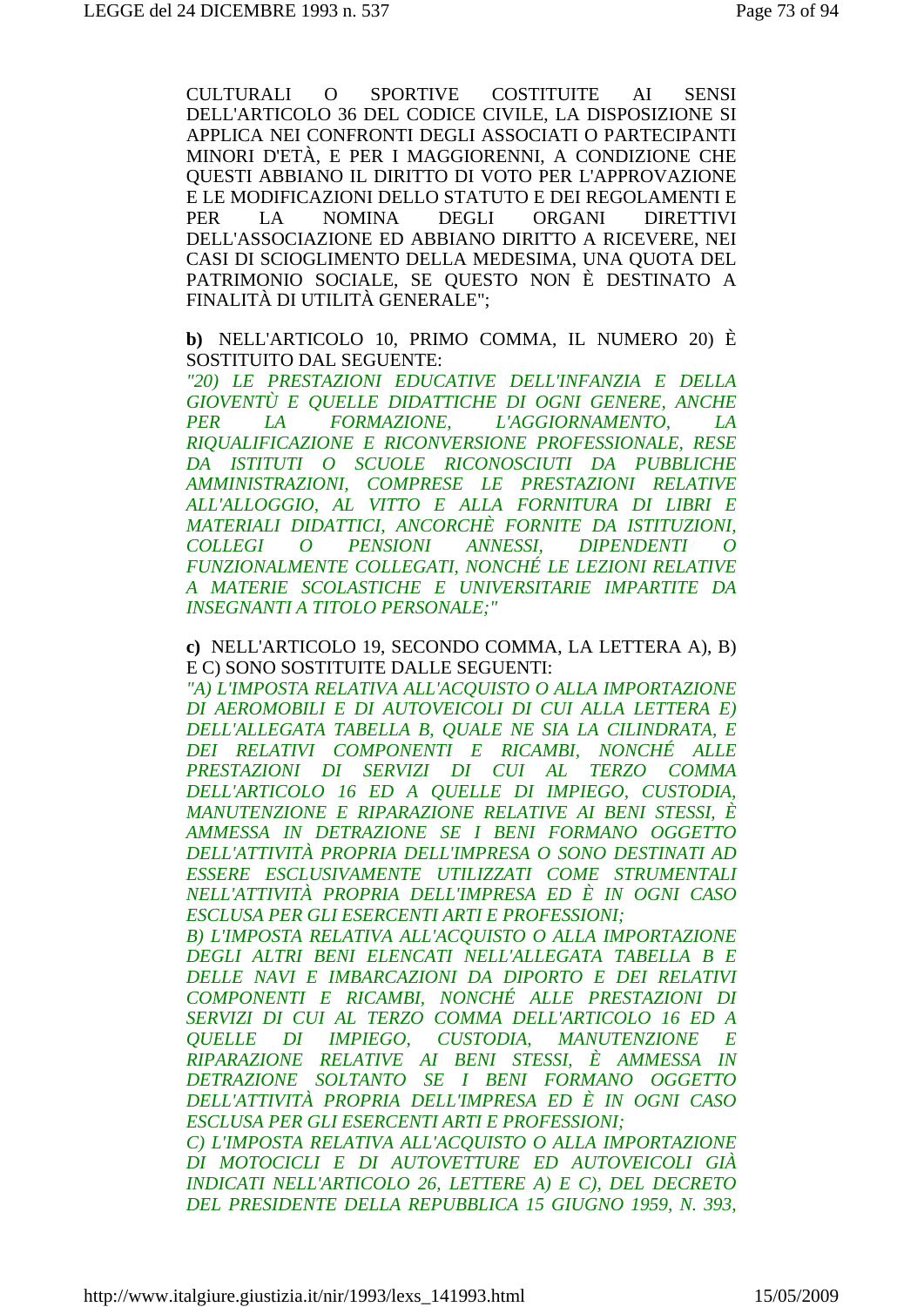NON COMPRESI NELL'ALLEGATA TABELLA B E NON ADIBITI AD USO PUBBLICO, CHE NON FORMANO OGGETTO DELL'ATTIVITÀ PROPRIA DELL'IMPRESA, E DEI RELATIVI COMPONENTI E RICAMBI, NONCHÉ ALLE PRESTAZIONI DI SERVIZI DI CUI AL TERZO COMMA DELL'ARTICOLO 16 ED A QUELLE DI IMPIEGO, CUSTODIA, MANUTENZIONE E RIPARAZIONE RELATIVE AI BENI STESSI, NON È AMMESSA IN DETRAZIONE SALVO CHE PER GLI **AGENTI O RAPPRESENTANTI DI COMMERCIO:"** 

d) NELL'ARTICOLO 19, SECONDO COMMA, LETTERA E), LE PAROLE: "NEI PUBBLICI ESERCIZI" SONO SOSTITUITE DALLE SEGUENTI: ", CON ESCLUSIONE DELLE SOMMINISTRAZIONI EFFETTUATE NEI CONFRONTI DEI DATORI DI LAVORO NEI LOCALI DELL'IMPRESA O IN LOCALI ADIBITI A MENSA **INTERAZIENDALE**  ${\bf E}$ **AZIENDALE**  $\overline{O}$ **DELLE SOMMINISTRAZIONI COMMESSE** DA **IMPRESE CHE** FORNISCONO SERVIZI SOSTITUTIVI DI MENSE AZIENDALI.":

e) NELL'ARTICOLO 34, PRIMO COMMA, DOPO IL PRIMO PERIODO, È INSERITO IL SEGUENTE: "LA DETRAZIONE NON È FORFETTIZZATA PER LE CESSIONI DEGLI ANIMALI VIVI DELLA SPECIE BOVINA, COMPRESI GLI ANIMALI DEL GENERE BUFALO, E SUINA IL CUI ACOUISTO DERIVA DA ATTO NON ASSOGGETTATO AD IVA, OVVERO DA ATTO ASSOGGETTATO AD IVA DETRAIBILE NEI MODI ORDINARI".

9. LE DISPOSIZIONI DELL'ARTICOLO 19, SECONDO COMMA, LETTERA C), DEL DECRETO DEL PRESIDENTE DELLA REPUBBLICA 26 OTTOBRE 1972, N. 633, COME MODIFICATO DAL COMMA 8 DEL PRESENTE ARTICOLO, SI APPLICANO FINO AL 31 DICEMBRE 1996.

10. I VERSAMENTI ESEGUITI DAGLI ENTI PUBBLICI PER L'ESECUZIONE DI CORSI DI FORMAZIONE, AGGIORNAMENTO, RIQUALIFICAZIONE E RICONVERSIONE DEL PERSONALE COSTITUISCONO IN OGNI CASO CORRISPETTIVI DI PRESTAZIONI DI SERVIZI ESENTI DALL'IMPOSTA SUL VALORE AGGIUNTO. AI SENSI DELL'ARTICOLO 10 DEL DECRETO DEL PRESIDENTE DELLA REPUBBLICA 26 OTTOBRE 1972, N. 633.

11 . LE DISPOSIZIONI DEI COMMI DA 8 A 10 SI APPLICANO DAL 1 GENNAIO 1994.

12. SONO ABROGATI L'ARTICOLO 5. SECONDO COMMA. DELLA LEGGE 10 MAGGIO 1983, N. 190; L'ARTICOLO 1, NONO COMMA, DEL DECRETO-LEGGE 22 DICEMBRE 1981, N. 790, CONVERTITO, CON MODIFICAZIONI, DALLA LEGGE 23 FEBBRAIO 1982, N. 47; L'ARTICOLO 3-TERDECIES DEL DECRETO-LEGGE 1 OTTOBRE 1982, N. 696, CONVERTITO, CON MODIFICAZIONI, DALLA LEGGE 29 NOVEMBRE 1982, N. 883, NONCHÉ L'ARTICOLO 73, COMMA 2, DEL TESTO UNICO APPROVATO CON DECRETO LEGISLATIVO 30 MARZO 1990, N. 76.

13. ALL'ARTICOLO 5, SECONDO COMMA, DELLA LEGGE 8 GIUGNO 1978, N. 306. LE PAROLE: "CHE ABBIANO IMPOSTATO I PROPRI IMPIANTI" SONO SOSTITUITE DALLE SEGUENTI: "CHE ABBIANO OTTENUTO IL DECRETO DI APPROVAZIONE DEL PROGETTO E DI ASSEGNAZIONE **DELLE AREE".**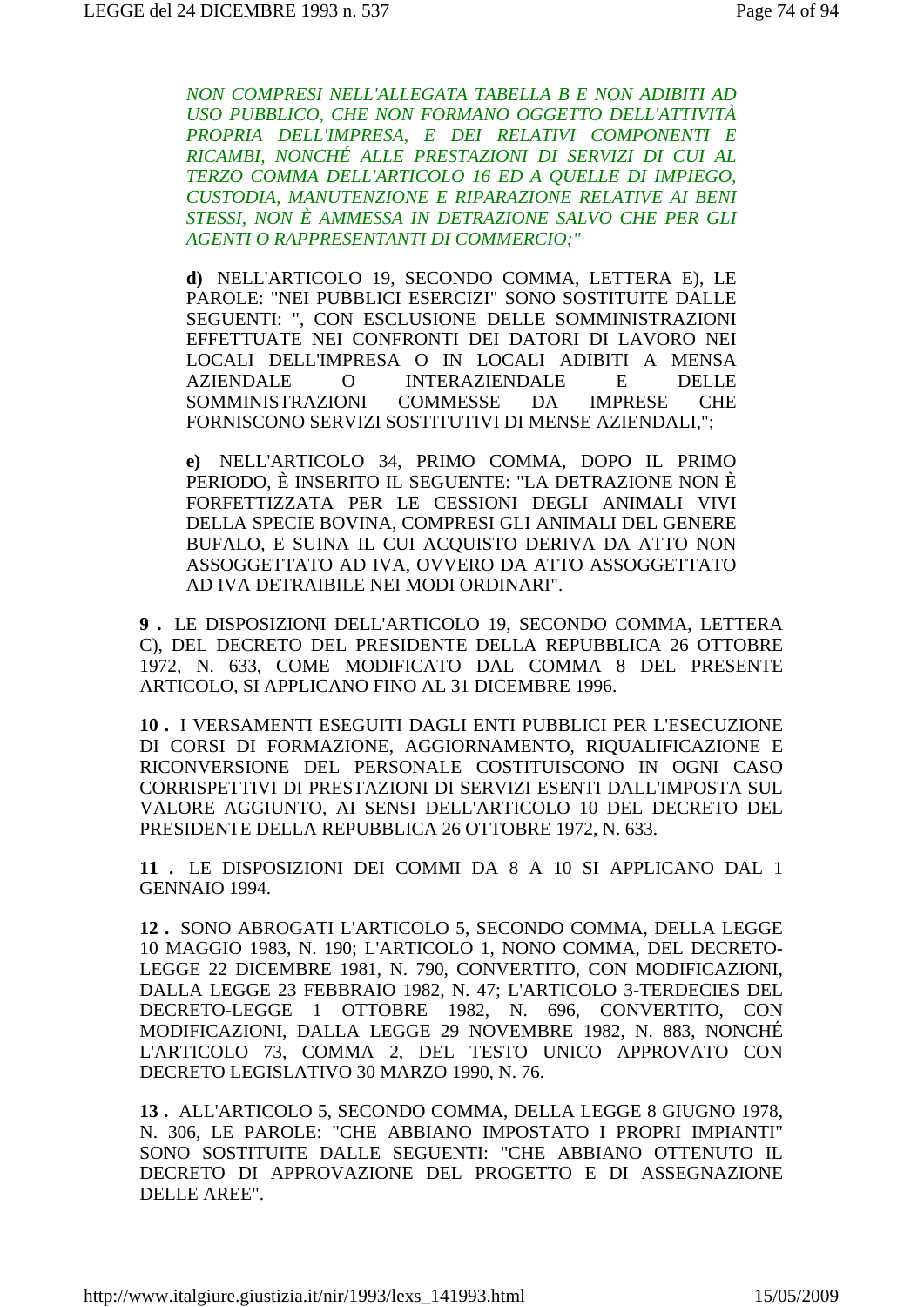14. ALL'ARTICOLO 111, COMMA 3, DEL TESTO UNICO DELLE IMPOSTE SUI REDDITI, APPROVATO CON DECRETO DEL PRESIDENTE DELLA REPUBBLICA 22 DICEMBRE 1986, N. 917, È AGGIUNTO, IN FINE, IL SEGUENTE PERIODO: "PER LE CESSIONI DI BENI E LE PRESTAZIONI DI SERVIZIO EFFETTUATE DA ASSOCIAZIONI CULTURALI O SPORTIVE COSTITUITE AI SENSI DELL'ARTICOLO 36 DEL CODICE CIVILE, LA DISPOSIZIONE SI APPLICA NEI CONFRONTI DEGLI ASSOCIATI O PARTECIPANTI MINORI D'ETÀ E. PER I MAGGIORENNI, A CONDIZIONE CHE QUESTI ABBIANO IL DIRITTO DI VOTO PER L'APPROVAZIONE E LE MODIFICAZIONI DELLO STATUTO E DEI REGOLAMENTI E PER LA NOMINA DEGLI ORGANI DIRETTIVI DELL'ASSOCIAZIONE ED ABBIANO DIRITTO A RICEVERE, NEI CASI DI SCIOGLIMENTO DELLA MEDESIMA, UNA QUOTA DEL PATRIMONIO SOCIALE, SE QUESTO NON È DESTINATO A FINALITÀ DI UTILITÀ GENERALE".

15. LE DISPOSIZIONI DI CUI ALL'ARTICOLO 3 DELLA LEGGE 26 GENNAIO 1983, N. 18, SI APPLICANO FINO AL 31 DICEMBRE 1997 E LIMITATAMENTE AI SOGGETTI PER I OUALI L'OBBLIGO DI UTILIZZAZIONE DEGLI **APPARECCHI STATO MISURATORI FISCALI** È **INTRODOTTO** DALL'ARTICOLO 12 DELLA LEGGE 30 DICEMBRE 1991, N. 413.

16. LE DISPOSIZIONI DEI COMMI 12 E 14 HANNO EFFETTO DAL 1 GENNAIO 1994 E OUELLE DEL COMMA 15 A DECORRERE DAL PERIODO DI IMPOSTA IN CORSO AL 31 DICEMBRE 1993.

17. ALL'ARTICOLO 48, COMMA 6, PRIMO PERIODO, DEL TESTO UNICO DELLE IMPOSTE SUI REDDITI, APPROVATO CON DECRETO DEL PRESIDENTE DELLA REPUBBLICA 22 DICEMBRE 1986, N. 917, DOPO LE PAROLE: "E DAI MEMBRI DELLA CORTE COSTITUZIONALE" SONO INSERITE LE SEGUENTI: "NONCHÉ I VITALIZI DI CUI AL SECONDO COMMA DELL'ARTICOLO 24 ED AL PENULTIMO COMMA DELL'ARTICOLO 29 DEL DECRETO DEL PRESIDENTE DELLA REPUBBLICA 29 SETTEMBRE 1973, N. 600".

18. IL COMMA 6-BIS DELL'ARTICOLO 2 DEL DECRETO-LEGGE 2 MARZO 1989, N. 69, CONVERTITO, CON MODIFICAZIONI, DALLA LEGGE 27 APRILE 1989, N. 154, È ABROGATO.

#### ART. 15. (TRATTAMENTO TRIBUTARIO DELL'ABITAZIONE PRINCIPALE).

1. NELL'ARTICOLO 34 DEL TESTO UNICO DELLE IMPOSTE SUI REDDITI. APPROVATO CON DECRETO DEL PRESIDENTE DELLA REPUBBLICA 22 DICEMBRE 1986, N. 917, È AGGIUNTO, IN FINE, IL SEGUENTE COMMA: "4-QUATER. DALL'AMMONTARE COMPLESSIVO DEL REDDITO DELL'UNITÀ IMMOBILIARE ADIBITA AD ABITAZIONE PRINCIPALE DELLE PERSONE FISICHE E DI OUELLO DELLE SUE PERTINENZE SI DEDUCE, FINO A CONCORRENZA DELL'AMMONTARE STESSO, L'IMPORTO DI UN MILIONE DI LIRE RAPPORTATO AL PERIODO DELL'ANNO DURANTE IL QUALE SUSSISTE TALE DESTINAZIONE ED IN PROPORZIONE ALLA OUOTA DI POSSESSO. SONO RICOMPRESE TRA LE PERTINENZE LE UNITÀ IMMOBILIARI CLASSIFICATE O CLASSIFICABILI NELLE CATEGORIE CATASTALI C/2, C/6 E C/7. DESTINATE ED EFFETTIVAMENTE UTILIZZATE IN MODO DUREVOLE A SERVIZIO DELLE UNITÀ IMMOBILIARI ADIBITE AD ABITAZIONE PRINCIPALE DELLE PERSONE FISICHE, PER ABITAZIONE PRINCIPALE SI INTENDE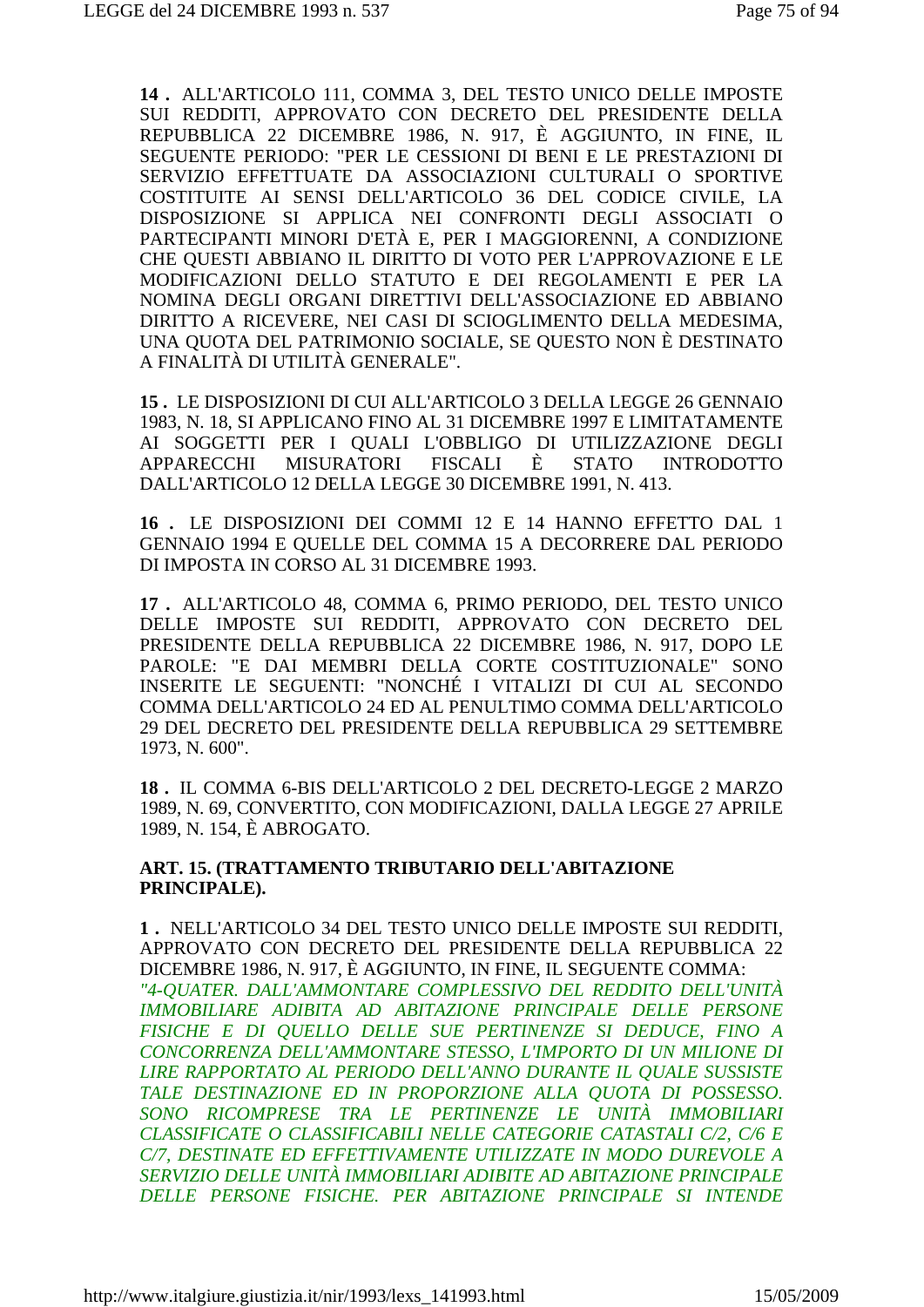OUELLA NELLA OUALE LA PERSONA FISICA CHE LA POSSIEDE A TITOLO DI PROPRIETÀ, USUFRUTTO O ALTRO DIRITTO REALE E I SUOI FAMILIARI **DIMORANO ABITUALMENTE."** 

2. AL DECRETO DEL PRESIDENTE DELLA REPUBBLICA 29 SETTEMBRE 1973, N. 600, E SUCCESSIVE MODIFICAZIONI, SONO APPORTATE LE **SEGUENTI MODIFICAZIONI:** 

a) NELL'ARTICOLO 1, QUARTO COMMA, LA LETTERA B) È SOSTITUITA DALLE SEGUENTI:

"B) LE PERSONE FISICHE NON OBBLIGATE ALLA TENUTA DI SCRITTURE CONTABILI CHE POSSIEDONO SOLTANTO REDDITI ESENTI E REDDITI SOGGETTI A RITENUTA ALLA FONTE A TITOLO DI IMPOSTA NONCHÉ REDDITI FONDIARI PER UN IMPORTO COMPLESSIVO, AL LORDO DELLA DEDUZIONE DI CUI ALL'ARTICOLO 34, COMMA 4-QUATER, DEL TESTO UNICO DELLE IMPOSTE SUI REDDITI, APPROVATO CON DECRETO DEL PRESIDENTE DELLA REPUBBLICA 22 DICEMBRE 1986, N. 917, **NON SUPERIORE A LIRE 360.000 ANNUE:** 

B-BIS) LE PERSONE FISICHE NON OBBLIGATE ALLA TENUTA DI SCRITTURE CONTABILI CHE POSSIEDONO SOLTANTO REDDITI ESENTI. REDDITI SOGGETTI A RITENUTA ALLA FONTE A TITOLO DI IMPOSTA E IL REDDITO FONDIARIO DELL'ABITAZIONE PRINCIPALE E SUE PERTINENZE PURCHÈ DI IMPORTO NON **SUPERIORE** A QUELLO DELLA DEDUZIONE DI CUI ALL'ARTICOLO 34, COMMA 4-OUATER, DEL CITATO TESTO **UNICO DELLE IMPOSTE SUI REDDITI;"** 

b) NELL'ARTICOLO 1, OUARTO COMMA, LA LETTERA D) È SOSTITUITA DALLA SEGUENTE:

"D) I POSSESSORI DI REDDITI DI LAVORO DIPENDENTE E ASSIMILATI, INDICATI AGLI ARTICOLI 46 E 47, COMMA 1, LETTERE A) E D), DEL CITATO TESTO UNICO DELLE IMPOSTE SUI REDDITI, COMPRESI QUELLI SOGGETTI A TASSAZIONE SEPARATA, CORRISPOSTI DA UN UNICO SOSTITUTO DI IMPOSTA, CHE. OLTRE TALI REDDITI, POSSIEDONO SOLTANTO REDDITI ESENTI E REDDITI SOGGETTI A RITENUTA ALLA FONTE A TITOLO DI IMPOSTA E QUELLO DERIVANTE DALL'ABITAZIONE PRINCIPALE E SUE PERTINENZE PURCHÈ DI IMPORTO NON SUPERIORE ALLA DEDUZIONE DI CUI ALL'ARTICOLO 34. COMMA 4-OUATER, DELLO STESSO TESTO UNICO. TUTTAVIA DETTI CONTRIBUENTI POSSONO PRESENTARE O SPEDIRE, CON LE MODALITÀ PREVISTE DALL'ARTICOLO 12 DEL PRESENTE *ENTRO* IL TERMINE STABILITO **DECRETO.** PER  $LA$ PRESENTAZIONE DELLA DICHIARAZIONE, IL CERTIFICATO DI CUI AL PRIMO COMMA DELL'ARTICOLO 3 DEL PRESENTE DECRETO, REDATTO IN CONFORMITÀ AD APPOSITO MODELLO APPROVATO E PUBBLICATO AI SENSI DELL'ARTICOLO 8 DEL PRESENTE DECRETO, AI SOLI FINI DELLA SCELTA DELLA DESTINAZIONE DELL'8 PER MILLE DELL'IMPOSTA SUL REDDITO DELLE PERSONE FISICHE PER SCOPI DI INTERESSE SOCIALE O DI CARATTERE UMANITARIO OVVERO PER SCOPI DI CARATTERE RELIGIOSO O CARITATIVO, DI CUI ALL'ARTICOLO 47 DELLA LEGGE 20 MAGGIO 1985, N. 222, E ALLE LEGGI 22 NOVEMBRE 1988, N. 516, E.N. 517;"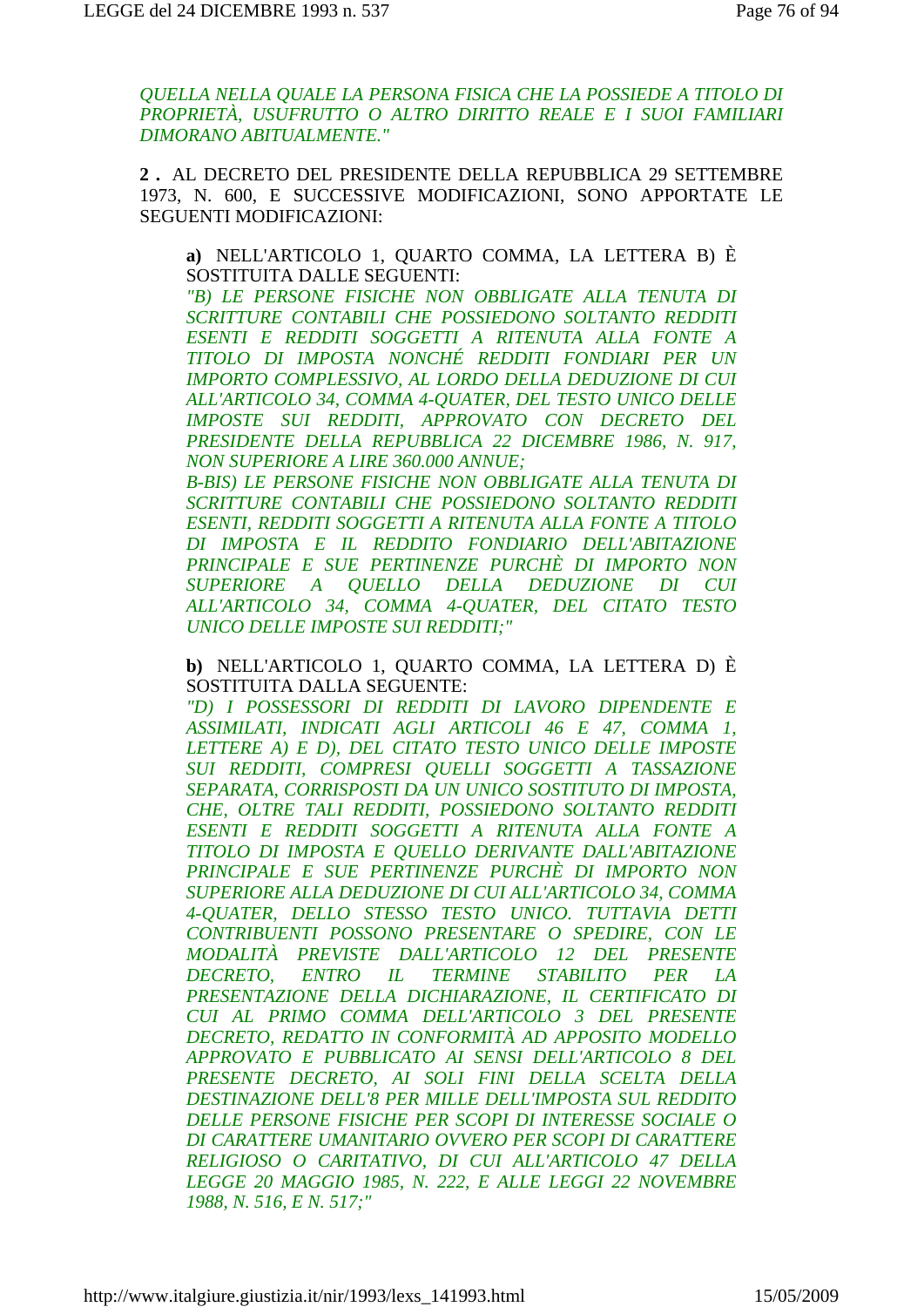**c)** NELL'ARTICOLO 1, IL QUINTO COMMA È SOSTITUITO DAL SEGUENTE:

"AI FINI DELLA LETTERA C) DEL COMMA PRECEDENTE SONO ASSIMILATI AI REDDITI DI LAVORO DIPENDENTE SOLTANTO I COMPENSI DEI LAVORATORI SOCI DI COOPERATIVE E LE SOMME INDICATI RISPETTIVAMENTE ALLE LETTERE A) E C) DEL COMMA 1 DELL'ARTICOLO 47 DEL CITATO TESTO UNICO DELLE IMPOSTE SUI REDDITI".

**3 .** IL SECONDO PERIODO DEL TERZO COMMA DELL'ARTICOLO 1 DEL DECRETO LEGGE 23 DICEMBRE 1977, N. 936, CONVERTITO, CON MODIFICAZIONI, DALLA LEGGE 23 FEBBRAIO 1978, N. 38, ED IL COMMA 9 DELL'ARTICOLO 78 DELLA LEGGE 30 DICEMBRE 1991, N. 413, SONO ABROGATI.

**4 .** AL DECRETO LEGISLATIVO 30 DICEMBRE 1992, N. 504, SONO APPORTATE LE SEGUENTI MODIFICAZIONI:

**a)** NELL'ARTICOLO 17, IL COMMA 2 È ABROGATO;

**b)** NELL'ARTICOLO 17, COMMA 3, LE PAROLE: "SI DETRAGGONO LIRE 120 MILA" SONO SOSTITUITE DALLE SEGUENTI: "SI DETRAGGONO LIRE 270 MILA".

**5 .** LE DISPOSIZIONI DEI COMMI 1 E 4 SI APPLICANO A DECORRERE DAL PERIODO D'IMPOSTA IN CORSO AL 31 DICEMBRE 1993. LE DISPOSIZIONI DEI COMMI 2 E 3 SI APPLICANO DAL 1 GENNAIO 1994.

**6 .** CON EFFETTO DALL'ANNO 1994, AL COMMA 3 DELL'ARTICOLO 8 DEL DECRETO LEGISLATIVO 30 DICEMBRE 1992, N. 504, È AGGIUNTO, IN FINE, IL SEGUENTE PERIODO: "IL CONSIGLIO COMUNALE PUÒ DELIBERARE UN AUMENTO DELLA DETRAZIONE DA LIRE 180.000 FINO A LIRE 300.000 SULLA BASE DEL LIVELLO MEDIO DEI VALORI PATRIMONIALI RILEVATI SUL TERRITORIO, NONCHÉ IN RELAZIONE A RICHIESTE DOCUMENTATE CON PARTICOLARI SITUAZIONI DI CARATTERE SOCIALE; LE DELIBERAZIONI DEL CONSIGLIO, DA ADOTTARE ENTRO IL TERMINE PREVISTO DAL COMMA 1 DELL'ARTICOLO 6, HANNO EFFETTO SOLO PER L'ANNO SUCCESSIVO A QUELLO NEL CORSO DEL QUALE VENGONO ADOTTATE".

**ART. 16. (ALTRE NORME IN MATERIA DI ENTRATE).** 

**1 .** LA TABELLA DELLE TASSE IPOTECARIE ALLEGATA AL TESTO UNICO DELLE DISPOSIZIONI CONCERNENTI LE IMPOSTE IPOTECARIA E CATASTALE, APPROVATO CON DECRETO LEGISLATIVO 31 OTTOBRE 1990, N. 347, È SOSTITUITA DA QUELLA DI CUI ALLA TABELLA B ALLEGATA ALLA PRESENTE LEGGE.

**2 .** IL TITOLO III DELLA TABELLA A ALLEGATA AL DECRETO DEL PRESIDENTE DELLA REPUBBLICA 26 OTTOBRE 1972, N. 648, È SOSTITUITO DA QUELLO DI CUI ALLA TABELLA C ALLEGATA ALLA PRESENTE LEGGE.

**3 .** CON DECRETO DEL MINISTRO DELLE FINANZE, DI CONCERTO CON IL MINISTRO DEL TESORO, LE MISURE DEI TRIBUTI STABILITI DALLA TABELLA A ALLEGATA AL DECRETO DEL PRESIDENTE DELLA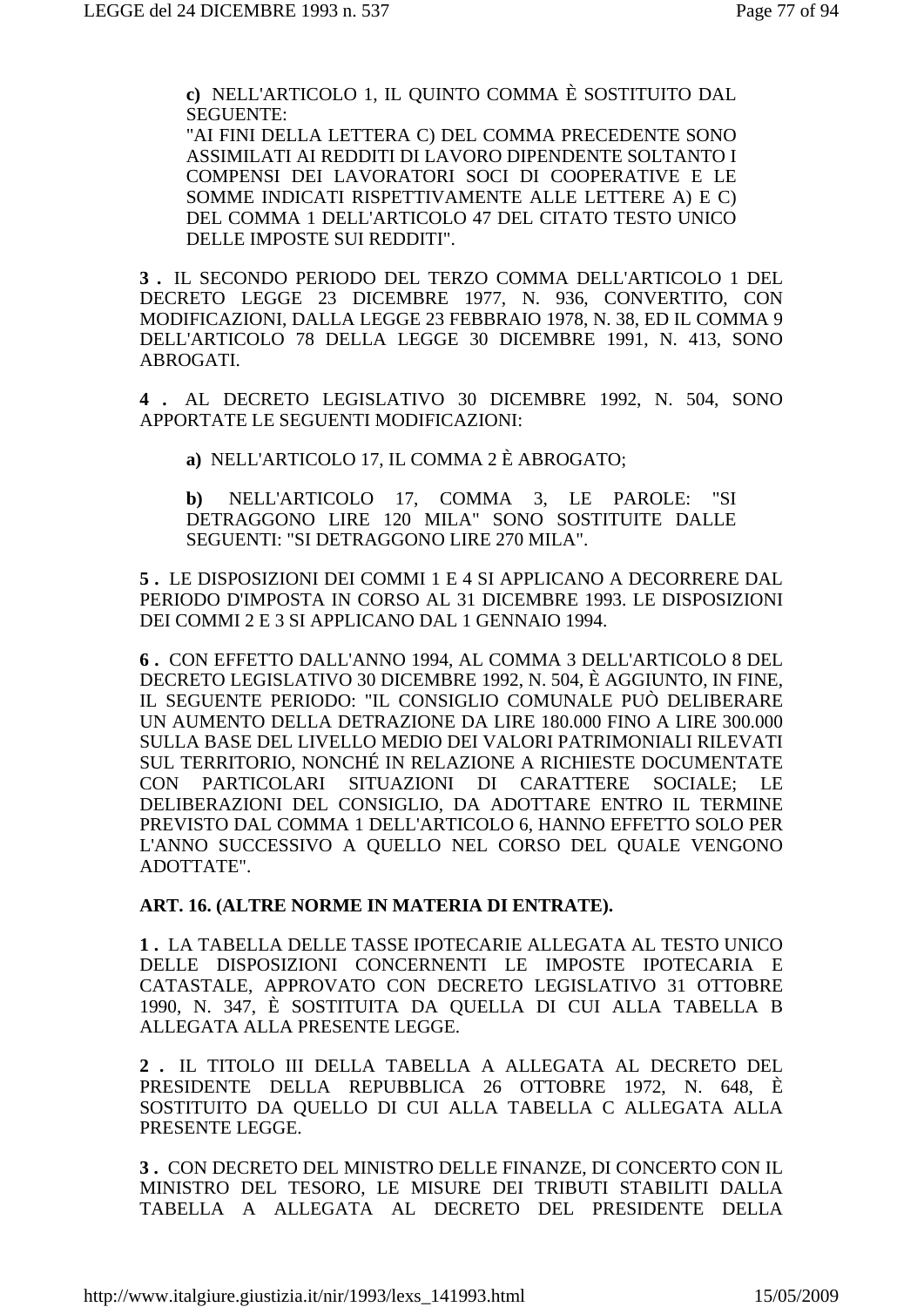REPUBBLICA 26 OTTOBRE 1972, N. 648, POSSONO ESSERE ADEGUATE, COMUNQUE NON PRIMA DI DUE ANNI DALLA DATA DI ENTRATA IN VIGORE DELLA PRESENTE LEGGE, NEL LIMITE DELLA VARIAZIONE PERCENTUALE DELL'INDICE DEI PREZZI AL CONSUMO PER LE FAMIGLIE DI OPERAI E DI IMPIEGATI RILEVATO ALLA FINE DEL MESEPRECEDENTE LA DATA DI EMANAZIONE DEL DECRETO RISPETTO AL MEDESIMO INDICE RILEVATO PER L'EMANAZIONE DEL PRECEDENTE DECRETO; PER IL PRIMO ADEGUAMENTO, SI ASSUME COME RIFERIMENTO LA DATA DI ENTRATA IN VIGORE DELLA PRESENTE LEGGE.

**4 .** LE DISPOSIZIONI DEI COMMI DA 1 A 3 SI APPLICANO DAL 1 GENNAIO 1994.

**5 .** A DECORRERE DAL 1 GENNAIO 1994 NON SONO SOGGETTI ALLE TASSE SULLE CONCESSIONI GOVERNATIVE I PROVVEDIMENTI AMMINISTRATIVI E ATTI INDICATI NEGLI ARTICOLI 1; 15, COMMA 2; 16, COMMA 3; 17, COMMA 4; 18; 19, COMMI 4 E 5; 20, COMMI 1 E 2; 21, COMMA 2; 38; 43; 45, COMMI 1, 2 E 3; 56, COMMA 6; 83 E 84 DELLA TARIFFA ANNESSA AL DECRETO DEL PRESIDENTE DELLA REPUBBLICA 26 OTTOBRE 1972, N. 641, APPROVATA CON DECRETO DEL MINISTRO DELLE FINANZE 20 AGOSTO 1992, PUBBLICATO NEL SUPPLEMENTO ORDINARIO ALLA GAZZETTA UFFICIALE N. 196 DEL 21 AGOSTO 1992; PER TALI PROVVEDIMENTI E ATTI NON È DOVUTA LA TASSA SULLE CONCESSIONI GOVERNATIVE DI CUI ALL'ARTICOLO 86 DELLA CITATA TARIFFA.

**6 .** È ABROGATO L'ARTICOLO 12 DELLA TARIFFA DI CUI ALL'ALLEGATO A AL DECRETO DEL PRESIDENTE DELLA REPUBBLICA 26 OTTOBRE 1972, N. 642, APPROVATA CON DECRETO DEL MINISTRO DELLE FINANZE 20 AGOSTO 1992, PUBBLICATO NEL SUPPLEMENTO ORDINARIO ALLA GAZZETTA UFFICIALE N. 196 DEL 21 AGOSTO 1992.

**7 .** ALL'ARTICOLO 7, PRIMO CAPOVERSO, DELLA TABELLA DI CUI ALL'ALLEGATO B AL DECRETO DEL PRESIDENTE DELLA REPUBBLICA 26 OTTOBRE 1972, N. 642, E SUCCESSIVE MODIFICAZINI, SONO AGGIUNTE, IN FINE, LE SEGUENTI PAROLE: "; LIBRETTI DI RISPARMIO E QUIETANZE SUI DEPOSITI E PRELEVAMENTI, ANCHE SE RILASCIATE SEPARATAMENTE".

**8 .** NON SI APPLICA L'IMPOSTA DI BOLLO SULLE CERTIFICAZIONI RILASCIATE DAI COMUNI PER L'AGGIORNAMENTO DELLA RESIDENZA IN REGISTRI E DOCUMENTI A SEGUITO DELL'ISTITUZIONE DI NUOVI COMUNI, PROVINCE E REGIONI E PER LE VARIAZIONI DELLA TOPONOMASTICA O DELLA NUMERAZIONE CIVICA.

**9 .** SALVO QUANTO PREVISTO DALLA LEGGE 25 MARZO 1986, N. 85, PER LE ARMI SPORTIVE, RESTANO FERME LE DISPOSIZIONI DELLA LEGGE 18 GIUGNO 1969, N. 323, PER L'ESERCIZIO DELL'ATTIVITÀ SPORTIVA DEL TIRO A VOLO.

**10 .** NELL'ARTICOLO 2, TERZO COMMA, LETTERA F), DEL DECRETO DEL PRESIDENTE DELLA REPUBBLICA 26 OTTOBRE 1972, N. 633, E SUCCESSIVE MODIFICAZIONI, DOPO LA PAROLA: "FUSIONI" È INSERITA LA SEGUENTE: ", SCISSIONI".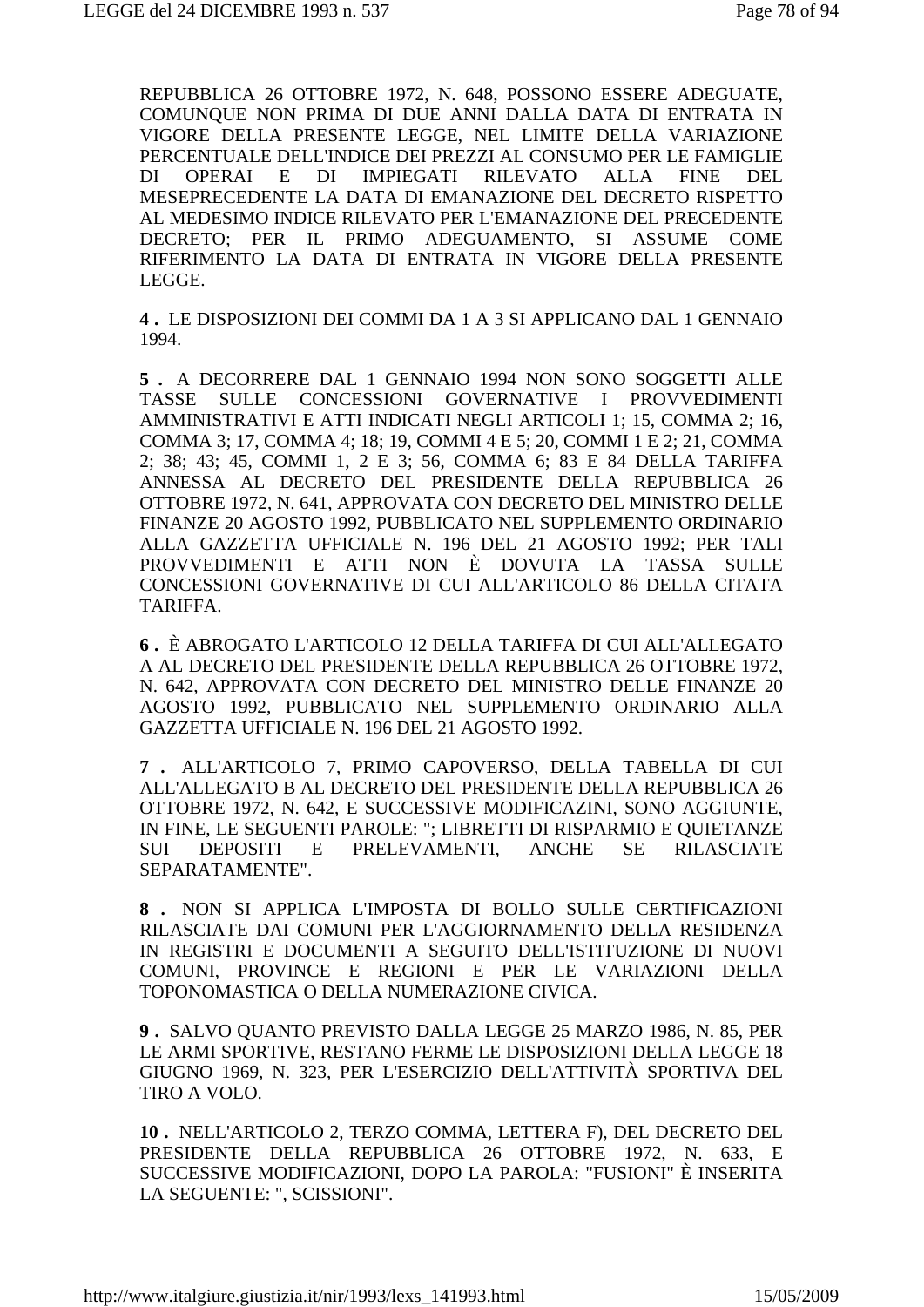**11 .** SE IN ESECUZIONE DELLA SCISSIONE SONO TRASFERITI AZIENDE OVVERO UNO O PIÙ COMPLESSI AZIENDALI:

**a)** GLI OBBLIGHI E I DIRITTI DERIVANTI DALL'APPLICAZIONE DELL'IMPOSTA SUL VALORE AGGIUNTO, RELATIVI ALLE OPERAZIONI REALIZZATE TRAMITE LE AZIENDE O I COMPLESSI AZIENDALI TRASFERITI, SONO ASSUNTI DALLE SOCIETÀ BENEFICIARIE DEL TRASFERIMENTO;

**b)** LA RIDUZIONE DELLA DETRAZIONE DI CUI AL TERZO COMMA DELL'ARTICOLO 19 DEL DECRETO DEL PRESIDENTE DELLA REPUBBLICA 26 OTTOBRE 1972, N. 633, E SUCCESSIVE MODIFICAZIONI, PER LE SOCIETÀ BENEFICIARIE COSTITUITE A SEGUITO DELLA SCISSIONE, È OPERATA, SE L'OGGETTO DELL'ATTIVITÀ È MODIFICATO RISPETTO A QUELLO DELLA SOCIETÀ SCISSA, IN BASE AD UNA PERCENTUALE DETERMINATA PRESUNTIVAMENTE, SALVO CONGUAGLIO NELLA DICHIARAZIONE ANNUALE;

**c)** LE DISPOSIZIONI CONCERNENTI LA RETTIFICA DELLA DETRAZIONE, DI CUI ALL'ARTICOLO 19-BIS DEL DECRETO DEL PRESIDENTE DELLA REPUBBLICA 26 OTTOBRE 1972, N. 633, E SUCCESSIVE MODIFICAZIONI, CONTINUANO AD APPLICARSI NEI CONFRONTI DELLA SOCIETÀ BENEFICIARIA TENENDO CONTO DELLA DATA IN CUI I BENI AMMORTIZZABILI SONO STATI ACQUISTATI DALLA SOCIETÀ SCISSA;

**d)** LA FACOLTÀ DI ACQUISIRE BENI E SERVIZI SENZA PAGAMENTO DELL'IMPOSTA, AI SENSI DEGLI ARTICOLI 8, PRIMO COMMA, LETTERA C), E SECONDO COMMA, E 68, PRIMO COMMA, LETTERA A), DEL DECRETO DEL PRESIDENTE DELLA REPUBBLICA 26 OTTOBRE 1972, N. 633, E SUCCESSIVE MODIFICAZIONI, PUÒ ESSERE ESERCITATA DALLA SOCIETÀ BENEFICIARIA, PREVIA COMUNICAZIONE ALL'UFFICIO DELL'IMPOSTA SUL VALORE AGGIUNTO COMPETENTE NEI SUOI CONFRONTI, NELLA DICHIARAZIONE DI CUI ALL'ARTICOLO 35, TERZO COMMA, DEL MEDESIMO DECRETO DEL PRESIDENTE DELLA REPUBBLICA.

**12 .** IN CASO DI SCISSIONE TOTALE NON COMPORTANTE TRASFERIMENTO DI AZIENDE O COMPLESSI AZIENDALI, GLI OBBLIGHI ED I DIRITTI DERIVANTI DALL'APPLICAZIONE DELL'IMPOSTA SUL VALORE AGGIUNTO PER LE OPERAZIONI EFFETTUATE DALLA SOCIETÀ SCISSA, COMPRESI QUELLI RELATIVI ALLA PRESENTAZIONE DELLA DICHIARAZIONE ANNUALE DELLA SOCIETÀ SCISSA E AL VERSAMENTO DELL'IMPOSTA CHE NE RISULTA, DEVONO ESSERE ADEMPIUTI, CON RESPONSABILITÀ SOLIDALE DELLE ALTRE SOCIETÀ BENEFICIARIE, O POSSONO ESSERE ESERCITATI DALLA SOCIETÀ BENEFICIARIA APPOSITAMENTE DESIGNATA NELL'ATTO DI SCISSIONE; IN MANCANZA SI CONSIDERA DESIGNATA LA BENEFICIARIA NOMINATA PER PRIMA NELL'ATTO DI SCISSIONE.

**13 .** AL TESTO UNICO DELLE DISPOSIZIONI CONCERNENTI L'IMPOSTA DI REGISTRO, APPROVATO CON DECRETO DEL PRESIDENTE DELLA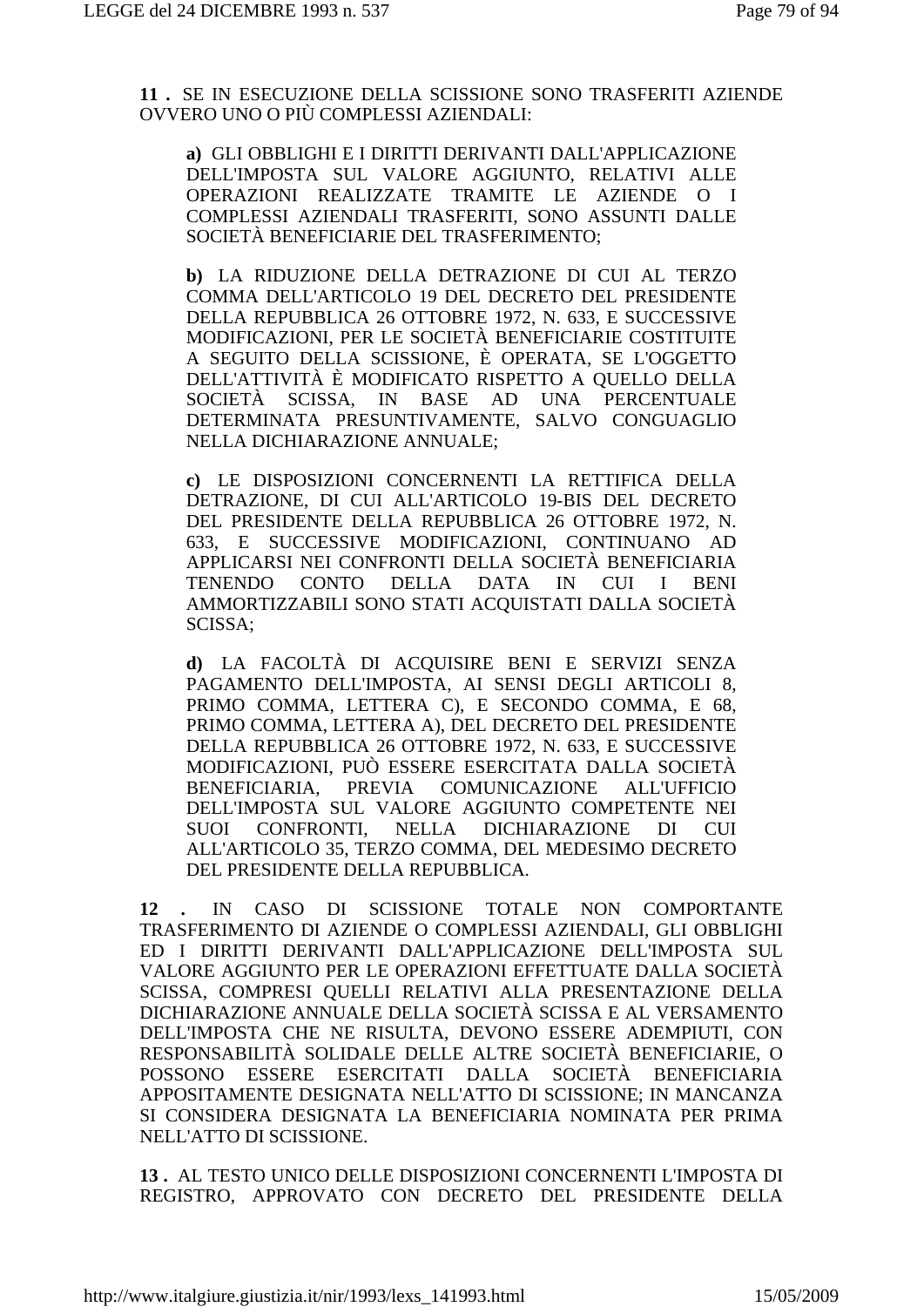REPUBBLICA 26 APRILE 1986, N. 131, E SUCCESSIVE MODIFICAZIONI, SONO APPORTATE LE SEGUENTI MODIFICAZIONI:

**a)** NELL'ARTICOLO 50, COMMA 4, LE PAROLE: "ARTICOLO 2502" SONO SOSTITUITE DALLE SEGUENTI "ARTICOLO 2501- TER"; NELLO STESSO COMMA È AGGIUNTO, IN FINE, IL SEGUENTE PERIODO: "PER LE SCISSIONI DI SOCIETÀ DI OGNI TIPO, LA BASE IMPONIBILE È COSTITUITA DALL'AMMONTARE, RISULTANTE DALLA SITUAZIONE PATRIMONIALE DI CUI ALL'ARTICOLO 2504-NOVIES DEL CODICE CIVILE, DEL PATRIMONIO NETTO DELLA SOCIETÀ SCISSA, O DELLA PARTE DI ESSO, TRASFERITO ALLE SOCIETÀ BENEFICIARIE DI NUOVA COSTITUZIONE O PREESISTENTI.";

**b)** NELL'ARTICOLO 4, COMMA 1, LETTERA B), DELLA PARTE I DELLA TARIFFA, DOPO LE PAROLE: "FUSIONE TRA SOCIETÀ" SONO INSERITE LE SEGUENTI: ", SCISSIONE DELLE STESSE"; NELLA NOTA IV) ALLO STESSO ARTICOLO, DOPO LE PAROLE: "SOCIETÀ RISULTANTE DALLA FUSIONE O INCORPORANTE" SONO INSERITE LE SEGUENTI: "O LA SOCIETÀ BENEFICIARIA DELLA SCISSIONE".

**14 .** AL DECRETO DEL PRESIDENTE DELLA REPUBBLICA 26 OTTOBRE 1972, N. 643, E SUCCESSIVE MODIFICAZIONI, SONO APPORTATE LE SEGUENTI MODIFICAZIONI:

**a)** NELL'ARTICOLO 3, SECONDO COMMA, È AGGIUNTO, IN FINE, IL SEGUENTE PERIODO: "LA STESSA DISPOSIZIONE SI APPLICA IN CASO DI SCISSIONE, CON RIFERIMENTO AL PERIODO DI APPARTENENZA ALLA SOCIETÀ SCISSA.";

**b)** NELL'ARTICOLO 6, SETTIMO COMMA, È AGGIUNTO, IN FINE, IL SEGUENTE PERIODO: "LA STESSA DISPOSIZIONE SI APPLICA IN CASO DI SCISSIONE, PER QUANTO RIGUARDA GLI IMMOBILI GIÀ APPARTENENTI ALLA SOCIETÀ SCISSA".

**15 .** AL DECRETO LEGISLATIVO 31 OTTOBRE 1990, N. 347, SONO APPORTATE LE SEGUENTI MODIFICAZIONI:

**a)** NELL'ARTICOLO 10, COMMA 2, DOPO LE PAROLE "DI FUSIONI" SONO INSERITE LE SEGUENTI: "E DI SCISSIONI";

**b)** NELL'ARTICOLO 4 DELLA TARIFFA DOPO LE PAROLE: "DI ATTI DI FUSIONE" SONO INSERITE LE SEGUENTI: "O DI SCISSIONE".

**16 .** CON PROVVEDIMENTI DA ADOTTARE ENTRO IL 31 DICEMBRE 1993 SARANNO ASSICURATE NEL COMPLESSO MAGGIORI ENTRATE NETTE IN MISURA NON INFERIORE A LIRE 6.700 MILIARDI PER L'ANNO 1994 E A LIRE 6.000 MILIARDI PER CIASCUNO DEGLI ANNI 1995 E 1996; TALI IMPORTI SONO ISCRITTI AI SENSI DELL'ARTICOLO 11-BIS, COMMA 2, DELLA LEGGE 5 AGOSTO 1978, N. 468, COME INTRODOTTO DALL'ARTICOLO 6 DELLA LEGGE 23 AGOSTO 1988, N. 362.

**17 .** LE ENTRATE DERIVANTI DAL PRESENTE CAPO, NONCHÉ IL GETTITO DELL'IMPOSTA DI CUI AL DECRETO-LEGGE 30 SETTEMBRE 1992, N. 394,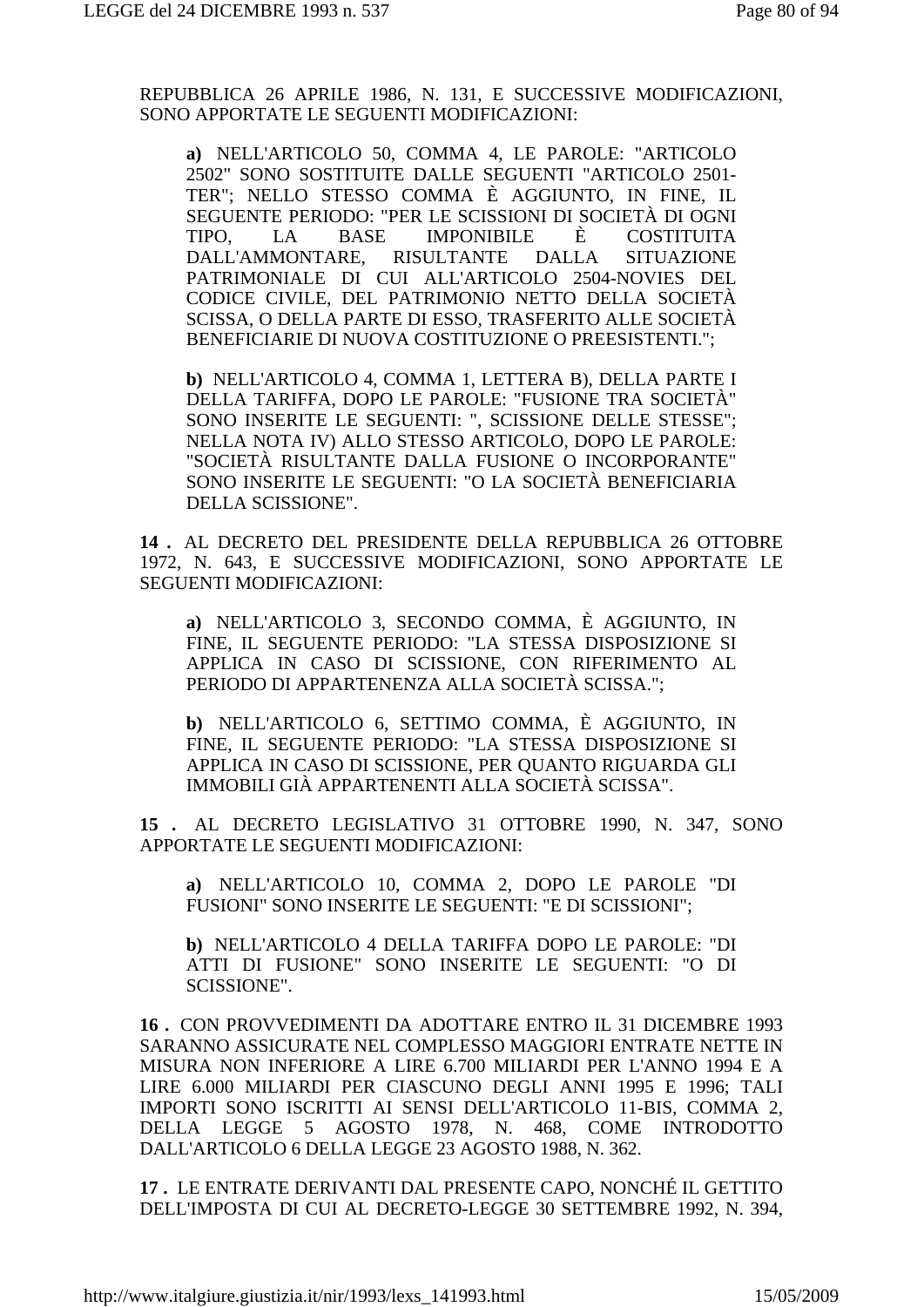CONVERTITO, CON MODIFICAZIONI, DALLA LEGGE 26 NOVEMBRE 1992, N. 461, SONO RISERVATI ALL'ERARIO E CONCORRONO ALLA COPERTURA DEGLI ONERI PER IL SERVIZIO DEL DEBITO PUBBLICO, NONCHÉ ALLA REALIZZAZIONE DELLE LINEE DI POLITICA ECONOMICA E FINANZIARIA IN FUNZIONE DEGLI IMPEGNI DI RIEQUILIBRIO DEL BILANCIO ASSUNTI IN SEDE COMUNITARIA. CON DECRETO DEL MINISTRO DELLE FINANZE, DI CONCERTO CON IL MINISTRO DEL TESORO, DA EMANARE ENTRO NOVANTA GIORNI DALLA DATA DI ENTRATA IN VIGORE DELLA PRESENTE LEGGE, SARANNO DEFINITE, OVE NECESSARIE, LE MODALITÀ PER L'ATTUAZIONE DI QUANTO PREVISTO DAL PRESENTE COMMA.

**18 .** SULL'INDENNITÀ DI MISSIONE CONTINUATIVA SI APPLICANO LE DISPOSIZIONI DI CUI ALL'ARTICOLO 48, COMMA 1, DEL TESTO UNICO DELLE IMPOSTE SUI REDDITI, APPROVATO CON DECRETO DEL PRESIDENTE DELLA REPUBBLICA 22 DICEMBRE 1986, N. 917.

#### **ART. 17. (APPLICAZIONE DELLA LEGGE)**

**1 .** LE DISPOSIZIONI DELLA PRESENTE LEGGE SI APPLICANO DAL 1 GENNAIO 1994.

LA PRESENTE LEGGE, MUNITA DEL SIGILLO DELLO STATO, SARÀ INSERITA NELLA RACCOLTA UFFICIALE DEGLI ATTI NORMATIVI DELLA REPUBBLICA ITALIANA. È FATTO OBBLIGO A CHIUNQUE SPETTI DI OSSERVARLA E DI FARLA OSSERVARE COME LEGGE DELLO STATO.

#### **Lavori Preparatori**

*LAVORI PREPARATORI SENATO DELLA REPUBBLICA (ATTO N. 1508) PRESENTATO DAL PRESIDENTE DEL CONSIGLIO DEI MINISTRI (CIAMPI), DAL MINISTRO PER LA FUNZIONE PUBBLICA (CASSESE) E DAL MINISTRO DEL TESORO (BARUCCI) IL 14 SETTEMBRE 1993. ASSEGNATO ALLE COMMISSIONE RIUNITE 1A (AFFARI COSTITUZIONALI) E 5A (BILANCIO), IN SEDE REFERENTE, IL 18 SETTEMBRE 1993, CON PARERI DELLE COMMISSIONI 2A, 3A, 4A, 6A, 7A, 8A, 9A, 10A, 11A, 12A, 13A, DELLA GIUNTA PER GLI AFFARI DELLE COMUNITÀ EUROPEE E DELLA COMM. PER LE QUESTIONI REGIONALI. ESAMINATO DALLE COMMISSIONI RIUNITE 1A E 5A IL 21, 23, 28 SETTEMBRE 1993: 6A, 7A, 8A, 12A, 13A, 14A, 15A, 19 OTTOBRE 1993. RELAZIONE SCRITTA ANNUNCIATA IL 25 OTTOBRE 1993 (ATTO N. 1508/A) RELATORI SEN. ABIS E RIVIERA. ESAMINATO IN AULA IL 25, 26, 27 OTTOBRE 1993; 3, 4, 5, 8, 9, 10 NOVEMBRE 1993 E APPROVATO L'11 NOVEMBRE 1993. CAMERA DEI DEPUTATI (ATTO N. 3339): ASSEGNATO ALLA V COMMISSIONE (BILANCIO) IN SEDE REFERENTE, IL 16 NOVEMBRE 1993. ESAMINATO DALLA V COMMISSIONE IL 17, 24, 25 NOVEMBRE 1993: 2, 3 DICEMBRE 1993. RELAZIONE SCRITTA ANNUNCIATA IL 6 DICEMBRE 1993 (ATTO N. 3339/A - RELATORE ON. TABACCI). ESAMINATO IN AULA IL 6, 7, 9, 10, 13, 14, 15, 16 DICEMBRE 1993 E APPROVATO, CON MODIFICAZIONI, IL 17 DICEMBRE 1993. SENATO DELLA REPUBBLICA (ATTO N. 1508/B). ASSEGNATO ALLE COMMISSIONI RIUNITE 1A (AFFARI COSTITUZIONALI) E 5A (BILANCIO), IN SEDE REFERENTE, IL 20 DICEMBRE 1993, CON PARERI DELLE COMMISSIONI 2A, 3A, 4A, 6A, 7A, 8A, 9A, 10A, 11A, 12A, 13A, DELLA GIUNTA PER GLI AFFARI DELLE COMUNITÀ EUROPEE E DELLA COMMISSIONE PER LE QUESTIONI REGIONALI. ESAMINATO DALLE COMMISSIONI RIUNITE 1A E 5A IL 21 DICEMBRE 1993. ESAMINATO IN AULA E APPROVATO IL 22 DICEMBRE 1993.* 

*DATA A ROMA, ADDÌ 24 DICEMBRE 1993 SCALFARO CIAMPI, PRESIDENTE DEL CONSIGLIO DEI MINISTRI CASSESE, MINISTRO PER LA FUNZIONE PUBBLICA BARUCCI, MINISTRO DEL TESORO VISTO, IL GUARDASIGILLI: CONSO*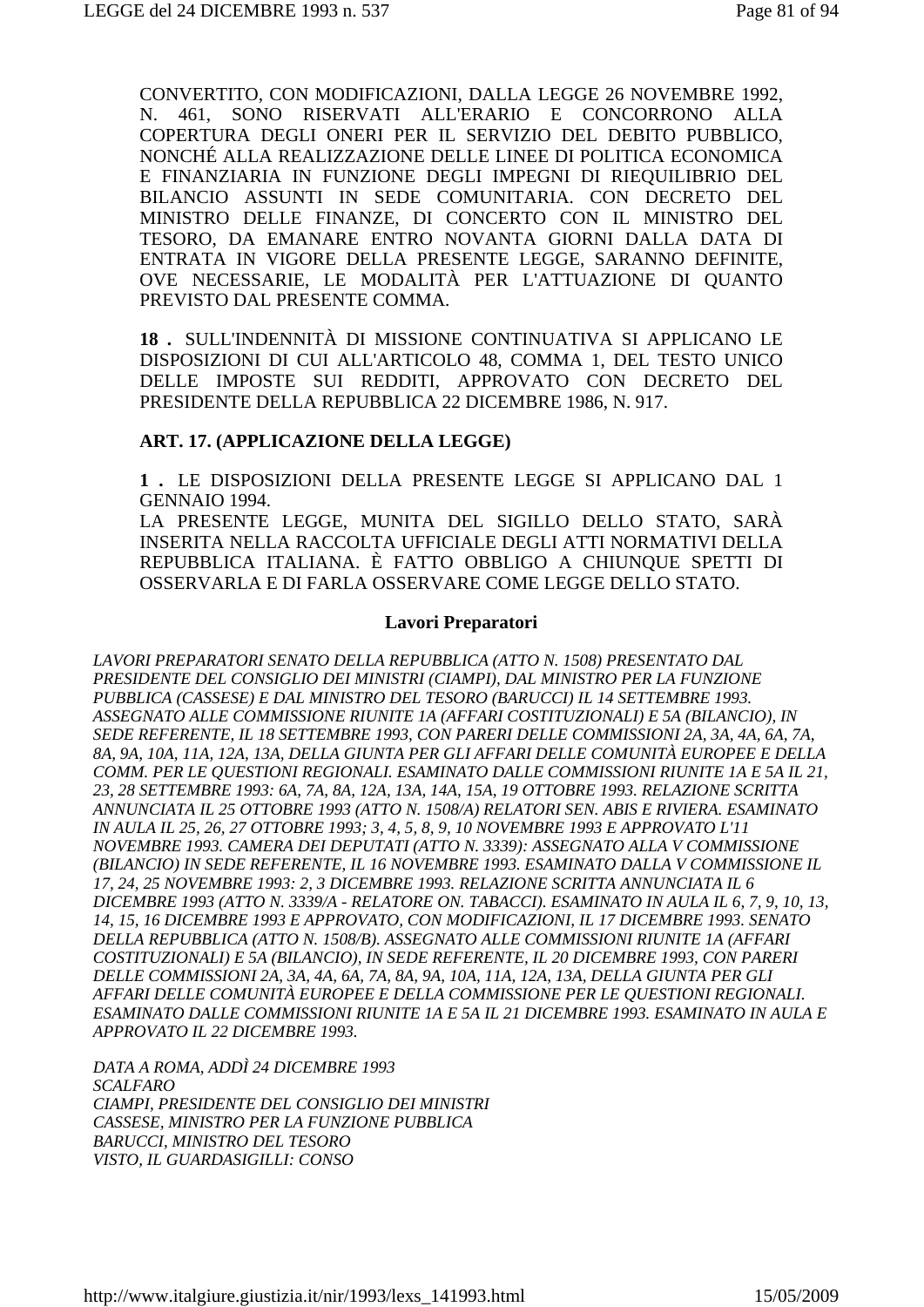# **Annesso A**

### **ELENCO N. 1 (ARTICOLO 1, COMMA 28)**

ORGANI COLLEGIALI DA SOPPRIMERE

CONSIGLIO SUPERIORE DELL'AVIAZIONE CIVILE

CONSIGLIO SUPERIORE DELLE MINIERE

## **Annesso B**

### **ELENCO N. 2 (ARTICOLO 1, COMMA 31)**

 SPESA PER IL FUNZIONAMENTO, COMPRESI I GETTONI DI PRESENZA, DI CONSIGLI, COMITATI E COMMISSIONI

(LEGGE 18 DICEMBRE 1973, N. 836)

# **Annesso C**

### **ELENCO N. 3 (ARTICOLO 1, COMMA 31)**

SPESA PER IL FUNZIONAMENTO DI CONSIGLI, CONSULTE E COMITATI

# **Annesso D**

### **ELENCO N. 4 PROCEDIMENTI AMMINISTRATIVI (ARTICOLO 2, COMMA 7)**

 PROCEDIMENTI DI ACQUISTO DELLA CITTADINANZA (LEGGE 5 FEBBRAIO 1992, N. 91)

 PROCEDIMENTI DI RICONOSCIMENTO DI PERSONE GIURIDICHE PRIVATE (ARTICOLO 12 DEL CODICE CIVILE)

 PROCEDIMENTI DI APPROVAZIONE DELLE MODIFICAZIONI DELL'ATTO COSTITUTIVO E DELLO STATUTO DI PERSONE GIURIDICHE PRIVATE (ARTICOLO 16 DEL CODICE CIVILE)

 PROCEDIMENTI DI AUTORIZZAZIONE ALL'ACQUISTO DI BENI IMMOBILI DI PERSONE GIURIDICHE PRIVATE (ARTICOLO 17 DEL CODICE CIVILE)

 PROCEDIMENTI DI AUTORIZZAZIONE ALL'ACCETTAZIONE DI DONAZIONI ED EREDITÀ E AL CONSEGUIMENTO DI LEGATI DI PERSONE GIURIDICHE PRIVATE (ARTICOLO 17 DEL CODICE CIVILE)

 PROCEDIMENTO DI REGISTRAZIONE DEI PRESIDI SANITARI (LEGGE 30 APRILE 1962, N. 283; LEGGE 26 FEBBRAIO 1963, N. 441; REGOLAMENTO APPROVATO CON DECRETO DEL PRESIDENTE DELLA REPUBBLICA 3 AGOSTO 1968, N. 1255) PROCEDIMENTO PER IL CREDITO AGEVOLATO AL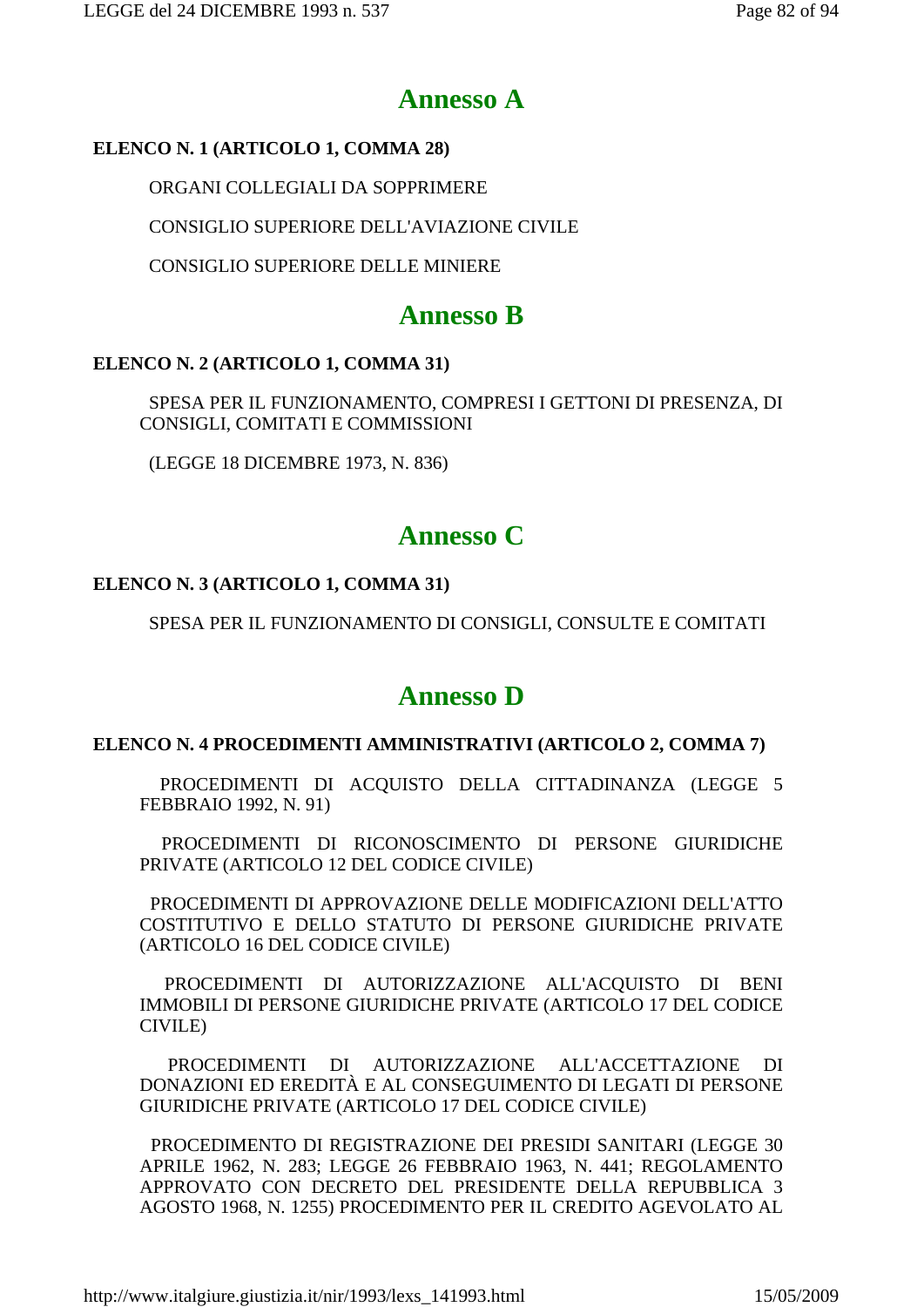COMMERCIO (LEGGE 10 OTTOBRE 1975, N. 516; DECRETO-LEGGE 26 GENNAIO 1987, N. 9, CONVERTITO, CON MODIFICAZIONI, DALLA LEGGE 27 MARZO 1987, N. 121)

 PROCEDIMENTO PER IL RILASCIO DI CONCESSIONE PER LO SFRUTTAMENTO DI GIACIMENTI MINERARI DI INTERESSE NAZIONALE (REGIO DECRETO 29 LUGLIO 1927, N. 1443; DECRETO DEL PRESIDENTE DELLA REPUBBLICA 28 GIUGNO 1955, N. 620)

 PROCEDIMENTI DI CONCESSIONE PER L'INSTALLAZIONE DI DEPOSITI DI OLII MINERALI (REGIO DECRETO-LEGGE 2 NOVEMBRE 1933, N. 1741, CONVERTITO DALLA LEGGE 8 FEBBRAIO 1934, N. 367; REGOLAMENTO APPROVATO CON REGIO DECRETO 20 LUGLIO 1934, N. 1303)

 PROCEDIMENTO DI RILASCIO DEL CERTIFICATO ALL'ESPORTAZIONE DI PRODOTTI AGRICOLI (DECRETO-LEGGE 19 DICEMBRE 1969, N. 947, CONVERTITO DALLA LEGGE 11 FEBBRAIO 1970, N. 23)

 PROCEDIMENTO PER IL RILASCIO E LA DUPLICAZIONE DELLA PATENTE DI GUIDA (ARTICOLI 119 E SEGUENTI DEL DECRETO LEGISLATIVO 30 APRILE 1992, N. 285; ARTICOLO 333 DEL DECRETO DEL PRESIDENTE DELLA REPUBBLICA 16 DICEMBRE 1992, N. 495)

 PROCEDIMENTI DI CONCESSIONE DI LIQUIDAZIONE DI EQUO INDENNIZZO (TESTO UNICO APPROVATO CON DECRETO DEL PRESIDENTE DELLA REPUBBLICA 10 GENNAIO 1957, N. 3; DECRETO DEL PRESIDENTE DELLA REPUBBLICA 3 MAGGIO 1957, N. 686)

 PROCEDIMENTO DI AUTORIZZAZIONE ALLE IMPRESE PER AUTOPRODUZIONE (ARTICOLO 20, COMMA 1, DELLA LEGGE 9 GENNAIO 1991, N. 9)

 PROCEDIMENTO DI AUTORIZZAZIONE PER GRUPPI ELETTROGENI (ARTICOLO 20, COMMA 5, DELLA LEGGE 9 GENNAIO 1991, N. 9)

 PROCEDIMENTO DI RICONOSCIMENTO DI IMPRESA DI CONFEZIONAMENTO DI OLIO D'OLIVA (ARTICOLO 2 DEL REGOLAMENTO CEE N. 3082/78 DEL CONSIGLIO, DEL 18 DICEMBRE 1978; ARTICOLO 2 DEL DECRETO DEL MINISTRO DELL'AGRICOLTURA E DELLE FORESTE 4 MARZO 1981, GAZZETTA UFFICIALE N. 68 DEL 10 MARZO 1981)

 PROCEDIMENTO DI AUTORIZZAZIONE PREVENTIVA PER LA REALIZZAZIONE DI NUOVI IMPIANTI DI MACINAZIONE, AMPLIAMENTI, RIATTIVAZIONI, O TRASFORMAZIONI DI IMPIANTI, NONCHÉ PER LE OPERAZIONI DITRASFERIMENTO O CONCENTRAZIONE (ARTICOLO 8, COMMA 7-BIS, DEL DECRETOLEGGE 4 SETTEMBRE 1987, N. 366, CONVERTITO, CON MODIFICAZIONI, DALLA LEGGE 3 NOVEMBRE 1987, N. 452)

 PROCEDIMENTO DI CONCESSIONE DEL CONTRIBUTO PREVISTO DALL'ARTICOLO 7 DELLA LEGGE 30 LUGLIO 1990, N. 221

 PROCEDIMENTO DI DECADENZA DAL RICONOSCIMENTO DI IDONEITÀ ALLE ORGANIZZAZIONI NON GOVERNATIVE CHE OPERANO NEL CAMPO DELLA COOPERAZIONE CON I PAESI IN VIA DI SVILUPPO (ARTICOLO 42,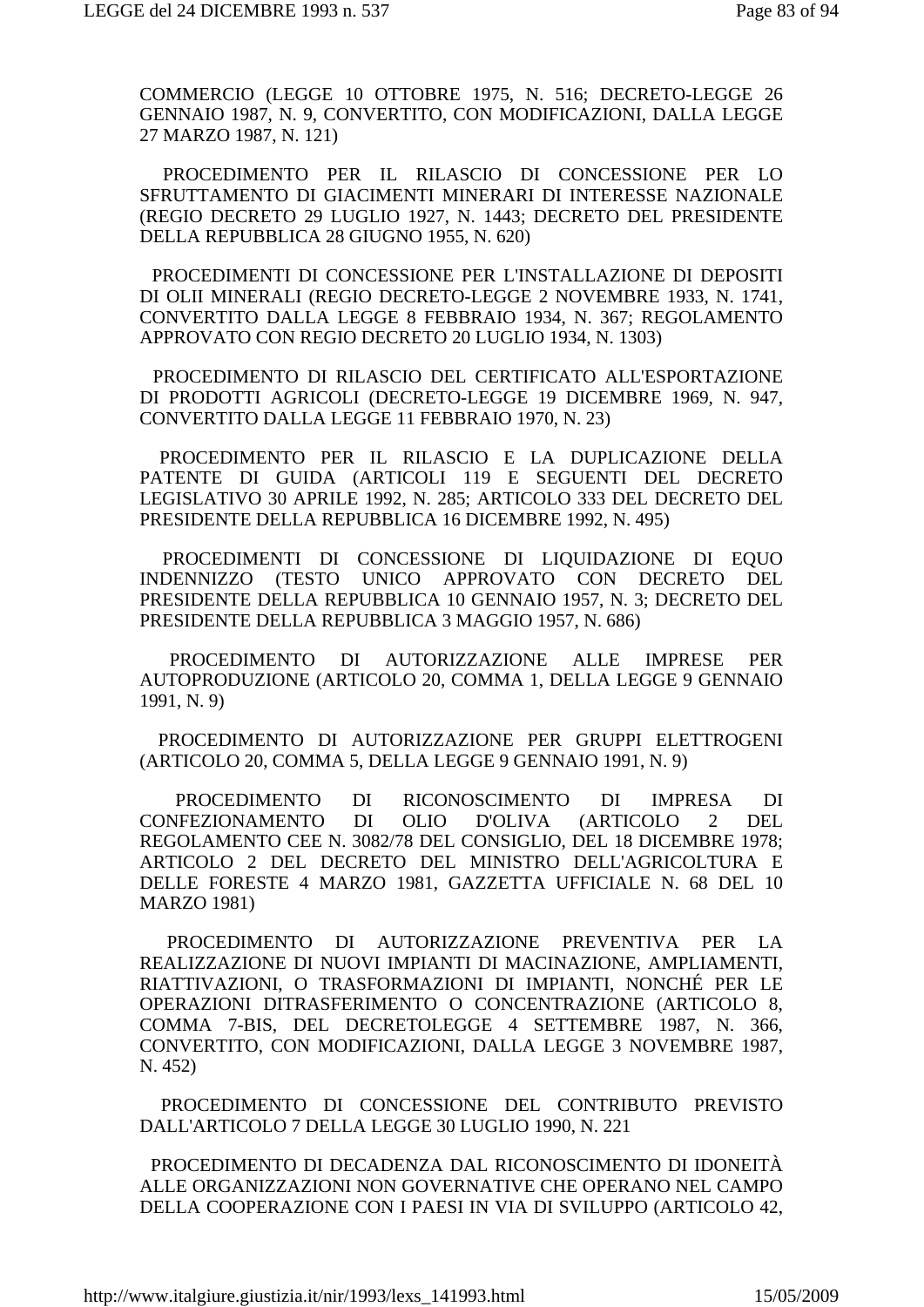COMMA 3, DEL REGOLAMENTO APPROVATO CON DECRETO DEL PRESIDENTE DELLA REPUBBLICA 12 APRILE 1988, N. 177)

 PROCEDIMENTO DI CONCESSIONE DI CONTRIBUTI NEL PAGAMENTO DI INTERESSI DEI MUTUI CONTRATTI DAI PRIVATI, DALLE COOPERATIVE E DAGLI ENTI PUBBLICI (ARTICOLO 72 DELLA LEGGE 22 OTTOBRE 1971, N. 865; ARTICOLO 16 DELLA LEGGE 27 MAGGIO 1975, N. 166; ARTICOLO 10 DELLA LEGGE 8 AGOSTO 1977, N. 513)

 PROCEDIMENTO DI CONCESSIONE DI CONTRIBUTI PREVISTI DALL'ARTICOLO 4 DELLA LEGGE 6 OTTOBRE 1982, N. 752, PER L'ATTUAZIONE DELLA POLITICA MINERARIA

 PROCEDIMENTO DI AUTORIZZAZIONE ALLA RINUNCIA ALLA CITTADINANZA ITALIANA PER IL CITTADINO RESIDENTE ALL'ESTERO (ARTICOLO 2, COMMA 2, DELLA CONVENZIONE FIRMATA A STRASBURGO IL 6 MAGGIO 1963, DI CUI ALLA LEGGE 4 OTTOBRE 1966, N. 876)

 PROCEDIMENTO DI RICONOSCIMENTO DI IDONEITÀ DELLE ORGANIZZAZIONI NON GOVERNATIVE CHE OPERANO NEL CAMPO DELLA COOPERAZIONE ALLO SVILUPPO PER I FINI DI CUI ALL'ARTICOLO 29 DELLA LEGGE N. 49 DEL 1987 E PER L'ATTIVITÀ DI INFORMAZIONE E DI EDUCAZIONE ALLO SVILUPPO (ARTICOLO 28 DELLA LEGGE 26 FEBBRAIO 1987, N. 49; ARTICOLI DA 39 A 41 DEL REGOLAMENTO APPROVATO CON DECRETO DEL PRESIDENTE DELLA REPUBBLICA 12 APRILE 1988, N. 177)

 PROCEDIMENTO DI AUTORIZZAZIONE DI ATTI DI STRAORDINARIA AMMINISTRAZIONE (FABBRICERIE E CONFESSIONI DIVERSE DALLA CATTOLICA, CHE NON ABBIANO STIPULATO INTESE EX ARTICOLO 8 DELLA COSTITUZIONE) (LEGGE 24 GIUGNO 1929, N. 1159; REGOLAMENTO APPROVATO CON DECRETO DEL PRESIDENTE DELLA REPUBBLICA 13 FEBBRAIO 1987, N. 33)

 PROCEDIMENTO DI RICONOSCIMENTO DELLO STATUS DI APOLIDE (CONVENZIONE ADOTTATA A NEW YORK IL 28 SETTEMBRE 1954, DI CUI ALLA LEGGE 1 FEBBRAIO 1962, N. 306)

 PROCEDIMENTO DI ISTITUZIONE O SOPPRESSIONE DI UFFICI DI CONCILIAZIONE (ORDINAMENTO GIUDIZIARIO APPROVATO CON REGIO DECRETO 30 GENNAIO 1941, N. 12)

 PROCEDIMENTO DI CONCESSIONE DI CONTRIBUTI PER LA COSTRUZIONE, L'AMPLIAMENTO O IL RECUPERO DI IMMOBILI DESTINATI A SEDE DI COMUNITÀ TERAPEUTICHE (ARTICOLO 128 DEL TESTO UNICO APPROVATO CON DECRETO DEL PRESIDENTE DELLA REPUBBLICA 9 OTTOBRE 1990, N. 309; DECRETO DEL MINISTRO DEI LAVORI PUBBLICI 30 OTTOBRE 1990, GAZZETTA UFFICIALE N. 264 DEL 12 NOVEMBRE 1990)

 PROCEDIMENTO DI RIMBORSO PER ERRATI VERSAMENTI A PRIVATI DI DIRITTI PER L'ESECUZIONE DI OPERAZIONI AUTOMOBILISTICHE (LEGGE 18 OTTOBRE 1978, N. 625; LEGGE 1 DICEMBRE 1986, N. 870)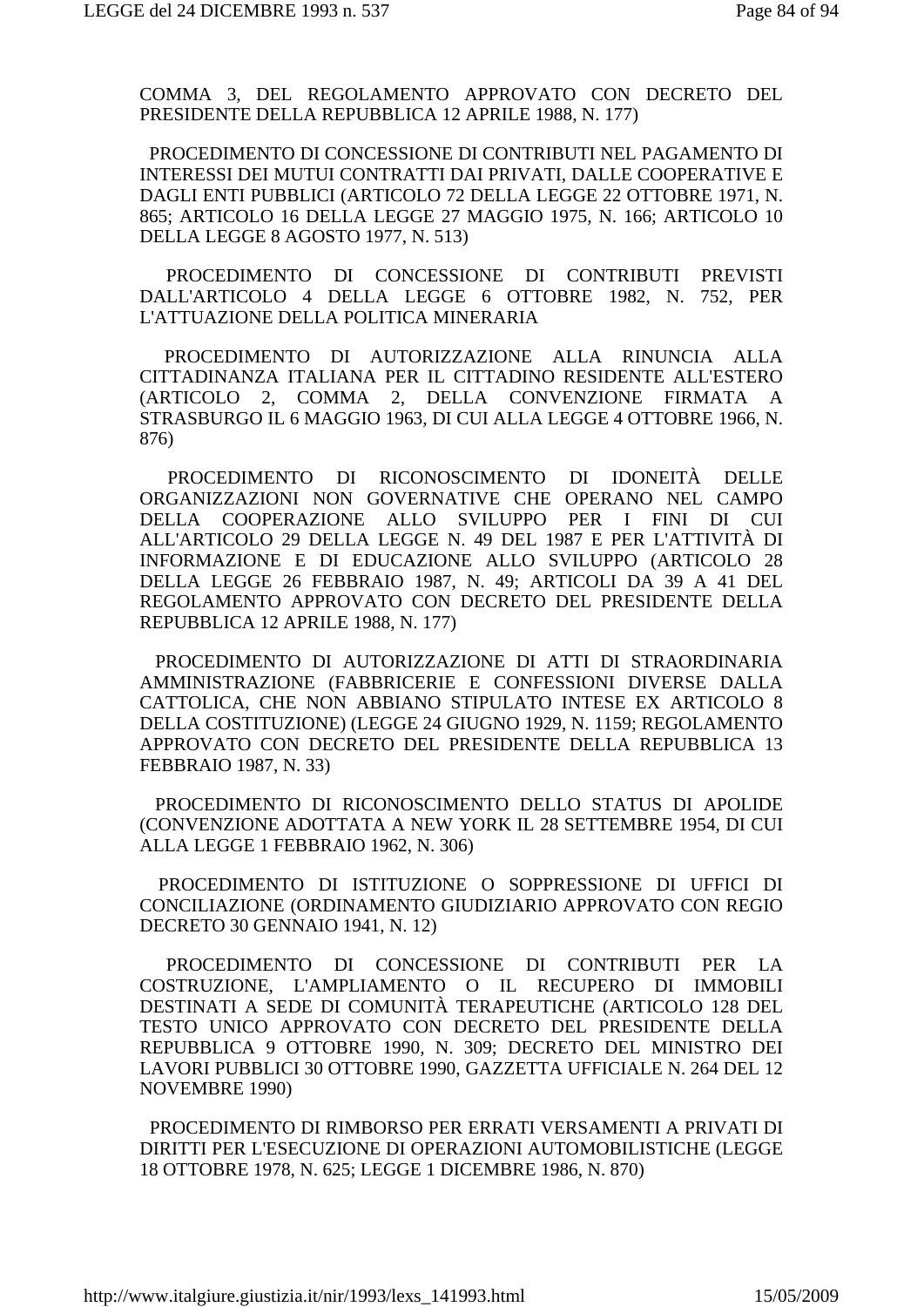PROCEDIMENTO DI RIMBORSI AI PRIVATI DI EVENTUALI ECCEDENZE SULLE SOMME VERSATE PER RICHIESTA DI OPERAZIONI TECNICHE (ARTICOLO 19 DELLA LEGGE 1 DICEMBRE 1986, N. 870)

 PROCEDIMENTO DI CONCESSIONE DI AUTOLINEE ORDINARIE (LEGGE 28 SETTEMBRE 1939, N. 1822; DECRETO DEL PRESIDENTE DELLA REPUBBLICA 28 GIUGNO 1955, N. 771; DECRETO DEL PRESIDENTE DELLA REPUBBLICA 11 LUGLIO 1980, N. 753)

 PROCEDIMENTO DI APPROVAZIONE DI PROGETTI CON SOLUZIONI TECNICHE INNOVATIVE RELATIVI A FERROVIE IN CONCESSIONE (DECRETO DEL PRESIDENTE DELLA REPUBBLICA 11 LUGLIO 1980, N. 753; LEGGE 2 AGOSTO 1952, N. 1221)

 PROCEDIMENTO DI APPROVAZIONE DI PROGETTI CON SOLUZIONI TECNICHE INNOVATIVE RELATIVI A FERROVIE IN GESTIONE COMMISSARIALE GOVERNATIVA (LEGGE 29 MAGGIO 1969, N. 315)

 PROCEDIMENTO DI VERIFICA DEI PROGETTI DI TIPO INNOVATIVO (DECRETO DEL PRESIDENTE DELLA REPUBBLICA 11 LUGLIO 1980, N. 753)

 PROCEDIMENTO DI RILASCIO DI NULLAOSTA PER PROGETTI DI MASSIMA E PROGETTI ESECUTIVI DI METROPOLITANE E TRANVIE DI TIPO NON INNOVATIVO PER LA SUCCESSIVA APPROVAZIONE DA PARTE DEGLI ORGANI REGIONALI (LEGGE 29 DICEMBRE 1969, N. 1042; LEGGE 2 AGOSTO 1952, N. 1221; DECRETO DEL PRESIDENTE DELLA REPUBBLICA 11 LUGLIO 1980, N. 753)

 PROCEDIMENTO DI EQUIPARAZIONE A CITTADINI E SOCIETÀ NAZIONALI DI STRANIERI E SOCIETÀ NON AVENTI I REQUISITI DI NAZIONALITÀ DI CUI ALL'ARTICOLO 143 DEL CODICE DELLA NAVIGAZIONE (ARTICOLI 143 E 144 DEL CODICE DELLA NAVIGAZIONE)

 PROCEDIMENTO DI DICHIARAZIONE DI TIPO APPROVATO DI APPARECCHI, DISPOSITIVI O MATERIALI DA INSTALLARE A BORDO DELLE NAVI MERCANTILI (ARTICOLO 11 DELLA LEGGE 5 GIUGNO 1962, N. 616; ARTICOLI 15 E 55 DEL REGOLAMENTO APPROVATO CON DECRETO DEL PRESIDENTE DELLA REPUBBLICA 14 NOVEMBRE 1972, N. 1154)

 PROCEDIMENTO DI AUTORIZZAZIONE PER IL MANTENIMENTO DI APPARECCHI DISPOSITIVI E MATERIALI A BORDO DI NAVE ACQUISTATA ALL'ESTERO (ARTICOLO 11 DELLA LEGGE 5 GIUGNO 1962, N. 616)

 PROCEDIMENTO DI CONCESSIONE DI BENI DEMANIALI MARITTIMI NEL CASO DI PIÙ DOMANDE DI CONCESSIONE (ARTICOLO 37 DEL CODICE DELLA NAVIGAZIONE)

 PROCEDIMENTO DI SGOMBERO D'UFFICIO DI OCCUPUAZIONE ABUSIVA DI SUOLO DEMANIALE MARITTIMO (ARTICOLI 54 E 55 DEL CODICE DELLA NAVIGAZIONE) PROCEDIMENTO DI RIMOZIONE DI NAVE O DI AEROMOBILE SOMMERSO IN PORTO, RADA, CANALE O LOCALITÀ DEL MARE TERRITORIALE OVE POSSA DERIVARNE PERICOLO O INTRALCIO ALLA NAVIGAZIONE (ARTICOLO 72, SECONDO COMMA, DEL CODICE DELLA NAVIGAZIONE)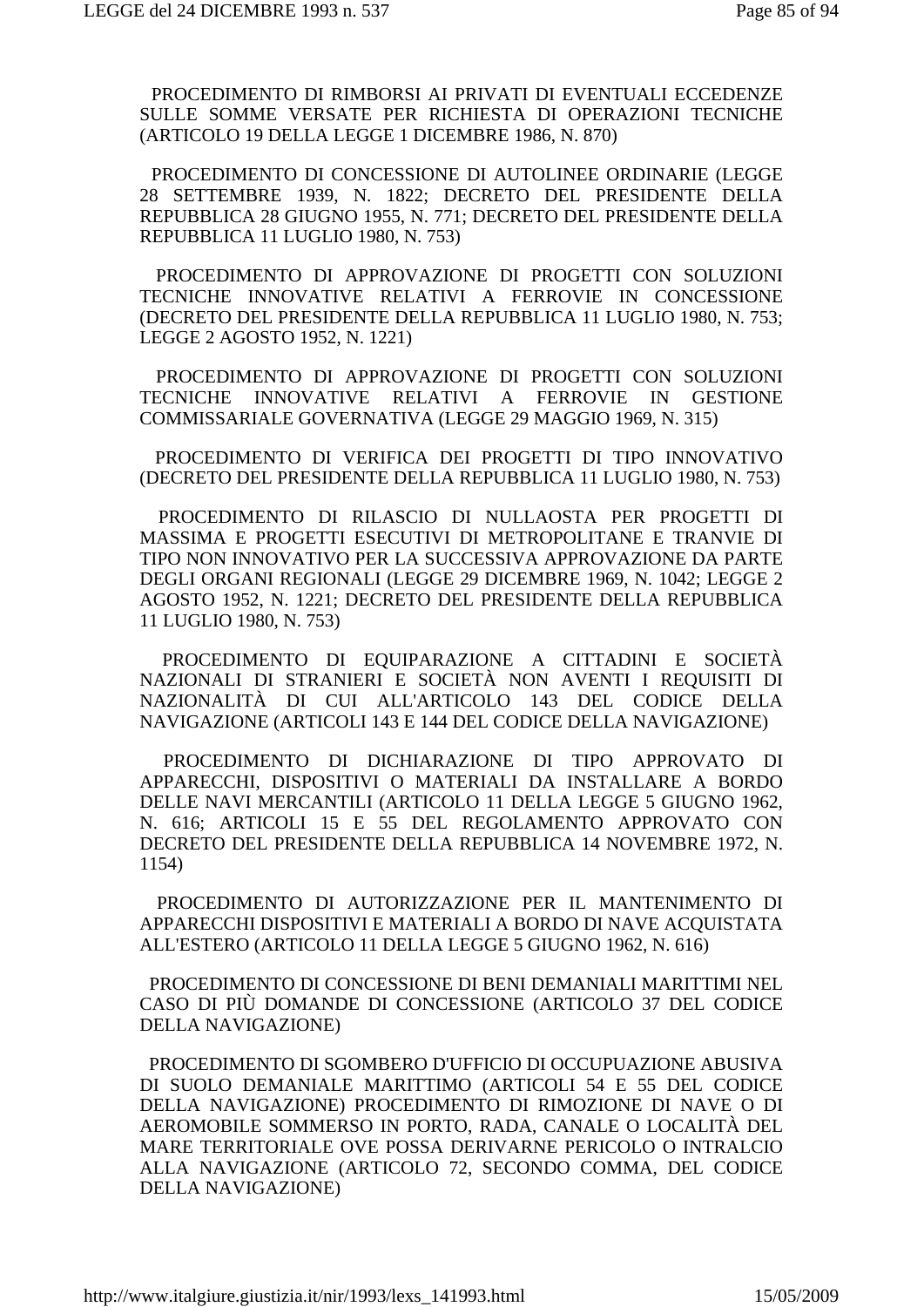PROCEDIMENTI CONTRATTUALI RELATIVI AD ACQUISTI, SPEDIZIONI E FORNITURE DI SERVIZI PER L'ATTUAZIONE DI INIZIATIVE DI COOPERAZIONE SCIENTIFICA E TECNOLOGICA (DECRETO DEL PRESIDENTE DELLA REPUBBLICA 5 GENNAIO 1967, N. 18)

 PROCEDIMENTO DI CONCESSIONE DI BORSE DI STUDIO OFFERTE DA STATI, ENTI ED ORGANIZZAZIONI INTERNAZIONALI A CITTADINI ITALIANI (LEGGE 11 APRILE 1955, N. 288; LEGGE 14 MARZO 1977, N. 89)

 PROCEDIMENTO DI AUTORIZZAZIONE AL COMMERCIO DI PRESIDI MEDICOCHIRURGICI (REGOLAMENTO APPROVATO CON REGIO DECRETO 6 DICEMBRE 1928, N. 3112; TESTO UNICO APPROVATO CON REGIO DECRETO 27 LUGLIO 1934, N. 1265; REGOLAMENTO APPROVATO CON DECRETO DEL PRESIDENTE DELLA REPUBBLICA 13 MARZO 1986, N. 128)

 PROCEDIMENTO DI AMMISSIONE AGLI INTERVENTI DELLA LEGGE 17 FEBBRAIO 1982, N. 46, DI PROGETTI DI RICERCA APPLICATA NEL CAMPO DELLA COOPERAZIONE INTERNAZIONALE E COMUNITARIA (ARTICOLI 1 E 2 DEL DECRETO-LEGGE 15 DICEMBRE 1986, N. 867, CONVERTITO, CON MODIFICAZIONI, DALLA LEGGE 13 FEBBRAIO 1987, N. 22)

 PROCEDIMENTI DI CONCESSIONE DI FINANZIAMENTO PER LA RISTRUTTURAZIONE E COSTRUZIONE DELLE CASERME FORESTALI E PER LAVORI DI SISTEMAZIONE IDRAULICO FORESTALE (LEGGE 20 MARZO 1865, N. 2248; REGIO DECRETO 25 MAGGIO 1895, N. 350; LEGGE 24 GIUGNO 1929, N. 1137; DECRETO DEL PRESIDENTE DELLA REPUBBLICA 22 MAGGIO 1967, N. 446; LEGGE 11 MARZO 1975, N. 72; LEGGE 8 AGOSTO 1977, N. 584; LEGGE 3 GENNAIO 1978, N. 1; LEGGE 8 NOVEMBRE 1986, N. 752; LEGGE 10 LUGLIO 1991, N. 201)

 PROCEDIMENTO DI CERTIFICAZIONE DI IDENTITÀ CLONALE ALLA DISTRIBUZIONE DEL MATERIALE FORESTALE DI PROPAGAZIONE (LEGGE 22 MAGGIO 1973, N. 269)

 PROCEDIMENTO DI RICONOSCIMENTO DEI DANNI CONSEGUENTI ALL'ATTIVITÀ AEREA ANTINCENDI BOSCHIVI (LEGGE 1 MARZO 1975, N. 47; DECRETO DEL PRESIDENTE DELLA REPUBBLICA 24 LUGLIO 1977, N. 616)

 PROCEDIMENTO DI AUTORIZZAZIONE ALL'ESONERO PARZIALE DALL'OBBLIGO DI ASSUMERE L'INTERA PERCENTUALE DI INVALIDI PRESCRITTA E DI AUTORIZZAZIONE ALLA COMPENSAZIONE TERRITORIALE E PROCEDIMENTO DI DENUNCIA (ARTICOLI 13, 21 E 22 DELLA LEGGE 2 APRILE 1968, N. 482) PROCEDIMENTO DI AUTORIZZAZIONE ALL'ASSUNZIONE O AL TRASFERIMENTO ALL'ESTERO DI LAVORATORI ITALIANI (DECRETO-LEGGE 31 LUGLIO 1987, N. 317, CONVERTITO, CON MODIFICAZIONI, DALLA LEGGE 3 OTTOBRE 1987, N. 398)

 PROCEDIMENTO DI APPROVAZIONE DI TIPO PER I PONTEGGI SOSPESI MOTORIZZATI (DECRETO DEL MINISTRO DEL LAVORO E DELLA PREVIDENZA SOCIALE 4 MARZO 1982, GAZZETTA UFFICIALE N. 81 DEL 24 MARZO 1982) PROCEDIMENTO DI COSTITUZIONE DI ENTI DI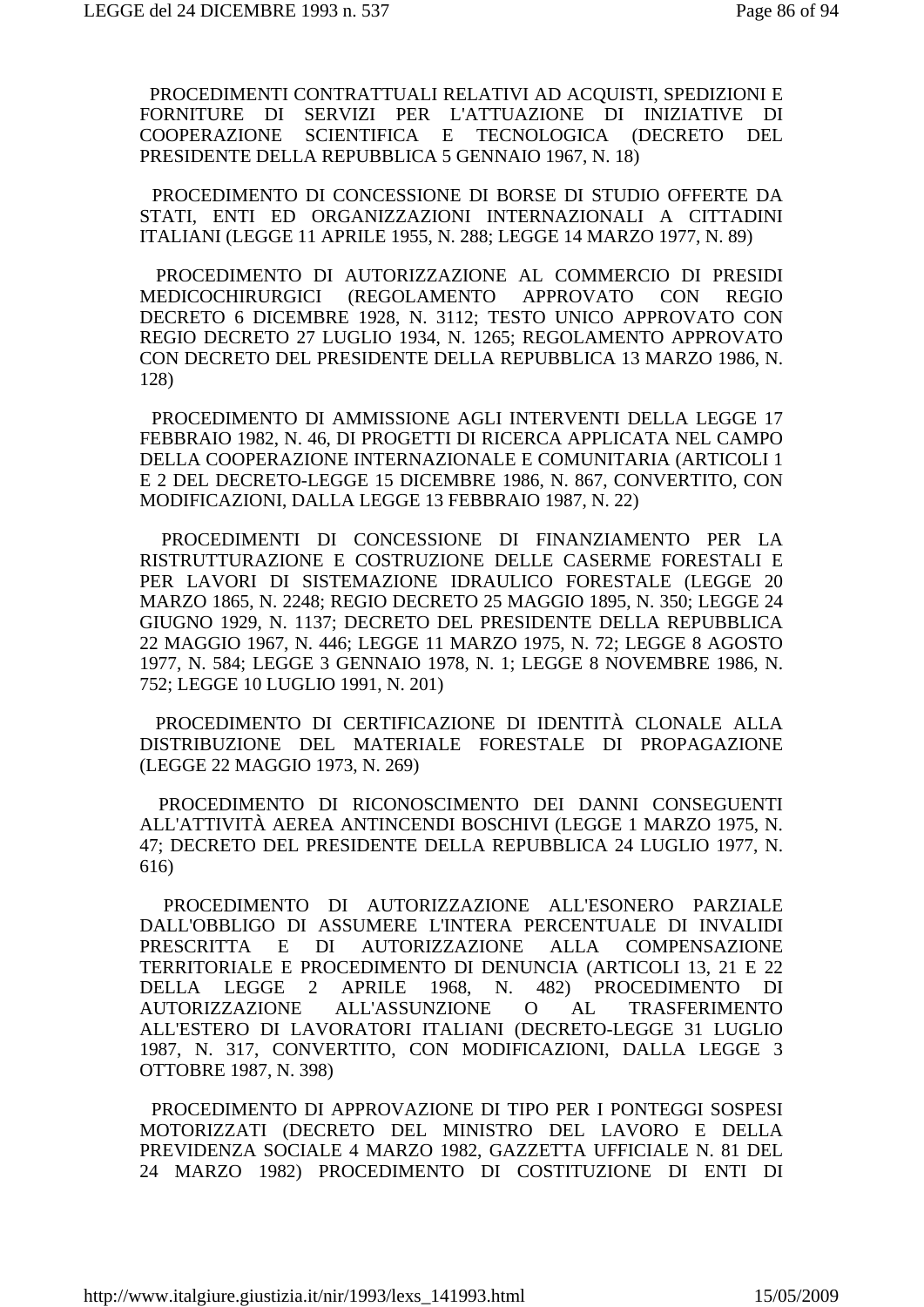PATRONATO E DI ASSISTENZA SOCIALE DECRETO LEGISLATIVO DEL CAPO PROVVISORIO DELLO STATO 29 LUGLIO 1947, N. 804)

 PROCEDIMENTO DI ISCRIZIONE NELL'ELENCO DI CUI ALL'ARTICOLO 2 DELLA LEGGE 30 OTTOBRE 1986, N. 738, DI ISTITUZIONI SCOLASTICHE ASSOCIATE AL SISTEMA IBO

 PROCEDIMENTO DI AUTORIZZAZIONE AL FUNZIONAMENTO DI SCUOLE E CORSI DI LINGUE STRANIERE IN ITALIA (LEGGE 30 OTTOBRE 1940, N. 1636)

 PROCEDIMENTO DI RISARCIMENTO DEI DANNI PROVOCATI A PERSONE A SEGUITO DI OPERAZIONI DI POLIZIA GIUDIZIARIA (ARTICOLO 7 DEL TESTO UNICO APPROVATO CON REGIO DECRETO 18 GIUGNO 1931, N. 773; REGIO DECRETO 18 NOVEMBRE 1923, N. 2440)

 PROCEDIMENTO DI AUTORIZZAZIONE ALLA RINUNCIA ALLA CITTADINANZA ITALIANA PER IL CITTADINO RESIDENTE IN ITALIA (ARTICOLO 2, COMMA 1, DELLA CONVENZIONE FIRMATA A STRASBURGO IL 6 MAGGIO 1963 DI CUI ALLA LEGGE 4 OTTOBRE 1966, N. 876)

 PROCEDIMENTO DI AUTORIZZAZIONE ALL'ISCRIZIONE DI ENTI E LABORATORI NEGLI ELENCHI DEL MINISTERO DELL'INTERNO DI CUI ALLA LEGGE 7 DICEMBRE 1984, N. 818

 PROCEDIMENTO DI CONCESSIONE PER LA DISTRIBUZIONE AUTOMATICA DI CARBURANTE (DECRETO-LEGGE 26 OTTOBRE 1970, N. 745, CONVERTITO, CON MODIFICAZIONI, DALLA LEGGE 18 DICEMBRE 1970, N. 1034; DECRETO DEL PRESIDENTE DELLA REPUBBLICA 27 OTTOBRE 1971, N. 1269; DECRETO DEL PRESIDENTE DEL CONSIGLIO DEI MINISTRI 11 SETTEMBRE 1989, GAZZETTA UFFICIALE N. 218 DEL 18 SETTEMBRE 1989)

 PROCEDIMENTO DI CERTIFICAZIONE DI PREVENZIONE INCENDI (LEGGE 26 LUGLIO 1965, N. 966; REGOLAMENTO APPROVATO CON DECRETO DEL PRESIDENTE DELLA REPUBBLICA 29 LUGLIO 1982, N. 577)

 PROCEDIMENTO DI AUTORIZZAZIONE ALL'APERTURA, ALL'AMPLIAMENTO ED AL TRASFERIMENTO DEGLI ESERCIZI DI VENDITA (LEGGE 11 GIUGNO 1971, N. 426)

 PROCEDIMENTO DI CONCESSIONE PER L'APPROVVIGIONAMENTO DI ACQUA PUBBLICA DA CORPO IDRICO SUPERFICIALE NATURALE O ARTIFICIALE, O DA ACQUE SOTTERRANEE RICONOSCIUTE PUBBLICHE (REGOLAMENTO APPROVATO CON REGIO DECRETO 14 AGOSTO 1920, N. 1285; TESTO UNICO APPROVATO CON REGIO DECRETO 11 DICEMBRE 1933, N. 1775; LEGGE 24 GENNAIO 1977, N. 7; DECRETO DEL PRESIDENTE DELLA REPUBBLICA 24 LUGLIO 1977, N. 616; DECRETO-LEGGE 27 GIUGNO 1985, N. 312, CONVERTITO, CON MODIFICAZIONI, DALLA LEGGE 8 AGOSTO 1985, N. 431)

 PROCEDIMENTO DI AUTORIZZAZIONE AGLI SCARICHI DI ACQUE REFLUE (LEGGE 10 MAGGIO 1976, N. 319)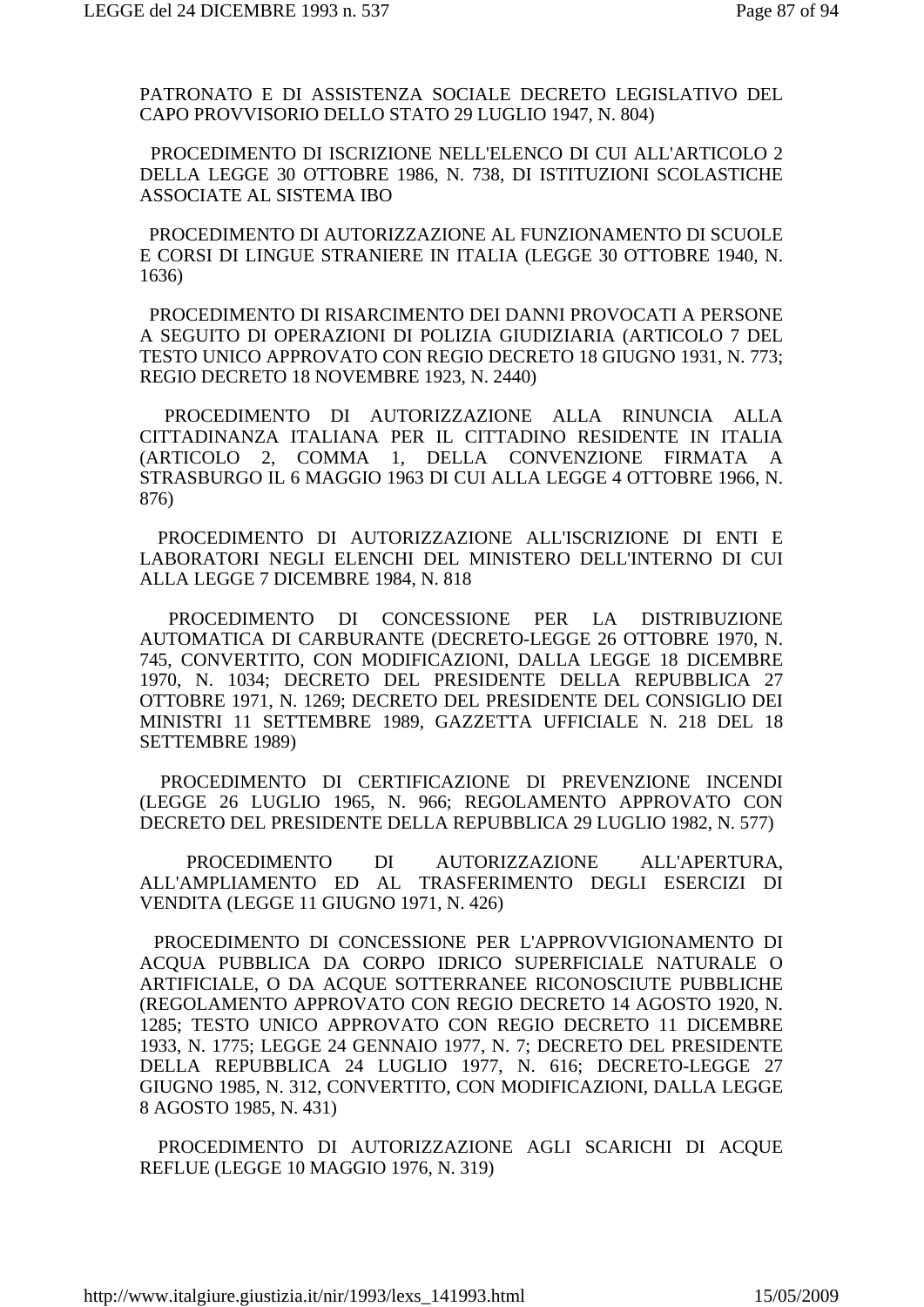PROCEDIMENTO DI AUTORIZZAZIONE ALL'ABITABILITÀ (LEGGE 5 NOVEMBRE 1979, N. 1086; LEGGE 28 FEBBRAIO 1985, N. 47)

 PROCEDIMENTI DI RICONOSCIMENTO DI DENOMINAZIONE DI ORIGINE DEI VINI (REGOLAMENTI CEE N. 822/87 E N. 823/87 DEL CONSIGLIO, DEL 16 MARZO 1987; LEGGE 10 FEBBRAIO 1992, N. 164)

 PROCEDIMENTI DI CONCESSIONE DI AUSILI FINANZIARI A FAVORE DI COLTIVATORI DI SEMINATIVI (REGOLAMENTO CEE N. 1765/92 DEL CONSIGLIO, DEL 30 GIUGNO 1992)

 PROCEDIMENTO DI ACCERTAMENTO DI CONFORMITÀ DI SOSTANZE CHIMICHE NUOVE (LEGGE 29 MAGGIO 1974, N. 256; DECRETO DEL PRESIDENTE DELLA REPUBBLICA 24 NOVEMBRE 1981, N. 927)

 PROCEDIMENTO DI SOPRAELEVAZIONE DI EDIFICIO UNIVERSITARIO (LEGGE 28 LUGLIO 1967, N. 641; LEGGE 6 MARZO 1976, N. 50; LEGGE 25 GIUGNO 1985, N. 331; LEGGE 23 DICEMBRE 1991, N. 430)

 PROCEDIMENTO DI CONCESSIONE DI SPECIALI ELARGIZIONI A FAVORE DI DIPENDENTI PUBBLICI E DI CITTADINI VITTIME DEL DOVERE O DI AZIONI TERRORISTICHE O DELLA CRIMINALITÀ ORGANIZZATA (LEGGE 13 AGOSTO 1980, N. 466; LEGGE 20 OTTOBRE 1990, N. 302; DECRETO DEL MINISTRO DELL'INTERNO 16 MARZO 1992, N. 377)

 PROCEDIMENTO DI FINANZIAMENTO DI PIANI E PROGETTI A CARICO DEL FONDO PER IL RIENTRO DELLA DISOCCUPAZIONE (DECRETO-LEGGE 21 MARZO 1988, N. 86, CONVERTITO, CON MODIFICAZIONI, DALLA LEGGE 20 MAGGIO 1988, N. 160; DECRETO DEL MINISTRO DEL LAVORO E DELLA PREVIDENZA SOCIALE 31 GENNAIO 1989, GAZZETTA UFFICIALE N. 31 DEL 7 FEBBRAIO 1989)

 PROCEDIMENTO DI RICONOSCIMENTO DELLE ASSOCIAZIONI NAZIONALI DI RAPPRESENTANZA, TUTELA ED ASSISTENZA DEL MOVIMENTO COOPERATIVO (DECRETO LEGISLATIVO DEL CAPO PROVVISORIO DELLO STATO 14 DICEMBRE 1947, N. 1577)

 PROCEDIMENTO DI CONCESSIONE DI CONTRIBUTI PER IL PIANO STRAORDINARIO PER OCCUPAZIONE GIOVANILE (LEGGE 11 APRILE 1986, N. 113)

 PROCEDIMENTO DI AUTORIZZAZIONE ALL'AUMENTO DEL NUMERO DEI FACCHINI (TESTO UNICO APPROVATO CON REGIO DECRETO 18 GIUGNO 1931, N. 773; LEGGE 3 MAGGIO 1955, N. 407)

 PROCEDIMENTO DI AUTORIZZAZIONE ALL'ESENZIONE O AL COMPIMENTO DI SPECIALI TRATTAMENTI ALIMENTARI SU FIBRE VEGETALI (ARTICOLO 7 DELLA LEGGE 30 APRILE 1962, N. 283)

 PROCEDIMENTO DI RILASCIO DI ATTESTAZIONE IGIENICO-SANITARIA A VEICOLO O CONTENITORE PER IL TRASPORTO DI SOSTANZE ALIMENTARI DALL'ESTERO (ARTICOLO 50 DEL REGOLAMENTO APPROVATO CON DECRETO DEL PRESIDENTE DELLA REPUBBLICA 26 MARZO 1980, N. 327)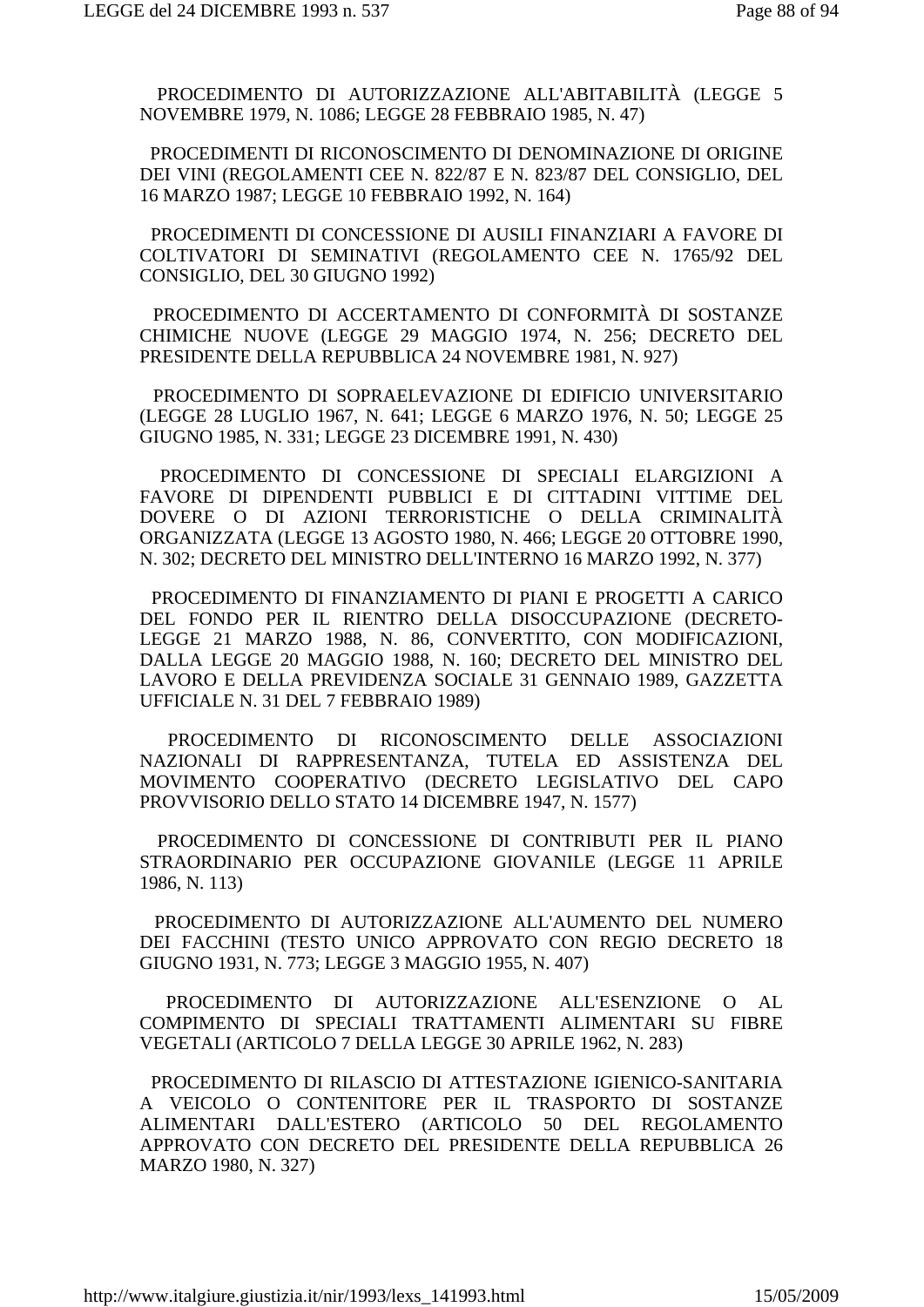PROCEDIMENTO DI AVVIO AL SERVIZIO SOSTITUTIVO CIVILE DEGLI OBIETTORI DI COSCIENZA (LEGGE 15 DICEMBRE 1972, N. 772; LEGGE 24 DICEMBRE 1974, N. 695; DECRETO DEL PRESIDENTE DELLA REPUBBLICA 16 GIUGNO 1977, N. 1139)

 PROCEDIMENTO DI CONCESSIONE DI CONTRIBUTI A FAVORE DELLE ATTIVITÀ TEATRALI DI PROSA (DECRETO LEGISLATIVO 20 FEBBRAIO 1948, N. 62)

 PROCEDIMENTO DI AUTORIZZAZIONE, NULLA AOSTA E CONCESSIONE DI CONTRIBUTI A FAVORE DELLE ATTIVITÀ CINEMATOGRAFICHE (LEGGE 4 NOVEMBRE 1965, N. 1213)

 PROCEDIMENTO DI CONCESSIONE DI CONTRIBUTI A FAVORE DELLE ATTIVITÀ MUSICALI E DI DANZA (LEGGE 14 AGOSTO 1967, N. 800)

 PROCEDIMENTO DI AUTORIZZAZIONE E CONCESSIONE DI CONTRIBUTI ALLE ATTIVITÀ CIRCENSI E ALLO SPETTACOLO VIAGGIANTE (LEGGE 18 MARZO 1968, N. 337 E 29 LUGLIO 1980, N. 390)

 PROCEDIMENTO DI AUTORIZZAZIONE AL TRAPIANTO (LEGGE 2 DICEMBRE 1975, N. 644; DECRETO DEL PRESIDENTE DELLA REPUBBLICA 16 GIUGNO 1977, N. 409)

 PROCEDIMENTO DI AUTORIZZAZIONE ALL'USO DIAGNOSTICO DI APPARECCHIATURE DI RISONANZA MAGNETICA NUCLEARE (REGOLAMENTO APPROVATO CON REGIO DECRETO 6 DICEMBRE 1928, N. 3112; TESTO UNICO APPROVATO CON REGIO DECRETO 27 LUGLIO 1934, N. 1265; LEGGE 23 DICEMBRE 1978, N. 833; DECRETO DEL MINISTRO DELLA SANITÀ 29 NOVEMBRE 1985, GAZZETTA UFFICIALE N. 290 DEL 10 DICEMBRE 1985)

 PROCEDIMENTI DI CONCESSIONE DI BREVETTO (REGIO DECRETO 29 GIUGNO 1939, N. 1127; REGIO DECRETO 25 AGOSTO 1940, N. 1411; REGIO DECRETO 31 OTTOBRE 1941, N. 1354; REGIO DECRETO 21 GIUGNO 1942, N. 929; LEGGE 24 DICEMBRE 1959, N. 1178; DECRETO DEL PRESIDENTE DELLA REPUBBLICA 26 FEBBRAIO 1968, N. 849; DECRETO DEL PRESIDENTE DELLA REPUBBLICA 24 OTTOBRE 1975, N. 975; LEGGE 28 APRILE 1976, N. 424; DECRETO DEL PRESIDENTE DELLA REPUBBLICA 22 GIUGNO 1979, N. 338; LEGGE 14 FEBBRAIO 1987, N. 60)

 PROCEDIMENTO DI OMOLOGAZIONE DI IMPIANTI DI TELECOMUNICAZIONE (DECRETO DEL MINISTRO DELLE POSTE E DELLE TELECOMUNICAZIONI 6 APRILE 1990, GAZZETTA UFFICIALE N. 90 DEL 18 APRILE 1990, S.O.)

 PROCEDIMENTO DI OMOLOGAZIONE DI MATERIALI PER LA REAZIONE AL FUOCO (LEGGE 13 MAGGIO 1961, N. 469; DECRETO DEL MINISTRO DELL'INTERNO 26 GIUGNO 1984, GAZZETTA UFFICIALE N. 234 DEL 25 AGOSTO 1984, S.O.)

 PROCEDIMENTI DI RICOGNIZIONE DEL POSSESSO E DI AMMISSIONE AL RIACQUISTO DELLA CITTADINANZA ITALIANA (LEGGE 13 GIUGNO 1912, N. 555; LEGGE 5 FEBBRAIO 1992, N. 91)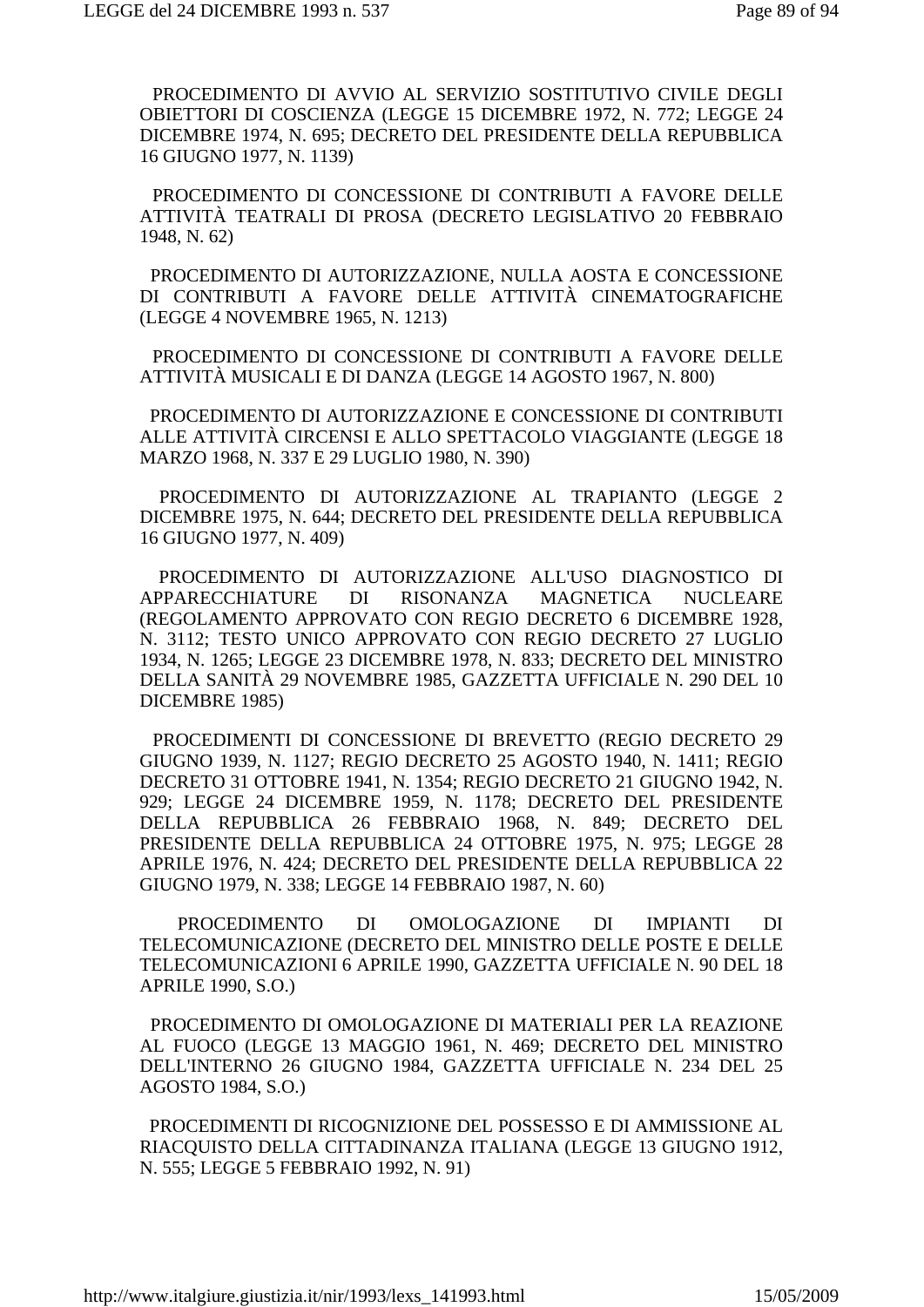PROCEDIMENTO DI PROGRAMMAZIONE ED ESECUZIONE INTERVENTI DI MANUTENZIONE STRAORDINARIA DI EDIFICI DI INTERESSE STORICO-ARTISTICO (LEGGE 14 MARZO 1968, N. 292)

 PROCEDIMENTI DI ACCERTAMENTO DELLA COMPATIBILITÀ URBANISTICA DELLE OPERE DI INTERESSE STATALE (ARTICOLO 81 DEL DECRETO DEL PRESIDENTE DELLA REPUBBLICA 24 LUGLIO 1977, N. 616)

 PROCEDIMENTI RELATIVI AI PIANI REGOLATORI PORTUALI (ARTICOLI 65 E 81 DEL DECRETO DEL PRESIDENTE DELLA REPUBBLICA 24 LUGLIO 1977, N. 616; ARTICOLO 150 DEL TESTO UNICO APPROVATO CON DECRETO DEL PRESIDENTE DELLA REPUBBLICA 30 GIUGNO 1967, N. 1523)

 PROCEDIMENTI DI AUTORIZZAZIONE ALLA COSTRUZIONE ED ALL'ESERCIZIO DI ELETTRODOTTI (ARTICOLI 107 E 137 DEL TESTO UNICO APPROVATO CON REGIO DECRETO 11 DICEMBRE 1933, N. 1775)

PROCEDIMENTI DI CUI ALLA LEGGE 5 FEBBRAIO 1992, N. 122

 PROCEDIMENTI DI CUI ALLA LEGGE 5 MARZO 1990, N. 46, E AL REGOLAMENTO APPROVATO CON DECRETO DEL PRESIDENTE DELLA REPUBBLICA 6 DICEMBRE 1991, N. 447

PROCEDIMENTI DI CUI ALLA LEGGE 15 GENNAIO 1992, N. 21

 PROCEDIMENTI DI CUI ALLA LEGGE 27 NOVEMBRE 1960, N. 1397, E AL REGOLAMENTO APPROVATO CON DECRETO DEL PRESIDENTE DELLA REPUBBLICA 28 FEBBRAIO 1961, N. 184

 PROCEDIMENTO DI AUTORIZZAZIONE ALL'ESERCIZIO DELL'ATTIVITÀ FIDUCIARIA E/O DI REVISIONE (LEGGE 23 NOVEMBRE 1939, N. 1966)

 PROCEDIMENTO DI AUTORIZZAZIONE E DINIEGO ALL'ESERCIZIO DELL'ATTIVITÀ ASSICURATIVA NEI RAMI DANNI E VITA (DECRETO DEL PRESIDENTE DELLA REPUBBLICA 13 FEBBRAIO 1959, N. 449; LEGGE 10 GIUGNO 1978, N. 295; LEGGE 12 AGOSTO 1982, N. 576; LEGGE 22 OTTOBRE 1986, N. 742)

 PROCEDIMENTO DI AUTORIZZAZIONE AD ESTENDERE L'ESERCIZIO DELL'ATTIVITÀ ASSICURATIVA AD ALTRI RAMI DANNI E VITA (DECRETO DEL PRESIDENTE DELLA REPUBBLICA 13 FEBBRAIO 1959, N. 449; LEGGE 10 GIUGNO 1978, N. 295; LEGGE 12 AGOSTO 1982, N. 576; LEGGE 22 OTTOBRE 1986, N. 742)

 PROCEDIMENTI DI ISCRIZIONE, CANCELLAZIONE E RIGETTO DI ISCRIZIONE ALL'ALBO NAZIONALE DEGLI AGENTI DI ASSICURAZIONE E DEI MEDIATORI DI ASSICURAZIONE (LEGGE 7 FEBBRAIO 1979, N. 48; LEGGE 28 NOVEMBRE 1984, N. 792)

 PROCEDIMENTO RELATIVO AI FINANZIAMENTI NEL CAMPO DELLA COOPERAZIONE PER I PAESI IN VIA DI SVILUPPO (LEGGE 26 FEBBRAIO 1987, N. 49, E RELATIVO REGOLAMENTO DI ESECUZIONE APPROVATO CON DECRETO DEL PRESIDENTE DELLA REPUBBLICA 12 APRILE 1988, N. 177)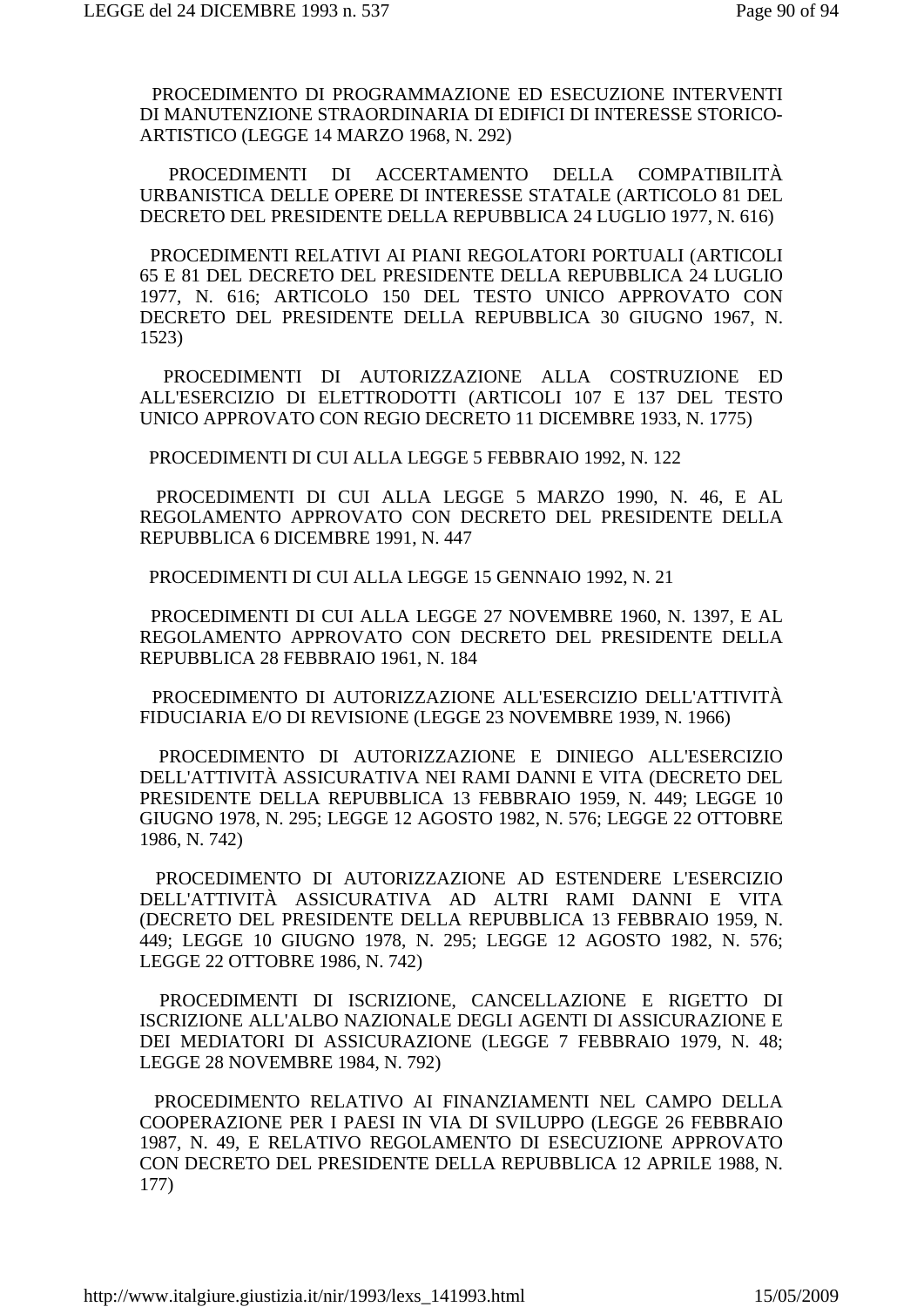PROCEDIMENTO DI CONCESSIONE DI CONTRIBUTI PER LA RICERCA OPERATIVA E ALL'ESTERO (ARTICOLI 9 E 17 DELLA LEGGE 6 OTTOBRE 1982, N. 752)

 PROCEDIMENTO DI CONCESSIONE DEL CONTRIBUTO PER PIANI DI RICONVERSIONE DELLE ATTIVITÀ MINERARIE IN ATTIVITÀ SOSTITUTIVE (LEGGE 30 LUGLIO 1990, N. 221)

 PROCEDIMENTO DI CONFERIMENTO DI PERMESSO DI PROSPEZIONE O RICERCA DI IDROCARBURI IN TERRAFERMA O IN MARE (LEGGE 11 GENNAIO 1957, N. 6; LEGGE 21 LUGLIO 1967, N. 613; LEGGE 9 GENNAIO 1991, N. 9)

 PROCEDIMENTO DI CONFERIMENTO DI CONCESSIONE DI COLTIVAZIONE DI IDROCARBURI IN TERRAFERMA O IN MARE (LEGGE 11 GENNAIO 1957, N. 6; LEGGE 21 LUGLIO 1967, N. 613; LEGGE 9 GENNAIO 1991, N. 9)

 PROCEDIMENTO DI CONCESSIONE DI CONTRIBUTI IN CONTO CAPITALE A CONCESSIONARI DI UNITÀ MINERARIA CHE PRESENTINO PROGRAMMI DI RISTRUTTURAZIONE FINALIZZATI AL RECUPERO DI ECONOMICITÀ DI GESTIONE (ARTICOLO 7 DELLA LEGGE 30 LUGLIO 1990, N. 221)

 PROCEDIMENTO DI COSTITUZIONE E RINNOVO DI COMMISSIONI DI SORVEGLIANZA SUGLI ARCHIVI (DECRETO DEL PRESIDENTE DELLA REPUBBLICA 30 SETTEMBRE 1963, N. 1409; DECRETO DEL PRESIDENTE DELLA REPUBBLICA 30 DICEMBRE 1975, N. 854)

 PROCEDIMENTO DI CLASSIFICAZIONE DI MATERIALI PER LA REAZIONE AL FUOCO (DECRETO DEL MINISTRO DELL'INTERNO 26 GIUGNO 1984, GAZZETTA UFFICIALE N. 234 DEL 25 AGOSTO 1984, S.O.)

 PROCEDIMENTO DI AGGIUDICAZIONE DI APPALTI PUBBLICI DI FORNITURE (DECRETO LEGISLATIVO 24 LUGLIO 1992, N. 358; REGIO DECRETO 18 GENNAIO 1923, N. 94; REGIO DECRETO 18 NOVEMBRE 1923, N. 2440; REGIO DECRETO 23 MAGGIO 1924, N. 827; LEGGE 19 MARZO 1990, N. 55)

 PROCEDIMENTO DI APPROVAZIONE DELLE DELIBERAZIONI DEGLI ENTI AUTONOMI FIERISTICI VIGILATI DAL MINISTERO DELL'INDUSTRIA, DEL COMMERCIO E DELL'ARTIGIANATO (REGIO DECRETO-LEGGE 29 GENNAIO 1934, N. 454, CONVERTITO DALLA LEGGE 5 LUGLIO 1934, N. 1607; DECRETO DEL PRESIDENTE DELLA REPUBBLICA 15 GENNAIO 1972, N. 7; ARTICOLO 53 DEL DECRETO DEL PRESIDENTE DELLA REPUBBLICA 24 LUGLIO 1977, N. 616)

 PROCEDIMENTO DI CONCESSIONE DELLA GARANZIA ASSICURATIVA PER IL CREDITO ALL'ESPORTAZIONE (LEGGE 24 MAGGIO 1977, N. 227)

 PROCEDIMENTO DI CONFERIMENTO DI PERMESSO DI RICERCA E DI CONCESSIONE DI FLUIDI GEOTERMICI (LEGGE 9 DICEMBRE 1986, N. 896)

 PROCEDIMENTO DI ISCRIZIONE AL REGISTRO DEGLI ESERCENTI IL COMMERCIO (LEGGE 11 GIUGNO 1971, N. 426)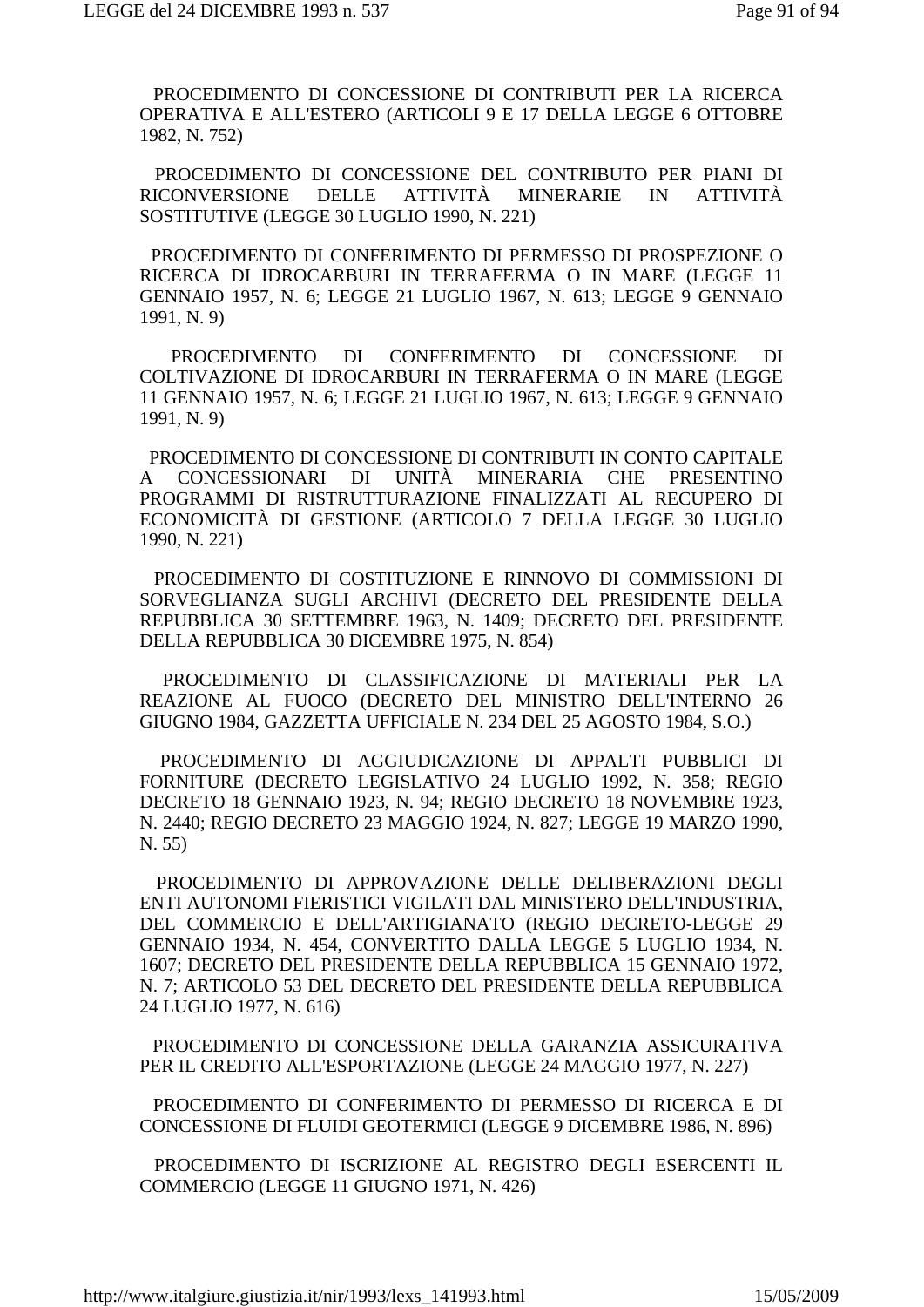PROCEDIMENTI IN MATERIA DI AMMINISTRAZIONE E CONTABILITÀ GENERALE DELLO STATO (REGIO DECRETO 18 NOVEMBRE 1923, N. 2440; ARTICOLI 219 E SEGUENTI DEL REGIO DECRETO 23 MAGGIO 1924, N. 827; LEGGE 9 DICEMBRE 1928, N. 2783; REGIO DECRETO 26 OTTOBRE 1933, N. 1454; LEGGE 3 MARZO 1951, N. 193; LEGGE 17 AGOSTO 1960, N. 908; DECRETO DEL PRESIDENTE DELLA REPUBBLICA 25 GENNAIO 1962, N. 71; LEGGE 1 MARZO 1964, N. 62; LEGGE 6 AGOSTO 1966, N. 629; DECRETO-LEGGE 20 GENNAIO 1970, N. 3, CONVERTITO DALLA LEGGE 11 MARZO 1970, N. 84; DECRETO DEL PRESIDENTE DELLA REPUBBLICA 31 MARZO 1972, N. 239; DECRETO DEL PRESIDENTE DELLA REPUBBLICA 30 GIUGNO 1972, N. 422; DECRETO DEL PRESIDENTE DELLA REPUBBLICA 30 GIUGNO 1972, N. 627; LEGGE 15 NOVEMBRE 1973, N. 765; REGOLAMENTO APPROVATO CON DECRETO DEL PRESIDENTE DELLA REPUBBLICA 11 LUGLIO 1977, N. 689; LEGGE 5 AGOSTO 1978, N. 468; DECRETO DEL PRESIDENTE DELLA REPUBBLICA 2 AGOSTO 1979, N. 461; DECRETO DEL PRESIDENTE DELLA REPUBBLICA 10 FEBBRAIO 1984, N. 21; LEGGE 11 NOVEMBRE 1986, N. 770; LEGGE 28 LUGLIO 1989, N. 262)

 PROCEDIMENTI IN MATERIA DI ENTRATE E DI SPESE E DI AMMINISTRAZIONE E CONTABILITÀ DEGLI ENTI PUBBLICI (LEGGE 20 MARZO 1975, N. 70; REGOLAMENTO APPROVATO CON DECRETO DEL PRESIDENTE DELLA REPUBBLICA 24 GENNAIO 1978, N. 84; LEGGE 5 AGOSTO 1978, N. 468; ARTICOLI 13 E SEGUENTI DEL REGOLAMENTO APPROVATO CON DECRETO DEL PRESIDENTE DELLA REPUBBLICA 18 DICEMBRE 1979, N. 696)

 PROCEDIMENTO DI CONCESSIONE PER LA COSTRUZIONE DI AUTOSTRADE (LEGGE 21 MAGGIO 1955, N. 463, LEGGE 28 FEBBRAIO 1968, N. 385 E LEGGE 28 APRILE 1971, N. 287)

 PROCEDIMENTO DI CONCESSIONE DI BENI DEMANIALI MARITTIMI (ARTICOLI DA 33 A 37 DEL CODICE DELLA NAVIGAZIONE; ARTICOLI DA 5 A 21 DEL REGOLAMENTO APPROVATO CON DECRETO DEL PRESIDENTE DELLA REPUBBLICA 15 FEBBRAIO 1952, N. 328)

 PROCEDIMENTO DI ESPROPRIAZIONE PER CAUSA DI PUBBLICA UTILITÀ (LEGGE 25 GIUGNO 1965, N. 2359; LEGGE 22 OTTOBRE 1971, N. 865)

 PROCEDIMENTO DI CONFERIMENTO DI INCARICHI AD ESTRANEI ALLA PUBBLICA AMMINISTRAZIONE (ARTICOLO 380 DEL TESTO UNICO APPROVATO CON DECRETO DEL PRESIDENTE DELLA REPUBBLICA 10 GENNAIO 1957, N. 3)

 PROCEDIMENTO DI AUTORIZZAZIONE ALLO SVOLGIMENTO DELLA CERTIFICAZIONE LEGALE AI SENSI DEL DECRETO DEL PRESIDENTE DELLA REPUBBLICA 31 MARZO 1975, N. 136, DA RIORDINARE RECEPENDO L'VIII DIRETTIVA CEE (DIRETTIVA 84/253/CEE DEL CONSIGLIO, DEL 10 APRILE 1984)

 PROCEDIMENTO DI AUTORIZZAZIONE IN MATERIA DI TENUTA DI LIBRI PAGA E MATRICOLA (ARTICOLO 22, LETTERE A) E B) DEL TESTO UNICO APPROVATO CON DECRETO DEL PRESIDENTE DELLA REPUBBLICA 30 GIUGNO 1965, N. 1124)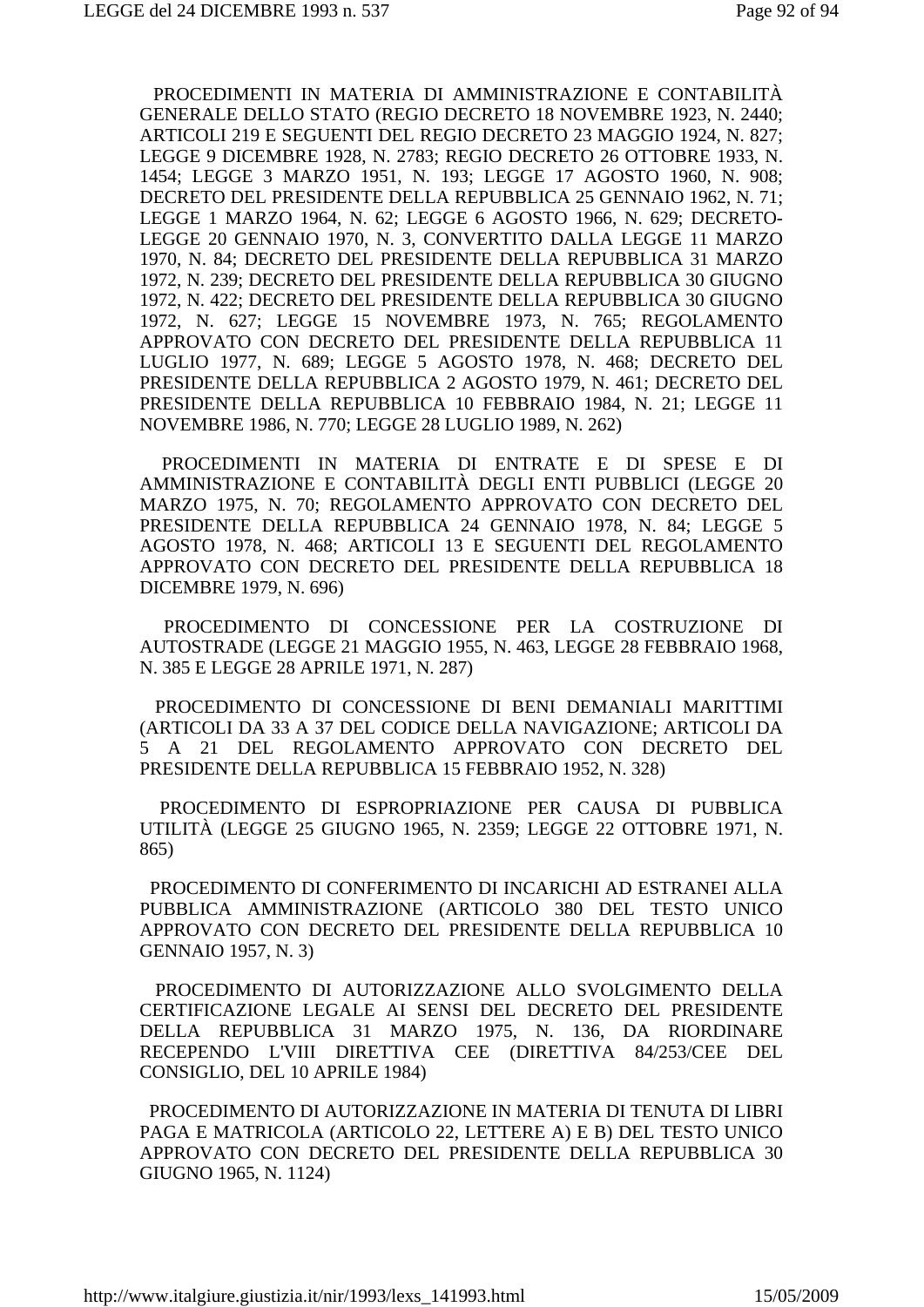PROCEDIMENTO DI AUTORIZZAZIONE ALLA RIDUZIONE DEL RIPOSO SETTIMANALE (ARTICOLO 6 DELLA LEGGE 22 FEBBRAIO 1934, N. 370)

 PROCEDIMENTO DI AUTORIZZAZIONE ALL'IMPIEGO DI MINORI IN LAVORI NEL SETTORE DELLO SPETTACOLO (ARTICOLO 4 DELLA LEGGE 17 OTTOBRE 1967, N. 977)

 PROCEDIMENTO DI AUTORIZZAZIONE ALLA ASTENSIONE ANTICIPATA DAL LAVORO DELLA LAVATRICE MADRE (ARTICOLO 30, SESTO COMMA, DELLA LEGGE 30 DICEMBRE 1971, N. 1204; ARTICOLO 18 DEL DECRETO DEL PRESIDENTE DELLA REPUBBLICA 25 NOVEMBRE 1976, N. 1026)

 PROCEDIMENTO DI AUTORIZZAZIONE AL LAVORO PER GLI EXTRACOMUNITARI (ARTICOLO 8 DELLA LEGGE 30 DICEMBRE 1986, N. 943)

 PROCEDIMENTO DI RICONOSCIMENTO E DI CONFERMA DELLA QUALIFICA INTERNAZIONALE ALLE MANIFESTAZIONI FIERISTICHE E DI EMANAZIONE DEL CALENDARIO UFFICIALE DELLE FIERE (ARTICOLO 53 DEL DECRETO DEL PRESIDENTE DELLA REPUBBLICA 24 LUGLIO 1977, N. 616)

 PROCEDIMENTO DI AUTORIZZAZIONE ALLA REALIZZAZIONE DEGLI IMPIANTI DI SMALTIMENTO DEI RIFIUTI (DECRETO DEL PRESIDENTE DELLA REPUBBLICA 10 SETTEMBRE 1982, N. 915, E SUCCESSIVE MODIFICAZIONI ED INTEGRAZIONI) PROCEDIMENTO DI ASSENSO ALLE EMISSIONI SONORE NEGLI AMBIENTI ABITATIVI E NELL'AMBIENTE ESTERNO (DECRETO DEL PRESIDENTE DELLA REPUBBLICA DEI MINISTRI 1 MARZO 1991, GAZZETTA UFFICIALE N. 57 DELL'8 MARZO 1991)

### **Annesso E**

#### **ELENCO N. 5 (ARTICOLO 12, COMMA1) INTERVENTI TRASFERITI ALLE REGIONI**

## **Annesso F**

### **ELENCO N. 6 (ARTICOLO 12, COMMA 1) INTERVENTI TRASFERITI ALLE REGIONI**

## **Annesso G**

### **TABELLA A (ARTICOLO 11, COMMA 16) PENSIONAMENTO ANTICIPATO**